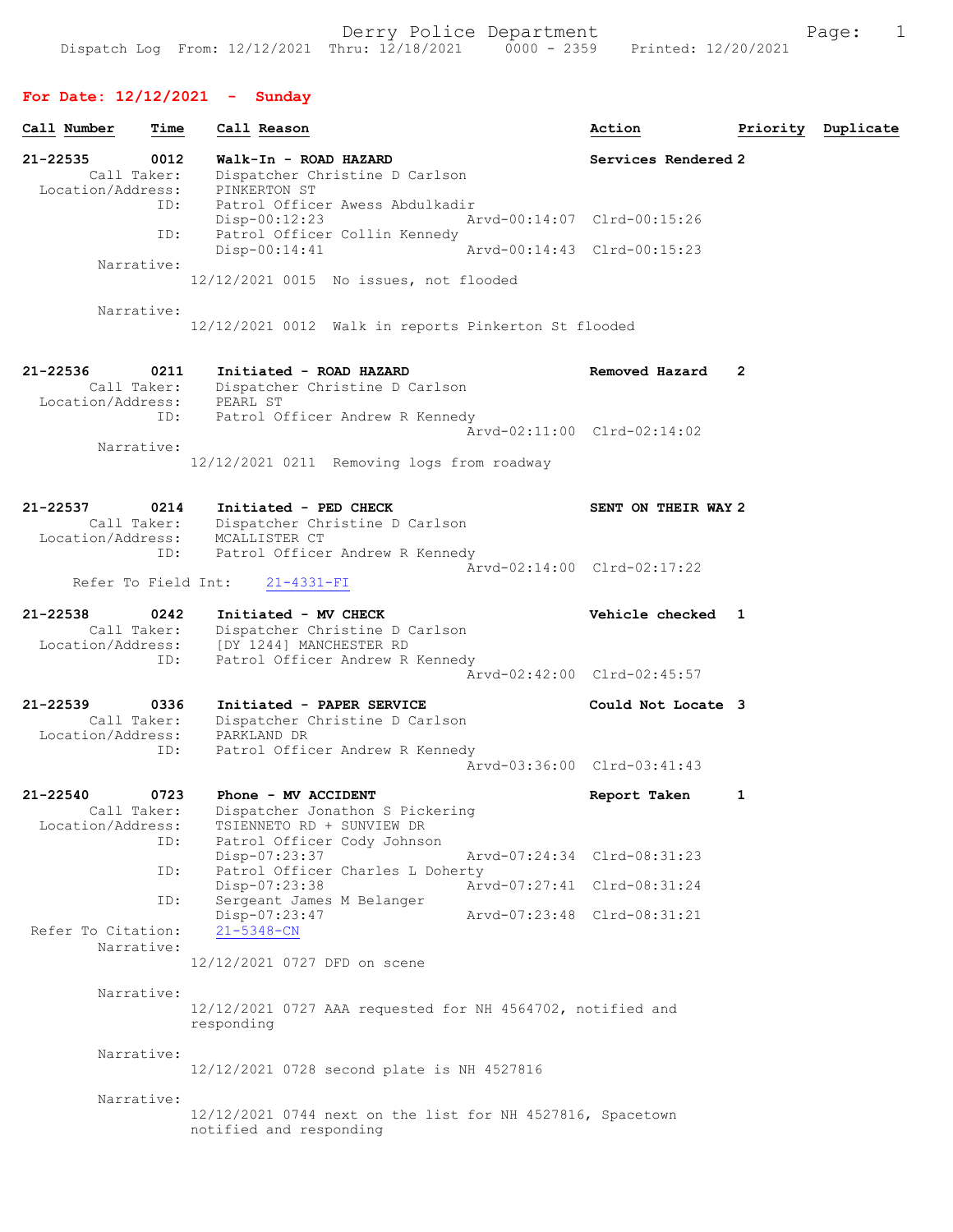Derry Police Department Fage: 2 Dispatch Log From: 12/12/2021 Thru: 12/18/2021 0000 - 2359 Printed: 12/20/2021 Narrative: 12/12/2021 0800 Spacetown on scene Narrative: 12/12/2021 0813 AAA on scene Narrative: 12/12/2021 0832 Dennis v Boerner - full report Refer To Accident: 21-614-AC 21-22541 0746 Phone - TREE(S) DOWN No Action Required 1 Call Taker: Dispatcher Jonathon S Pickering Location/Address: SUNSET AVE ID: Patrol Officer Timothy J Underhill Disp-07:46:51 Clrd-07:47:43 Narrative: 12/12/2021 0747 already checked on 21-22542 0800 Initiated - ROAD HAZARD Removed Hazard 2 Call Taker: Dispatcher Jonathon S Pickering Location/Address: W BROADWAY + STORER CT ID: Patrol Officer Melissa M Houde Arvd-08:00:00 Clrd-08:02:28 Narrative: 12/12/2021 0801 glass in roadway 21-22543 0831 Initiated - MV STOP Warning Issued 3 Call Taker: Dispatcher Jonathon S Pickering Location/Address: SOUTH AVE + CENTRAL ST ID: Patrol Officer Melissa M Houde Arvd-08:31:00 Clrd-08:35:06 21-22544 0837 Initiated - TREE(S) DOWN Removed Hazard 1 Call Taker: Dispatcher Jonathon S Pickering Location/Address: HAMPSTEAD RD ID: Patrol Officer Timothy J Underhill<br>Arvd-08:37:00 Clrd-09:40:54 Arvd-08:37:00 Clrd-09:40:54 21-22545 0933 Initiated - MV STOP Warning Issued 3 Call Taker: Dispatcher Jonathon S Pickering Location/Address: BIRCH ST + WILSON AVE ID: Patrol Officer Collin Kennedy Arvd-09:33:00 Clrd-09:40:48 Refer To Citation: 21-5349-CN 21-22546 0943 Initiated - SERVE SUMMONS Served 3 Call Taker: Dispatcher Jonathon S Pickering Location/Address: [DY 2006] BEDARD AVE ID: Patrol Officer Timothy J Underhill Arvd-09:43:00 Clrd-09:48:11 Refer To Summons: 21-1184-AR 21-22547 0952 Initiated - MV STOP Warning Issued 3 Call Taker: Dispatcher Jonathon S Pickering Location/Address: W BROADWAY + FORDWAY ST ID: Patrol Officer Melissa M Houde Arvd-09:52:00 Clrd-09:54:41 21-22548 1005 Initiated - SUBPOENA DELIVERY Services Rendered 1 Call Taker: Dispatcher Jonathon S Pickering Location/Address: ROCKINGHAM RD ID: Patrol Officer Timothy J Underhill Arvd-10:05:00 Clrd-10:05:32

21-22549 1011 Initiated - SUBPOENA DELIVERY Served 1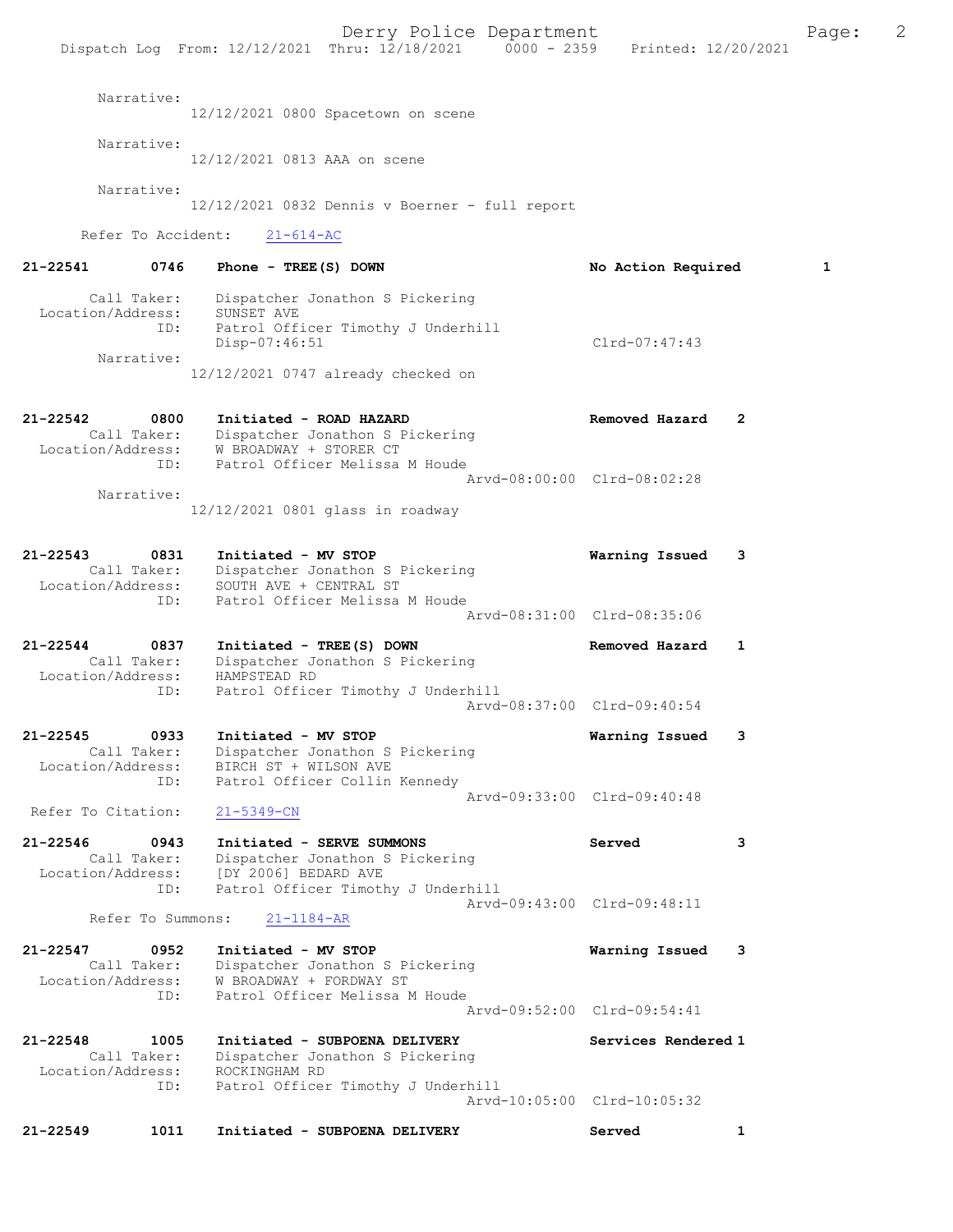Derry Police Department Fage: 3 Dispatch Log From: 12/12/2021 Thru: 12/18/2021 0000 - 2359 Printed: 12/20/2021 Call Taker: Dispatcher Jonathon S Pickering Location/Address: STONELEIGH DR ID: Patrol Officer Timothy J Underhill Arvd-10:11:00 Clrd-10:16:54 21-22550 1021 Initiated - MV STOP Summons Issued 3 Call Taker: Dispatcher Jonathon S Pickering Location/Address: CRYSTAL AVE ID: Patrol Officer Collin Kennedy Arvd-10:21:00 Clrd-10:59:12 Cleared By: Patrol Officer Cody Johnson Refer To Citation: 21-5365-CN Refer To Summons: 21-1185-AR 21-22551 1054 Phone - TREE(S) DOWN Cleared 1 Call Taker: Patrol Officer Cody Johnson Location/Address: FORDWAY EXT ID: Patrol Officer Melissa M Houde Disp-10:54:25 Arvd-10:59:01 Clrd-11:12:19 ID: Patrol Officer Timothy J Underhill Disp-11:00:57 Arvd-11:12:14 Clrd-11:12:16 ID: Sergeant James M Belanger Disp-11:07:53 Arvd-11:07:55 Clrd-11:12:18 Dispatched By: Patrol Officer Scott M Beegan Arrived By: Patrol Officer Scott M Beegan 21-22552 1134 Phone - ABANDONED MV Cleared 3 Call Taker: Patrol Officer Cody Johnson Location/Address: KINGSBURY ST ID: Patrol Officer Charles L Doherty Disp-11:34:20 Arvd-11:49:39 Clrd-11:49:41 21-22553 1152 Phone - SUSPICIOUS ACTIVITY ADVICE GIVEN 2 Call Taker: Patrol Officer Scott M Beegan Location/Address: MANCHESTER RD ID: Patrol Officer Scott M Beegan Disp-11:53:48 Arvd-11:53:50 Clrd-11:54:42 Cleared By: Patrol Officer Cody Johnson ID: Patrol Officer Scott M Beegan Disp-11:54:49 Arvd-11:54:52 Clrd-12:13:53 Dispatched By: Patrol Officer Cody Johnson Arrived By: Patrol Officer Cody Johnson Narrative: NH 3044979

Refer To Field Int: 21-4328-FI

| $21 - 22554$      | 1220        | Phone - WELFARE CHECK            | Arrest(s) Made              | $\overline{2}$ |
|-------------------|-------------|----------------------------------|-----------------------------|----------------|
|                   | Call Taker: | Patrol Officer Scott M Beegan    |                             |                |
| Location/Address: |             | [DY 1624] DREW WOODS DR          |                             |                |
|                   | ID:         | Patrol Officer Collin Kennedy    |                             |                |
|                   |             | Disp-12:21:07                    | Arvd-12:29:57 Clrd-13:13:22 |                |
|                   | Arrived By: | Patrol Officer Cody Johnson      |                             |                |
|                   | ID:         | Patrol Officer Charles L Doherty |                             |                |
|                   |             | $Disp-12:21:10$                  | Arvd-12:29:58 Clrd-12:49:46 |                |
|                   | Arrived By: | Patrol Officer Cody Johnson      |                             |                |
|                   | Cleared By: | Patrol Officer Cody Johnson      |                             |                |
|                   | ID:         | Sergeant James M Belanger        |                             |                |
|                   |             | Disp-12:49:36                    | Arvd-12:49:38 Clrd-12:49:48 |                |
| Dispatched By:    |             | Patrol Officer Cody Johnson      |                             |                |
|                   | Arrived By: | Patrol Officer Cody Johnson      |                             |                |
|                   | Cleared By: | Patrol Officer Cody Johnson      |                             |                |
|                   | Narrative:  |                                  |                             |                |
|                   |             | checking on 19 y/o female        |                             |                |
|                   |             |                                  |                             |                |
|                   | Narrative:  |                                  |                             |                |
|                   |             | Tranporting to PMC S/M 35727.2   |                             |                |
|                   |             |                                  |                             |                |
|                   | Narrative:  |                                  |                             |                |

12/12/2021 1302 Off at PMC E/M 35731.9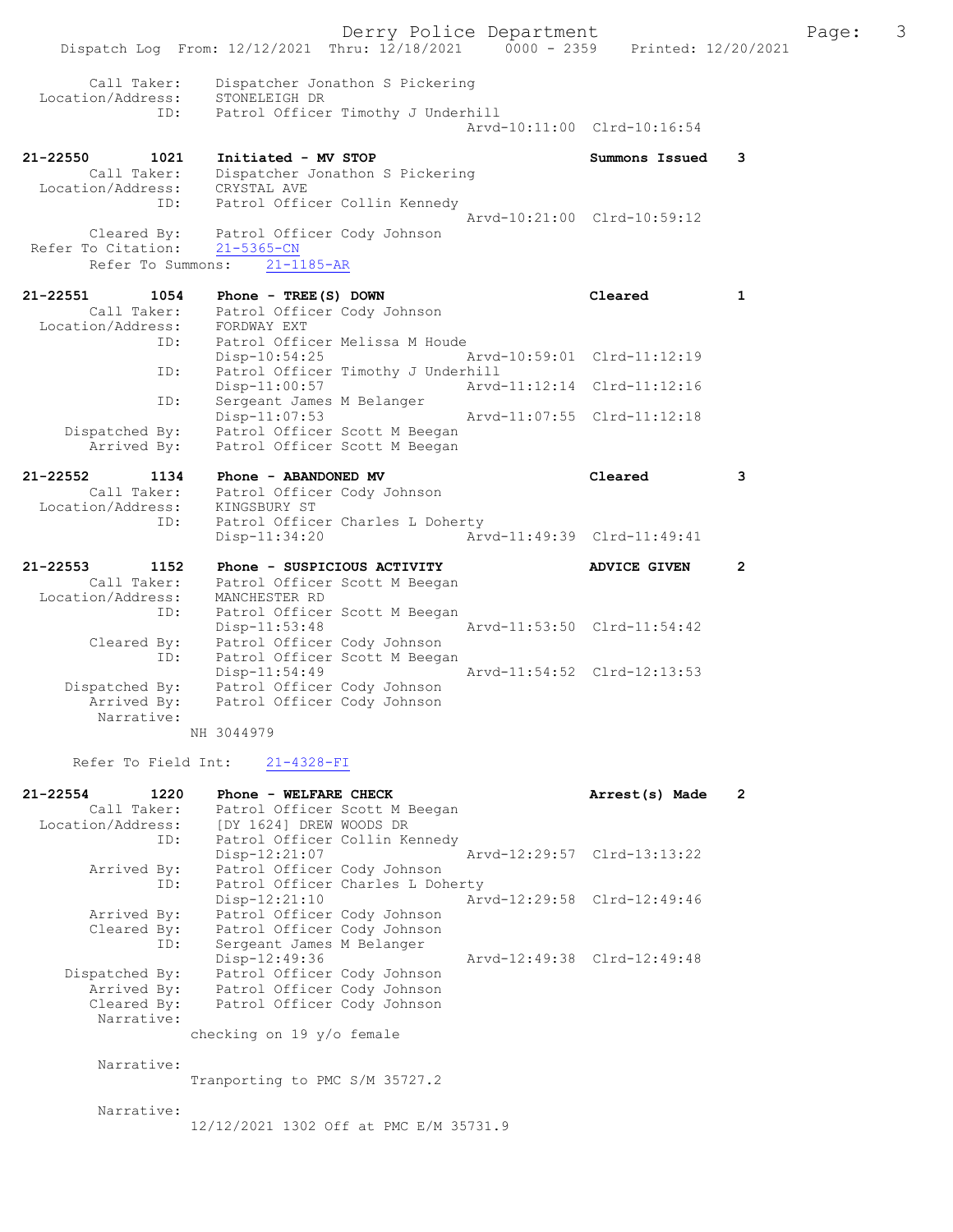Narrative:

12/12/2021 1313 RELEASED TO PMC ER STAFF

Refer To Arrest: 21-1186-AR

| 21-22555           | 1224        | Initiated - MV STOP            | Warning Issued 3            |  |
|--------------------|-------------|--------------------------------|-----------------------------|--|
|                    | Call Taker: | Patrol Officer Cody Johnson    |                             |  |
| Location/Address:  |             | W BROADWAY                     |                             |  |
|                    | TD:         | Patrol Officer Melissa M Houde |                             |  |
|                    |             |                                | Arvd-12:24:00 Clrd-12:28:07 |  |
| Refer To Citation: |             | 21-5350-CN                     |                             |  |

| 21-22556 | 1256                      | Phone - SUSPICIOUS ACTIVITY<br>Cleared       |  |
|----------|---------------------------|----------------------------------------------|--|
|          | Call Taker:               | Patrol Officer Scott M Beegan                |  |
|          | Location/Address:         | KELLEY DR                                    |  |
|          | ID:                       | Patrol Officer Melissa M Houde               |  |
|          |                           | Arvd-13:08:53 Clrd-13:12:54<br>Disp-12:56:57 |  |
|          | Arrived By:<br>Narrative: | Patrol Officer Cody Johnson                  |  |
|          |                           |                                              |  |

vehicle been parked in front of the house for 2+ hours

Narrative:

12/12/2021 1309 NH 3582075

Refer To Field Int: 21-4339-FI

| $21 - 22557$<br>Location/Address: | 1321<br>Call Taker: | Walk-In - SUSPICIOUS ACTIVITY<br>Patrol Officer Cody Johnson<br>CEMETERY RD |                             | Cleared                     | $\overline{2}$ |
|-----------------------------------|---------------------|-----------------------------------------------------------------------------|-----------------------------|-----------------------------|----------------|
|                                   |                     | ID: Patrol Officer Timothy J Underhill                                      |                             |                             |                |
|                                   |                     | Disp-13:21:51                                                               | Arvd-13:29:29 Clrd-13:42:20 |                             |                |
| 21-22558                          | 1321                | Phone - ANIMAL COMPLAINT                                                    |                             | Gone on Arrival 1           |                |
|                                   | Call Taker:         | Patrol Officer Scott M Beegan<br>Location/Address: [DY 2726] EVERETT ST     |                             |                             |                |
|                                   |                     | ID: Patrol Officer Charles L Doherty                                        |                             |                             |                |
|                                   |                     | $Disp-13:22:24$                                                             | Arvd-13:34:24 Clrd-13:38:13 |                             |                |
|                                   | Arrived By:         | Patrol Officer Cody Johnson                                                 |                             |                             |                |
|                                   |                     | Cleared By: Patrol Officer Cody Johnson                                     |                             |                             |                |
|                                   | ID:                 | Sergeant James M Belanger                                                   |                             |                             |                |
|                                   |                     | Disp-13:35:50                                                               |                             | Arvd-13:35:51 Clrd-13:38:11 |                |
|                                   | Dispatched By:      | Patrol Officer Cody Johnson                                                 |                             |                             |                |
|                                   | Arrived By:         | Patrol Officer Cody Johnson                                                 |                             |                             |                |
|                                   | Narrative:          | Cleared By: Patrol Officer Cody Johnson                                     |                             |                             |                |

injured falcon

 Cleared By: Patrol Officer Jeffrey R Pike ID: Patrol Officer Collin Kennedy

| $21 - 22559$<br>1346         | Initiated - FOLLOW-UP                    | Cleared                     | $\overline{2}$           |
|------------------------------|------------------------------------------|-----------------------------|--------------------------|
| Call Taker:                  | Patrol Officer Scott M Beegan            |                             |                          |
|                              | Location/Address: [DY 1298] RAILROAD AVE |                             |                          |
| ID:                          | Patrol Officer Timothy J Underhill       |                             |                          |
|                              |                                          | Arvd-13:46:00 Clrd-13:50:27 |                          |
| 21-22560<br>1426             | Initiated - MV STOP                      | Warning Issued              | - 3                      |
| Call Taker:                  | Patrol Officer Cody Johnson              |                             |                          |
| Location/Address:            | SOUTH AVE                                |                             |                          |
| ID:                          | Patrol Officer Melissa M Houde           |                             |                          |
|                              |                                          | Arvd-14:26:00 Clrd-14:30:16 |                          |
| Refer To Citation:           | 21-5351-CN                               |                             |                          |
| 21-22561<br>1456             | Phone - ERRATIC OPERATION                | Arrest(s) Made              | $\overline{\phantom{a}}$ |
| Call Taker:                  | Patrol Officer Scott M Beegan            |                             |                          |
| Location/Address: E BROADWAY |                                          |                             |                          |
| ID:                          | Patrol Officer Melissa M Houde           |                             |                          |

Disp-14:57:13 Arvd-14:57:14 Clrd-16:22:51

Disp-14:57:16 Arvd-15:09:04 Clrd-15:58:55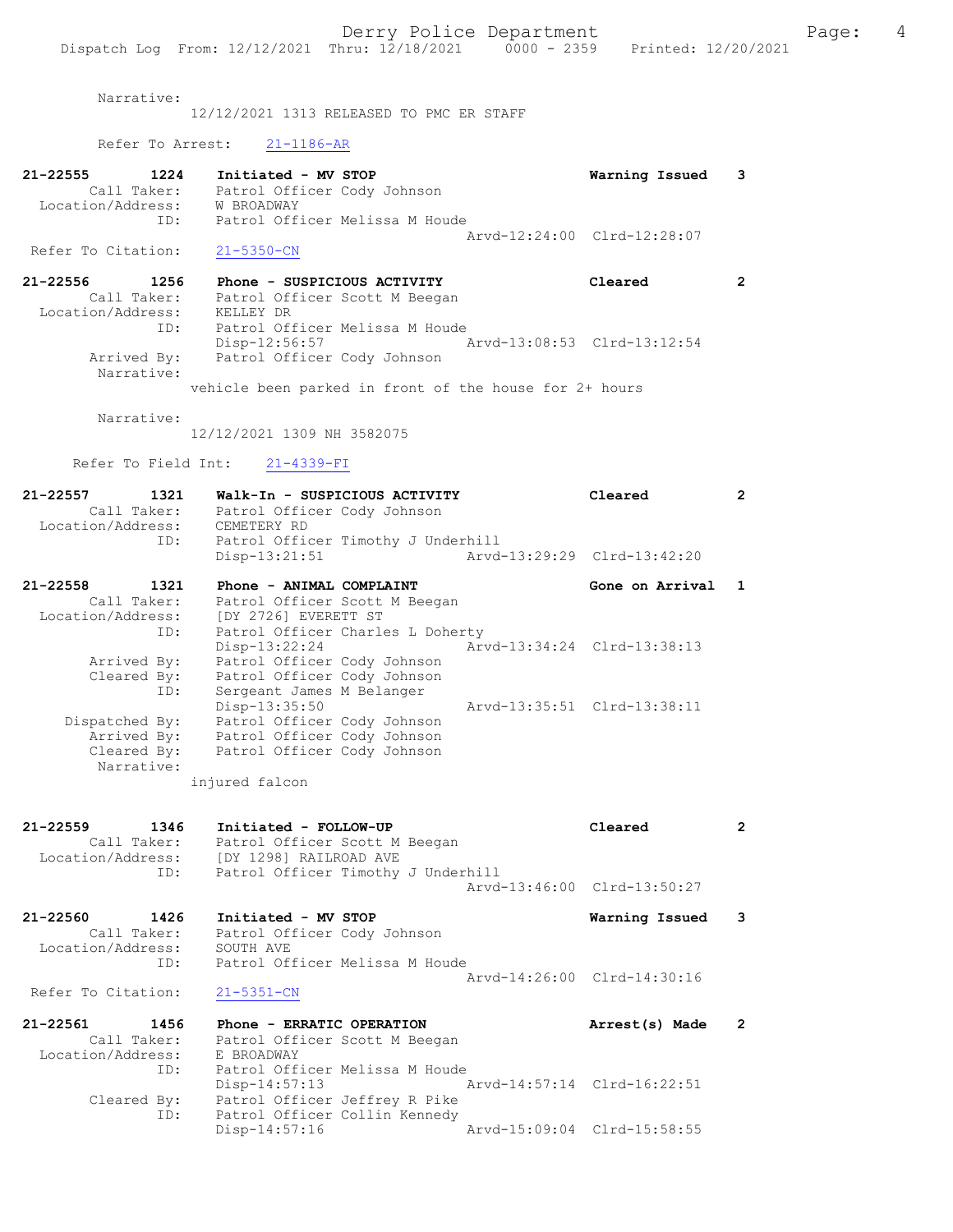Derry Police Department Fage: 5 Dispatch Log From: 12/12/2021 Thru: 12/18/2021 0000 - 2359 Printed: 12/20/2021 Cleared By: Patrol Officer Jeffrey R Pike Narrative: 12/12/2021 1509 326 conudcting 10-19 check Narrative: 12/12/2021 1514 731 ADVISES ON IN CUSTODY Narrative: 12/12/2021 1518 ENROUTE TO DPDHQ SM: 39345.5 Narrative: 12/12/2021 1523 OFF AT EM: 39345.5 Narrative: 12/12/2021 1527 NEXT ON THE LIST REQUESTED. RECOVERY SOLUTIONS NOT AVAILABLE. LBP RESPONDING Narrative: 12/12/2021 1549 LBP ON SCENE Narrative: 12/12/2021 1553 BC REQUESTED. ED RESPONDING Narrative: 12/12/2021 1607 PLACED IN CELL Narrative: 12/12/2021 1608 ARRESTEE: JOHN O'LEARY (9-11-82) 18 POND RD DERRY, NH 03038 CHARGE: DWI Narrative: 12/12/2021 1647 PRISONER RELEASED C/D: 3/10/21 Refer To Arrest: 21-1187-AR 21-22562 1535 Initiated - PAPER SERVICE Served 3 Call Taker: Patrol Officer Jeffrey R Pike Location/Address: BRISTOL CT ID: Patrol Officer Bryan R Hanson Arvd-15:35:00 Clrd-15:43:14 21-22563 1655 Initiated - MV STOP Warning Issued 3 Call Taker: Patrol Officer Jeffrey R Pike Location/Address: S MAIN ST ID: Patrol Officer Bryan R Hanson Arvd-16:55:00 Clrd-17:05:36 ID: Patrol Officer Samuel J Troy Disp-16:56:05 Arvd-16:56:06 Clrd-17:05:37 Refer To Citation: 21-22564 1703 Initiated - MV CHECK 1 No Action Required 1 Call Taker: Patrol Officer Jeffrey R Pike Location/Address: HUMPHREY RD ID: Patrol Officer Michael P Accorto Arvd-17:03:00 Clrd-17:05:29 21-22565 1748 Initiated - MV CHECK SENT ON THEIR WAY 1 Call Taker: Patrol Officer Jeffrey R Pike Location/Address: HUMPHREY RD ID: Patrol Officer Michael P Accorto Arvd-17:48:00 Clrd-17:58:12 21-22566 1754 Phone - DELIVER A MESSAGE Message Delivered 1 Call Taker: Patrol Officer Jeffrey R Pike Location/Address: SHILAH DR ID: Patrol Officer Joshua Martin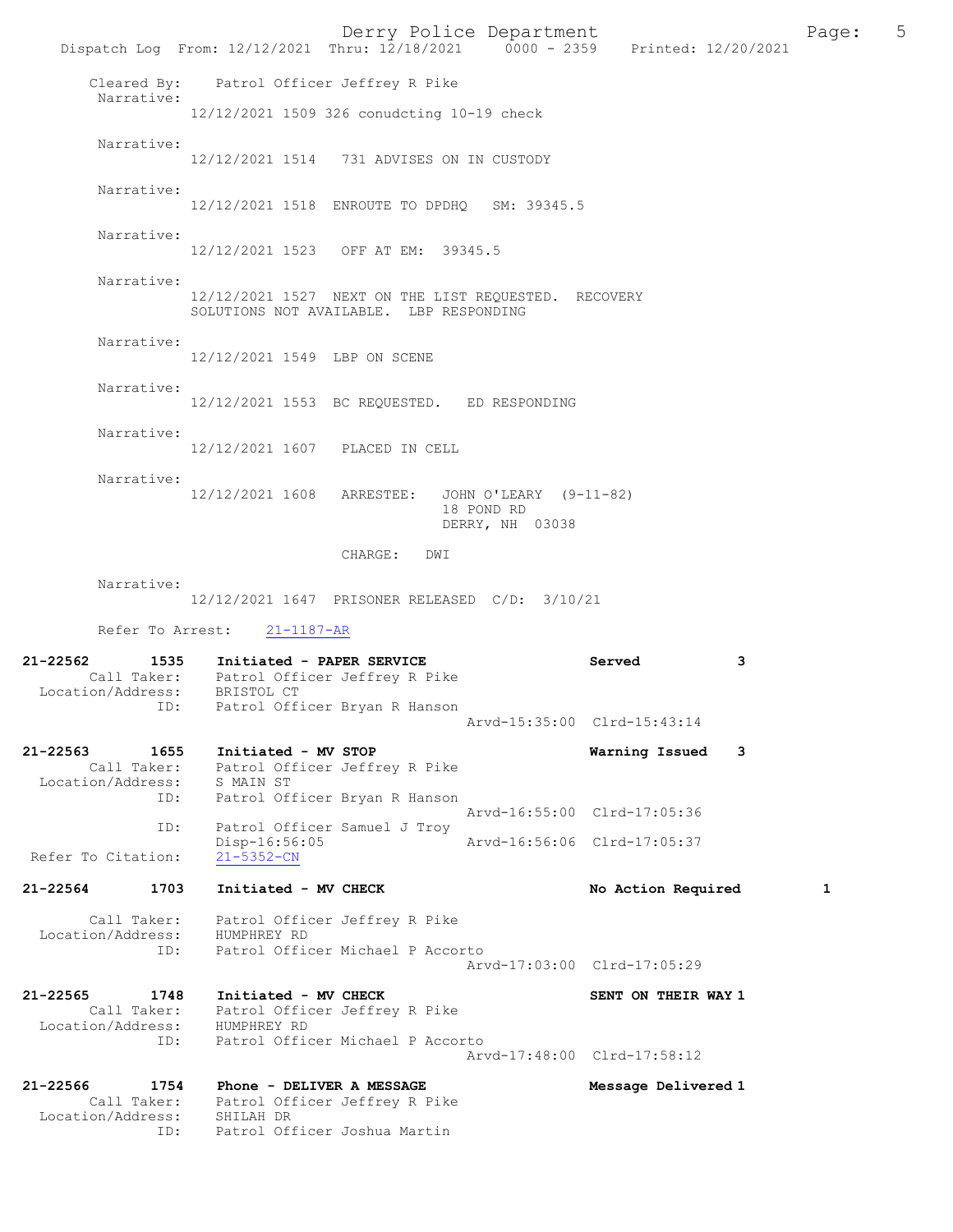Dispatch Log From: 12/12/2021 Thru: 12/18/2021 0000 - 2359 Printed: 12/20/2021 Disp-18:02:16 Arvd-18:02:18 Clrd-18:07:33 Narrative: DELIVER MESSAGE FOR WPD 21-22567 1800 Initiated - ASSIST CITIZEN ADVICE GIVEN 3 Call Taker: Patrol Officer Robert Corwin Location/Address: [DY 2] MUNICIPAL DR ID: Patrol Officer Ryan M Panaro Arvd-18:00:00 Clrd-18:42:08 Cleared By: Patrol Officer Jeffrey R Pike Refer To Field Int: 21-4330-FI 21-22568 1841 Initiated - MV STOP Warning Issued 3 Call Taker: Patrol Officer Jeffrey R Pike Location/Address: PINKERTON ST ID: Patrol Officer Bryan R Hanson Arvd-18:41:00 Clrd-18:51:06 ID: Patrol Officer Samuel J Troy Disp-18:42:05 Arvd-18:42:07 Clrd-18:51:09 Refer To Citation: 21-5353-CN 21-22569 1855 Phone - MV ACCIDENT Could Not Locate 1 Call Taker: Patrol Officer Jeffrey R Pike Location/Address: WARNER HILL RD ID: Patrol Officer Michael P Accorto Disp-18:56:01 Arvd-18:57:07 Clrd-19:05:05 21-22570 1907 Phone - ROAD HAZARD Cleared 2 Call Taker: Patrol Officer Jeffrey R Pike Location/Address: KENDALL POND RD + MICHAEL AVE ID: Patrol Officer Joshua Martin Disp-19:07:41 Arvd-19:12:42 Clrd-19:15:36 Narrative: LOW HANGING WIRE 21-22571 1938 Initiated - Parking Enforcement Summons Issued 1 Call Taker: Patrol Officer Jeffrey R Pike Location/Address: E BROADWAY ID: Patrol Officer Ryan M Panaro Arvd-19:38:00 Clrd-19:44:58 21-22572 2015 Initiated - MV CHECK SENT ON THEIR WAY 1 Call Taker: Patrol Officer Jeffrey R Pike Location/Address: ROLLINS ST ID: Patrol Officer Ryan M Panaro Arvd-20:15:00 Clrd-20:18:11 Narrative: NH# 2529205 MA# 1WNX43 21-22573 2018 Initiated - MV STOP Warning Issued 3 Call Taker: Patrol Officer Jeffrey R Pike Location/Address: TSIENNETO RD ID: Patrol Officer Melissa M Houde Arvd-20:18:00 Clrd-20:22:31 Refer To Citation: 21-5354-CN 21-22574 2024 Initiated - MV STOP Warning Issued 3 Call Taker: Patrol Officer Jeffrey R Pike Location/Address: TSIENNETO RD ID: Patrol Officer Melissa M Houde Arvd-20:24:00 Clrd-20:27:48 Refer To Citation: 21-5355-CN 21-22575 2050 Initiated - MV STOP Warning Issued 3 Call Taker: Patrol Officer Jeffrey R Pike Location/Address: E BROADWAY + HOOD RD ID: Patrol Officer Ryan M Panaro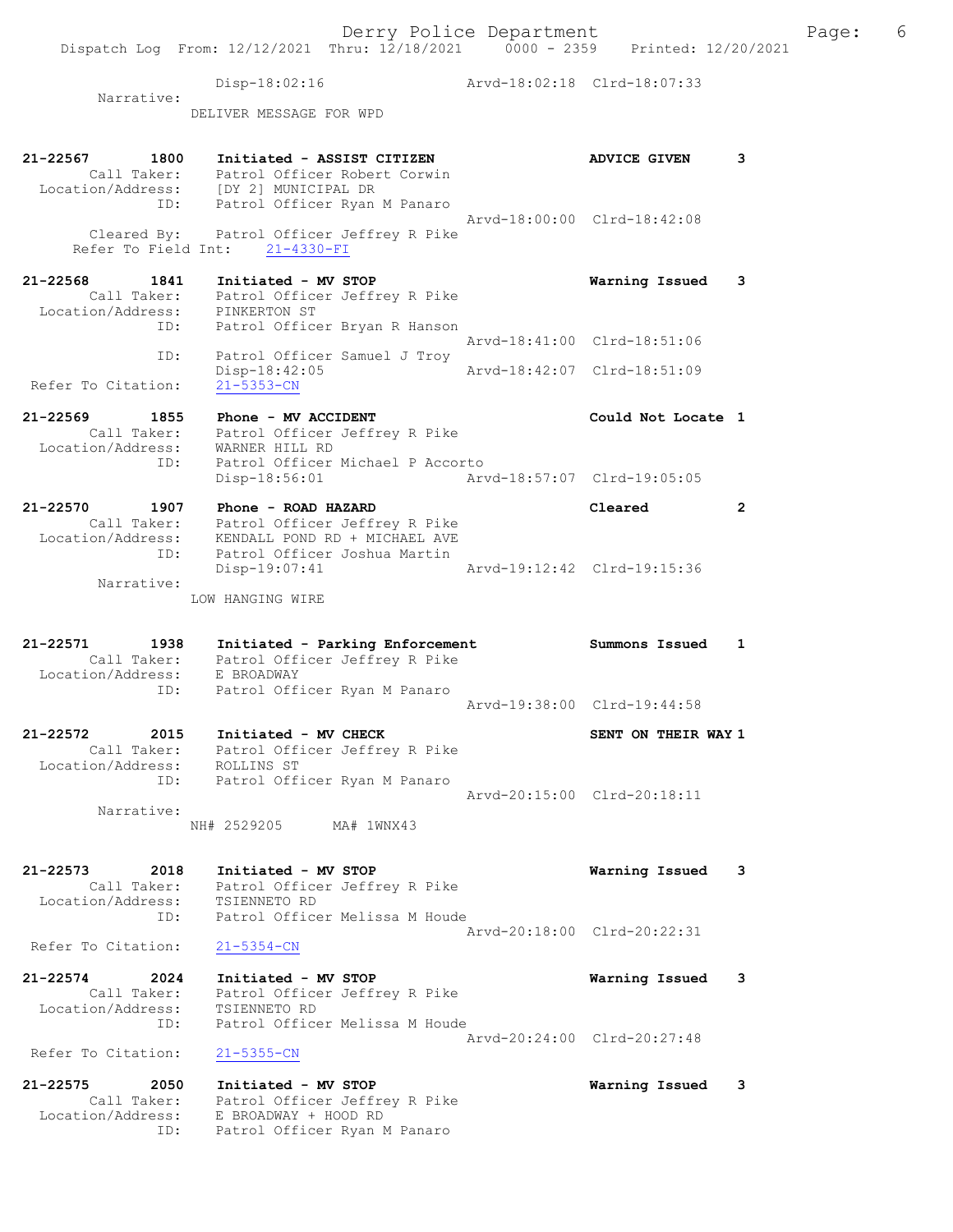Arvd-20:50:00 Clrd-20:53:23 Refer To Citation: 21-5356-CN 21-22576 2104 Phone - DISABLED MV Cleared 3 Call Taker: Patrol Officer Robert Corwin Location/Address: DERRYFIELD RD ID: Patrol Officer Ryan M Panaro Disp-21:08:38 Arvd-21:08:39 Clrd-21:55:58 Dispatched By: Patrol Officer Jeffrey R Pike Arrived By: Patrol Officer Jeffrey R Pike Cleared By: Patrol Officer Jeffrey R Pike Narrative: NH# 4678356 Narrative: 12/12/2021 2119 NEXT ON LIST REQUESTED Narrative: 12/12/2021 2121 BIRCH STREET COLLISION ENROUTE Narrative: 12/12/2021 2140 BIRCH STREET COLLISION ON SCENE Narrative: 12/12/2021 2145 BIRCH STREET UNABLE TO TOW. MOVED BACK TO TOP OF LIST 21-22577 2112 Phone - ASSIST CITIZEN 21-22577 ADVICE GIVEN 3 Call Taker: Patrol Officer Robert Corwin Location/Address: [DY 2] MUNICIPAL DR ID: Patrol Officer Robert Corwin Disp-21:14:02 Arvd-21:14:04 Clrd-21:14:54 Narrative: 12/12/2021 2114 issue over sons cell phone Narrative: 12/12/2021 2115 civil matter/advice given 21-22578 2229 Initiated - MV CHECK SENT ON THEIR WAY 1 Call Taker: Patrol Officer Robert Corwin Location/Address: [DY 146] ASHLEIGH DR ID: Patrol Officer Bryan R Hanson Arvd-22:29:00 Clrd-22:41:59 Cleared By: Dispatcher Christine D Carlson<br>ID: Patrol Officer Joshua Martin Patrol Officer Joshua Martin Disp-22:30:41 Arvd-22:30:44 Clrd-22:41:57 Cleared By: Dispatcher Christine D Carlson Refer To Field Int: 21-4355-FI 21-22579 2334 Initiated - MV STOP Warning Issued 3 Call Taker: Dispatcher Christine D Carlson Location/Address: ASHLEIGH DR ID: Patrol Officer Awess Abdulkadir Arvd-23:34:00 Clrd-23:41:58<br>TD: Patrol Officer Joshua Martin Patrol Officer Joshua Martin<br>Disp-23:36:12 Arvd-23:36:13 Clrd-23:41:56 Refer To Citation: 21-5357-CN 21-22580 2337 Initiated - PROPERTY CHECK Services Rendered 2 Call Taker: Dispatcher Christine D Carlson Location/Address: HUMPHREY RD ID: Patrol Officer Nikita Tomnyuk Arvd-23:37:00 Clrd-23:37:26 21-22581 2351 Initiated - MV STOP Warning Issued 3 Call Taker: Dispatcher Christine D Carlson Location/Address: FORDWAY EXT ID: Patrol Officer Andrew R Kennedy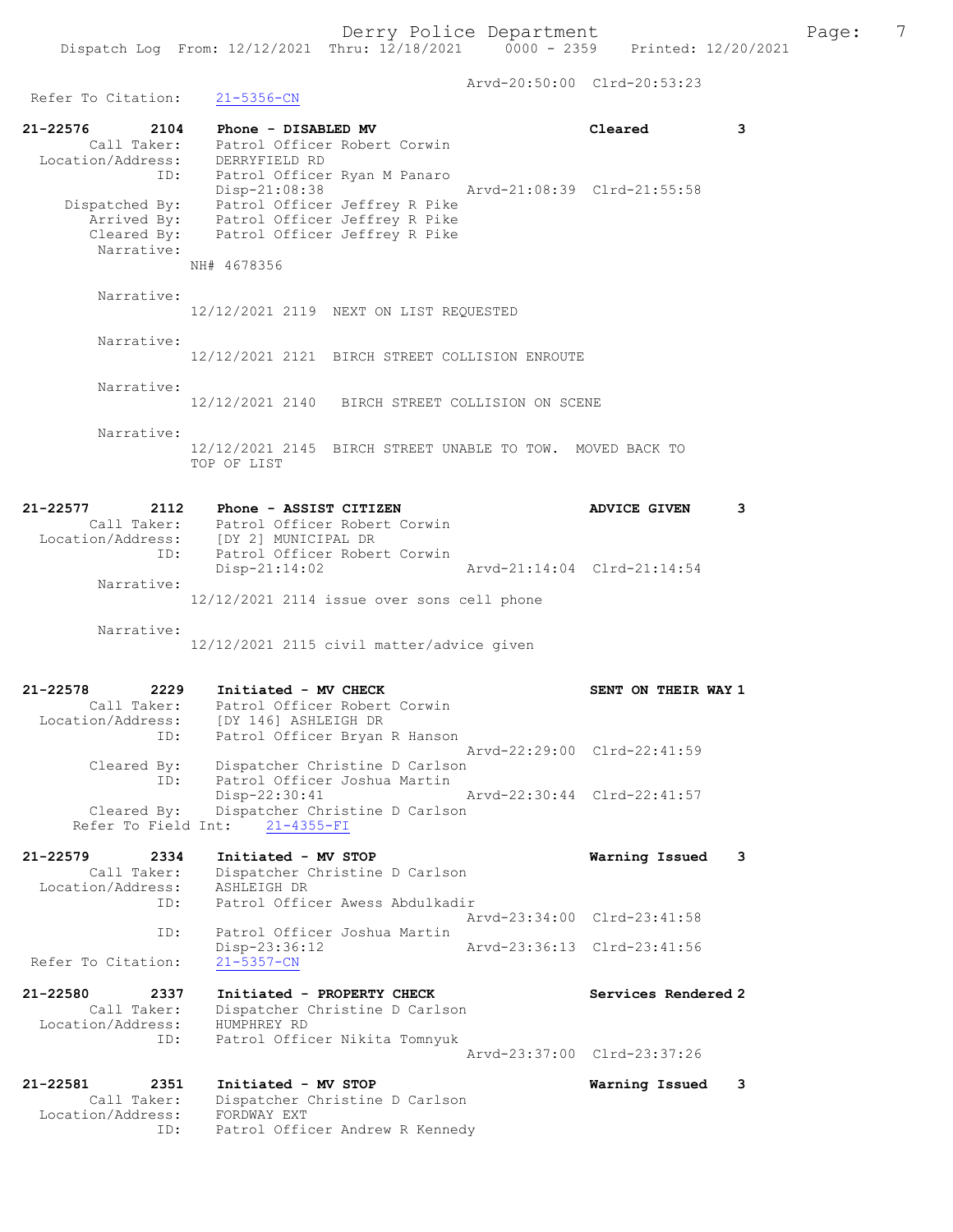Arvd-23:51:00 Clrd-12/13/2021 @ 00:00:11

Refer To Citation: 21-5358-CN

## For Date: 12/13/2021 - Monday

| 21-22582     | 0016                | Initiated - MV STOP  |                  |                                                          |                                                            | Warning Issued              | 3 |
|--------------|---------------------|----------------------|------------------|----------------------------------------------------------|------------------------------------------------------------|-----------------------------|---|
|              | Call Taker:         |                      |                  | Dispatcher Christine D Carlson                           |                                                            |                             |   |
|              | Location/Address:   |                      |                  | PINKERTON ST + HOODKROFT DR                              |                                                            |                             |   |
|              | ID:                 |                      |                  | Patrol Officer Andrew R Kennedy                          |                                                            | Arvd-00:16:00 Clrd-00:24:48 |   |
|              | Refer To Citation:  | $21 - 5359 - CN$     |                  |                                                          |                                                            |                             |   |
| $21 - 22583$ | 0028                |                      |                  | Phone - UNWANTED SUBJECT                                 |                                                            | SENT ON THEIR WAY 2         |   |
|              | Call Taker:         |                      |                  | Dispatcher Christine D Carlson                           |                                                            |                             |   |
|              | Location/Address:   | [DY 1050] W BROADWAY |                  |                                                          |                                                            |                             |   |
|              | ID:                 |                      |                  | Patrol Officer Andrew R Kennedy                          |                                                            |                             |   |
|              | ID:                 | Disp-00:28:27        |                  | Patrol Officer Joshua Martin                             |                                                            | Arvd-00:29:32 Clrd-01:11:39 |   |
|              |                     | Disp-00:28:28        |                  |                                                          |                                                            | Arvd-00:31:51 Clrd-01:11:19 |   |
|              | ID:                 |                      |                  | Sergeant Patrick H Dawson                                |                                                            |                             |   |
|              | Refer To Field Int: | Disp-00:35:51        | $21 - 4348 - FI$ |                                                          |                                                            | Arvd-00:37:00 Clrd-01:11:37 |   |
| $21 - 22584$ | 0045                | Initiated - MV STOP  |                  |                                                          |                                                            | Arrest(s) Made              | 3 |
|              | Call Taker:         |                      |                  | Dispatcher Christine D Carlson                           |                                                            |                             |   |
|              | Location/Address:   |                      |                  | RT 28 + WINDHAM DEPOT RD                                 |                                                            |                             |   |
|              | ID:                 |                      |                  | Patrol Officer Nikita Tomnyuk                            |                                                            |                             |   |
|              |                     |                      |                  |                                                          |                                                            | Arvd-00:45:00 Clrd-02:52:58 |   |
|              | ID:<br>ID:          | Disp-00:46:03        |                  | Patrol Officer Monica Ricci<br>Sergeant Patrick H Dawson |                                                            | Arvd-00:51:26 Clrd-01:32:56 |   |
|              |                     | Disp-01:16:04        |                  |                                                          |                                                            | Arvd-01:16:06 Clrd-01:32:49 |   |
|              | Narrative:          |                      |                  |                                                          |                                                            |                             |   |
|              |                     |                      |                  | 12/13/2021 0056 232 checking sobriety                    |                                                            |                             |   |
|              | Narrative:          |                      |                  |                                                          |                                                            |                             |   |
|              |                     |                      |                  |                                                          | 12/13/2021 0119 S7 advising one in custody at this time    |                             |   |
|              |                     |                      |                  |                                                          |                                                            |                             |   |
|              | Narrative:          |                      |                  |                                                          |                                                            |                             |   |
|              |                     |                      |                  |                                                          | 12/13/2021 0128 232 enroute to HQ, s/m: 59,218.4           |                             |   |
|              | Narrative:          |                      |                  |                                                          |                                                            |                             |   |
|              |                     |                      |                  |                                                          | 12/13/2021 0136 232 off at HQ, e/m: 59,222.6               |                             |   |
|              |                     |                      |                  |                                                          |                                                            |                             |   |
|              | Narrative:          | 12/13/2021 0138      |                  |                                                          |                                                            |                             |   |
|              |                     |                      |                  | Subject information (DWI) :<br>Linh Nguyen               |                                                            |                             |   |
|              |                     |                      |                  |                                                          | 10 Charles St                                              |                             |   |
|              |                     |                      |                  | Salem NH                                                 |                                                            |                             |   |
|              |                     |                      |                  | DOB:                                                     | 5/25/90                                                    |                             |   |
|              |                     |                      |                  |                                                          |                                                            |                             |   |
|              | Narrative:          |                      |                  |                                                          |                                                            |                             |   |
|              |                     |                      |                  |                                                          | 12/13/2021 0204 B/C Mencis called at this time             |                             |   |
|              | Narrative:          |                      |                  |                                                          |                                                            |                             |   |
|              |                     |                      |                  | 12/13/2021 0226 Subject placed in cell 3                 |                                                            |                             |   |
|              |                     |                      |                  |                                                          |                                                            |                             |   |
|              | Narrative:          |                      |                  |                                                          |                                                            |                             |   |
|              |                     |                      |                  | 12/13/2021 0233 B/C off at HQ                            |                                                            |                             |   |
|              | Narrative:          |                      |                  |                                                          |                                                            |                             |   |
|              |                     |                      |                  |                                                          | 12/13/2021 0238 Subject put in room 217 w/ b/c and         |                             |   |
|              |                     | translator via phone |                  |                                                          |                                                            |                             |   |
|              |                     |                      |                  |                                                          |                                                            |                             |   |
|              | Narrative:          |                      |                  |                                                          | 12/13/2021 0249 Booking, AFIS and cell videos completed at |                             |   |
|              |                     | this time            |                  |                                                          |                                                            |                             |   |
|              |                     |                      |                  |                                                          |                                                            |                             |   |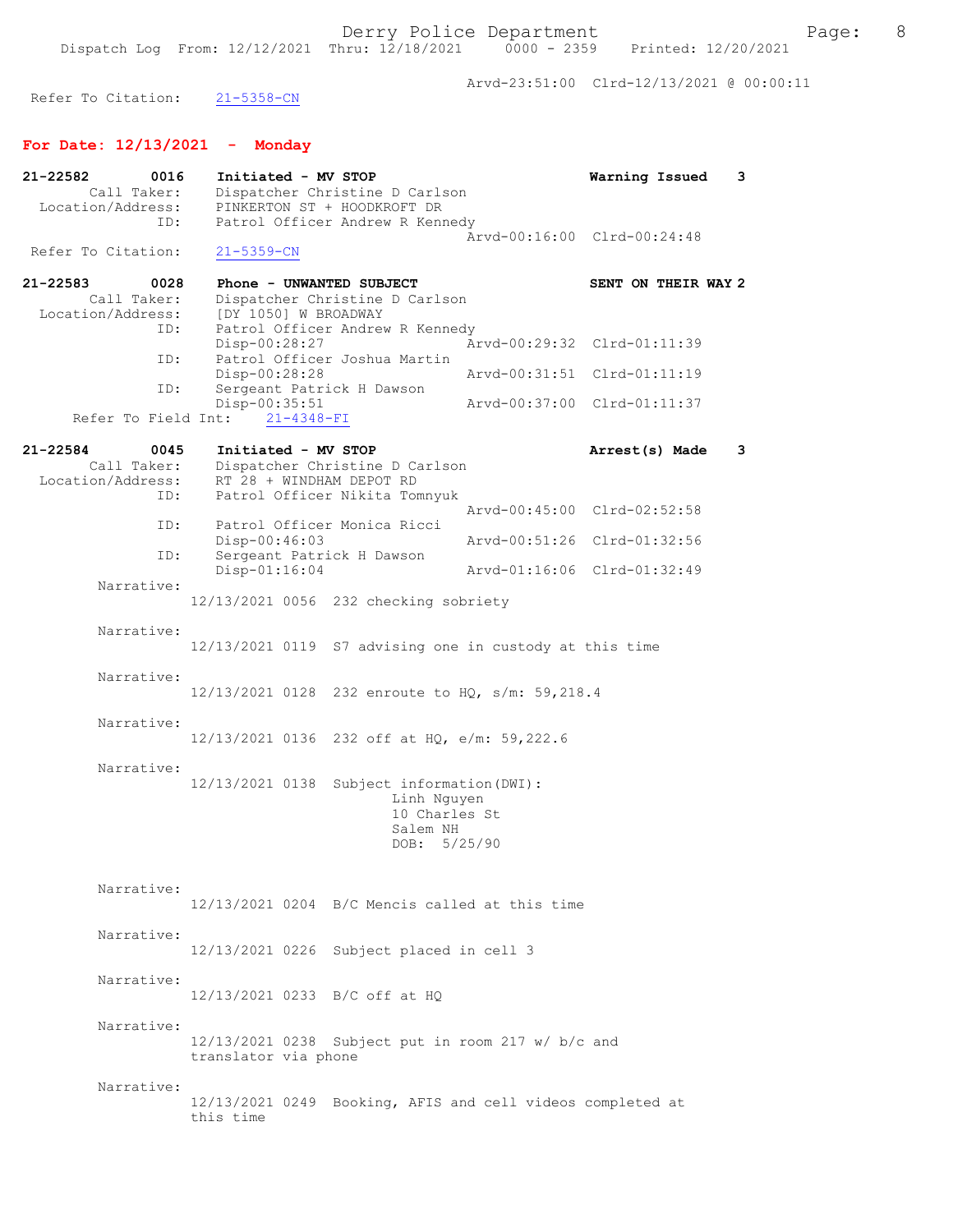Derry Police Department The Page: 9 Dispatch Log From: 12/12/2021 Thru: 12/18/2021 0000 - 2359 Printed: 12/20/2021 Narrative: 12/13/2021 0249 Subject released on PR w/ court date of 1/6/22 as per b/c Mencis Narrative: 12/13/2021 0252 Subject released to sober party 21-22585 0129 Phone - SUSPICIOUS ACTIVITY SENT ON THEIR WAY 2 Call Taker: Patrol Officer Robert Corwin Location/Address: [DY 1050] W BROADWAY ID: Patrol Officer Andrew R Kennedy Disp-01:29:54 Arvd-01:31:28 Clrd-01:37:07 Arrived By: Dispatcher Christine D Carlson Cleared By: Dispatcher Christine D Carlson ID: Patrol Officer Joshua Martin Disp-01:29:57 Arvd-01:31:29 Clrd-01:37:06 Arrived By: Dispatcher Christine D Carlson Cleared By: Dispatcher Christine D Carlson 21-22586 0130 Phone - DISTURBANCE Services Rendered 1 Call Taker: Patrol Officer Robert Corwin Location/Address: ELAINE AVE ID: Patrol Officer Monica Ricci Disp-01:33:48 Arvd-01:47:44 Clrd-01:58:15 Arrived By: Dispatcher Christine D Carlson Cleared By: Dispatcher Christine D Carlson Refer To Field Int: 21-4349-FI 21-22587 0148 Initiated - MV STOP Warning Issued 3 Call Taker: Dispatcher Christine D Carlson Location/Address: MANCHESTER RD ID: Patrol Officer Awess Abdulkadir Arvd-01:48:00 Clrd-01:54:27 Refer To Citation: 21-5360-CN 21-22588 0321 Initiated - MV STOP Warning Issued 3 Call Taker: Dispatcher Christine D Carlson Location/Address: E DERRY RD + MARTHA DR ID: Patrol Officer Monica Ricci Arvd-03:21:00 Clrd-03:25:22<br>21-5361-CN Refer To Citation: 21-22589 0436 Phone - SUSPICIOUS ACTIVITY Services Rendered 2 Call Taker: Dispatcher Christine D Carlson Location/Address: SILVESTRI CIR ID: Patrol Officer Monica Ricci Disp-04:37:26 Arvd-04:42:19 Clrd-04:50:48 ID: Patrol Officer Andrew R Kennedy Disp-04:37:28 Arvd-04:41:12 Clrd-04:50:42 21-22590 0734 Initiated - MV STOP Warning Issued 3 Call Taker: Dispatcher Jess W Arcand Location/Address: TSIENNETO RD ID: Patrol Officer Sara R Joyce Arvd-07:34:00 Clrd-07:39:27 Refer To Citation: 21-5362-CN 21-22591 0841 Initiated - FOLLOW-UP Cleared 2 Call Taker: Patrol Officer Jeffrey R Pike Location/Address: MATTHEW DR ID: Patrol Officer Nicholas M Granville Arvd-08:41:00 Clrd-08:43:47 21-22592 0849 Walk-In - SEXUAL OFFENDER REGISTRATION Assistance Rendered 1 Call Taker: Patrol Officer Jeffrey R Pike Location/Address: [DY 2] MUNICIPAL DR ID: Detective Victoria M Kidd Disp-08:50:12 Arvd-08:50:14 Clrd-08:50:15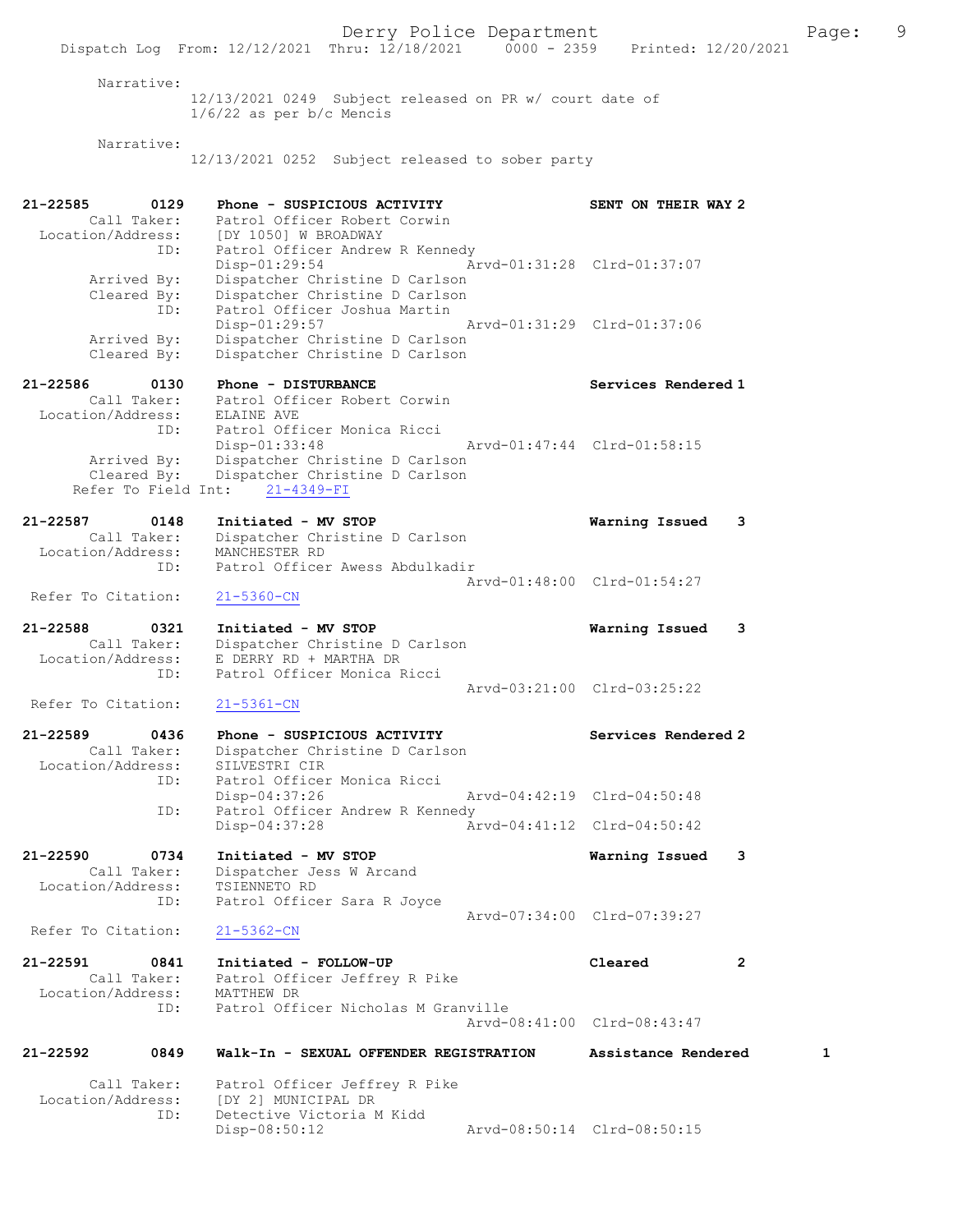|                                                      | 0853<br>Initiated - MV STOP<br>Call Taker: Patrol Officer Jeffrey R Pike<br>Location/Address: E DERRY RD | Warning Issued              | 3            |
|------------------------------------------------------|----------------------------------------------------------------------------------------------------------|-----------------------------|--------------|
| ID:<br>Refer To Citation:                            | Patrol Officer Sara R Joyce<br>$21 - 5363 - CN$                                                          | Arvd-08:53:00 Clrd-08:56:26 |              |
| 21-22594<br>0919<br>Call Taker:<br>Location/Address: | Phone - SUSPICIOUS ACTIVITY<br>Patrol Officer Jeffrey R Pike<br>HAMPSTEAD RD                             | SENT ON THEIR WAY 2         |              |
| ID:<br>ID:                                           | Patrol Officer Sara R Joyce<br>$Disp-09:20:15$<br>Patrol Officer James M McClafferty                     | Arvd-09:26:39 Clrd-09:36:46 |              |
| Narrative:                                           | Disp-09:20:16<br>Arvd-09:24:00 Clrd-09:36:50                                                             |                             |              |
|                                                      | ma# 3ap169                                                                                               |                             |              |
| Narrative:                                           | 12/13/2021 0937 CONFIRMED TO BE DOOR DASH DRIVER WENT TO<br>WRONG ADDRESS                                |                             |              |
|                                                      | Refer To Field Int: 21-4378-FI                                                                           |                             |              |
| $21 - 22595$<br>0924<br>Location/Address: CHESTER RD | Phone - DISABLED MV<br>Call Taker: Patrol Officer Jeffrey R Pike                                         | Vehicle Towed               | 3            |
| ID:<br>Narrative:                                    | Patrol Officer Brendan S Holden<br>Disp-09:28:13                                                         | Arvd-09:28:15 Clrd-09:51:46 |              |
|                                                      | NH#GEM64                                                                                                 |                             |              |
| Narrative:                                           | 12/13/2021 0932 AAA ENROUTE ETA 15 MINS                                                                  |                             |              |
| Narrative:                                           | 12/13/2021 0945 AAA ON SCENE                                                                             |                             |              |
|                                                      |                                                                                                          |                             |              |
|                                                      | Refer To Field Int: 21-4379-FI                                                                           |                             |              |
| $21 - 22596$                                         | 5 0943 Initiated - PAPER SERVICE<br>Call Taker: Patrol Officer Jeffrey R Pike                            | Not Served                  | 3            |
| Location/Address: E BROADWAY<br>ID:                  | Patrol Officer Nicholas M Granville                                                                      | Arvd-09:43:00 Clrd-09:49:26 |              |
| 0959<br>21-22597<br>Call Taker:<br>Location/Address: | Phone - PAPER SERVICE<br>Patrol Officer Jeffrey R Pike<br>[DY 3639] BALLARD RD                           | Served                      |              |
| ID:                                                  | Patrol Officer Sara R Joyce<br>Disp-10:00:50                                                             | Arvd-10:04:14 Clrd-10:27:00 |              |
| ID:                                                  | Patrol Officer Timothy J Underhill<br>$Disp-10:01:02$                                                    | Arvd-10:13:07 Clrd-10:26:55 |              |
| ID:                                                  | Patrol Officer Brendan S Holden<br>$Disp-10:01:04$                                                       | Arvd-10:06:22 Clrd-10:26:57 |              |
| 21-22598<br>1036<br>Call Taker:<br>Location/Address: | Initiated - MV STOP<br>Patrol Officer Jeffrey R Pike<br>LINLEW DR                                        | Warning Issued              | 3            |
| ID:<br>Refer To Citation:                            | Patrol Officer Timothy J Underhill<br>$21 - 5364 - CN$                                                   | Arvd-10:36:00 Clrd-10:42:08 |              |
| $21 - 22599$<br>1042                                 | Other - MV REPO                                                                                          | Cleared                     | $\mathbf{1}$ |
| Call Taker:<br>Location/Address:<br>ID:              | Patrol Officer Jeffrey R Pike<br>COLLETTES GROVE RD<br>Patrol Officer Jeffrey R Pike<br>$Disp-10:43:53$  | Arvd-10:44:06 Clrd-10:44:07 |              |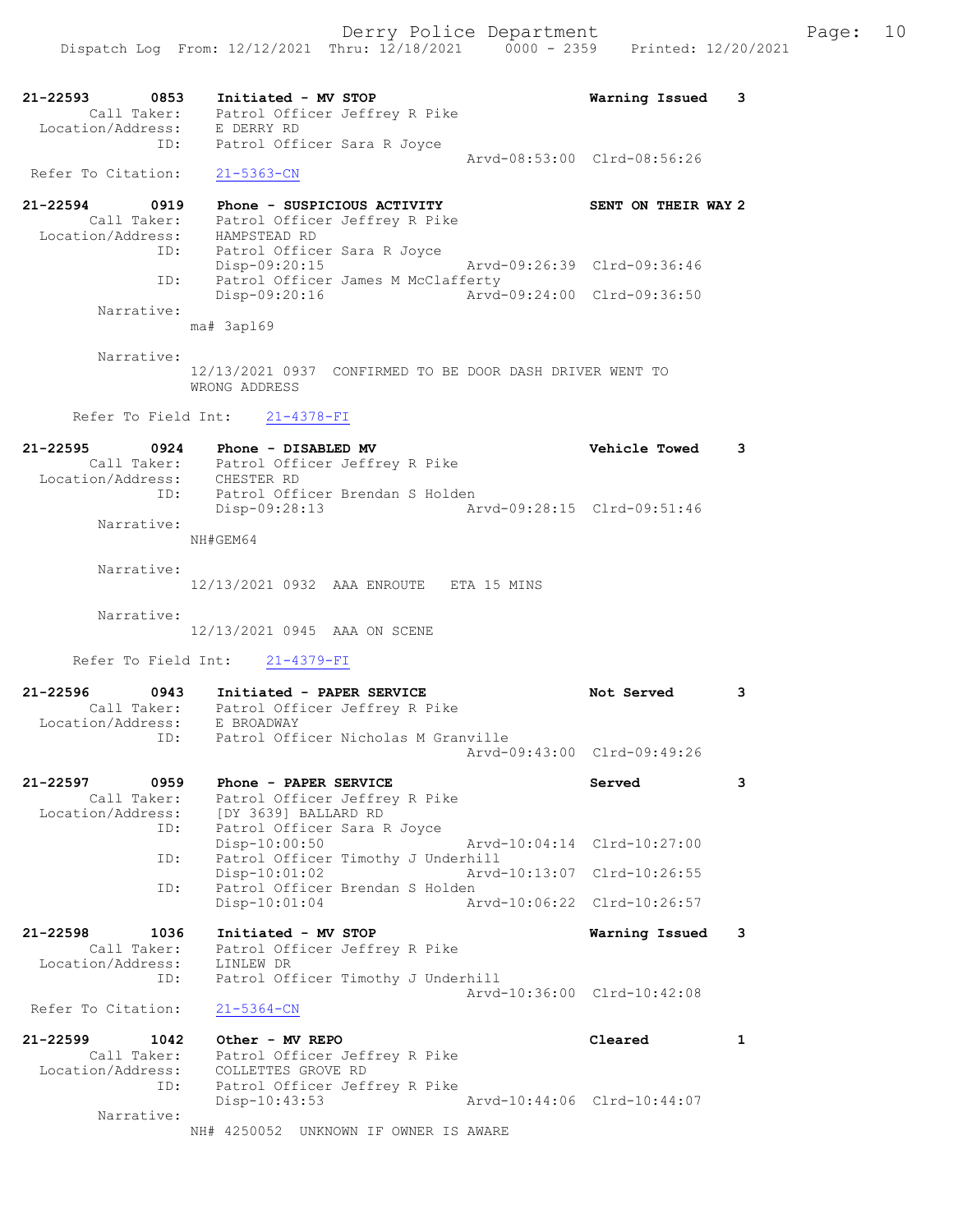| 21-22600<br>1101<br>Call Taker:<br>Location/Address:        | Other - WELFARE CHECK<br>Sergeant Seth Plumer<br>BROOKVIEW DR                                                                            | Cleared                     | $\mathbf{2}$ |
|-------------------------------------------------------------|------------------------------------------------------------------------------------------------------------------------------------------|-----------------------------|--------------|
| ID:<br>Arrived By:<br>Cleared By:                           | Patrol Officer Sara R Joyce<br>$Disp-11:02:10$<br>Patrol Officer Jeffrey R Pike<br>Patrol Officer Jeffrey R Pike                         | Arvd-11:04:51 Clrd-11:13:37 |              |
| ID:<br>Arrived By:<br>Cleared By:<br>Refer To Field Int:    | Patrol Officer James M McClafferty<br>$Disp-11:02:12$<br>Patrol Officer Jeffrey R Pike<br>Patrol Officer Jeffrey R Pike<br>21-4336-FI    | Arvd-11:03:21 Clrd-11:13:36 |              |
| $21 - 22601$<br>1130<br>Call Taker:                         | Initiated - MV STOP<br>Patrol Officer Jeffrey R Pike                                                                                     | Warning Issued              | 3            |
| Location/Address:<br>ID:                                    | E BROADWAY<br>Patrol Officer Timothy J Underhill                                                                                         |                             |              |
| Refer To Citation:                                          | $21 - 5366 - CN$                                                                                                                         | Arvd-11:30:00 Clrd-11:32:39 |              |
| 21-22602<br>1138<br>Call Taker:<br>Location/Address:        | Initiated - MV STOP<br>Patrol Officer Jeffrey R Pike<br>E BROADWAY                                                                       | Warning Issued              | 3            |
| ID:<br>Refer To Citation:                                   | Patrol Officer Timothy J Underhill<br>$21 - 5367 - CN$                                                                                   | Arvd-11:38:00 Clrd-11:41:22 |              |
| $21 - 22603$<br>1146<br>Call Taker:                         | Initiated - MV STOP<br>Patrol Officer Jeffrey R Pike                                                                                     | Warning Issued              | 3            |
| Location/Address:<br>ID:                                    | HAMPSTEAD RD<br>Patrol Officer Sara R Joyce                                                                                              | Arvd-11:46:00 Clrd-11:49:34 |              |
| Refer To Citation:                                          | $21 - 5368 - CN$                                                                                                                         |                             |              |
| $21 - 22604$<br>1155<br>Call Taker:<br>Location/Address:    | Initiated - DELIVER A MESSAGE<br>Patrol Officer Jeffrey R Pike<br>REDFIELD CIR                                                           | Cleared                     | $\mathbf{1}$ |
| ID:                                                         | Patrol Officer James M McClafferty                                                                                                       | Arvd-11:55:00 Clrd-12:00:03 |              |
| 21-22605<br>1159<br>Call Taker:<br>Location/Address:<br>ID: | Phone - ASSIST OTHER AGENCY<br>Patrol Officer Jeffrey R Pike<br>FAIRWAY DR<br>Patrol Officer Brendan S Holden                            | Not Served                  | 3            |
| ID:                                                         | $Disp-12:00:33$<br>Patrol Officer Timothy J Underhill                                                                                    | Arvd-12:05:43 Clrd-12:17:28 |              |
| Narrative:                                                  | Disp-12:00:35<br>WARRANT SERVICE                                                                                                         | Arvd-12:05:44 Clrd-12:16:26 |              |
|                                                             |                                                                                                                                          |                             |              |
| 21-22606<br>1214<br>Call Taker:<br>ID:                      | Initiated - PAPER SERVICE<br>Patrol Officer Jeffrey R Pike<br>Location/Address: [DY 8] MANNING ST<br>Patrol Officer Nicholas M Granville | Services Rendered 3         |              |
|                                                             |                                                                                                                                          | Arvd-12:14:00 Clrd-12:19:44 |              |
| 21-22607 1219<br>Call Taker:<br>Location/Address:           | Phone - ANIMAL COMPLAINT<br>Patrol Officer Jeffrey R Pike<br>NORMAN DR                                                                   | Warning Issued              | 1            |
| ID:<br>ID:                                                  | Civilian Robin Bordonaro<br>$Disp-12:20:35$<br>Patrol Officer Timothy J Underhill                                                        | Arvd-12:42:44 Clrd-12:48:01 |              |
|                                                             | Disp-12:33:55<br>Refer To Field Int: 21-4357-FI                                                                                          | Arvd-12:33:57 Clrd-12:34:07 |              |
| $21 - 22608$<br>1223                                        | Initiated - PAPER SERVICE                                                                                                                | Services Rendered 3         |              |

Call Taker: Patrol Officer Jeffrey R Pike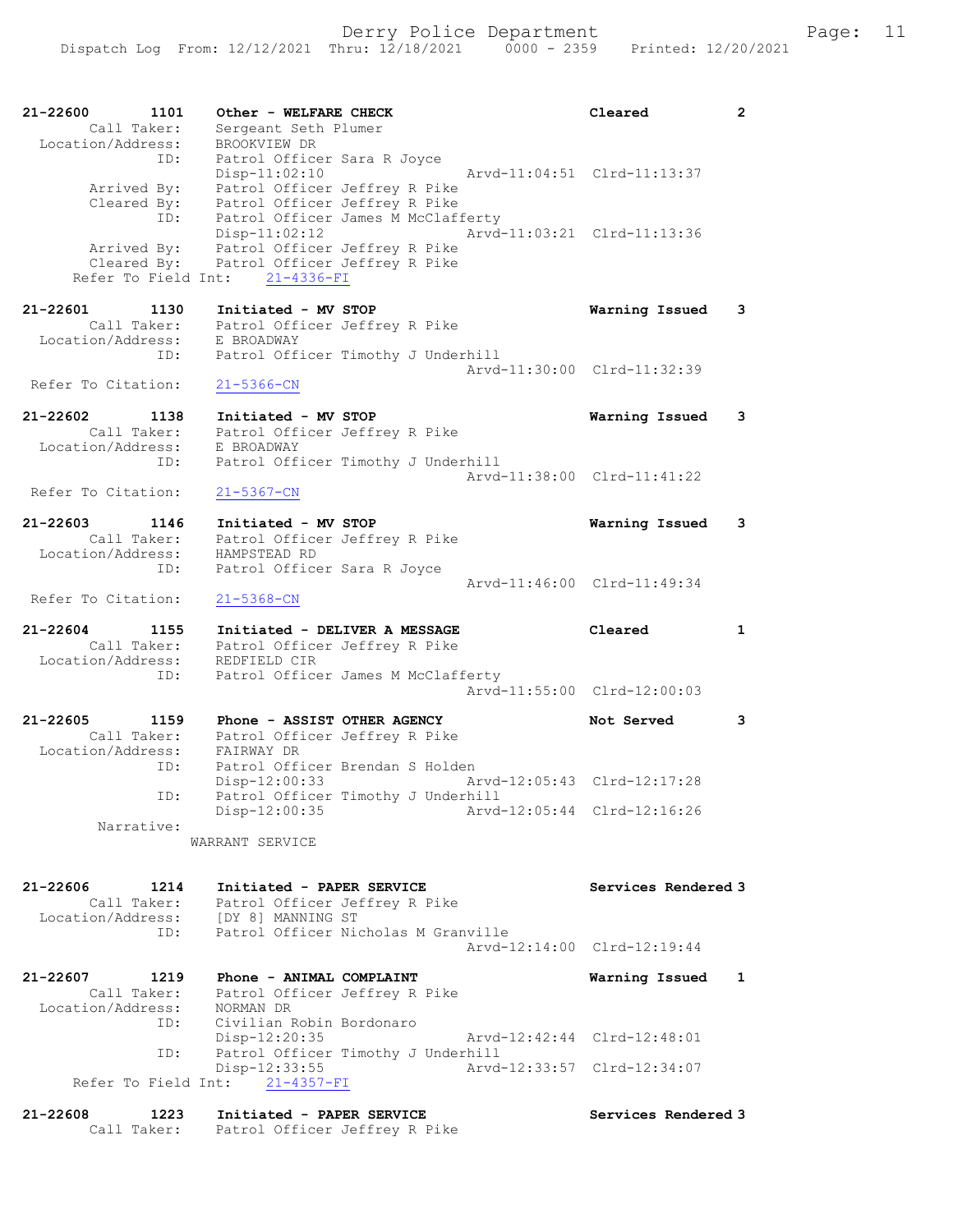Derry Police Department Fage: 12 Dispatch Log From: 12/12/2021 Thru: 12/18/2021 0000 - 2359 Printed: 12/20/2021 Location/Address: [DY 997] PARKLAND DR ID: Patrol Officer Nicholas M Granville Arvd-12:23:00 Clrd-12:30:31 21-22609 1243 Radio - JUVENILE OFFENSES Report Taken 2 Call Taker: Patrol Officer Jeffrey R Pike Location/Address: PINKERTON ST ID: Patrol Officer Brian J Landry Disp-12:45:05 Arvd-12:45:06 Clrd-13:41:03 Cleared By: Dispatcher Jess W Arcand Refer To Summons: 21-1189-AR<br>Refer To Summons: 21-1190-AR Refer To Summons: 21-22610 1246 Phone - SUSPICIOUS ACTIVITY Cleared 2 Call Taker: Patrol Officer Jeffrey R Pike Location/Address: [DY 997] PARKLAND DR ID: Patrol Officer Brendan S Holden Disp-12:46:50 Arvd-12:46:52 Clrd-13:19:48 Cleared By: Dispatcher Jess W Arcand ID: Patrol Officer Nicholas M Granville Disp-12:46:56 Arvd-12:46:59 Clrd-13:28:19 Cleared By: Sergeant Seth Plumer ID: Sergeant Seth Plumer Disp-13:02:04 Arvd-13:02:07 Clrd-13:19:51 Dispatched By: Dispatcher Jess W Arcand Arrived By: Dispatcher Jess W Arcand Cleared By: Dispatcher Jess W Arcand 21-22611 1344 Initiated - THEFT Report Taken 2 Call Taker: Dispatcher Jess W Arcand<br>ion/Address: PINKERTON ST Location/Address:<br>ID: Patrol Officer Charles L Doherty Arvd-13:44:00 Clrd-14:00:41 Refer To Incident: 21-2194-OF 21-22612 1429 Phone - ATTEMPT TO LOCATE Cleared 2 Call Taker: Dispatcher Jess W Arcand Location/Address: NORTH AVE ID: Patrol Officer Nicholas M Granville<br>Disp-14:29:49 Arvd-1 Disp-14:29:49 Arvd-14:33:35 Clrd-14:53:04 ID: Patrol Officer Brendan S Holden Disp-14:29:50 Arvd-14:33:33 Clrd-15:12:00<br>Cleared By: Dispatcher Christina L Power By: Dispatcher Christina L Power<br>TD: Sergeant Seth Plumer Sergeant Seth Plumer<br>Disp-14:42:21 Disp-14:42:21 Arvd-14:42:23 Clrd-14:52:28 21-22613 1449 Phone - ALARM, BURGLAR Cancelled Prior to Arrival 1 Call Taker: Dispatcher Jess W Arcand Location/Address: [DY 3328] GERVAISE DR 21-22614 1508 Phone - SUSPICIOUS ACTIVITY Services Rendered 2 Call Taker: Dispatcher Christina L Power -22614<br>Call Taker: Dispaction<br>Location/Address: HAMPSHIRE DR ID: Patrol Officer Bryan R Hanson Disp-15:16:09 Clrd-15:21:38 ID: Sergeant Jeffrey M Dawe Disp-15:16:30 Arvd-15:24:32 Clrd-15:30:12 ID: Patrol Officer Michael P Accorto Disp-15:16:34 Arvd-15:20:03 Clrd-15:30:14 Refer To Field Int: 21-4340-FI 21-22615 1514 Phone - HIT AND RUN ADVICE GIVEN 2 Call Taker: Dispatcher Christina L Power Location/Address: WINDHAM DEPOT RD ID: Patrol Officer Bryan R Hanson Disp-15:23:43 Arvd-15:28:55 Clrd-15:51:09 Patrol Officer Samuel J Troy Refer To Field Int: 21-4341-FI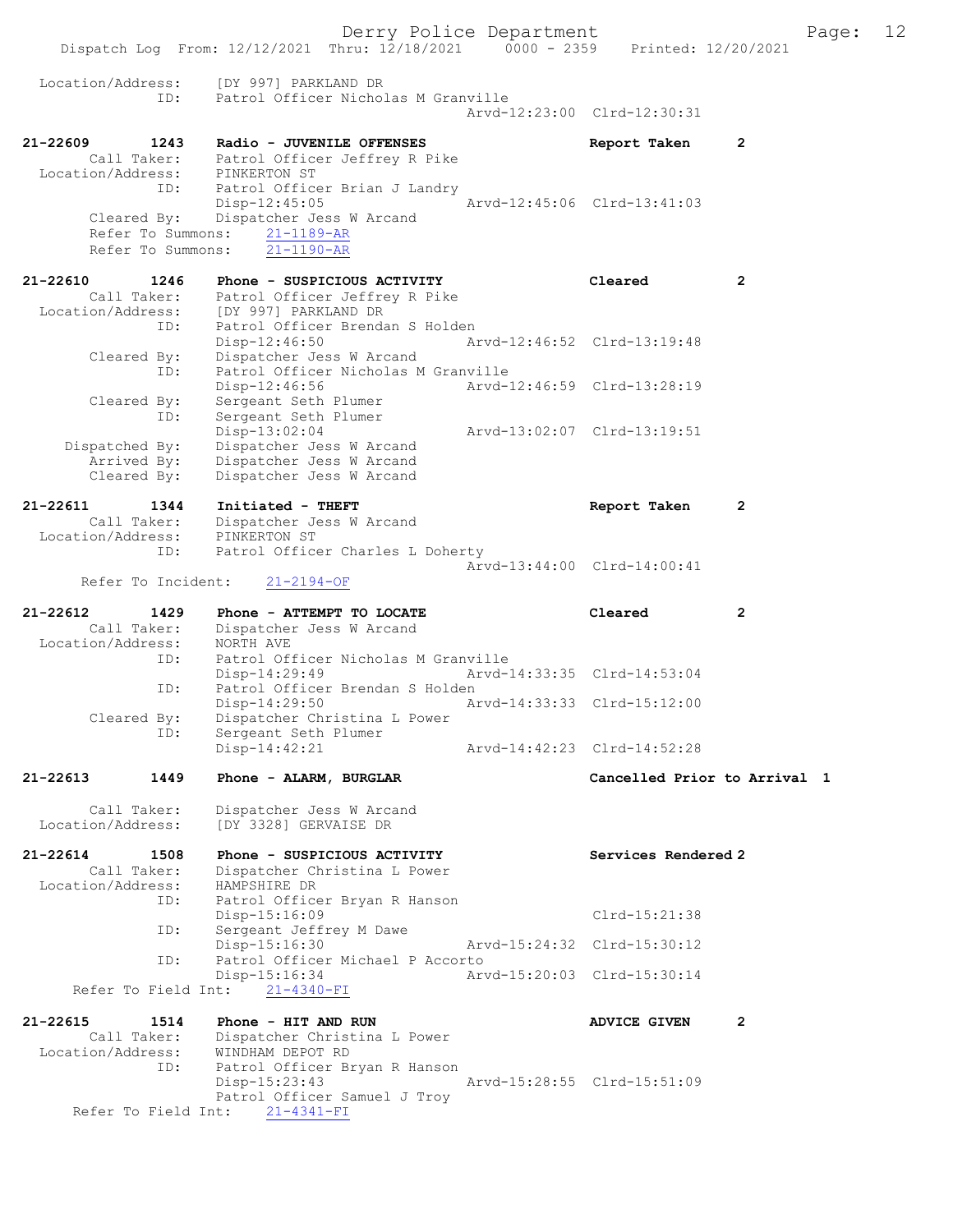| 21-22616<br>1533<br>Call Taker:<br>Location/Address: | Initiated - MV STOP<br>Dispatcher Christina L Power<br>BYPASS 28     | Warning Issued              | 3                    |
|------------------------------------------------------|----------------------------------------------------------------------|-----------------------------|----------------------|
| ID:                                                  | Patrol Officer Andrew J Teague<br>Patrol Officer Nathan S Lavoie     | Arvd-15:33:00 Clrd-15:40:44 |                      |
| Refer To Citation:                                   | $21 - 5369 - CN$                                                     |                             |                      |
| 21-22617<br>1551<br>Call Taker:<br>Location/Address: | Walk-In - HIT AND RUN<br>Dispatcher Christina L Power<br>ASHLEIGH DR | Report Taken                | $\mathbf{2}^{\circ}$ |
| ID:<br>Refer To Incident:                            | Patrol Officer Collin Kennedy<br>$Disp-15:52:23$<br>$21 - 2195 - OF$ | Arvd-15:52:25 Clrd-15:52:35 |                      |
| $21 - 22618$<br>1613                                 | Initiated - SUBPOENA DELIVERY                                        | Served                      | $\mathbf{1}$         |
| Call Taker:<br>Location/Address:                     | Dispatcher Christina L Power<br>CHASES GROVE RD                      |                             |                      |
| ID:                                                  | Patrol Officer Michael P Accorto                                     | Arvd-16:13:00 Clrd-16:20:32 |                      |
| $21 - 22619$<br>1614                                 | Phone - Search Warrant                                               | Cleared                     | $\overline{2}$       |
| Call Taker:<br>Location/Address:                     | Dispatcher Christina L Power<br>[DY 2] MUNICIPAL DR                  |                             |                      |
| ID:                                                  | Patrol Officer Adam J Petkus<br>Disp-16:14:46                        | Arvd-16:14:46 Clrd-16:30:04 |                      |
| ID:                                                  | Detective Kevin G Ruppel<br>Disp-16:30:01                            | Arvd-16:30:02 Clrd-16:49:15 |                      |
| Narrative:                                           | 12/13/2021 1614 search warrant start time                            |                             |                      |
|                                                      |                                                                      |                             |                      |
| Narrative:                                           | $12/13/2021$ 1632 search warrant end time                            |                             |                      |
| Refer To Incident:                                   | $21 - 1894 - OF$                                                     |                             |                      |
|                                                      |                                                                      |                             |                      |
| $21 - 22620$<br>1620                                 | Initiated - SUBPOENA DELIVERY                                        | Served                      | $\mathbf{1}$         |
| Call Taker:<br>Location/Address:                     | Dispatcher Christina L Power<br>CHASES GROVE RD                      |                             |                      |
| ID:                                                  | Patrol Officer Michael P Accorto                                     | Arvd-16:20:00 Clrd-16:28:46 |                      |
| 21-22621<br>1622                                     | Phone - UNWANTED SUBJECT                                             | Services Rendered 2         |                      |
| Call Taker:                                          | Dispatcher Christina L Power                                         |                             |                      |
| Location/Address:<br>ID:                             | NUTFIELD CT<br>Patrol Officer Ryan M Panaro                          |                             |                      |
| Narrative:                                           | Disp-16:23:39                                                        | Arvd-16:24:10 Clrd-16:26:18 |                      |
|                                                      | skateboarders on the property                                        |                             |                      |
| Narrative:                                           | determined to be a resident                                          |                             |                      |
|                                                      |                                                                      |                             |                      |
| $21 - 22622$<br>1642<br>Call Taker:                  | Initiated - SUBPOENA DELIVERY<br>Dispatcher Christina L Power        | Served                      | $\mathbf{1}$         |
| Location/Address:                                    | FAIRWAY DR                                                           |                             |                      |
| ID:                                                  | Patrol Officer Bryan R Hanson                                        | Arvd-16:42:00 Clrd-16:48:56 |                      |
|                                                      | Patrol Officer Samuel J Troy                                         |                             |                      |
| $21 - 22623$<br>1642<br>Call Taker:                  | Initiated - SUBPOENA DELIVERY<br>Dispatcher Christina L Power        | Served                      | $\mathbf{1}$         |
| Location/Address:<br>ID:                             | LAWRENCE ST                                                          |                             |                      |
|                                                      | Patrol Officer Ryan M Panaro                                         | Arvd-16:42:00 Clrd-16:55:21 |                      |
| $21 - 22624$<br>1645                                 | Phone - SUSPICIOUS ACTIVITY                                          | Gone on Arrival             | 2                    |
| Call Taker:<br>Location/Address:                     | Sergeant Jared Knox<br>PERLEY RD                                     |                             |                      |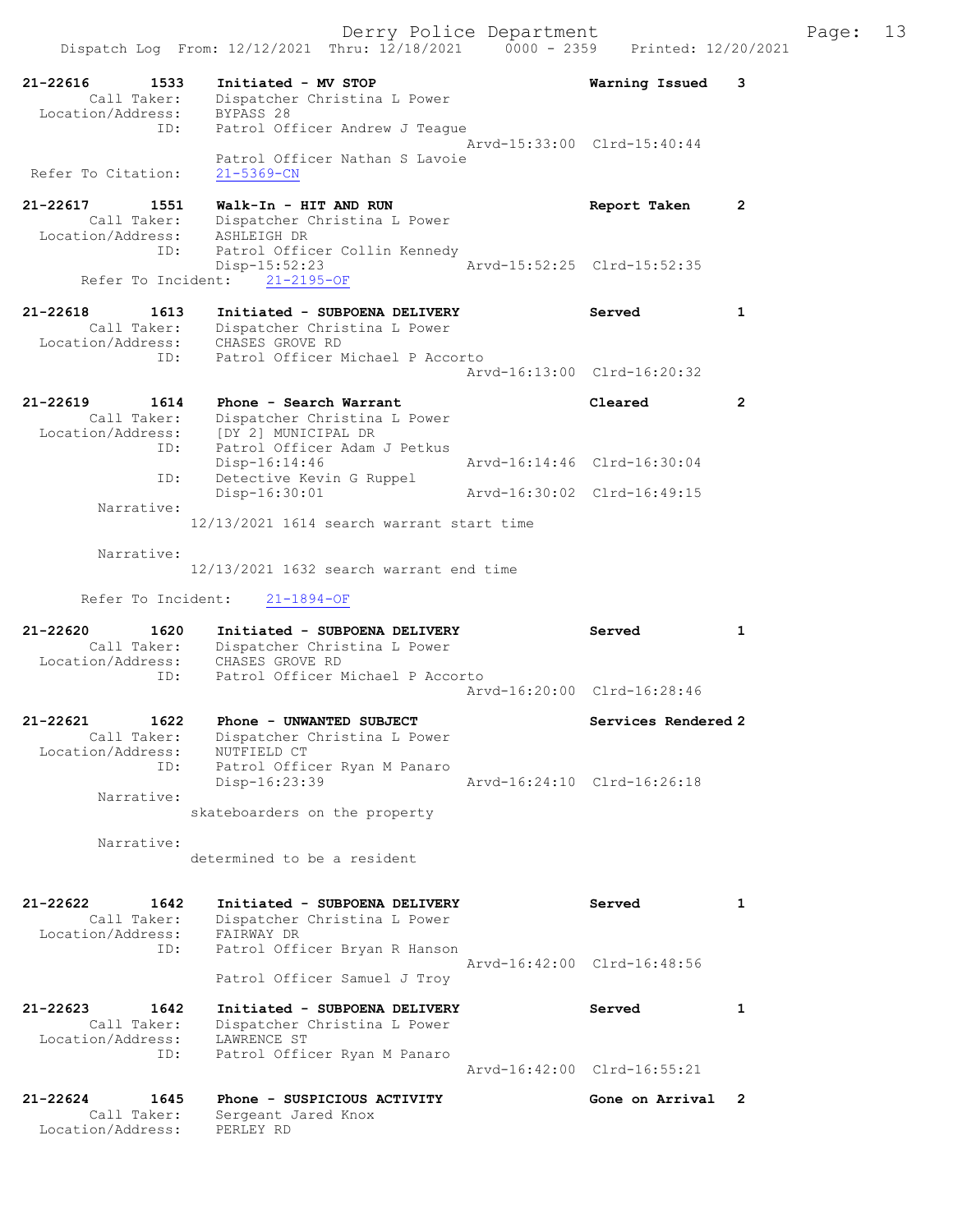Derry Police Department The Page: 14 Dispatch Log From: 12/12/2021 Thru: 12/18/2021 0000 - 2359 Printed: 12/20/2021 ID: Patrol Officer Bryan R Hanson Disp-16:49:12 Arvd-17:06:40 Clrd-17:40:47 Patrol Officer Samuel J Troy Dispatched By: Dispatcher Christina L Power Arrived By: Dispatcher Christina L Power Cleared By: Dispatcher Christina L Power ID: Patrol Officer Michael P Accorto Disp-17:06:44 Arvd-17:13:49 Clrd-17:40:46 Dispatched By: Dispatcher Christina L Power Arrived By: Dispatcher Christina L Power Cleared By: Dispatcher Christina L Power Refer To Incident: 21-2198-OF 21-22625 1652 Initiated - MV STOP Warning Issued 3 Call Taker: Dispatcher Christina L Power Location/Address: RT 28 ID: Patrol Officer Michael P Accorto Arvd-16:52:00 Clrd-16:57:00 Refer To Citation: 21-5370-CN 21-22626 1652 Phone - RESTRAINING ORDER VIOLATION Report Taken 2 Call Taker: Patrol Officer Collin Kennedy Location/Address: E BROADWAY ID: Patrol Officer Ryan M Panaro Arvd-16:57:05 Clrd-17:13:52 Dispatched By: Dispatcher Christina L Power Arrived By: Dispatcher Christina L Power Cleared By: Dispatcher Christina L Power Refer To Incident: 21-2196-OF 21-22627 1740 Initiated - SUBPOENA DELIVERY Not Served 1 Call Taker: Dispatcher Christina L Power Location/Address: SCENIC DR ID: Patrol Officer Andrew J Teague Arvd-17:40:00 Clrd-17:54:47 Patrol Officer Nathan S Lavoie 21-22628 1751 Initiated - MV STOP Warning Issued 3 Call Taker: Patrol Officer Robert Corwin Location/Address: RT 28 ID: Patrol Officer Michael P Accorto Arvd-17:51:15 Clrd-17:56:28 Cleared By: Dispatcher Christina L Power Refer To Citation: 21-5371-CN 21-22629 1754 Initiated - SUBPOENA DELIVERY Cleared 1 Call Taker: Dispatcher Christina L Power Location/Address: HEATHER LN ID: Patrol Officer Andrew J Teague Arvd-17:54:00 Clrd-18:07:41 Patrol Officer Nathan S Lavoie 21-22630 1801 Walk-In - THEFT Gone on Arrival 2<br>Call Taker: Patrol Officer Robert Corwin Call Taker: Patrol Officer Robert Corwin Location/Address: [DY 2] MUNICIPAL DR ID: Patrol Officer Robert Corwin<br>Disp-18:03:08 Disp-18:03:08 Arvd-18:03:10 Clrd-18:23:24 Narrative: Theft of package (laptops) Refer To Incident: 21-2197-OF 21-22631 1806 Phone - SUSPICIOUS ACTIVITY Gone on Arrival 2 Call Taker: Dispatcher Christina L Power Location/Address: MANCHESTER RD ID: Patrol Officer Bryan R Hanson Disp-18:07:00 Arvd-18:11:31 Clrd-18:23:20 Patrol Officer Samuel J Troy<br>Cleared By: Sergeant Jared Knox Sergeant Jared Knox Narrative: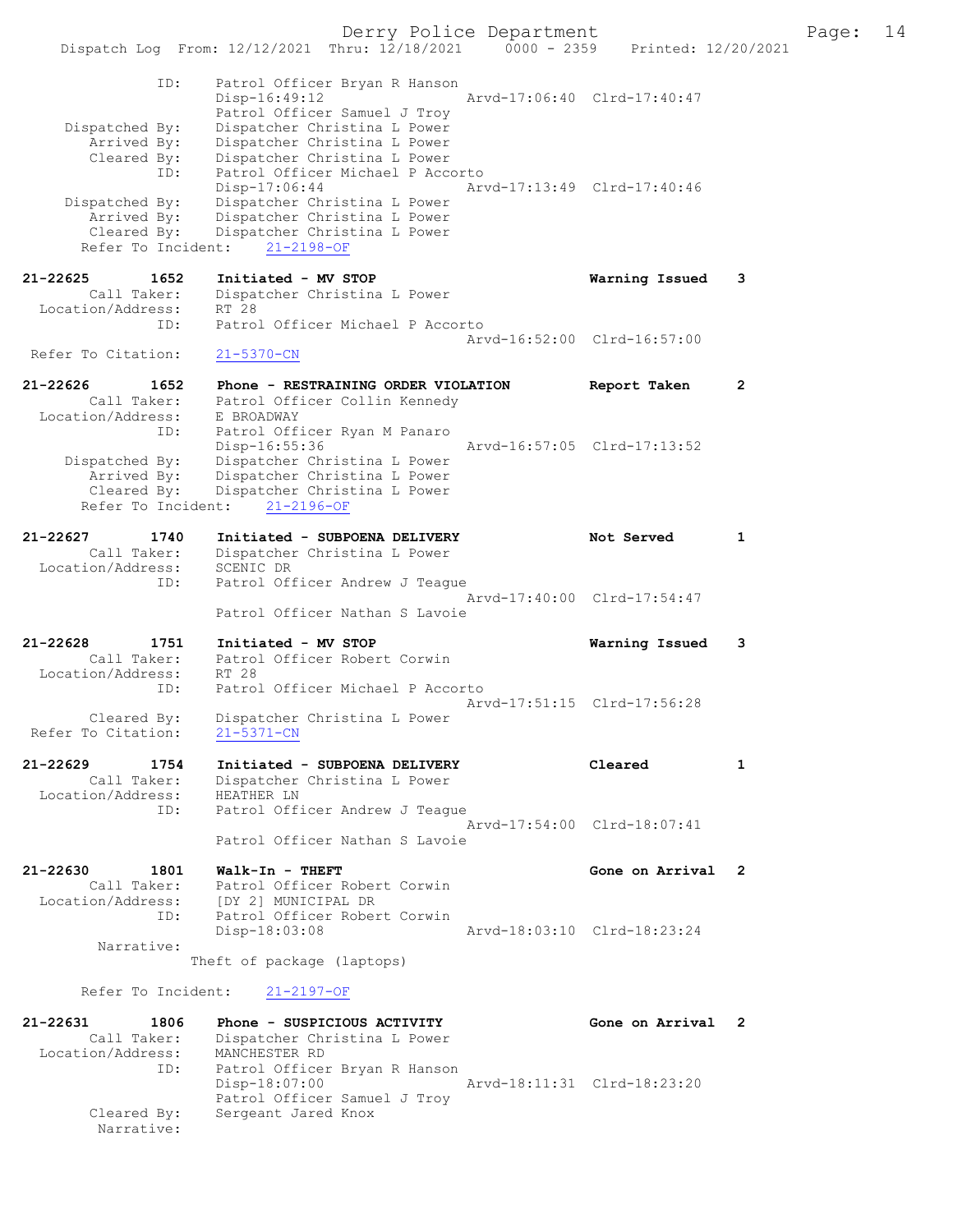male looking inside the building

| 21-22632<br>1807<br>Call Taker:<br>Location/Address:                          | Initiated - SUBPOENA DELIVERY<br>Dispatcher Christina L Power<br>PEBBLE LN                                                                       | Not Served                  | 1            |
|-------------------------------------------------------------------------------|--------------------------------------------------------------------------------------------------------------------------------------------------|-----------------------------|--------------|
| ID:                                                                           | Patrol Officer Andrew J Teaque<br>Patrol Officer Nathan S Lavoie                                                                                 | Arvd-18:07:00 Clrd-18:16:57 |              |
| 21-22633<br>1817<br>Call Taker:                                               | Phone - MV ACCIDENT<br>Dispatcher Christina L Power                                                                                              | Report Taken                | $\mathbf{1}$ |
| Location/Address:<br>ID:                                                      | TSIENNETO RD<br>Patrol Officer Andrew J Teague<br>$Disp-18:17:42$                                                                                | Arvd-18:21:21 Clrd-19:30:16 |              |
| Arrived By:<br>ID:                                                            | Patrol Officer Nathan S Lavoie<br>Sergeant Jared Knox<br>Patrol Officer Ryan M Panaro<br>Disp-18:18:01                                           | Arvd-18:19:45 Clrd-18:29:31 |              |
| ID:                                                                           | Sergeant Jeffrey M Dawe                                                                                                                          |                             |              |
| Dispatched By:<br>Arrived By:<br>Narrative:                                   | Disp-18:21:18<br>Patrol Officer Robert Corwin<br>Patrol Officer Robert Corwin                                                                    | Arvd-18:21:20 Clrd-18:29:29 |              |
|                                                                               | 12/13/2021 1821 DFD on scene                                                                                                                     |                             |              |
| Narrative:                                                                    | Troche-Reyes vs MacNeil, full report                                                                                                             |                             |              |
| Refer To Accident:                                                            | $21 - 615 - AC$                                                                                                                                  |                             |              |
| $21 - 22634$<br>1900<br>Call Taker:<br>Location/Address:                      | Initiated - MV CHECK<br>Dispatcher Christina L Power<br>CRYSTAL AVE                                                                              | SENT ON THEIR WAY 1         |              |
| ID:                                                                           | Patrol Officer Bryan R Hanson<br>Patrol Officer Samuel J Troy                                                                                    | Arvd-19:00:00 Clrd-19:10:54 |              |
| 21-22635<br>1939<br>Call Taker:                                               | Phone - ASSIST CITIZEN<br>Patrol Officer Robert Corwin                                                                                           | <b>ADVICE GIVEN</b>         | 3            |
| Location/Address:<br>ID:<br>Arrived By:<br>Cleared By:<br>Refer To Field Int: | DREW RD<br>Patrol Officer Michael P Accorto<br>Disp-19:55:37<br>Dispatcher Christina L Power<br>Dispatcher Christina L Power<br>$21 - 4353 - FI$ | Arvd-20:05:55 Clrd-20:42:52 |              |
| 21-22636<br>2016<br>Call Taker:<br>Location/Address:                          | Walk-In - ASSIST CITIZEN<br>Patrol Officer Robert Corwin<br>[DY 2] MUNICIPAL DR                                                                  | <b>ADVICE GIVEN</b>         | 3            |
| ID:<br>Narrative:                                                             | Patrol Officer Robert Corwin<br>Disp-20:18:31                                                                                                    | Arvd-20:18:34 Clrd-20:19:01 |              |
|                                                                               | issues w/neighbors and cell phone                                                                                                                |                             |              |
| Narrative:                                                                    | 12/13/2021 2019 no crimes advice given                                                                                                           |                             |              |
| 21-22637<br>2022<br>Call Taker:<br>Location/Address:                          | Phone - THEFT<br>Dispatcher Christina L Power<br>LANCELOT DR                                                                                     | Report Taken                | $\mathbf{2}$ |
| ID:<br>Refer To Incident:                                                     | Patrol Officer Ryan M Panaro<br>Disp-20:26:18<br>$21 - 2199 - OF$                                                                                | Arvd-20:31:22 Clrd-21:24:52 |              |
| 21-22638<br>2026                                                              | Phone - SUSPICIOUS ACTIVITY                                                                                                                      | Services Rendered 2         |              |
| Location/Address:<br>ID:                                                      | Call Taker: Patrol Officer Robert Corwin<br>[DY 557] SPINNAKER DR<br>Patrol Officer Andrew J Teague                                              |                             |              |
|                                                                               |                                                                                                                                                  |                             |              |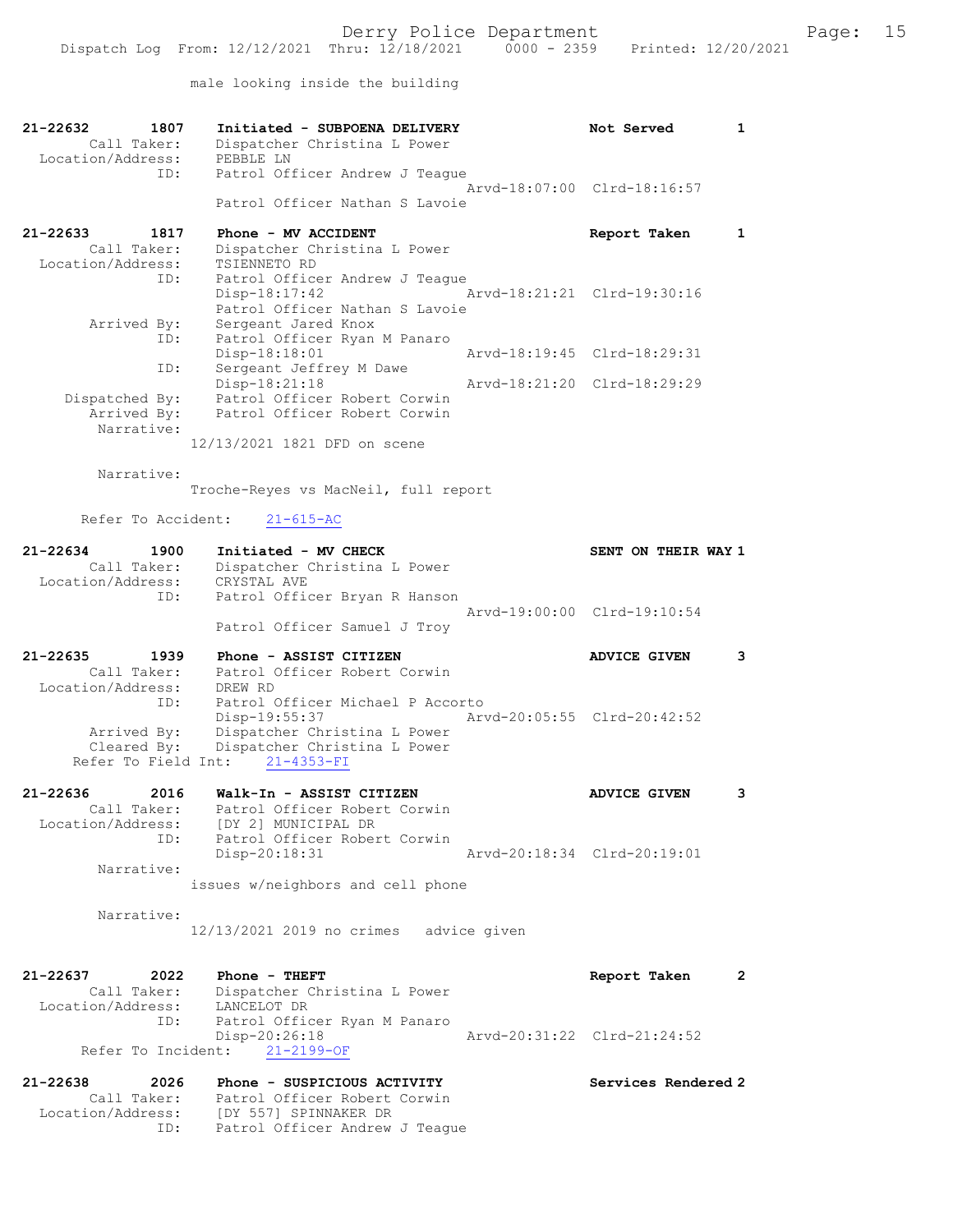|             | Disp-20:27:27                                  | Arvd-20:39:34 Clrd-20:55:56 |  |
|-------------|------------------------------------------------|-----------------------------|--|
|             | Patrol Officer Nathan S Lavoie                 |                             |  |
| Arrived By: | Dispatcher Christina L Power                   |                             |  |
| Cleared By: | Dispatcher Christina L Power                   |                             |  |
| ID:         | Patrol Officer Kevin L Davies                  |                             |  |
|             | $Disp-20:27:32$                                | Arvd-20:39:34 Clrd-20:55:54 |  |
| Arrived By: | Dispatcher Christina L Power                   |                             |  |
| Cleared By: | Dispatcher Christina L Power                   |                             |  |
| Narrative:  |                                                |                             |  |
|             | determined to be the new homeowner, no issues. |                             |  |

| $21 - 22639$<br>Call Taker:<br>Location/Address: | 2036 | Phone - SUSPICIOUS ACTIVITY<br>Patrol Officer Robert Corwin<br>CHESTER RD      | Report Taken                | 2 |
|--------------------------------------------------|------|--------------------------------------------------------------------------------|-----------------------------|---|
|                                                  | ID:  | Patrol Officer Bryan R Hanson<br>Disp-20:40:02<br>Patrol Officer Samuel J Troy | Arvd-20:46:06 Clrd-21:25:04 |   |
| Arrived By:                                      |      | Dispatcher Christina L Power                                                   |                             |   |
| Cleared By:                                      |      | Dispatcher Christina L Power                                                   |                             |   |
|                                                  | ID:  | Patrol Officer Michael P Accorto                                               |                             |   |
|                                                  |      | $Disp-20:44:43$                                                                | Arvd-20:55:40 Clrd-21:25:08 |   |
| Dispatched By:                                   |      | Dispatcher Christina L Power                                                   |                             |   |
| Arrived By:                                      |      | Dispatcher Christina L Power                                                   |                             |   |
| Cleared By:                                      |      | Dispatcher Christina L Power                                                   |                             |   |
|                                                  | ID:  | Sergeant Jeffrey M Dawe                                                        |                             |   |
|                                                  |      | $Disp-20:44:55$                                                                | Arvd-20:55:42 Clrd-21:25:02 |   |
| Dispatched By:                                   |      | Dispatcher Christina L Power                                                   |                             |   |
| Arrived By:                                      |      | Dispatcher Christina L Power                                                   |                             |   |
| Cleared By:                                      |      | Dispatcher Christina L Power                                                   |                             |   |
| Narrative:                                       |      |                                                                                |                             |   |

prowling report taken

Refer To Incident: 21-2200-OF

| 21-22640<br>Call Taker:<br>Location/Address: | 2232 | Initiated - MV STOP<br>Dispatcher Christina L Power<br>MANCHESTER RD |                               | Warning Issued 3            |  |
|----------------------------------------------|------|----------------------------------------------------------------------|-------------------------------|-----------------------------|--|
|                                              | ID:  |                                                                      | Patrol Officer Bryan R Hanson | Arvd-22:32:00 Clrd-22:40:33 |  |
| Refer To Citation:                           |      | Patrol Officer Samuel J Troy<br>$21 - 5372 - CN$                     |                               |                             |  |
| $21 - 22641$<br>Call Taker:                  | 2334 | Alarm - ALARM, BURGLAR<br>Patrol Officer Robert Corwin               |                               | False Alarm                 |  |

| Arvd-23:41:55 Clrd-23:43:37<br>Arvd-23:39:09 Clrd-23:43:35 |
|------------------------------------------------------------|

## For Date: 12/14/2021 - Tuesday

| 21-22642 | 0001                             | Initiated - PROPERTY CHECK                   |                             | Services Rendered 2 |  |
|----------|----------------------------------|----------------------------------------------|-----------------------------|---------------------|--|
|          | Call Taker:<br>Location/Address: | Dispatcher Christine D Carlson<br>PIERCE AVE |                             |                     |  |
|          | ID:                              | Patrol Officer Andrew R Kennedy              |                             |                     |  |
|          |                                  |                                              | Aryd-00:01:00 Clrd-00:01:32 |                     |  |
| 21-22643 | 0027                             | Phone - DOMESTIC DISTURBANCE                 |                             | Arrest(s) Made      |  |

| Call Taker:       | Dispatcher Christine D Carlson  |                             |
|-------------------|---------------------------------|-----------------------------|
| Location/Address: | RAILROAD AVE                    |                             |
| ID:               | Patrol Officer Andrew R Kennedy |                             |
|                   | Disp-00:28:13                   | Arvd-00:31:12 Clrd-01:08:22 |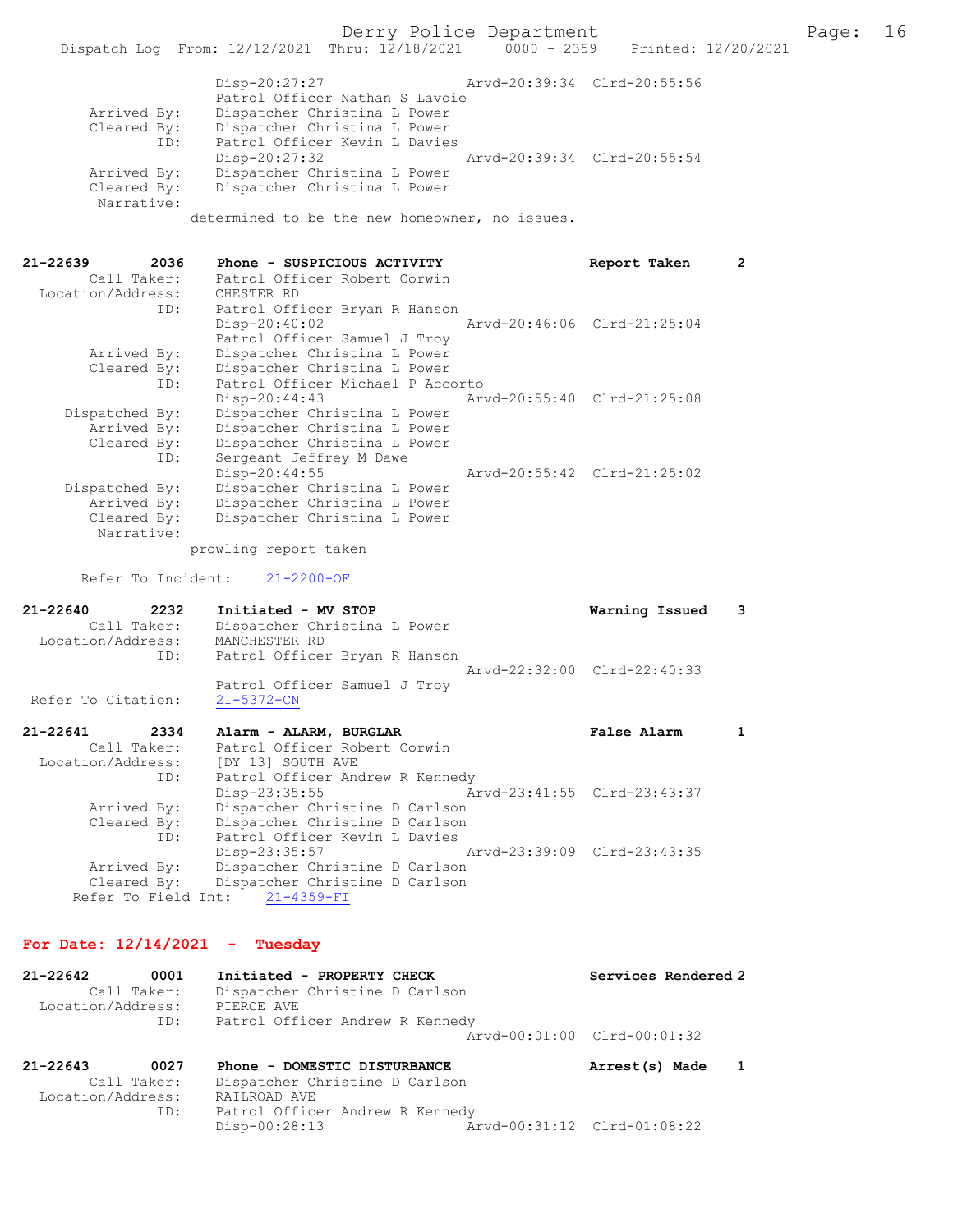Derry Police Department Fage: 17 Dispatch Log From: 12/12/2021 Thru: 12/18/2021 0000 - 2359 Printed: 12/20/2021 ID: Patrol Officer Awess Abdulkadir Disp-00:28:14 Arvd-00:31:11 Clrd-01:01:01<br>TD: Patrol Officer Kevin L Davies Patrol Officer Kevin L Davies<br>Disp-00:28:15 Disp-00:28:15 Arvd-00:31:10 Clrd-00:59:07<br>TD: Sergeant Patrick H Dawson Sergeant Patrick H Dawson<br>Disp-00:28:16 Disp-00:28:16 Arvd-00:31:10 Clrd-01:00:59 Narrative: 12/14/2021 0050 435 advising one in custody at this time Narrative: 12/14/2021 0054 337 transporting one to HQ, s/m: 39,612.8 Narrative: 12/14/2021 0058 337 off at HQ, e/m: 39,614.0 Narrative: 12/14/2021 0058 Subject information (DV-simple assault): Tara Drouin 20 Railroad Ave Derry NH DOB: 12/8/72 Narrative: 12/14/2021 0105 B/C Mencis called at this time Narrative: 12/14/2021 0120 Subject placed in cell 1 at this time Narrative: 12/14/2021 0132 B/C off at HQ at this time Narrative: 12/14/2021 0201 Subject released at this time w/ court date of 03/10/22 as per b/c Mencis Refer To Arrest: 21-1191-AR 21-22644 0028 Phone - SUSPICIOUS ACTIVITY Services Rendered 2 Call Taker: Patrol Officer Robert Corwin Location/Address: [DY 375] PEMIGEWASSET CIR ID: Patrol Officer Michael Carnazzo Disp-00:29:38 Arvd-00:43:39 Clrd-00:59:33 Arrived By: Dispatcher Christine D Carlson Cleared By: Dispatcher Christine D Carlson ID: Patrol Officer Monica Ricci Disp-00:29:43 Arvd-00:43:44 Clrd-00:59:31 Arrived By: Dispatcher Christine D Carlson Cleared By: Dispatcher Christine D Carlson Narrative: 12/14/2021 0059 No issues found 21-22645 0207 Walk-In - TRANSPORT TRANSPORTED 3 Call Taker: Dispatcher Christine D Carlson Location/Address: MUNICIPAL DR ID: Patrol Officer Andrew R Kennedy Disp-02:07:47 Arvd-02:07:48 Clrd-02:15:29 Narrative: 12/14/2021 0207 337 transporting one to 20 Railroad Ave, s/m: 39,618.9 Narrative: 12/14/2021 0213 337 off on Railroad, e/m: 39,619.3 21-22646 0226 Initiated - MV STOP Warning Issued 3<br>Call Taker: Dispatcher Christine D Carlson Call Taker: Dispatcher Christine D Carlson Location/Address: WILSON AVE + BIRCH ST ID: Patrol Officer Awess Abdulkadir Arvd-02:26:00 Clrd-02:35:18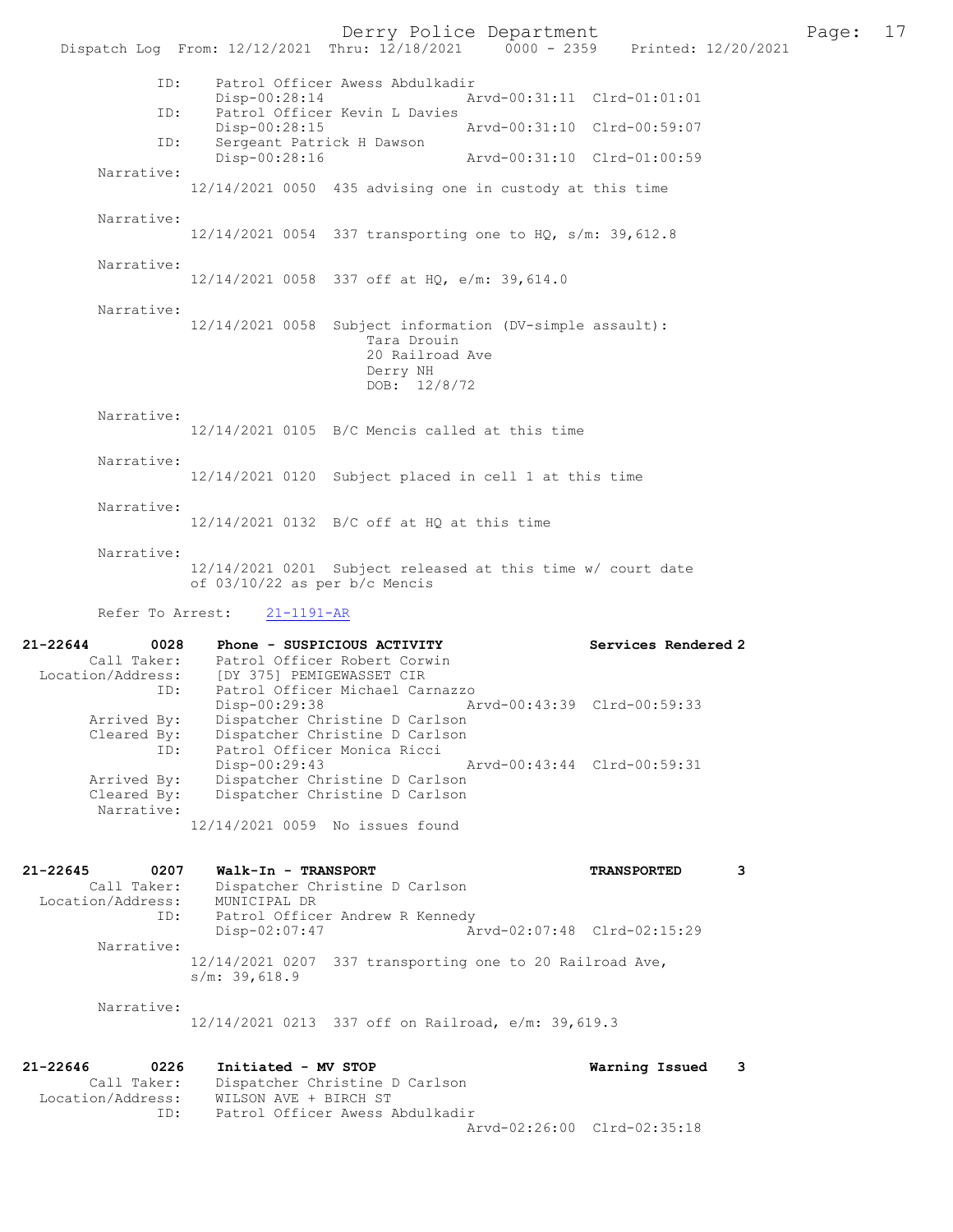Refer To Citation: 21-5373-CN 21-22647 0429 Phone - RECOVERED RUNAWAY Arrest(s) Made 2 Call Taker: Dispatcher Christine D Carlson Location/Address: LARAWAY CT ID: Patrol Officer Awess Abdulkadir Disp-04:32:42 Arvd-04:36:01 Clrd-05:00:45 ID: Patrol Officer Monica Ricci Disp-04:32:43 Arvd-04:36:02 Clrd-05:36:24<br>The Patrol Officer Michael Carnazzo Patrol Officer Michael Carnazzo<br>Disp-04:44:03 Ar Disp-04:44:03 Arvd-04:49:08 Clrd-05:00:46 ID: Sergeant Patrick H Dawson<br>Disp-04:44:04 Disp-04:44:04 Arvd-04:45:29 Clrd-05:00:43 Narrative: 12/14/2021 0450 S7 advising one juvenile in custody Narrative: 12/14/2021 0500 129 Enroute w/ juvenile to YSDU, s/m: 59,079.9 Narrative: 12/14/2021 0524 129 off in Manchester, e/m: 59,094.2 Refer To Arrest: 21-1192-AR 21-22648 0559 Initiated - MV STOP Warning Issued 3 Call Taker: Dispatcher Christine D Carlson Location/Address: WINDHAM RD + STRAWBERRY HILL RD ID: Patrol Officer Andrew R Kennedy Arvd-05:59:00 Clrd-06:05:09 Refer To Citation: 21-5374-CN 21-22649 0607 Phone - ALARM, BURGLAR False Alarm 1 Call Taker: Dispatcher Christine D Carlson<br>Location/Address: [DY 380] TINKHAM AVE Location/Address: [DY 380] TINKHAM AVE ID: Patrol Officer Awess Abdulkadir Disp-06:08:03 Arvd-06:11:52 Clrd-06:16:32 Patrol Officer Monica Ricci Disp-06:08:06 Clrd-06:14:25 Narrative: 12/14/2021 0608 Interior motion Refer To Field Int: 21-4358-FI 21-22650 0617 Initiated - MV STOP Warning Issued 3 Call Taker: Dispatcher Christine D Carlson Location/Address: N MAIN ST<br>TD: Patrol Ofi Patrol Officer Monica Ricci Arvd-06:17:00 Clrd-06:21:35 Refer To Citation: 21-5375-CN 21-22651 0709 Walk-In - WARRANT ARREST Arrest(s) Made 2 Call Taker: Dispatcher Jess W Arcand Location/Address: MUNICIPAL DR ID: Patrol Officer Blake A Martineau<br>Disp-07:10:04 Art Disp-07:10:04 Arvd-07:10:30 Clrd-09:30:17<br>Cleared By: Detective Victoria M Kidd Detective Victoria M Kidd 1 By: Detective victorian material<br>ID: Patrol Officer James M McClafferty Disp-08:59:32 Clrd-08:59:36 Dispatched By: Detective Victoria M Kidd Cleared By: Detective Victoria M Kidd Narrative: 12/14/2021 0709 SUBJECT IN THE LOBBY ON A DERRY WARRANT FOR STALKING Narrative: 12/14/2021 0740 IDENTIFIED AS: NICHOLAS LIOUZIS 268 HACKET HILL RD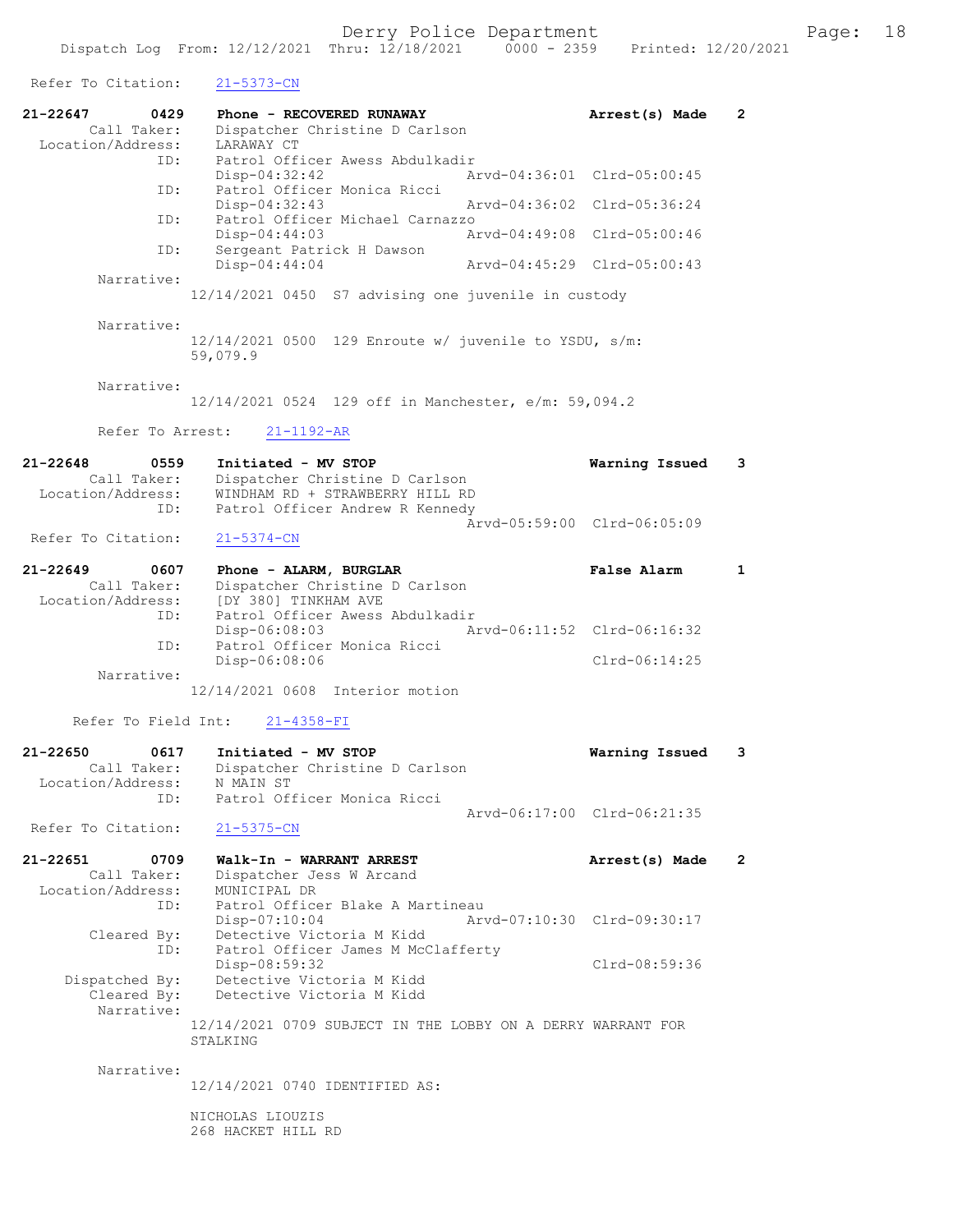|                                                      | Derry Police Department<br>Dispatch Log From: 12/12/2021 Thru: 12/18/2021 0000 - 2359 Printed: 12/20/2021                                           |                             |              | Page: | 19 |
|------------------------------------------------------|-----------------------------------------------------------------------------------------------------------------------------------------------------|-----------------------------|--------------|-------|----|
|                                                      | HOOKSETT NH<br>DOB 3/4/2003                                                                                                                         |                             |              |       |    |
| Narrative:                                           | 12/14/2021 0856 425 en route to the Derry District Court<br>with one. S/M: 44085.2                                                                  |                             |              |       |    |
| Narrative:                                           | 12/14/2021 0858 425 off at the DDC. E/M: 44086.2                                                                                                    |                             |              |       |    |
| Narrative:                                           | 12/14/2021 0925 Subject release on PR Bail with a TBD court<br>date per Judge Steckowych. Courtesy transport to DPDHQ. S/M:<br>44086.2              |                             |              |       |    |
| Narrative:                                           | 12/14/2021 0928 E/M: 44087.2                                                                                                                        |                             |              |       |    |
| Refer To Arrest:                                     | $21 - 1193 - AR$                                                                                                                                    |                             |              |       |    |
| 21-22652<br>0716                                     | Initiated - FOLLOW-UP                                                                                                                               | No Action Required          |              | 2     |    |
| Call Taker:<br>Location/Address:                     | Dispatcher Jess W Arcand<br>CHESTER RD                                                                                                              |                             |              |       |    |
| ID:                                                  | Patrol Officer Sara R Joyce                                                                                                                         | Arvd-07:16:00 Clrd-07:17:35 |              |       |    |
| 21-22653<br>0725<br>Call Taker:<br>Location/Address: | Initiated - PAPER SERVICE<br>Dispatcher Jess W Arcand<br>SILVESTRI CIR                                                                              | Not Served                  | 3            |       |    |
| ID:                                                  | Patrol Officer Sara R Joyce                                                                                                                         | Arvd-07:25:00 Clrd-07:32:08 |              |       |    |
| 21-22654<br>0733<br>Call Taker:<br>Location/Address: | Phone - ERRATIC OPERATION<br>Dispatcher Jess W Arcand<br>CHESTER RD                                                                                 | Could Not Locate 2          |              |       |    |
| ID:                                                  | Patrol Officer Sara R Joyce<br>Disp-07:34:00                                                                                                        | Arvd-07:34:28 Clrd-07:41:34 |              |       |    |
| 21-22655<br>0734<br>Call Taker:                      | Phone - Loose Dog Complaint<br>Dispatcher Jess W Arcand                                                                                             | Cleared                     | 2            |       |    |
| Location/Address:<br>ID:<br>Cleared By:              | E BROADWAY<br>Civilian Robin Bordonaro<br>Disp-07:34:19<br>Detective Victoria M Kidd                                                                | Arvd-07:46:43 Clrd-08:01:52 |              |       |    |
| 21-22656<br>0744<br>Call Taker:                      | Initiated - SERVE RESTRAINING ORDER<br>Dispatcher Jess W Arcand                                                                                     | Not Served                  | $\mathbf{2}$ |       |    |
| Location/Address:<br>ID:                             | E BROADWAY<br>Patrol Officer Nicholas M Granville                                                                                                   | Arvd-07:44:00 Clrd-08:06:25 |              |       |    |
| Cleared By:                                          | Detective Victoria M Kidd                                                                                                                           |                             |              |       |    |
| 21-22657<br>0805<br>Call Taker:<br>Location/Address: | Initiated - SUBPOENA DELIVERY<br>Detective Victoria M Kidd<br>SCENIC DR                                                                             | Not Served                  | 1            |       |    |
| ID:                                                  | Patrol Officer Sara R Joyce                                                                                                                         | Arvd-08:05:00 Clrd-08:08:25 |              |       |    |
| 21-22658<br>0818<br>ID:                              | Initiated - SUBPOENA DELIVERY<br>Call Taker: Detective Victoria M Kidd<br>Location/Address: [DY 3760] WALNUT HILL RD<br>Patrol Officer Sara R Joyce | Served                      | $\mathbf{1}$ |       |    |
|                                                      |                                                                                                                                                     | Arvd-08:18:00 Clrd-08:21:54 |              |       |    |
| 21-22659<br>0822                                     | Initiated - SUBPOENA DELIVERY<br>Call Taker: Detective Victoria M Kidd<br>Location/Address: [DY 1363] WALNUT HILL RD                                | Not Served                  | 1            |       |    |
| ID:                                                  | Patrol Officer Sara R Joyce                                                                                                                         | Arvd-08:22:00 Clrd-08:27:35 |              |       |    |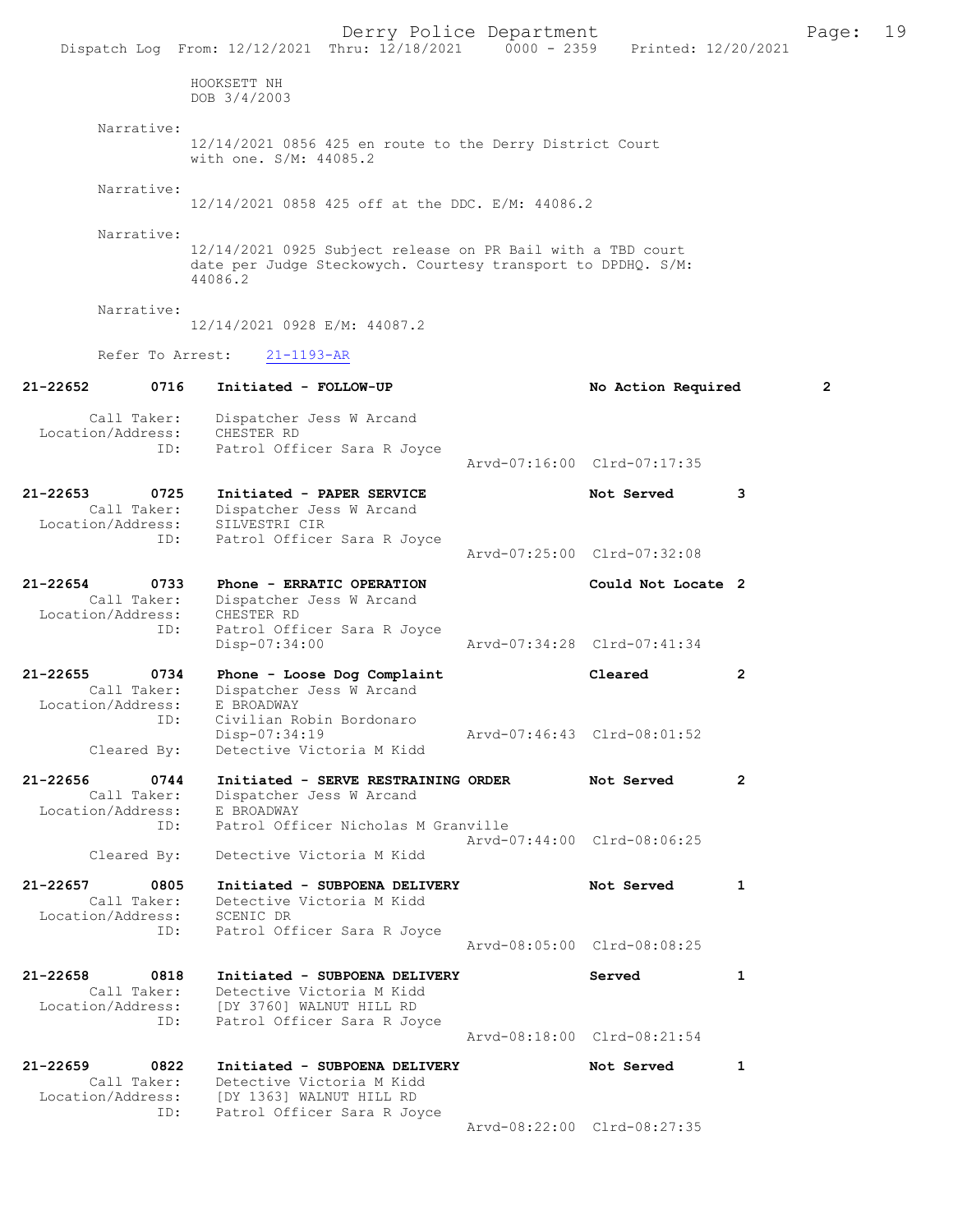Derry Police Department The Page: 20 Dispatch Log From: 12/12/2021 Thru: 12/18/2021 0000 - 2359 Printed: 12/20/2021 21-22660 0859 Initiated - SUBPOENA DELIVERY Not Served 1 Call Taker: Detective Victoria M Kidd Location/Address: CHASES GROVE RD ID: Patrol Officer James M McClafferty Arvd-08:59:00 Clrd-09:03:38 21-22661 0859 Initiated - CRIMINAL THREAT Report Taken 2 Call Taker: Detective Victoria M Kidd Location/Address: [DY 250] PINKERTON ST ID: Patrol Officer Brian J Landry Arvd-08:59:00 Clrd-09:00:45<br>21-2201-0F Refer To Incident: 21-22662 0923 Initiated - MV STOP No Action Required 3 Call Taker: Detective Victoria M Kidd Location/Address: E DERRY RD + CEMETERY RD ID: Patrol Officer Sara R Joyce Arvd-09:23:00 Clrd-09:24:22 21-22663 0953 Initiated - MV STOP Warning Issued 3 Call Taker: Detective Victoria M Kidd Location/Address: CHESTER RD ID: Patrol Officer Sara R Joyce Arvd-09:53:00 Clrd-09:56:22<br>21-5376-CN Refer To Citation: 21-22664 1004 Initiated - FOLLOW-UP Cleared 2 Call Taker: Detective Victoria M Kidd Location/Address: LINLEW DR ID: Detective Scott A Tompkins Arvd-10:04:00 Clrd-10:31:17 21-22665 1020 Other - TRANSPORT Cancelled Prior to Arrival 3 Call Taker: Detective Victoria M Kidd Location/Address: [MHT] RIVER RD<br>ID: Patrol Officer Patrol Officer Sara R Joyce<br>Disp-11:19:58 Arvd-11:20:00 Clrd-11:20:01 21-22666 1027 Phone - UNATTENDED DEATH Report Taken 2 Call Taker: Detective Victoria M Kidd Location/Address: DORIS ST ID: Patrol Officer Brendan S Holden Disp-10:28:39 Arvd-10:38:28 Clrd-13:25:47 Cleared By: Patrol Officer James M McClafferty ID: Patrol Officer Blake A Martineau Disp-10:28:53 Arvd-10:37:39 Clrd-12:23:30 Cleared By: Dispatcher Jess W Arcand Narrative: 12/14/2021 1107 A3 notified. Narrative: 12/14/2021 1114 A2 notified. Narrative: 12/14/2021 1129 ME Jeffrey Shea notified, he declined to come out. Narrative: 12/14/2021 1139 County Atty. Trish Peters notified. Narrative: 12/14/2021 1153 Peabody's notified. Narrative: 12/14/2021 1239 PEABODY'S ON SCENE

Refer To Incident: 21-2208-OF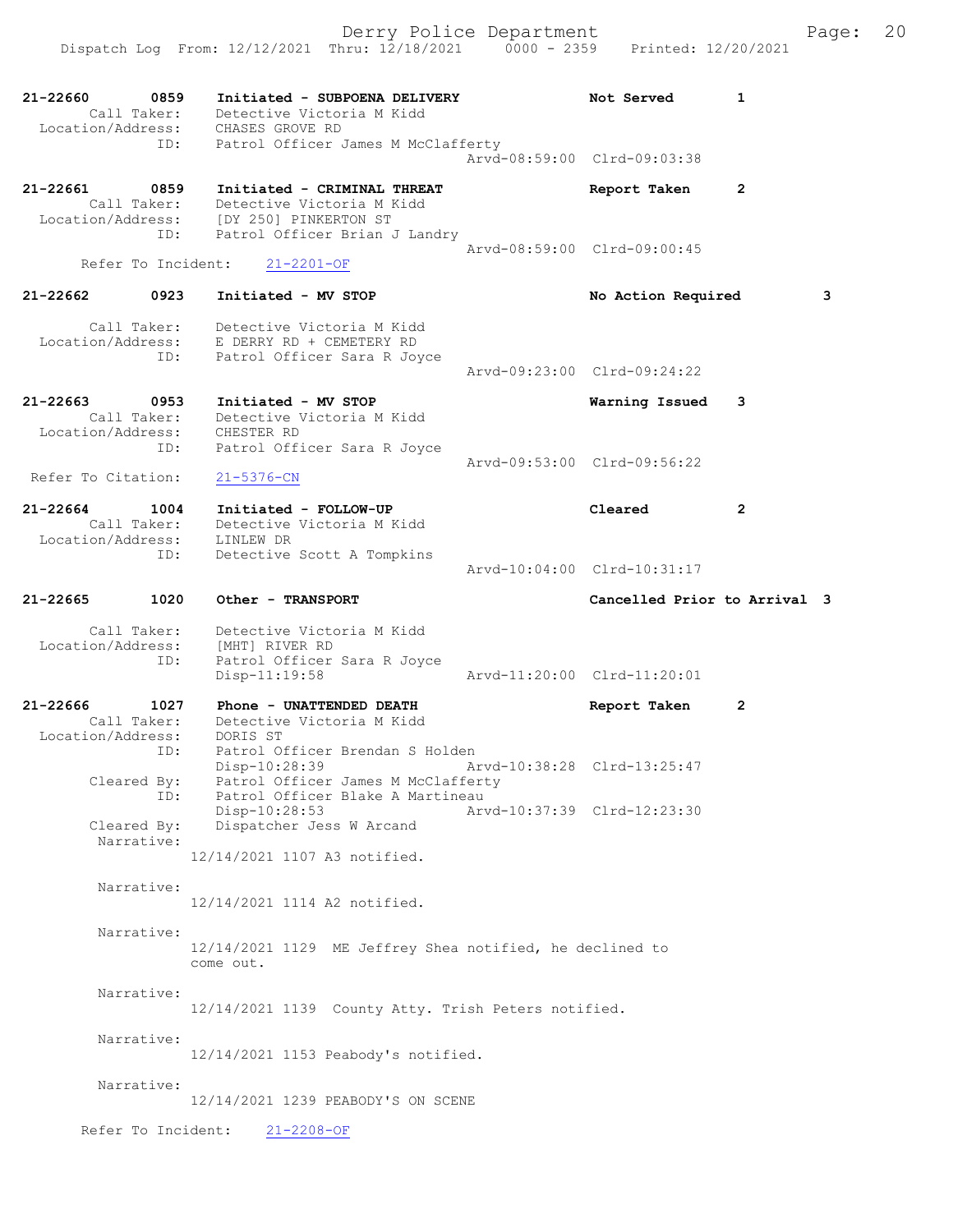21-22667 1033 Initiated - SEX OFFENSES Report Taken 1 Call Taker: Detective Victoria M Kidd Location/Address: [DY 2] MUNICIPAL DR ID: Detective Kevin G Ruppel Arvd-10:33:00 Clrd-10:34:10 Refer To Incident: 21-2202-OF 21-22668 1034 Initiated - SEX OFFENSES Report Taken 1 Call Taker: Detective Victoria M Kidd Location/Address: [DY 2] MUNICIPAL DR ID: Detective Kevin G Ruppel Arvd-10:34:00 Clrd-10:34:48 Narrative: 12/15/2021 1552 search warrant start time Narrative: 12/15/2021 1605 search warrant end time Refer To Incident: 21-2203-OF 21-22669 1050 Initiated - Parking Enforcement Cleared 1 Call Taker: Detective Victoria M Kidd Location/Address: E BROADWAY ID: Patrol Officer Nicholas M Granville Arvd-10:50:00 Clrd-11:17:25 21-22670 1112 Initiated - SEX OFFENSES Report Taken 1 Call Taker: Detective Victoria M Kidd Location/Address: [DY 2] MUNICIPAL DR ID: Detective Victoria M Kidd Arvd-11:12:00 Clrd-12:01:09<br>21-2204-OF Refer To Incident: 21-22671 1126 Phone - WELFARE CHECK No Action Required 2 Call Taker: Detective Victoria M Kidd Location/Address: WREN CT ID: Patrol Officer Sara R Joyce Disp-11:29:46 Arvd-11:34:28 Clrd-11:49:59 ID: Patrol Officer James M McClafferty<br>Disp-11:29:50 Arvd- Disp-11:29:50 Arvd-11:45:06 Clrd-11:48:45 Refer To Field Int: 21-4352-FI 21-22672 1142 Phone - THEFT Report Taken 2 Call Taker: Sergeant James M Belanger Location/Address: [DY 1836] E BROADWAY ID: Patrol Officer Nicholas M Granville Disp-11:51:47 Arvd-11:56:27 Clrd-12:19:20 Dispatched By: Detective Victoria M Kidd Arrived By: Detective Victoria M Kidd Cleared By: Dispatcher Jess W Arcand Refer To Incident: 21-2206-OF 21-22673 1145 Initiated - WARRANT ARREST Arrest(s) Made 2 Call Taker: Detective Victoria M Kidd Location/Address: MUNICIPAL DR ID: Patrol Officer Collin Kennedy Arvd-11:45:00 Clrd-12:22:40 Cleared By: Dispatcher Jess W Arcand Narrative: 12/14/2021 1220 SUBJECT IN THE LOBBY ON A DERRY WARRANT FOR HARASSMENT Narrative: 12/14/2021 1220 IDENTIFIED AS: RAFAEL GUZMAN 578 ESSEX ST APT 2 LAWRENCE MA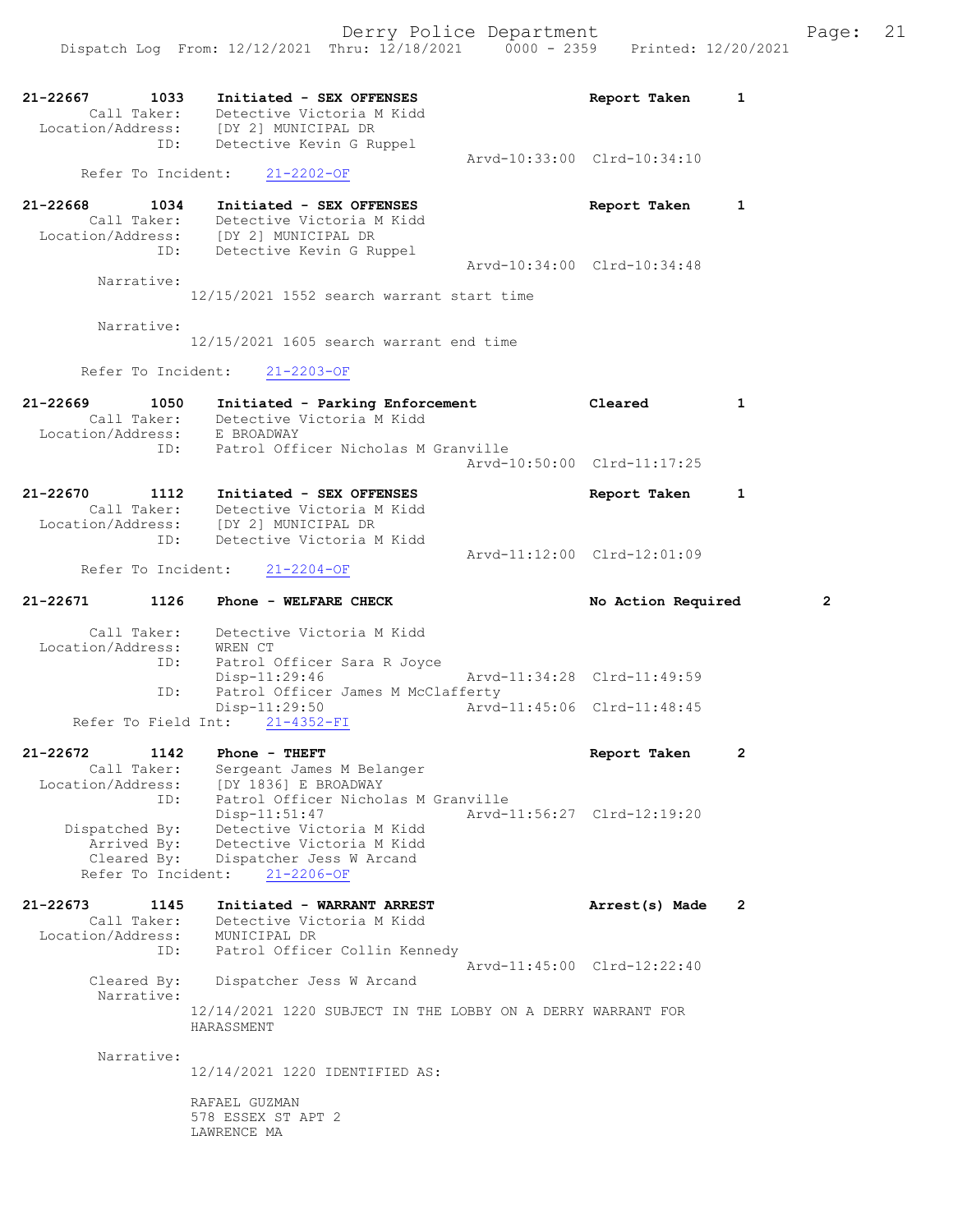Derry Police Department Fage: 22

DOB 7/22/86

Narrative:

12/14/2021 1229 PLACED IN CELL 3

Narrative:

12/14/2021 1249 RELEASED ON A SUMMONS WITH COURT 3/10/22

Refer To Arrest: 21-1194-AR

| 21-22674<br>1147  | Phone - WELFARE CHECK                                       |                             | Report Taken                | 2 |
|-------------------|-------------------------------------------------------------|-----------------------------|-----------------------------|---|
| Call Taker:       | Detective Victoria M Kidd                                   |                             |                             |   |
| Location/Address: | FAIRWAY DR                                                  |                             |                             |   |
| ID:               | Patrol Officer Blake A Martineau                            |                             |                             |   |
|                   | $Disp-12:24:22$                                             | Arvd-12:31:54 Clrd-13:25:57 |                             |   |
| Dispatched By:    | Dispatcher Jess W Arcand                                    |                             |                             |   |
| Arrived By:       | Dispatcher Jess W Arcand                                    |                             |                             |   |
| Cleared By:       | Patrol Officer James M McClafferty                          |                             |                             |   |
| ID:               | Patrol Officer Sara R Joyce                                 |                             |                             |   |
|                   | Disp-12:24:29                                               |                             | Arvd-12:31:49 Clrd-12:59:25 |   |
| Dispatched By:    | Dispatcher Jess W Arcand                                    |                             |                             |   |
| Arrived By:       | Dispatcher Jess W Arcand                                    |                             |                             |   |
| Cleared By:       | Dispatcher Jess W Arcand                                    |                             |                             |   |
| Narrative:        |                                                             |                             |                             |   |
|                   | 12/14/2021 1258 ONE IN CUSTODY FOR IEA. TRANSPORTING ONE TO |                             |                             |   |
|                   | SM 44098.2<br>PMC.                                          |                             |                             |   |

Narrative:

12/14/2021 1302 OFF AT PMC EM 44100.0

Refer To Arrest: 21-1195-AR

Call Taker: Dispatcher Jess W Arcand

Location/Address: BIRCHWOOD DR

| 21-22675                          | 1156                       | Initiated - FOLLOW-UP                                                                                                                                                                                                                                                 |                             | No Action Required          | $\overline{2}$ |
|-----------------------------------|----------------------------|-----------------------------------------------------------------------------------------------------------------------------------------------------------------------------------------------------------------------------------------------------------------------|-----------------------------|-----------------------------|----------------|
|                                   | Call Taker:<br>ID:         | Detective Victoria M Kidd<br>Location/Address: TSIENNETO RD<br>Civilian Robin Bordonaro<br>Cleared By: Dispatcher Jess W Arcand<br>Refer To Field Int: 21-4370-FI                                                                                                     |                             | Arvd-11:56:00 Clrd-12:28:56 |                |
| $21 - 22676$                      | 1200<br>ID:<br>Arrived By: | Phone - ERRATIC OPERATION<br>Call Taker: Detective Victoria M Kidd<br>Location/Address: [DY 3059] MANCHESTER RD<br>Patrol Officer Sara R Joyce<br>Disp-12:01:05<br>Dispatcher Jess W Arcand<br>Cleared By: Dispatcher Jess W Arcand<br>Refer To Field Int: 21-4387-FI | Arvd-12:07:36 Clrd-12:16:17 | Services Rendered 2         |                |
| $21 - 22677$<br>Location/Address: | 1209<br>Call Taker:        | Initiated - JUVENILE OFFENSES<br>Dispatcher Jess W Arcand<br>PINKERTON ST                                                                                                                                                                                             |                             | Report Taken                | $\overline{2}$ |
|                                   | ID:<br>Refer To Incident:  | Patrol Officer Charles L Doherty<br>$21 - 2205 - OF$                                                                                                                                                                                                                  |                             | Arvd-12:09:00 Clrd-12:16:09 |                |
| 21-22678<br>Location/Address:     | 1222<br>Call Taker:        | Walk-In - THEFT<br>Dispatcher Jess W Arcand<br>RAILROAD AVE                                                                                                                                                                                                           |                             | Report Taken                | $\overline{2}$ |
|                                   | ID:<br>Narrative:          | Patrol Officer Collin Kennedy<br>$Disp-12:23:12$<br>12/14/2021 1223 CLOTHES                                                                                                                                                                                           |                             | Arvd-12:23:14 Clrd-12:49:23 |                |
|                                   |                            | Refer To Incident: 21-2207-OF                                                                                                                                                                                                                                         |                             |                             |                |
| $21 - 22679$                      | 1300                       | Phone - ANIMAL COMPLAINT                                                                                                                                                                                                                                              |                             | Services Rendered 1         |                |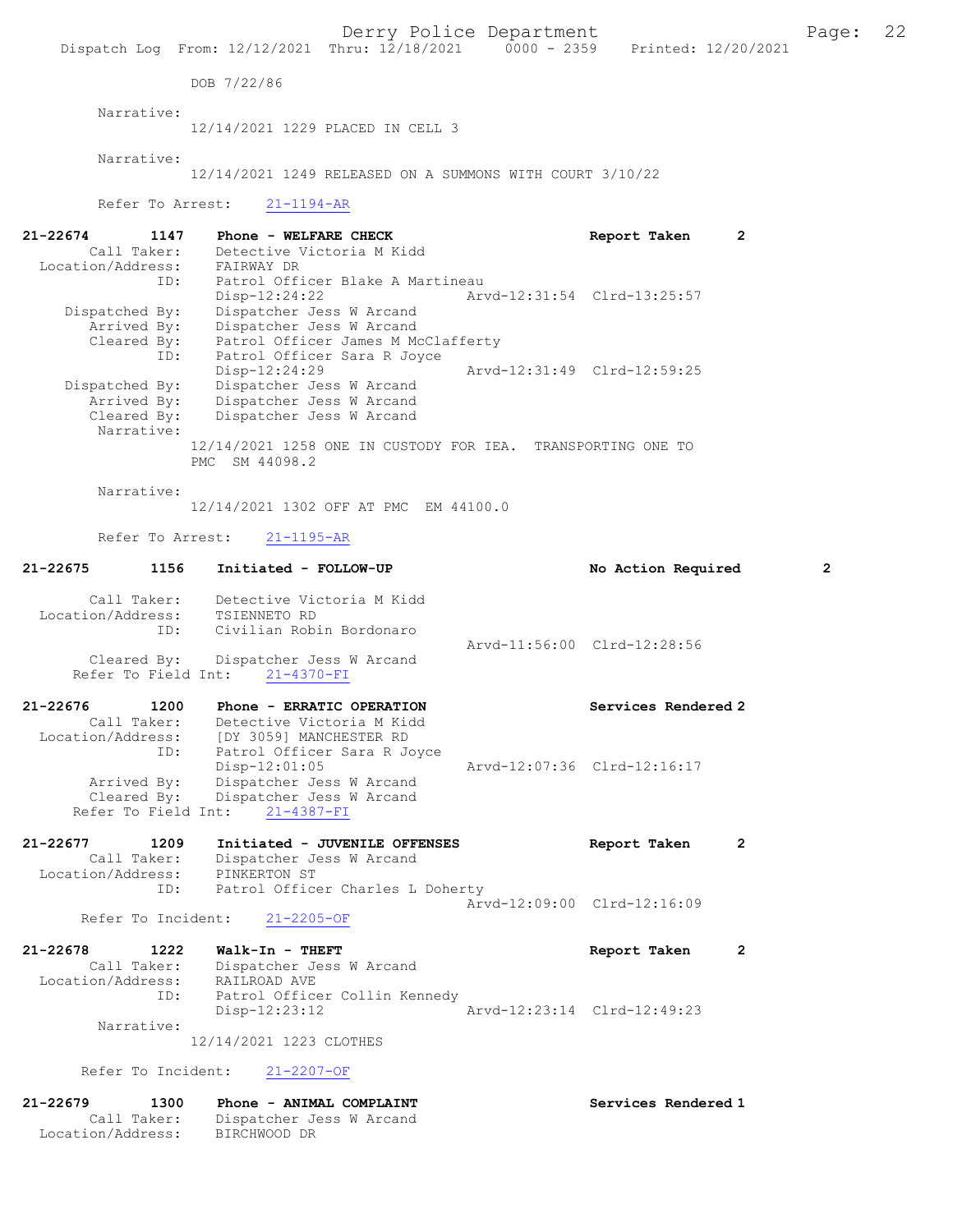Dispatch Log From: 12/12/2021 Thru: 12/18/2021 ID: Patrol Officer Sara R Joyce Disp-13:03:58 Arvd-13:09:25 Cleared By: Patrol Officer James M McClafferty Patrol Officer James M McClafferty Refer To Field Int: 21-4389-FI 21-22680 1338 Phone - DISTURBANCE 1 21-22680 Made 1 Call Taker: Patrol Officer James M McClafferty Location/Address: GULF RD ID: Patrol Officer Brendan S Holden Disp-13:39:45 Arvd-13:45:33 Clrd-15:02:44 Arrived By: Dispatcher Jess W Arcand Cleared By: Dispatcher Christina L Power ID: Patrol Officer Nicholas M Granville<br>Disp-13:39:49 Arvd-13:42:46 Clrd-14:34:37 Disp-13:39:49 Arvd-13:42:46 Clrd-14:34:37 Cleared By: Dispatcher Jess W Arcand ID: Patrol Officer Blake A Martineau Disp-13:39:52 Arvd-13:50:00 Clrd-14:37:15 Arrived By: Dispatcher Jess W Arcand<br>Cleared By: Dispatcher Jess W Arcand Dispatcher Jess W Arcand Narrative: 12/14/2021 1427 728 HAS ONE IN CUSTODY FOR ASSAULT Narrative: 12/14/2021 1433 728 TRANSPORTING ONE TO HQ SM 35969.3 Narrative: 12/14/2021 1448 OFF AT HQ EM 35974.5 Narrative: 12/14/2021 1449 IDENTIFIED AS JUVENILE Narrative:  $12/14/2021$  1518 processed and placed in cell # 1 Narrative: 12/14/2021 1540 transfered from cell #1 to room 217 Narrative: 12/14/2021 1552 released to a parent Refer To Arrest: 21-1196-AR 21-22681 1415 Initiated - FOLLOW-UP No Action Required 2 Call Taker: Dispatcher Jess W Arcand Location/Address: LINLEW DR<br>TD: Detective Detective Peter A Houlis Arvd-14:15:00 Clrd-14:32:48 21-22682 1512 Phone - SUSPICIOUS ACTIVITY Services Rendered 2 Call Taker: Dispatcher Christina L Power Location/Address: BYPASS 28 ID: Patrol Officer Andrew J Teague<br>Disp-15:34:13 Disp-15:34:13 Arvd-15:35:12 Clrd-15:54:30 Patrol Officer Nathan S Lavoie Narrative: no issues upon checking Refer To Field Int: 21-4354-FI 21-22683 1518 Phone - JUVENILE OFFENSES Arrest(s) Made 2 Call Taker: Dispatcher Christina L Power Location/Address: CRYSTAL AVE ID: Patrol Officer Bryan R Hanson Disp-15:18:35 Arvd-15:25:36 Clrd-18:09:35

Patrol Officer Samuel J Troy<br>ID: Patrol Officer Brendan S Hold Patrol Officer Brendan S Holden Disp-15:23:41 Arvd-15:24:41 Clrd-16:22:16 ID: Sergeant Jeffrey M Dawe Disp-15:23:48 Arvd-15:26:50 Clrd-16:22:00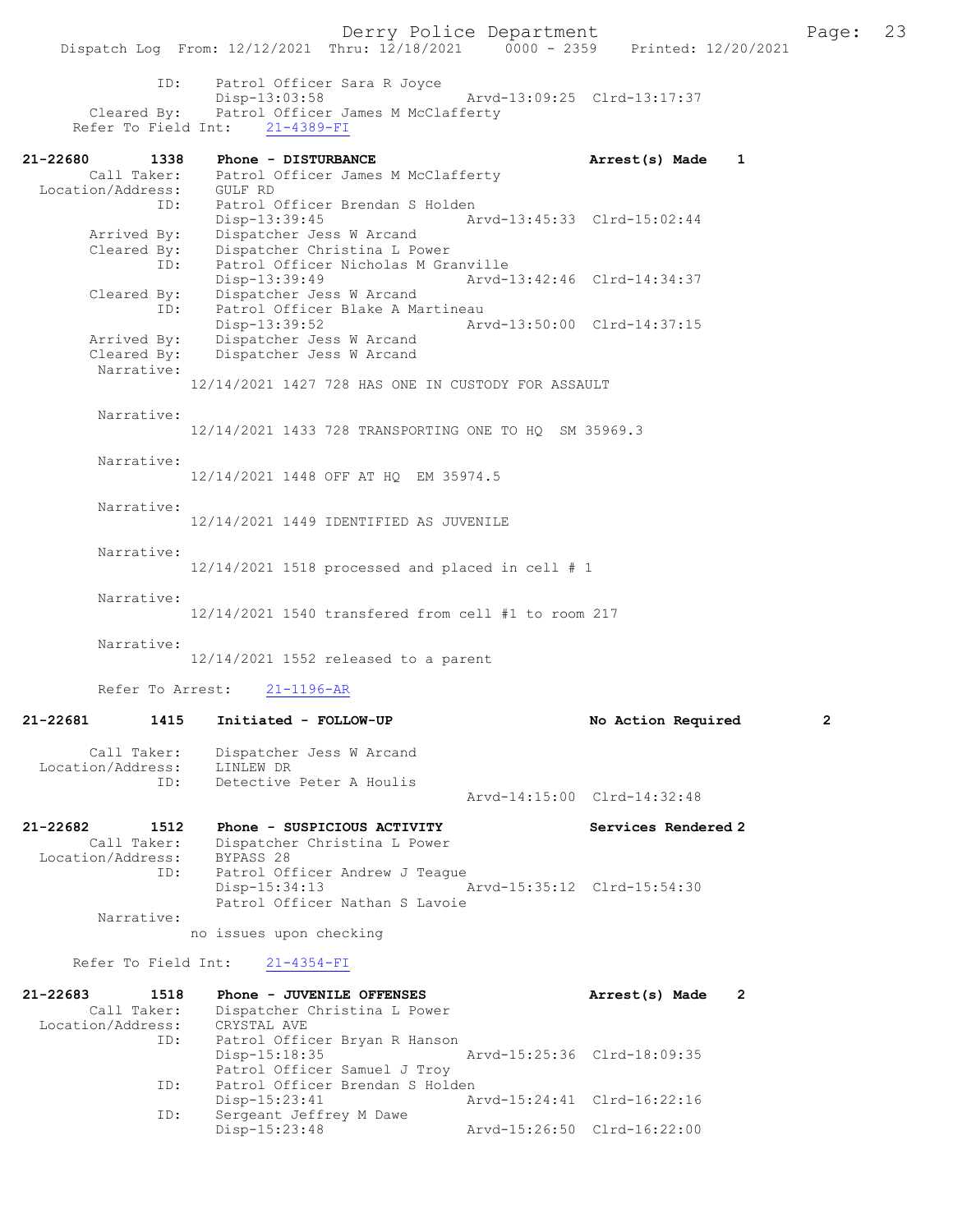Derry Police Department Fage: 24

| ID:        | Patrol Officer Ryan M Panaro<br>Disp-15:24:25<br>Arvd-15:26:08 Clrd-16:20:21     |
|------------|----------------------------------------------------------------------------------|
| ID:        | Patrol Officer Andrew J Teague<br>Arvd-16:23:07 Clrd-16:34:22<br>$Disp-16:04:39$ |
| Narrative: | Patrol Officer Nathan S Lavoie                                                   |
|            | 12/14/2021 1603 four juveniles in custody for willful<br>concealment             |
| Narrative: | 12/14/2021 1605 316 transporting one juvenile to hq's s/m                        |
|            | 39686.1                                                                          |
| Narrative: | 12/14/2021 1606 728 transporting on juvenile to hq's s/m                         |
|            | 35975.9                                                                          |
| Narrative: | 12/14/2021 1607 316 off at hq's e/m 39686.5 with one                             |
|            | juvenile (21-1197-AR)                                                            |
| Narrative: | 12/14/2021 1609 728 off at hq's e/m 35976.2 with one                             |
|            | juvenile (21-1198-AR)                                                            |
| Narrative: | 12/14/2021 1613 (21-1197-AR) placed in cell # 6 awaiting                         |
|            | processing.                                                                      |
| Narrative: | 12/14/2021 1616 141 transporting one juvenile to hq's s/m                        |
|            | 59215.5                                                                          |
| Narrative: | 12/14/2021 1618 141 off at hq's e/m 59215.8 with one<br>juvenile (21-1199-AR)    |
| Narrative: |                                                                                  |
|            | 12/14/2021 1619 440 transporting one juvenile to hq's s/m<br>44114.9             |
| Narrative: |                                                                                  |
|            | 12/14/2021 1621 (21-1198-AR) placed in cell # 3 awaiting<br>processing           |
| Narrative: |                                                                                  |
|            | 12/14/2021 1622 440 off at hq's e/m 44115.2 with one<br>juvenile (21-1200-AR)    |
| Narrative: |                                                                                  |
|            | 12/14/2021 1632 (21-1199-AR) placed in cell # 1 awaiting<br>processing           |
| Narrative: |                                                                                  |
|            | 12/14/2021 1704 (21-1200-AR) released to a parent                                |
| Narrative: | 12/14/2021 1725 (21-1197-AR) released to a parent                                |
| Narrative: |                                                                                  |
|            | 12/14/2021 1742 (21-1198-AR) released to a parent                                |
| Narrative: | 12/14/2021 1757 (21-1199-AR) released to a parent                                |

21-22684 1601 Initiated - FOLLOW-UP Cleared 2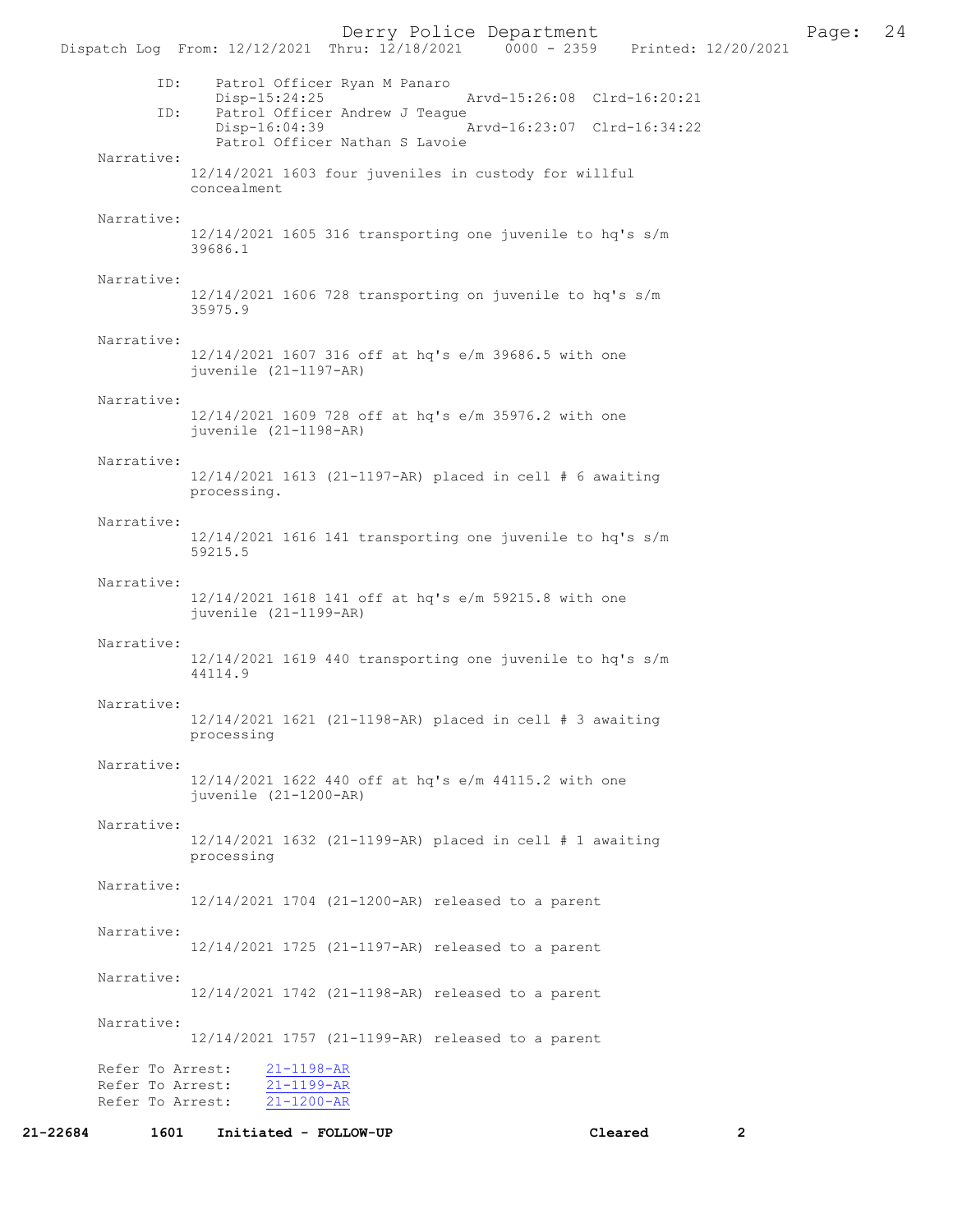|                                     |                                                             | Derry Police Department |                             |   |
|-------------------------------------|-------------------------------------------------------------|-------------------------|-----------------------------|---|
|                                     | Dispatch Log From: 12/12/2021 Thru: 12/18/2021              | $0000 - 2359$           | Printed: 12/20/2021         |   |
| Call Taker:<br>Location/Address:    | Dispatcher Christina L Power<br>FRANKLIN ST                 |                         |                             |   |
| ID:                                 | Detective Victoria M Kidd                                   |                         |                             |   |
|                                     |                                                             |                         | Arvd-16:01:00 Clrd-17:17:12 |   |
| 21-22685<br>1620                    | Phone - ALARM, BURGLAR                                      |                         | <b>False Alarm</b>          | 1 |
| Call Taker:<br>Location/Address:    | Dispatcher Christina L Power<br>[DY 1246] E DERRY RD        |                         |                             |   |
| ID:                                 | Patrol Officer Casey J Noyes                                |                         |                             |   |
| ID:                                 | Disp-16:21:57<br>Sergeant Jeffrey M Dawe                    |                         | Arvd-16:23:05 Clrd-16:26:06 |   |
|                                     | Disp-16:22:05                                               |                         | $Clrd-16:24:19$             |   |
| Narrative:                          | confirmed false by employee                                 |                         |                             |   |
|                                     |                                                             |                         |                             |   |
| Refer To Field Int:                 | $21 - 4386 - FI$                                            |                         |                             |   |
| 21-22686<br>1620<br>Call Taker:     | Phone - ASSAULT                                             |                         | Report Taken                | 1 |
| Location/Address:                   | Dispatcher Christina L Power<br>ROLLINS ST                  |                         |                             |   |
| ID:                                 | Patrol Officer Ryan M Panaro                                |                         | Arvd-16:21:13 Clrd-16:27:26 |   |
| Refer To Incident:                  | Disp-16:21:11<br>$21 - 2209 - OF$                           |                         |                             |   |
|                                     |                                                             |                         |                             |   |
| 21-22687<br>1705<br>Call Taker:     | Initiated - MV STOP<br>Sergeant Jared Knox                  |                         | Warning Issued              | 3 |
| Location/Address:                   | ROCKINGHAM RD                                               |                         |                             |   |
| ID:                                 | Patrol Officer Casey J Noyes                                |                         | Arvd-17:05:00 Clrd-17:14:40 |   |
| Cleared By:                         | Dispatcher Christina L Power                                |                         |                             |   |
| Refer To Citation:                  | $21 - 5377 - CN$                                            |                         |                             |   |
| 21-22688<br>1707                    | Phone - PROPERTY CHECK                                      |                         | Services Rendered 2         |   |
| Call Taker:<br>Location/Address:    | Dispatcher Christina L Power<br>EASTVIEW RD                 |                         |                             |   |
| ID:                                 | Patrol Officer Andrew J Teaque                              |                         |                             |   |
|                                     | $Disp-17:15:05$<br>Patrol Officer Nathan S Lavoie           |                         | Arvd-17:26:18 Clrd-17:55:32 |   |
| ID:                                 | Patrol Officer Casey J Noyes                                |                         |                             |   |
| Narrative:                          | $Disp-17:15:08$                                             |                         | Arvd-17:22:02 Clrd-17:55:31 |   |
|                                     | handled by a family member                                  |                         |                             |   |
|                                     |                                                             |                         |                             |   |
| $21 - 22689$<br>1809                | Initiated - FOLLOW-UP                                       |                         | Cleared                     | 2 |
| Call Taker:<br>Location/Address:    | Dispatcher Christina L Power<br>LARAWAY CT                  |                         |                             |   |
| ID:                                 | Detective Victoria M Kidd                                   |                         |                             |   |
|                                     |                                                             |                         | Arvd-18:09:00 Clrd-18:40:59 |   |
| 21-22690<br>1810                    | Initiated - FOLLOW-UP                                       |                         | Cleared                     | 2 |
| Call Taker:<br>Location/Address:    | Dispatcher Christina L Power<br>MUNICIPAL DR                |                         |                             |   |
| ID:                                 | Patrol Officer Bryan R Hanson                               |                         |                             |   |
|                                     | Patrol Officer Samuel J Troy                                |                         | Arvd-18:10:00 Clrd-19:41:16 |   |
|                                     |                                                             |                         |                             |   |
| 21-22691<br>1841<br>Call Taker:     | Phone - Loose Dog Complaint<br>Dispatcher Christina L Power |                         | Could Not Locate 2          |   |
| Location/Address:                   | KENDALL POND RD                                             |                         |                             |   |
| ID:                                 | Patrol Officer Kevin L Davies<br>$Disp-18:42:01$            |                         | Arvd-18:48:21 Clrd-18:54:26 |   |
| Narrative:                          |                                                             |                         |                             |   |
|                                     | med black dog                                               |                         |                             |   |
|                                     |                                                             |                         |                             |   |
| $21 - 22692$<br>1927<br>Call Taker: | Initiated - MV STOP<br>Dispatcher Christina L Power         |                         | Warning Issued              | 3 |
|                                     |                                                             |                         |                             |   |

Location/Address: E BROADWAY

ID: Patrol Officer Ryan M Panaro

Page: 25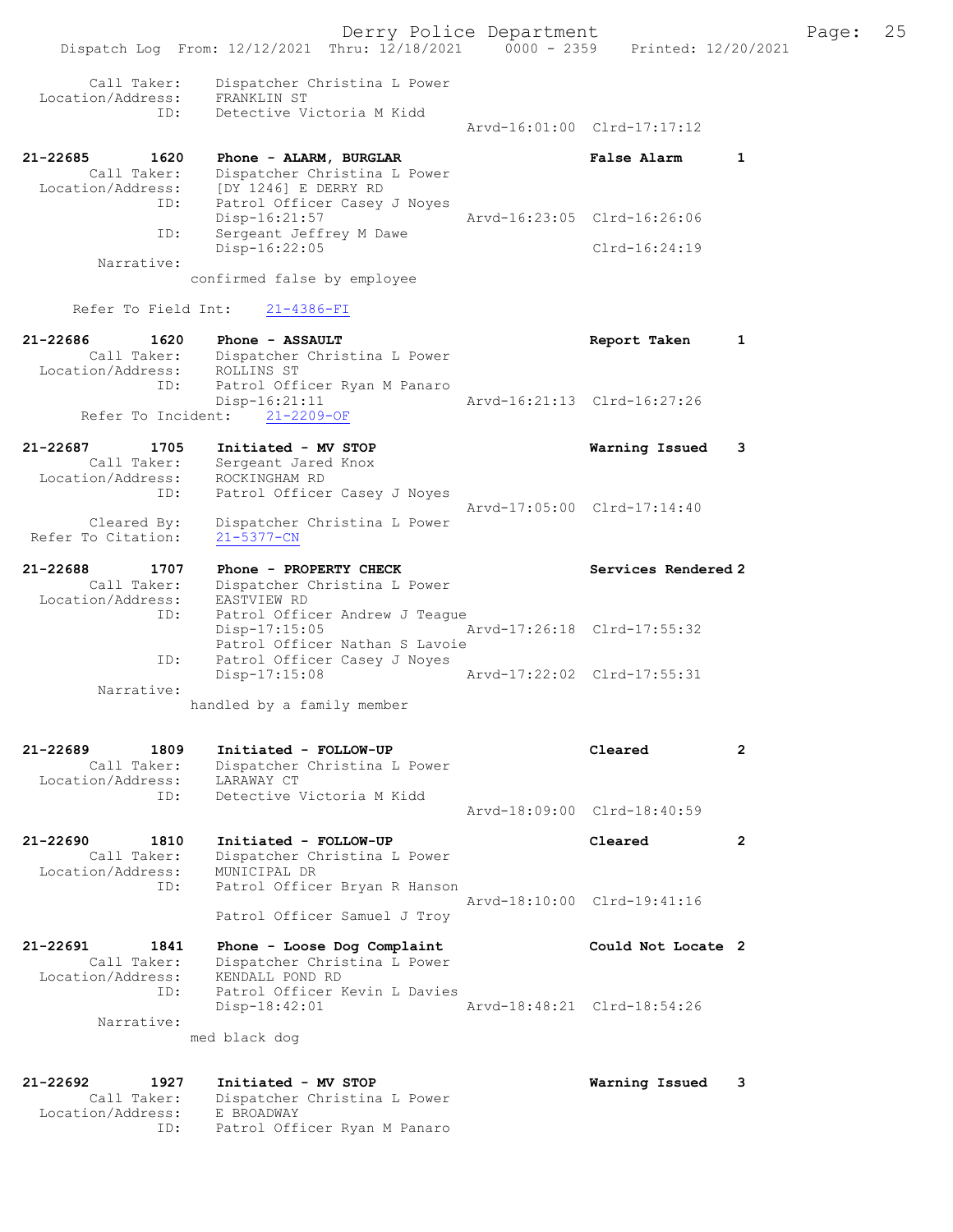Arvd-19:27:00 Clrd-19:33:52 Refer To Citation: 21-5378-CN 21-22693 1935 Initiated - FOLLOW-UP Cleared 2 Call Taker: Dispatcher Christina L Power Location/Address: MUNICIPAL DR ID: Patrol Officer Andrew J Teague Arvd-19:35:00 Clrd-20:23:59 Patrol Officer Nathan S Lavoie 21-22694 1947 Phone - SUSPICIOUS ACTIVITY SENT ON THEIR WAY 2 Call Taker: Patrol Officer Robert Corwin Location/Address: KILREA RD ID: Patrol Officer Casey J Noyes Disp-19:49:07 Arvd-20:00:28 Clrd-20:09:17 Arrived By: Dispatcher Christina L Power Cleared By: Dispatcher Christina L Power ID: Patrol Officer Kevin L Davies Disp-19:49:11 Clrd-19:49:28 ID: Patrol Officer Bryan R Hanson Disp-19:49:35 Arvd-20:00:23 Clrd-20:09:15 Patrol Officer Samuel J Troy Arrived By: Dispatcher Christina L Power Cleared By: Dispatcher Christina L Power ID: Sergeant Jeffrey M Dawe Disp-20:06:47 Arvd-20:06:49 Clrd-20:09:12 Dispatched By: Dispatcher Christina L Power Arrived By: Dispatcher Christina L Power Cleared By: Dispatcher Christina L Power Narrative: unknown vehicle 21-22695 2018 Initiated - MV STOP Warning Issued 3 Call Taker: Dispatcher Christina L Power Location/Address: ISLAND POND RD ID: Patrol Officer Casey J Noyes Arvd-20:18:00 Clrd-20:24:28 Refer To Citation: 21-5379-CN 21-22696 2111 Initiated - MV STOP Warning Issued 3 Call Taker: Dispatcher Christina L Power Location/Address: E BROADWAY ID: Patrol Officer Kevin L Davies Arvd-21:11:00 Clrd-21:20:07 Refer To Citation: 21-5381-CN 21-22697 2115 Phone - DOMESTIC DISTURBANCE Verbal in Nature 1 Call Taker: Dispatcher Christina L Power Location/Address: BRADFORD ST ID: Patrol Officer Casey J Noyes Disp-21:16:06 Arvd-21:21:45 Clrd-21:28:48 ID: Patrol Officer Ryan M Panaro Disp-21:16:09 Arvd-21:21:46 Clrd-21:28:50 ID: Sergeant Jeffrey M Dawe Disp-21:21:38 Arvd-21:28:33 Clrd-21:28:56 21-22698 2207 Phone - WELFARE CHECK 2 Assistance Rendered 2 Call Taker: Patrol Officer Robert Corwin Location/Address: FAIRWAY DR ID: Patrol Officer Robert Corwin Disp-22:10:30 Arvd-22:10:36 Clrd-22:11:23 Narrative: 12/14/2021 2210 made contact on phone/no issues will call employer

21-22699 2219 Alarm - ALARM, BURGLAR False Alarm 1 Call Taker: Patrol Officer Robert Corwin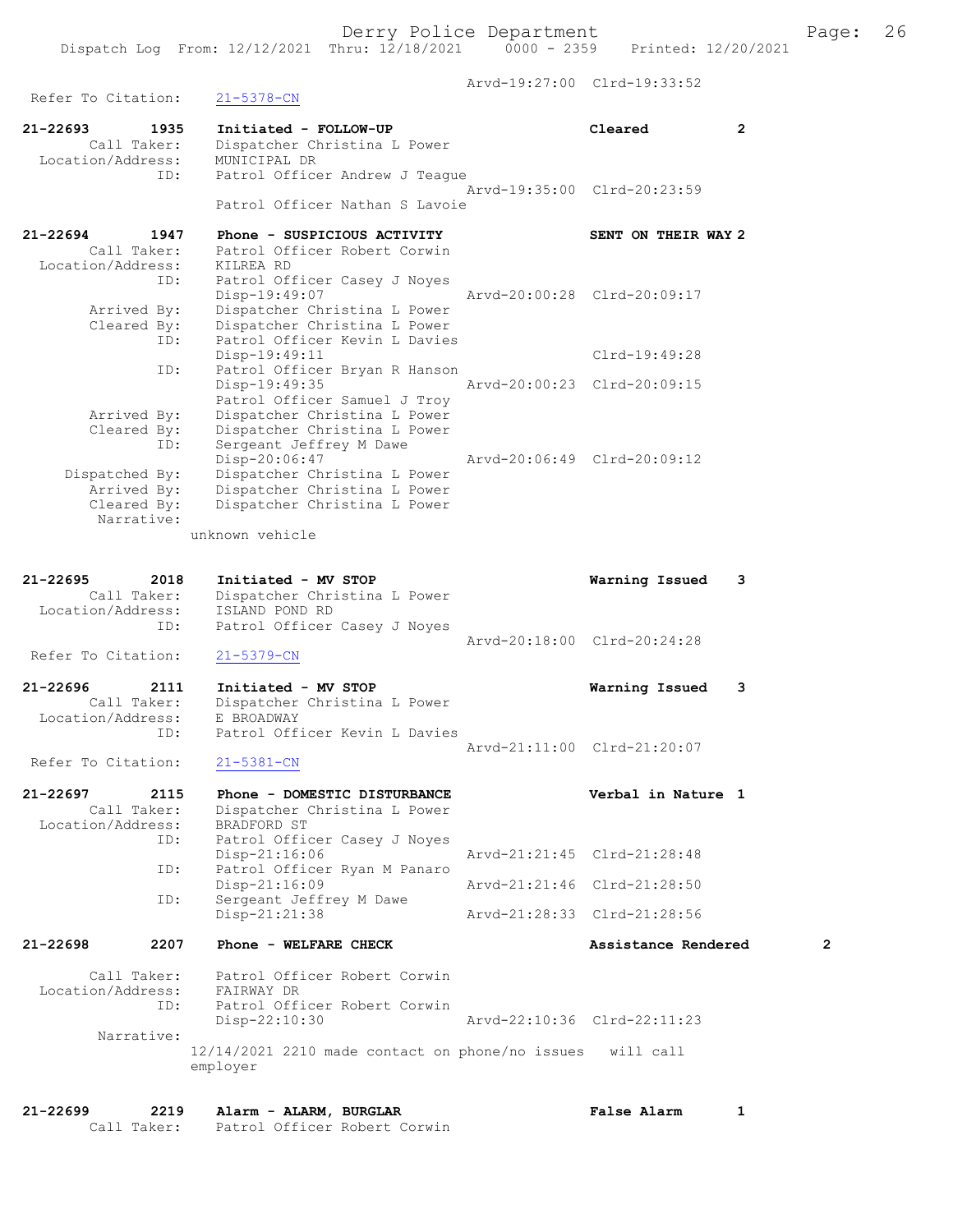|                                                             | Dispatch Log From: 12/12/2021 Thru: 12/18/2021<br>$0000 - 2359$                                                    | Printed: 12/20/2021                      |   |
|-------------------------------------------------------------|--------------------------------------------------------------------------------------------------------------------|------------------------------------------|---|
| Location/Address:<br>ID:                                    | [DY 2379] E DERRY RD<br>Patrol Officer Andrew J Teaque<br>Disp-22:20:28<br>Patrol Officer Nathan S Lavoie          | $Clrd-22:24:14$                          |   |
| Cleared By:<br>ID:                                          | Dispatcher Christina L Power<br>Patrol Officer Casey J Noyes<br>Disp-22:20:30                                      | Arvd-22:31:47 Clrd-22:31:50              |   |
| Arrived By:<br>Cleared By:<br>ID:                           | Dispatcher Christina L Power<br>Dispatcher Christina L Power<br>Patrol Officer Ryan M Panaro                       |                                          |   |
| Dispatched By:<br>Arrived By:                               | $Disp-22:24:11$<br>Dispatcher Christina L Power<br>Dispatcher Christina L Power                                    | Arvd-22:27:57 Clrd-22:31:48              |   |
| Cleared By:<br>Narrative:                                   | Dispatcher Christina L Power                                                                                       |                                          |   |
|                                                             | lounge area                                                                                                        |                                          |   |
| Narrative:                                                  | checked and secure.                                                                                                |                                          |   |
| 21-22700<br>2326                                            | Initiated - MV STOP                                                                                                | Summons Issued                           | 3 |
| Call Taker:<br>Location/Address:                            | Dispatcher Jonathon S Pickering<br>BIRCH ST + GROVE ST                                                             |                                          |   |
| ID:                                                         | Patrol Officer Andrew R Kennedy                                                                                    | Arvd-23:26:00 Clrd-12/15/2021 @ 00:17:12 |   |
| ID:                                                         | Patrol Officer Jack Stafford<br>Disp-23:38:44<br>Arvd-23:40:03                                                     | Clrd-12/15/2021 @ 00:17:12               |   |
| ID:                                                         | Sergeant Patrick H Dawson<br>Disp-23:43:53                                                                         | Arvd-23:43:54 Clrd-12/15/2021 @ 00:17:12 |   |
| ID:                                                         | Patrol Officer Michael Carnazzo<br>Disp-23:59:32                                                                   | Arvd-23:59:33 Clrd-12/15/2021 @ 00:17:12 |   |
| Refer To Citation:<br>Refer To Summons:                     | $21 - 5382 - CN$<br>$21 - 1201 - AR$                                                                               |                                          |   |
| 21-22701<br>2330                                            | Initiated - PROPERTY CHECK                                                                                         | Services Rendered 2                      |   |
| Call Taker:<br>Location/Address:                            | Dispatcher Jonathon S Pickering<br>HUMPHREY RD                                                                     |                                          |   |
| ID:                                                         | Patrol Officer Michael Carnazzo                                                                                    | Arvd-23:30:00 Clrd-23:30:15              |   |
| 21-22702<br>2333                                            | Alarm - ALARM, BURGLAR                                                                                             | False Alarm                              | 1 |
| Call Taker:<br>Location/Address:<br>ID:                     | Patrol Officer Robert Corwin<br>[DY 13] SOUTH AVE<br>Patrol Officer Kevin L Davies                                 |                                          |   |
| Arrived By:<br>Cleared By:<br>ID:                           | Disp-23:35:39<br>Dispatcher Jonathon S Pickering<br>Dispatcher Jonathon S Pickering<br>Patrol Officer Monica Ricci | Arvd-23:37:24 Clrd-23:41:14              |   |
| Dispatched By:<br>Arrived By:                               | $Disp-23:37:39$<br>Dispatcher Jonathon S Pickering<br>Dispatcher Jonathon S Pickering                              | Arvd-23:38:41 Clrd-23:41:13              |   |
| Cleared By:<br>Narrative:                                   | Dispatcher Jonathon S Pickering<br>Shipping Overhead door                                                          |                                          |   |
| Refer To Field Int:                                         | $21 - 4360 - FI$                                                                                                   |                                          |   |
|                                                             | For Date: $12/15/2021$ - Wednesday                                                                                 |                                          |   |
|                                                             |                                                                                                                    |                                          |   |
| 21-22703<br>0051<br>Call Taker:<br>Location/Address:<br>ID: | Initiated - PROPERTY CHECK<br>Dispatcher Jonathon S Pickering<br>HUMPHREY RD                                       | Services Rendered 2                      |   |
|                                                             | Sergeant Patrick H Dawson                                                                                          | Arvd-00:51:00 Clrd-00:51:47              |   |
| 21-22704<br>0504<br>Call Taker:                             | Initiated - SUBPOENA DELIVERY<br>Dispatcher Jonathon S Pickering                                                   | Not Served                               | 1 |

Location/Address: [DY 997] PARKLAND DR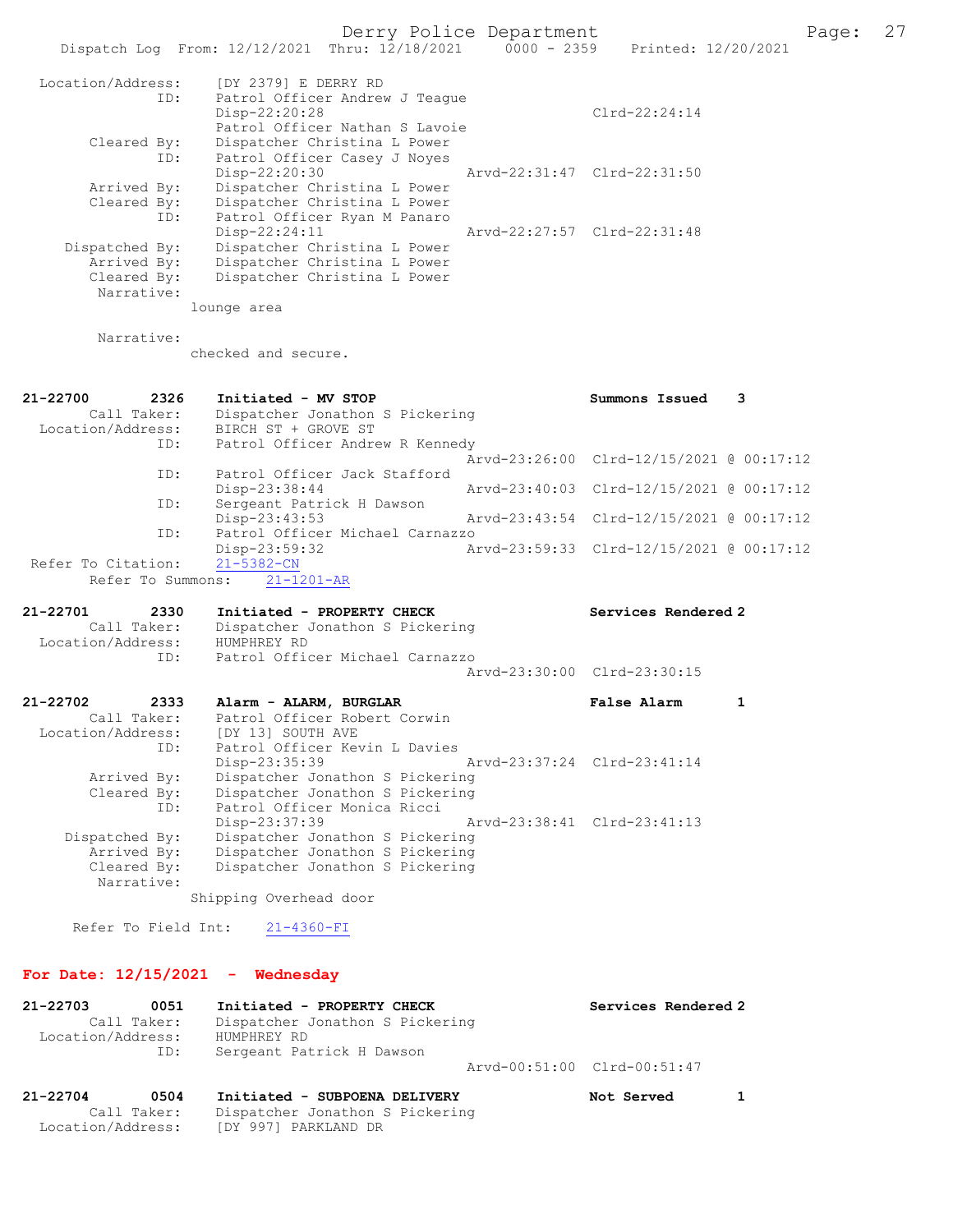|                                                                  | Derry Police Department                                                                                     |                             |   | Page: 28 |  |
|------------------------------------------------------------------|-------------------------------------------------------------------------------------------------------------|-----------------------------|---|----------|--|
|                                                                  | Dispatch Log From: 12/12/2021 Thru: 12/18/2021 0000 - 2359 Printed: 12/20/2021                              |                             |   |          |  |
| ID:                                                              | Patrol Officer Andrew R Kennedy                                                                             | Arvd-05:04:00 Clrd-05:04:44 |   |          |  |
| 21-22705<br>$\overline{0}$ 0522<br>Location/Address: E BROADWAY  | Initiated - MV STOP<br>Call Taker: Dispatcher Jonathon S Pickering                                          | Warning Issued              | 3 |          |  |
| ID:<br>Refer To Citation:                                        | Patrol Officer Andrew R Kennedy<br>$21 - 5383 - CN$                                                         | Arvd-05:22:00 Clrd-05:32:12 |   |          |  |
| 21-22706<br>0736<br>Location/Address: FAIRWAY DR                 | Initiated - SUBPOENA DELIVERY<br>Call Taker: Dispatcher Jess W Arcand                                       | Not Served                  | 1 |          |  |
| ID:                                                              | Patrol Officer Sara R Joyce                                                                                 | Arvd-07:36:00 Clrd-07:40:42 |   |          |  |
| 21-22707<br>0749<br>Location/Address: CRYSTAL AVE                | Initiated - SUBPOENA DELIVERY<br>Call Taker: Dispatcher Jess W Arcand                                       | Not Served                  | 1 |          |  |
| ID:                                                              | Patrol Officer Sara R Joyce                                                                                 | Arvd-07:49:00 Clrd-07:54:33 |   |          |  |
| 21-22708<br>0750<br>Location/Address: GULF RD + KILREA RD        | Phone - ROAD HAZARD<br>Call Taker: Dispatcher Jess W Arcand                                                 | Gone on Arrival 2           |   |          |  |
| ID:<br>Refer To Field Int:                                       | Patrol Officer Blake A Martineau<br>Disp-07:50:55<br>21-4369-FI                                             | Arvd-07:56:40 Clrd-07:59:13 |   |          |  |
| 21-22709<br>0751<br>Location/Address:                            | Phone - SUSPICIOUS ACTIVITY<br>Call Taker: Dispatcher Jess W Arcand<br>ELM ST                               | <b>ADVICE GIVEN</b>         | 2 |          |  |
| ID:                                                              | Patrol Officer Nicholas M Granville<br>Disp-07:54:47                                                        | Arvd-07:55:30 Clrd-08:08:55 |   |          |  |
| 21-22710<br>0800<br>Call Taker:<br>Location/Address: SCENIC DR   | Initiated - SUBPOENA DELIVERY<br>Dispatcher Jess W Arcand                                                   | Not Served                  | 1 |          |  |
| ID:                                                              | Patrol Officer Cody Johnson                                                                                 | Arvd-08:00:00 Clrd-08:04:47 |   |          |  |
| 21-22711<br>0801<br>Call Taker:<br>Location/Address: ASHLEIGH DR | Initiated - SUBPOENA DELIVERY<br>Dispatcher Jess W Arcand                                                   | Not Served                  |   |          |  |
| ID:                                                              | Patrol Officer Sara R Joyce                                                                                 | Arvd-08:01:00 Clrd-08:04:54 |   |          |  |
| 21-22712<br>0803<br>Call Taker:<br>Location/Address:             | Initiated - MV CHECK<br>Dispatcher Jess W Arcand<br>KILREA RD + GULF RD                                     | Services Rendered 1         |   |          |  |
| ID:                                                              | Patrol Officer Blake A Martineau                                                                            | Arvd-08:03:00 Clrd-08:27:47 |   |          |  |
| 21-22713<br>0809<br>Call Taker:<br>Location/Address:<br>ID:      | Initiated - MV STOP<br>Dispatcher Jess W Arcand<br>PEABODY RD + PINKERTON ST<br>Patrol Officer Sara R Joyce | Warning Issued              | 3 |          |  |
| Refer To Citation:                                               | $21 - 5384 - CN$                                                                                            | Arvd-08:09:00 Clrd-08:13:01 |   |          |  |
| 21-22714<br>0816<br>Call Taker:<br>Location/Address:<br>ID:      | Initiated - SUBPOENA DELIVERY<br>Dispatcher Jess W Arcand<br>AL ST<br>Patrol Officer Cody Johnson           | Served                      | 1 |          |  |
|                                                                  |                                                                                                             | Arvd-08:16:00 Clrd-08:23:26 |   |          |  |
| 21-22715<br>0832<br>Call Taker:<br>Location/Address:<br>ID:      | Initiated - SUBPOENA DELIVERY<br>Dispatcher Jess W Arcand<br>CRYSTAL AVE<br>Patrol Officer Sara R Joyce     | Not Served                  | 1 |          |  |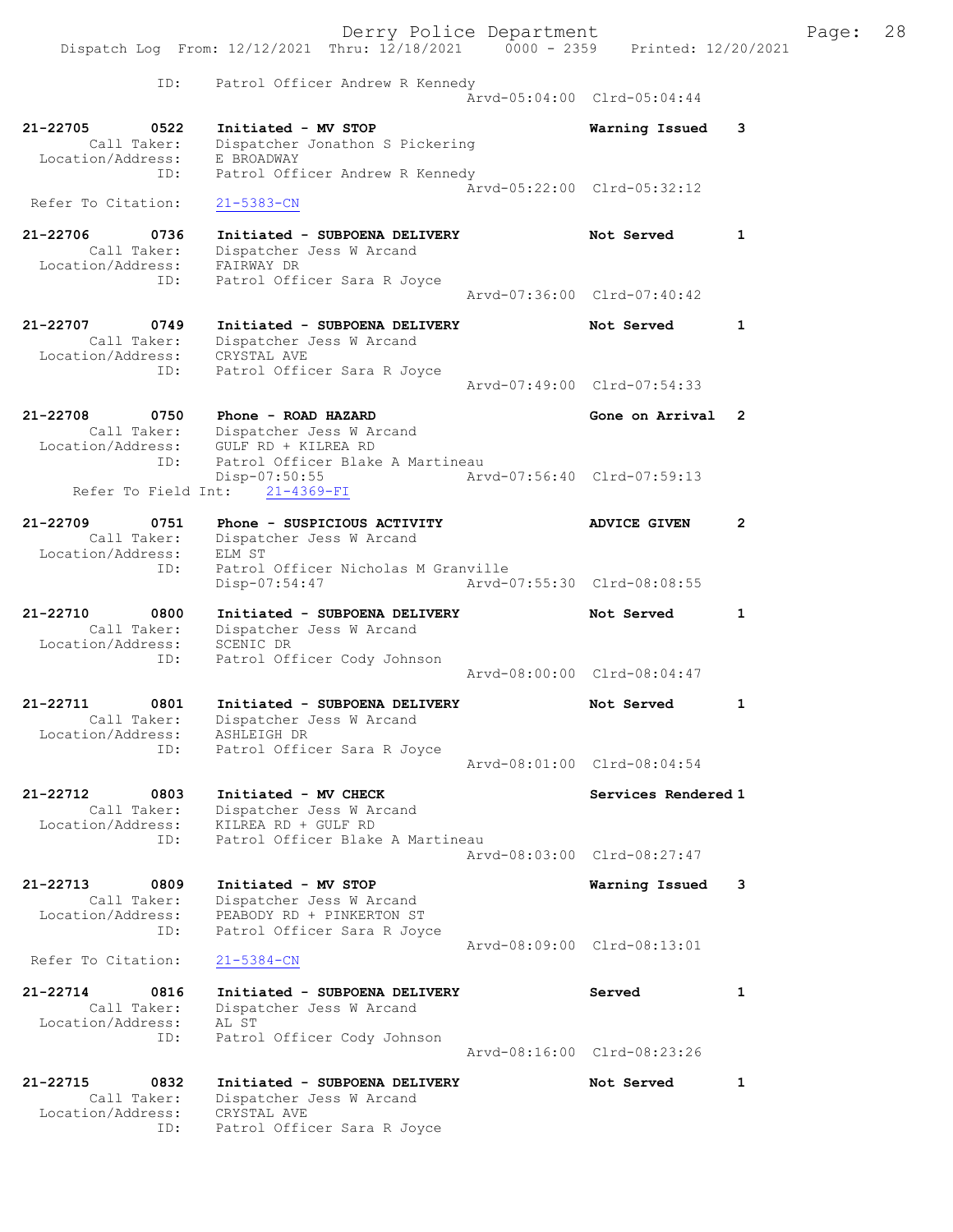Dispatch Log From: 12/12/2021 Thru: 12/18/2021 0000 - 2359 Printed: 12/20/2021 Arvd-08:32:00 Clrd-08:35:40

21-22716 0835 Initiated - SERVE RESTRAINING ORDER Not Served 2 Call Taker: Dispatcher Jess W Arcand Location/Address: E BROADWAY ID: Patrol Officer Nicholas M Granville Arvd-08:35:00 Clrd-09:52:09 21-22717 0837 Initiated - MV STOP Warning Issued 3 Call Taker: Dispatcher Jess W Arcand Location/Address: CHESTER RD ID: Patrol Officer Cody Johnson Arvd-08:37:00 Clrd-08:45:19<br>21-5385-CN Refer To Citation: 21-22718 0854 Walk-In - DOMESTIC DISTURBANCE Report Taken 1 Call Taker: Dispatcher Jess W Arcand Location/Address: DERRY WAY ID: Patrol Officer Sara R Joyce Disp-08:56:14 Arvd-09:19:24 Clrd-09:37:30 Refer To Incident: 21-2210-OF 21-22719 0937 Phone - WELFARE CHECK Cleared 2 Call Taker: Dispatcher Jess W Arcand Location/Address: EDGEWOOD ST ID: Patrol Officer Blake A Martineau Disp-09:38:57 Arvd-09:45:19 Clrd-10:06:45 Cleared By: Patrol Officer Scott M Beegan ID: Patrol Officer Cody Johnson Disp-09:39:00 Arvd-09:48:34 Clrd-10:06:46 Cleared By: Patrol Officer Scott M Beegan Refer To Field Int: 21-4368-FI 21-22720 0937 Initiated - FOLLOW-UP Cleared 2 Call Taker: Dispatcher Jess W Arcand Location/Address: MUNICIPAL DR ID: Patrol Officer Sara R Joyce Arvd-09:37:00 Clrd-10:45:00 Cleared By: Patrol Officer Jeffrey R Pike 21-22721 1012 Initiated - PAPER SERVICE Served 3 Call Taker: Patrol Officer Scott M Beegan Location/Address: SILVESTRI CIR ID: Fatrol Officer Cody Johnson Arvd-10:12:00 Clrd-10:21:57 21-22722 1013 Initiated - FOLLOW-UP Cleared 2 Call Taker: Patrol Officer Scott M Beegan Location/Address: SOUTH AVE ID: Patrol Officer Blake A Martineau Arvd-10:13:00 Clrd-10:27:31 21-22723 1022 Initiated - PAPER SERVICE Not Served 3 Call Taker: Patrol Officer Scott M Beegan Location/Address: PEMBROKE DR ID: Patrol Officer Cody Johnson Arvd-10:22:00 Clrd-10:35:47 Cleared By: Patrol Officer Jeffrey R Pike 21-22724 1050 Initiated - SEX OFFENSES Report Taken 1 Call Taker: Patrol Officer Jeffrey R Pike Location/Address: PINKERTON ST ID: Patrol Officer Brian J Landry Arvd-10:50:00 Clrd-10:51:34 Refer To Incident: 21-2211-OF 21-22725 1102 911 - MEDICAL EMERGENCY Transported to Hospital 1 Call Taker: Patrol Officer Jeffrey R Pike

Location/Address: FLOYD RD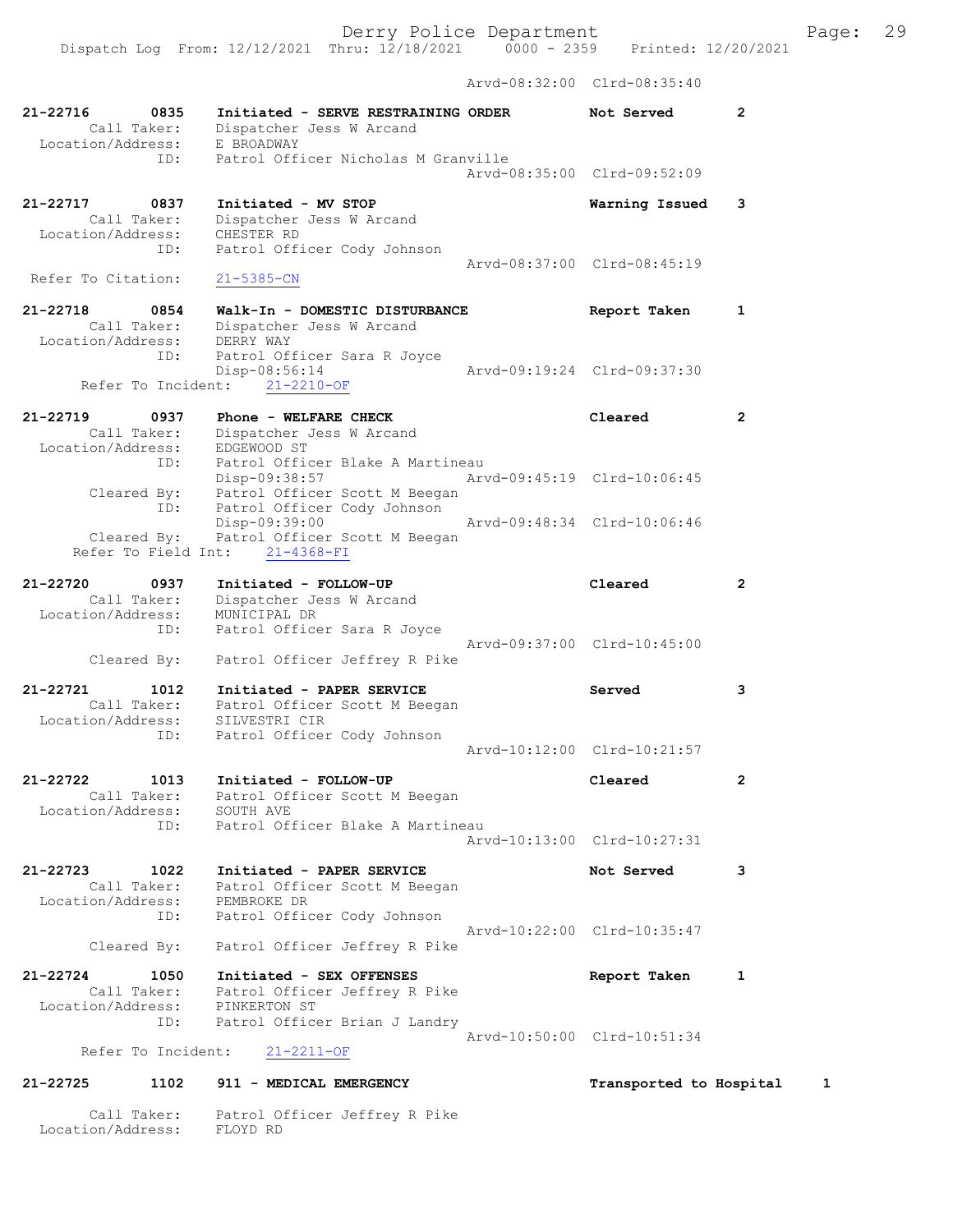Derry Police Department Fage: 30 Dispatch Log From: 12/12/2021 Thru: 12/18/2021 0000 - 2359 Printed: 12/20/2021 ID: Patrol Officer Blake A Martineau Disp-11:03:08 Arvd-11:08:25 Clrd-11:21:49<br>TD: Patrol Officer Cody Johnson Port<br>Patrol Officer Cody Johnson<br>Disp-11:03:09 Disp-11:03:09 <br>Th: Lieutenant Michael T Muncey Lieutenant Michael T Muncey<br>Disp-11:05:07 Arvd-11:15:44 Clrd-11:21:32 Refer To Field Int: 21-4363-FI 21-22726 1112 Initiated - ERRATIC OPERATION No Action Required 2 Call Taker: Patrol Officer Jeffrey R Pike Location/Address: FOLSOM RD ID: Patrol Officer Brendan S Holden Arvd-11:12:00 Clrd-11:17:30 21-22727 1144 Phone - VIN CHECK Services Rendered 3 Call Taker: Patrol Officer Jeffrey R Pike Location/Address: E BROADWAY ID: Patrol Officer Nicholas M Granville Disp-11:55:27 Arvd-11:59:35 Clrd-12:08:14 21-22728 1151 Initiated - VANDALISM Report Taken 3 Call Taker: Patrol Officer Jeffrey R Pike Location/Address: PINKERTON ST ID: Patrol Officer James M McClafferty Arvd-11:51:00 Clrd-11:53:05 Narrative: STUDENT BROKE PAPER TOWEL DISPENSOR Refer To Incident: 21-2212-OF 21-22729 1209 Phone - MV CHECK SENT ON THEIR WAY 1 Call Taker: Patrol Officer Jeffrey R Pike Location/Address: ASHLEIGH DR ID: Patrol Officer Cody Johnson Disp-12:15:30 Arvd-12:18:04 Clrd-12:33:09 ID: Patrol Officer Brendan S Holden<br>Disp-12:15:32 Ar Arvd-12:15:33 Clrd-12:33:10 ID: Lieutenant Michael T Muncey Disp-12:26:11 Arvd-12:26:12 Clrd-12:33:11 Narrative: NH# 4958664 21-22730 1235 Other - PAPER SERVICE Served 3 Call Taker: Patrol Officer Jeffrey R Pike Location/Address: DERRY WAY ID: Patrol Officer Cody Johnson Disp-12:36:23 Arvd-12:52:42 Clrd-13:07:24 ID: Patrol Officer Sara R Joyce Disp-12:36:25 Arvd-12:52:43 Clrd-13:07:26 21-22731 1251 Other - Search Warrant Cleared 2 Call Taker: Patrol Officer Jeffrey R Pike Location/Address: [DY 2] MUNICIPAL DR ID: Detective Kevin G Ruppel Disp-12:52:01 Arvd-12:52:04 Clrd-13:00:40 Narrative: 12/15/2021 1252 SEARCH WARRANT START REF: 21-22667 Narrative: 12/15/2021 1300 SEARCH WARRANT END. 21-22732 1316 Initiated - SEXUAL OFFENDER REGISTRATION Cleared 1

 Call Taker: Patrol Officer Jeffrey R Pike Location/Address: [DY 2] MUNICIPAL DR ID: Detective Peter A Houlis

Arvd-13:16:00 Clrd-13:17:26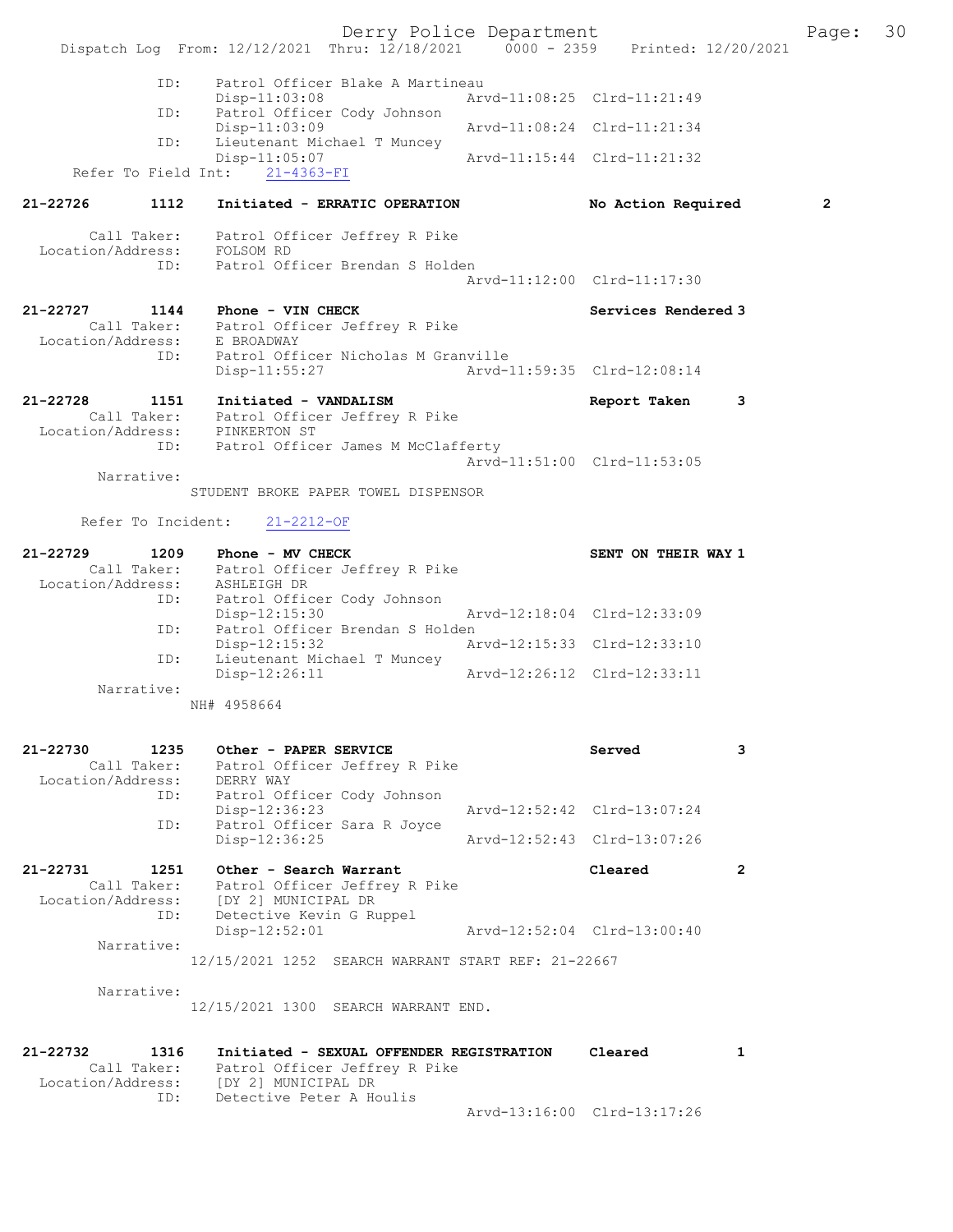Derry Police Department Fage: 31 Dispatch Log From: 12/12/2021 Thru: 12/18/2021 0000 - 2359 Printed: 12/20/2021 21-22733 1322 Phone - ASSIST OTHER AGENCY Cleared 3 Call Taker: Patrol Officer Jeffrey R Pike Location/Address: DERRY WAY ID: Patrol Officer Brendan S Holden Disp-13:24:01 Arvd-13:32:58 Clrd-14:16:43 ID: Patrol Officer Blake A Martineau Disp-13:24:03 Narrative: ASSISTING CLM Narrative: 12/15/2021 1345 TRANPORTING ONE TO PMC SM: 36018.9 Narrative: 12/15/2021 1350 OFF AT PMC EM: 36031.8 Narrative: 12/15/2021 1416 SUBJECT RELEASED TO PMC Refer To Arrest: 21-1202-AR 21-22734 1358 Phone - HIT AND RUN Report Taken 2 Call Taker: Patrol Officer Jeffrey R Pike Location/Address: ASHLEIGH DR ID: Patrol Officer Sara R Joyce Disp-14:00:00 Arvd-14:06:47 Clrd-14:39:30 Narrative: VEHICLE STRUCK Narrative: 12/15/2021 1410 NH# 4889505 Refer To Incident: 21-2213-OF 21-22735 1428 Initiated - FOLLOW-UP Cleared 2 Call Taker: Patrol Officer Jeffrey R Pike Location/Address: DEXTER ST ID: Detective Peter A Houlis Arvd-14:28:00 Clrd-14:31:48 21-22736 1510 Phone - WELFARE CHECK Services Rendered 2 Call Taker: Dispatcher Christina L Power Location/Address: N HIGH ST ID: Patrol Officer Andrew J Teague Disp-15:13:07 Arvd-15:14:31 Clrd-15:20:43 Patrol Officer Nathan S Lavoie Narrative: contact made, no issues. Refer To Field Int: 21-4415-FI 21-22737 1526 Initiated - SUBPOENA DELIVERY Services Rendered 1 Call Taker: Dispatcher Christina L Power Location/Address: WINDHAM DEPOT RD ID: Patrol Officer Casey J Noyes Arvd-15:26:00 Clrd-15:39:16

 Narrative: 2/3

- 21-22738 1532 Phone SUSPICIOUS ACTIVITY ADVICE GIVEN 2 Call Taker: Patrol Officer Scott M Beegan Location/Address: [DY 2] MUNICIPAL DR ID: Patrol Officer Scott M Beegan Disp-15:32:40 Arvd-15:32:42 Clrd-15:42:37 Refer To Field Int: 21-4367-FI
- 21-22739 1534 Initiated SUBPOENA DELIVERY Cleared 1 Call Taker: Dispatcher Christina L Power Location/Address: TWILIGHT PATH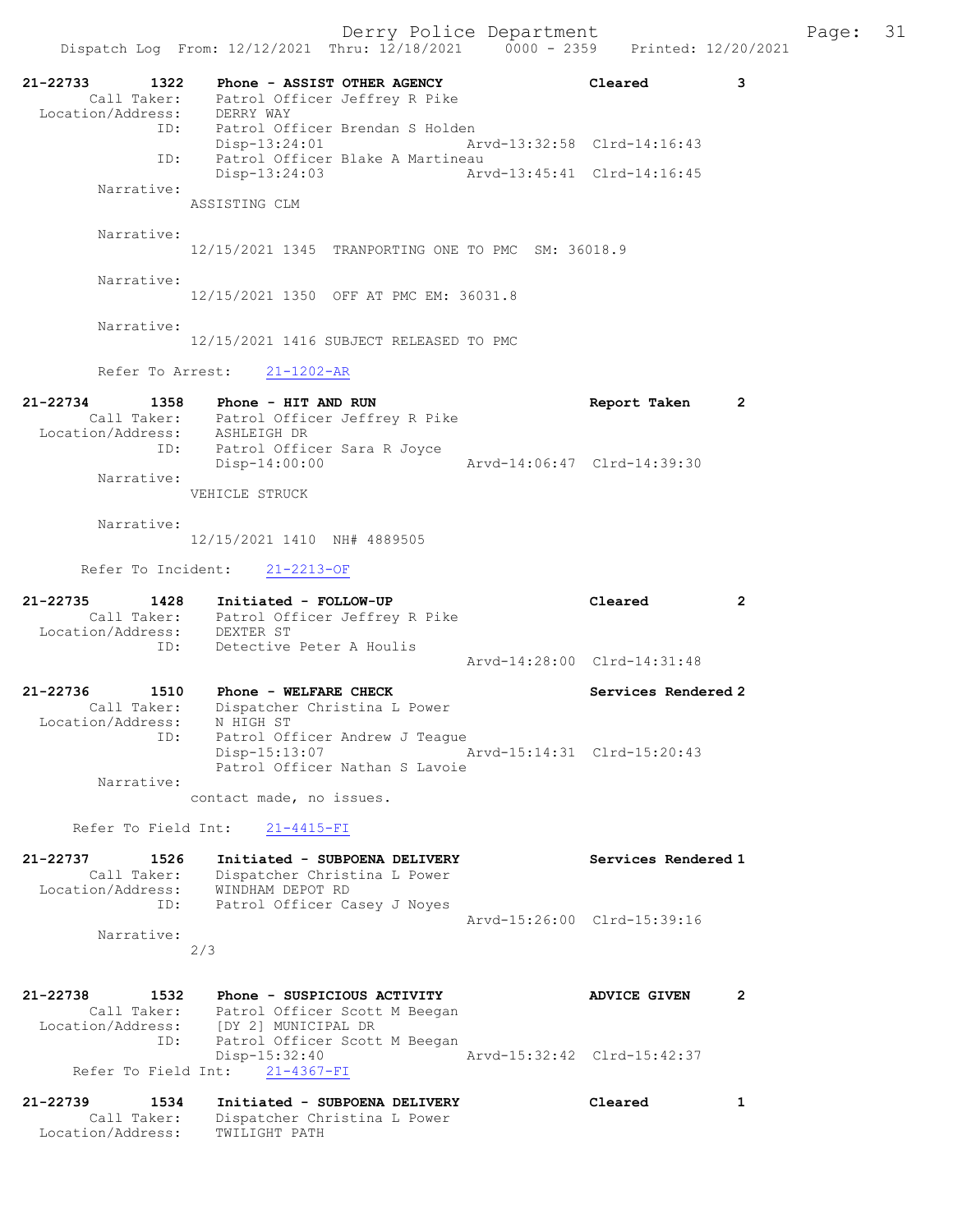Derry Police Department Fage: 32 Dispatch Log From: 12/12/2021 Thru: 12/18/2021 0000 - 2359 Printed: 12/20/2021 ID: Patrol Officer Melissa M Houde Arvd-15:34:00 Clrd-15:42:30 21-22740 1542 Initiated - SUBPOENA DELIVERY Served 1 Call Taker: Dispatcher Christina L Power Location/Address: PEBBLE LN ID: Patrol Officer Melissa M Houde Arvd-15:42:00 Clrd-15:48:04 21-22741 1544 Initiated - SUBPOENA DELIVERY Not Served 1 Call Taker: Dispatcher Christina L Power Location/Address: E BROADWAY ID: Patrol Officer Ryan M Panaro Arvd-15:44:00 Clrd-15:48:12 21-22742 1548 Initiated - SUBPOENA DELIVERY Served 1 Call Taker: Dispatcher Christina L Power Location/Address: WALL ST ID: Patrol Officer Ryan M Panaro Arvd-15:48:00 Clrd-15:52:46 21-22743 1557 Initiated - SUBPOENA DELIVERY Services Rendered 1 Call Taker: Dispatcher Christina L Power Location/Address: ALADDIN CIR ID: Patrol Officer Ryan M Panaro Arvd-15:57:00 Clrd-16:04:54 Narrative: 1/2 21-22744 1613 Phone - THEFT Report Taken 2 Call Taker: Dispatcher Christina L Power Location/Address: CRYSTAL AVE ID: Patrol Officer Andrew J Teague Disp-16:14:12 Arvd-16:16:29 Clrd-17:42:05 Patrol Officer Nathan S Lavoie Cleared By: Lieutenant Michael T Muncey ID: Patrol Officer Melissa M Houde Disp-16:18:14 Arvd-16:20:35 Clrd-16:31:27 Refer To Incident: 21-2214-OF 21-22745 1617 Initiated - SUBPOENA DELIVERY Not Served 1 Call Taker: Dispatcher Christina L Power Location/Address: E BROADWAY ID: Patrol Officer Ryan M Panaro Arvd-16:17:00 Clrd-16:20:27 21-22746 1632 Initiated - SERVE RESTRAINING ORDER Cleared 2 Call Taker: Dispatcher Christina L Power Location/Address: [DY 2895] CHESTER RD ID: Patrol Officer Melissa M Houde Arvd-16:32:00 Clrd-16:36:34 21-22747 1632 Phone - ANIMAL COMPLAINT New Sone on Arrival 1 Call Taker: Dispatcher Christina L Power Location/Address: KENDALL POND RD ID: Patrol Officer Ryan M Panaro Disp-16:33:11 Arvd-16:33:51 Clrd-16:37:51 21-22748 1636 Phone - MV ACCIDENT Report Taken 1 Call Taker: Dispatcher Christina L Power Location/Address: MIRRA AVE ID: Patrol Officer Melissa M Houde Disp-16:37:45 Arvd-16:46:20 Clrd-17:39:23 ID: Patrol Officer Casey J Noyes<br>Disp-16:37:49 Arvd-16:46:21 Clrd-16:49:36 Disp-16:37:49 Arvd-16:46:21 Clrd-16:49:36 ID: Sergeant Jeffrey M Dawe Disp-16:54:00 Arvd-16:54:01 Clrd-17:31:49 Narrative: 12/15/2021 1656 DFD requested for a property check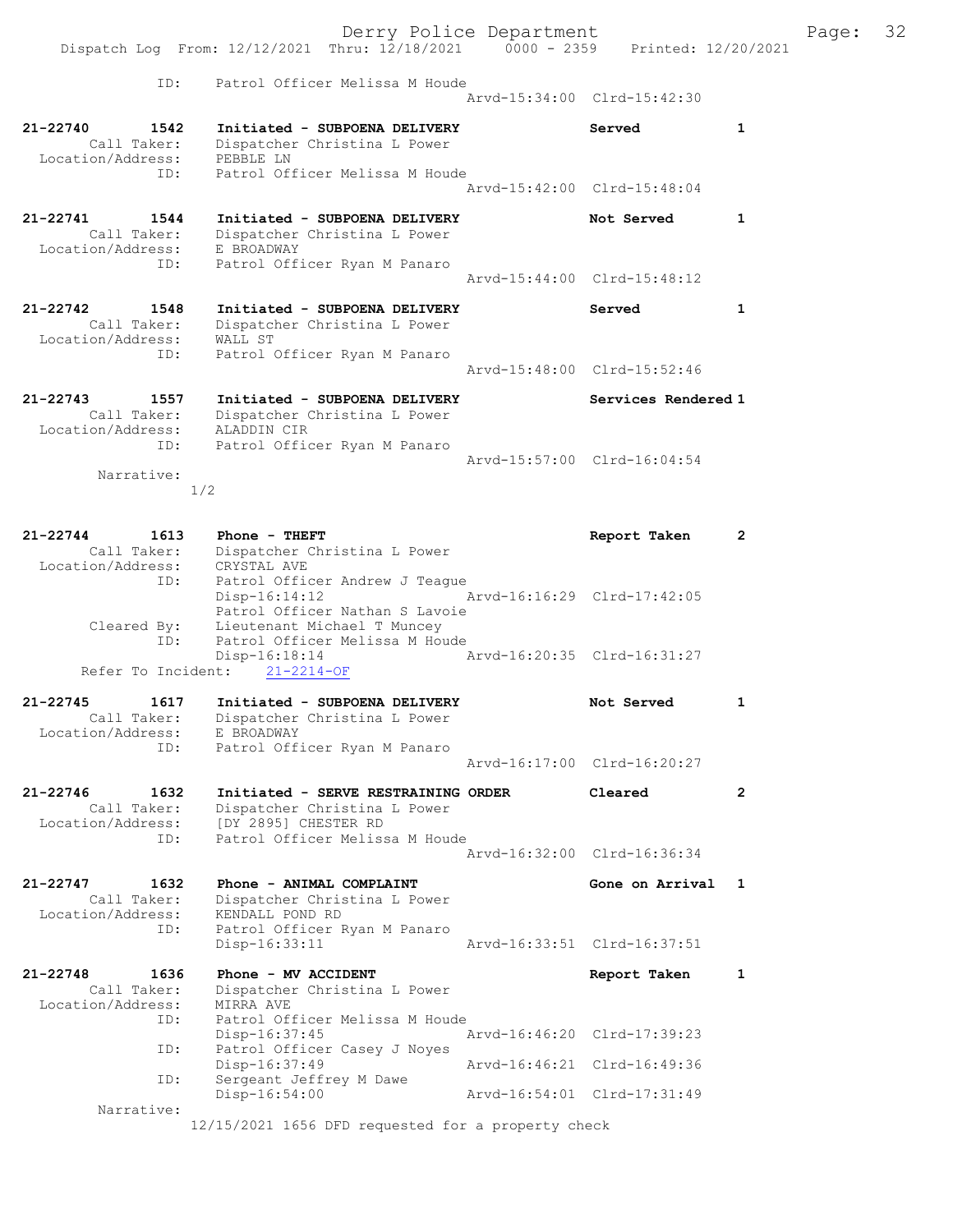Narrative:

12/15/2021 1701 DFD on scene

Refer To Accident: 21-616-AC

| 21-22749<br>1646<br>Call Taker:<br>Location/Address:<br>ID: | Phone - NEIGHBORHOOD DISPUTE<br>Dispatcher Christina L Power<br>FORDWAY EXT<br>Patrol Officer Casey J Noyes                           | <b>ADVICE GIVEN</b>                                        | 2            |
|-------------------------------------------------------------|---------------------------------------------------------------------------------------------------------------------------------------|------------------------------------------------------------|--------------|
| ID:<br>Refer To Field Int:                                  | Disp-16:49:39<br>Patrol Officer Ryan M Panaro<br>Disp-16:49:44<br>$21 - 4410 - FI$                                                    | Arvd-17:04:14 Clrd-17:14:41<br>Arvd-16:54:13 Clrd-17:14:43 |              |
| 21-22750<br>1700                                            | Phone - WELFARE CHECK                                                                                                                 | Transported to Hospital                                    | 2            |
| Call Taker:<br>Location/Address:<br>ID:                     | Dispatcher Christina L Power<br>PINKERTON ST<br>Patrol Officer Casey J Noyes                                                          |                                                            |              |
| ID:                                                         | Disp-17:24:06<br>Patrol Officer Ryan M Panaro                                                                                         | Arvd-17:26:23 Clrd-18:25:59                                |              |
| ID:                                                         | Disp-17:24:09<br>Sergeant Jeffrey M Dawe                                                                                              | Arvd-17:30:17 Clrd-18:26:30                                |              |
| Narrative:                                                  | Disp-17:31:54                                                                                                                         | Arvd-17:44:23 Clrd-18:05:09                                |              |
|                                                             | 12/15/2021 1744 One in custody for an IEA                                                                                             |                                                            |              |
| Narrative:                                                  | 12/15/2021 1750 enroute to PMC s/m 39821.2                                                                                            |                                                            |              |
| Narrative:                                                  | 12/15/2021 1758 off at PMC e/m 39822.8                                                                                                |                                                            |              |
| 21-22751<br>1718<br>Call Taker:<br>Location/Address:        | Initiated - MV STOP<br>Dispatcher Christina L Power<br>KENDALL POND RD                                                                | Warning Issued                                             | 3            |
| ID:<br>Refer To Citation:                                   | Patrol Officer Ryan M Panaro<br>$21 - 5386 - CN$                                                                                      | Arvd-17:18:00 Clrd-17:22:10                                |              |
| 21-22752<br>1745<br>Call Taker:<br>Location/Address:<br>ID: | Walk-In - THEFT<br>Lieutenant Michael T Muncey<br>[DY 2] MUNICIPAL DR<br>Patrol Officer Andrew J Teague                               | Report Taken                                               | 2            |
| Arrived By:<br>Cleared By:<br>Refer To Incident:            | $Disp-17:46:31$<br>Patrol Officer Nathan S Lavoie<br>Dispatcher Christina L Power<br>Dispatcher Christina L Power<br>$21 - 2215 - OF$ | Arvd-17:48:18 Clrd-18:20:28                                |              |
| 21-22753<br>1748<br>Call Taker:<br>Location/Address:        | Initiated - SUBPOENA DELIVERY<br>Dispatcher Christina L Power<br>SCENIC DR                                                            | Served                                                     | 1            |
| ID:                                                         | Patrol Officer Melissa M Houde                                                                                                        | Arvd-17:48:00 Clrd-17:51:30                                |              |
| $21 - 22754$<br>1800<br>Call Taker:<br>Location/Address:    | Phone - MV ACCIDENT<br>Dispatcher Christina L Power<br>KENDALL POND RD + FORDWAY ST                                                   | Report Taken                                               | $\mathbf{1}$ |
| ID:                                                         | Patrol Officer Melissa M Houde<br>$Disp-18:00:28$                                                                                     | Arvd-18:06:35 Clrd-18:32:19                                |              |
| ID:                                                         | Patrol Officer Joshua Martin<br>Disp-18:00:36                                                                                         | Arvd-18:03:55 Clrd-18:32:17                                |              |
| ID:<br>Narrative:                                           | Sergeant Jeffrey M Dawe<br>Disp-18:06:52                                                                                              | Arvd-18:06:54 Clrd-18:15:31                                |              |
|                                                             | 12/15/2021 1807 next on the list requested for NH reg<br>5027537, Birch St collison assigned                                          |                                                            |              |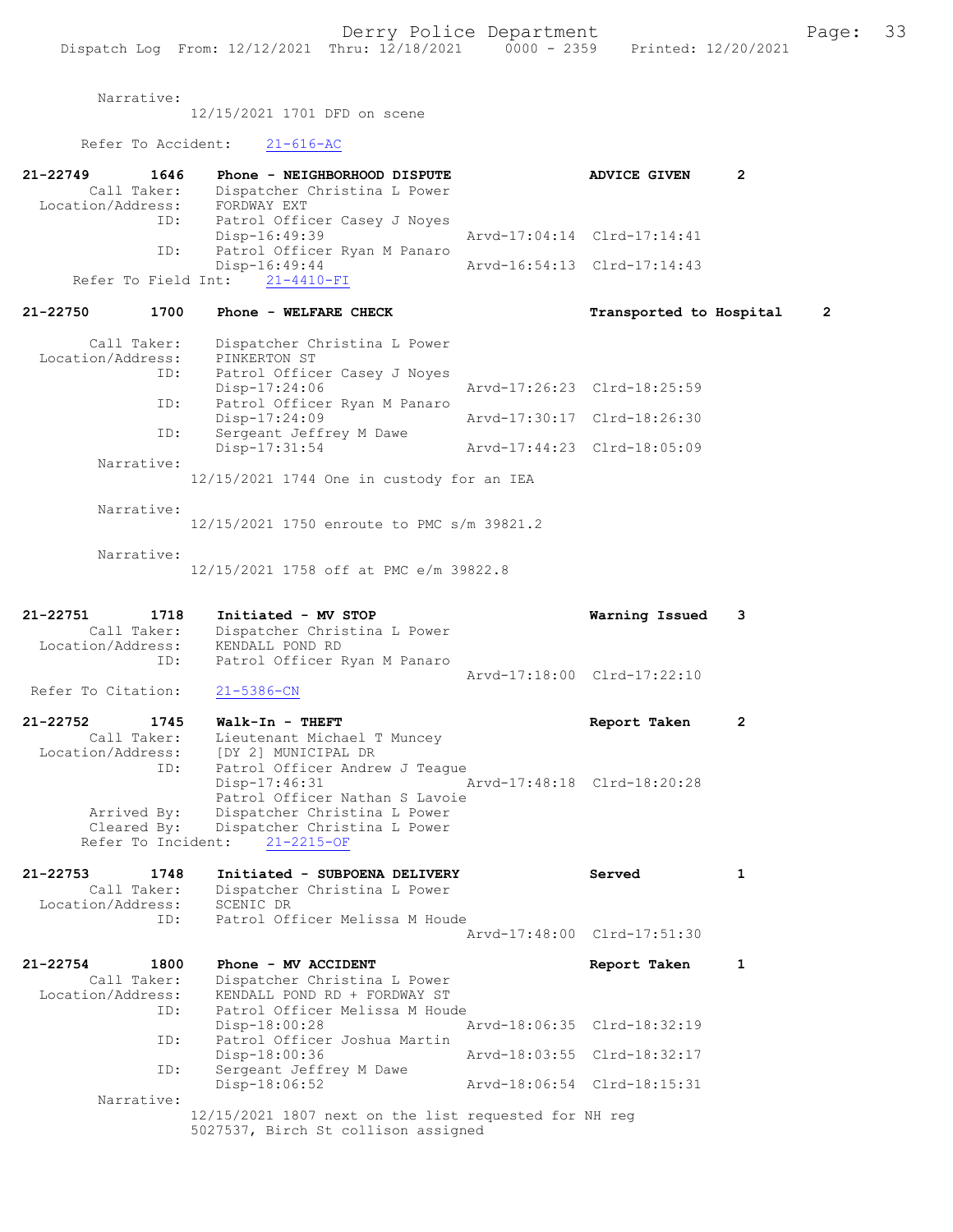Derry Police Department Fage: 34 Dispatch Log From: 12/12/2021 Thru: 12/18/2021 0000 - 2359 Printed: 12/20/2021 Narrative: 12/15/2021 1818 wrecker on scene Narrative: pego v. desrochers, full report Refer To Incident: 21-2216-OF Refer To Accident: 21-617-AC 21-22755 1804 Phone - ALARM, BURGLAR False Alarm 1 Call Taker: Dispatcher Christina L Power Location/Address: [DY 130] N MAIN ST ID: Sergeant Jeffrey M Dawe Disp-18:15:40 Arvd-18:26:07 Clrd-18:32:52<br>ID: Patrol Officer Andrew J Teague Patrol Officer Andrew J Teague<br>Disp-18:20:36 A Disp-18:20:36 Arvd-18:24:03 Clrd-18:32:54 Patrol Officer Nathan S Lavoie Narrative: checked and no issue 21-22756 1854 Initiated - SUBPOENA DELIVERY Served 1 Call Taker: Dispatcher Christina L Power Location/Address: [DY 1363] WALNUT HILL RD ID: Patrol Officer Melissa M Houde Arvd-18:54:00 Clrd-18:57:54 21-22757 1858 Initiated - ATTEMPTED PAPER SERVICE Not Served 2 Call Taker: Dispatcher Christina L Power Location/Address: FAIRWAY DR ID: Patrol Officer Andrew J Teague Arvd-18:58:00 Clrd-19:05:31 Patrol Officer Nathan S Lavoie 21-22758 1859 Phone - DISTURBANCE Services Rendered 1 Call Taker: Dispatcher Christina L Power Location/Address: PARKLAND DR ID: Patrol Officer Ryan M Panaro Disp-19:00:19 Clrd-19:05:44<br>Disp-19:00:19 Clrd-19:05:44<br>Disp-19:00:23 Arvd-19:00:24 Clrd-19:06:14 Patrol Officer Joshua Martin Disp-19:00:23 Arvd-19:00:24 Clrd-19:06:14 21-22759 1904 Initiated - SUBPOENA DELIVERY Served 1 Call Taker: Dispatcher Christina L Power Location/Address: HAMPSTEAD RD ID: Patrol Officer Melissa M Houde Arvd-19:04:00 Clrd-19:06:46 21-22760 1913 Initiated - SUBPOENA DELIVERY Not Served 1 Call Taker: Dispatcher Christina L Power Location/Address: RICHARDSON DR ID: Patrol Officer Melissa M Houde Arvd-19:13:00 Clrd-19:17:03 21-22761 1918 Initiated - MV CHECK SENT ON THEIR WAY 1 Call Taker: Dispatcher Christina L Power Location/Address: HAMPSTEAD RD ID: Patrol Officer Melissa M Houde Arvd-19:18:00 Clrd-19:20:38 Refer To Field Int: 21-4417-FI 21-22762 1936 Phone - THEFT Report Taken 2 Call Taker: Patrol Officer Robert Corwin Location/Address: SILVESTRI CIR ID: Patrol Officer Melissa M Houde Disp-19:38:37 Arvd-19:40:52 Clrd-19:58:24 Arrived By: Dispatcher Christina L Power Cleared By: Dispatcher Christina L Power Narrative: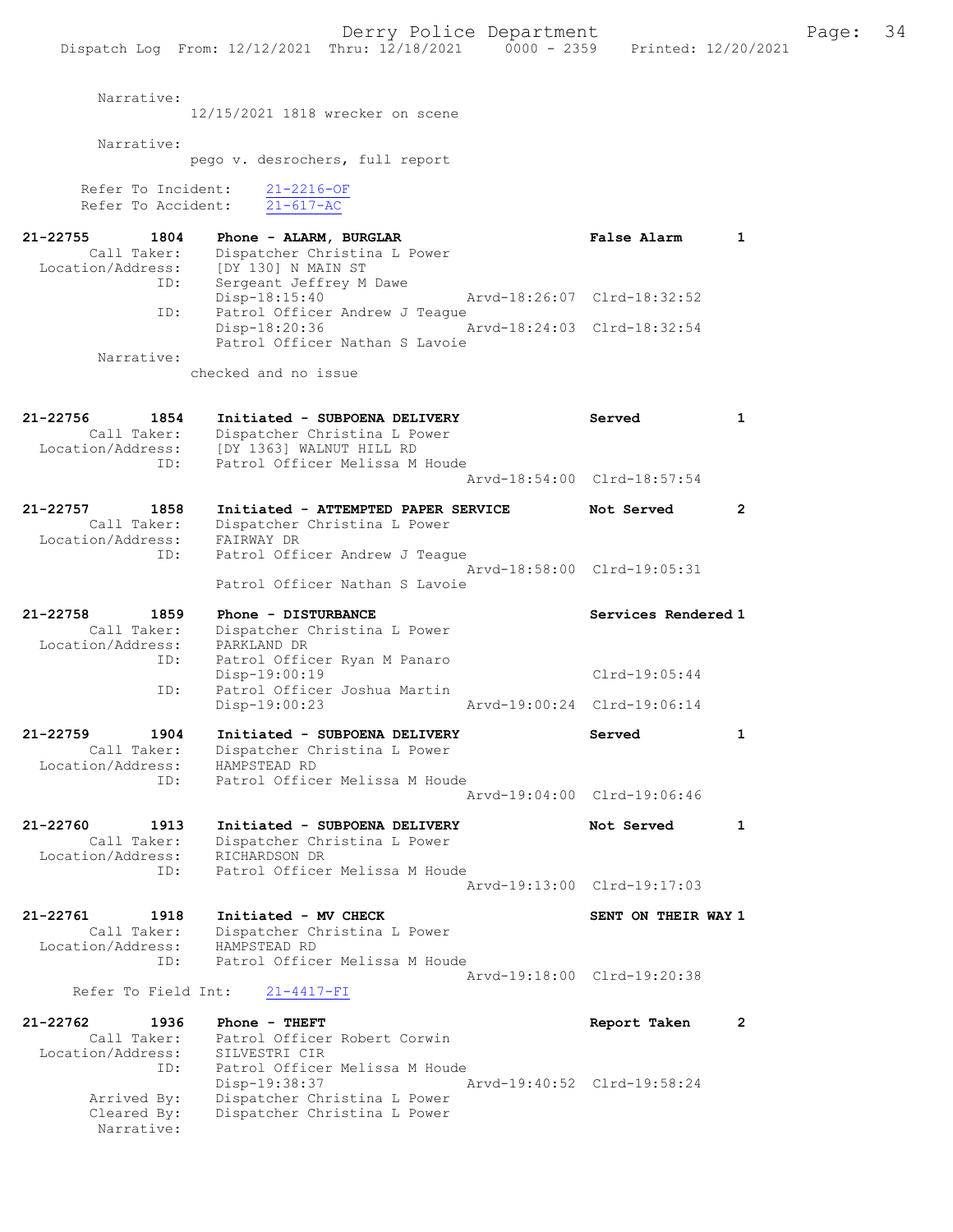| Refer To Incident:                      | $21 - 2217 - OF$                                                               |                              |  |  |  |  |
|-----------------------------------------|--------------------------------------------------------------------------------|------------------------------|--|--|--|--|
| $21 - 22763$<br>2009<br>Call Taker:     | Phone - SEX OFFENSES<br>Dispatcher Christina L Power                           | 1<br>Report Taken            |  |  |  |  |
| Location/Address:                       | FAIRWAY DR                                                                     |                              |  |  |  |  |
| ID:                                     | Patrol Officer Casey J Noyes<br>Disp-20:11:58                                  | Arvd-20:18:15 Clrd-22:25:27  |  |  |  |  |
| ID:                                     | Patrol Officer Andrew J Teague<br>Disp-20:12:00                                | Arvd-20:22:31 Clrd-22:25:33  |  |  |  |  |
| ID:                                     | Patrol Officer Nathan S Lavoie<br>Sergeant Jeffrey M Dawe                      |                              |  |  |  |  |
| ID:                                     | Disp-20:14:28<br>Detective Kimberly M Bouse                                    | Arvd-20:22:28 Clrd-22:25:41  |  |  |  |  |
| Cleared By:                             | Disp-20:52:18<br>Dispatcher Jonathon S Pickering                               | Aryd-20:54:57 Clrd-23:00:59  |  |  |  |  |
| ID:                                     | Detective Benjamin J Doyle<br>Disp-21:05:12                                    | Arvd-21:10:36 Clrd-22:25:43  |  |  |  |  |
| ID:                                     | Detective Daniel J McCarthy<br>Disp-21:05:13                                   | Arvd-21:10:35 Clrd-22:25:45  |  |  |  |  |
| ID:                                     | Detective Mark Borgatti<br>$Disp-21:05:13$                                     | Arvd-21:10:34 Clrd-22:25:48  |  |  |  |  |
| ID:                                     | Detective Lieutenant Jon M Breen                                               | Arvd-21:27:17 Clrd-22:25:39  |  |  |  |  |
| Narrative:                              | Disp-21:27:16                                                                  |                              |  |  |  |  |
|                                         | 12/15/2021 2028 DFD on scene                                                   |                              |  |  |  |  |
| Narrative:                              | 12/15/2021 2036 transported to PMC, 227 off                                    |                              |  |  |  |  |
| Narrative:                              | 12/15/2021 2125 consent to search                                              |                              |  |  |  |  |
| Narrative:                              | 12/15/2021 2201 L1 clear the Fairways enroute to PMC                           |                              |  |  |  |  |
|                                         |                                                                                |                              |  |  |  |  |
| Narrative:                              | 12/15/2021 2222 end consent search                                             |                              |  |  |  |  |
| Refer To Incident:                      | $21 - 2219 - OF$                                                               |                              |  |  |  |  |
| $21 - 22764$<br>2108                    | Phone - MEDICAL EMERGENCY                                                      | Transported to Hospital<br>1 |  |  |  |  |
| Call Taker:<br>Location/Address:<br>ID: | Dispatcher Christina L Power<br>MANCHESTER RD<br>Patrol Officer Joshua Martin  |                              |  |  |  |  |
| ID:                                     | Arvd-21:10:37 Clrd-22:36:32<br>$Disp-21:08:44$<br>Patrol Officer Ryan M Panaro |                              |  |  |  |  |
| Narrative:                              | Disp-21:18:09<br>Arvd-21:20:53 Clrd-22:40:07                                   |                              |  |  |  |  |
|                                         | white jeep                                                                     |                              |  |  |  |  |
| Narrative:                              | mvc - NH reg 4818024                                                           |                              |  |  |  |  |
| Narrative:                              | 12/15/2021 2129 DFD requested and responding                                   |                              |  |  |  |  |
| Narrative:                              | 12/15/2021 2135 DFD on scene                                                   |                              |  |  |  |  |
| Narrative:                              | 12/15/2021 2221 2nd ambulance requested                                        |                              |  |  |  |  |
| Narrative:                              | 12/15/2021 2226 DFD on scene                                                   |                              |  |  |  |  |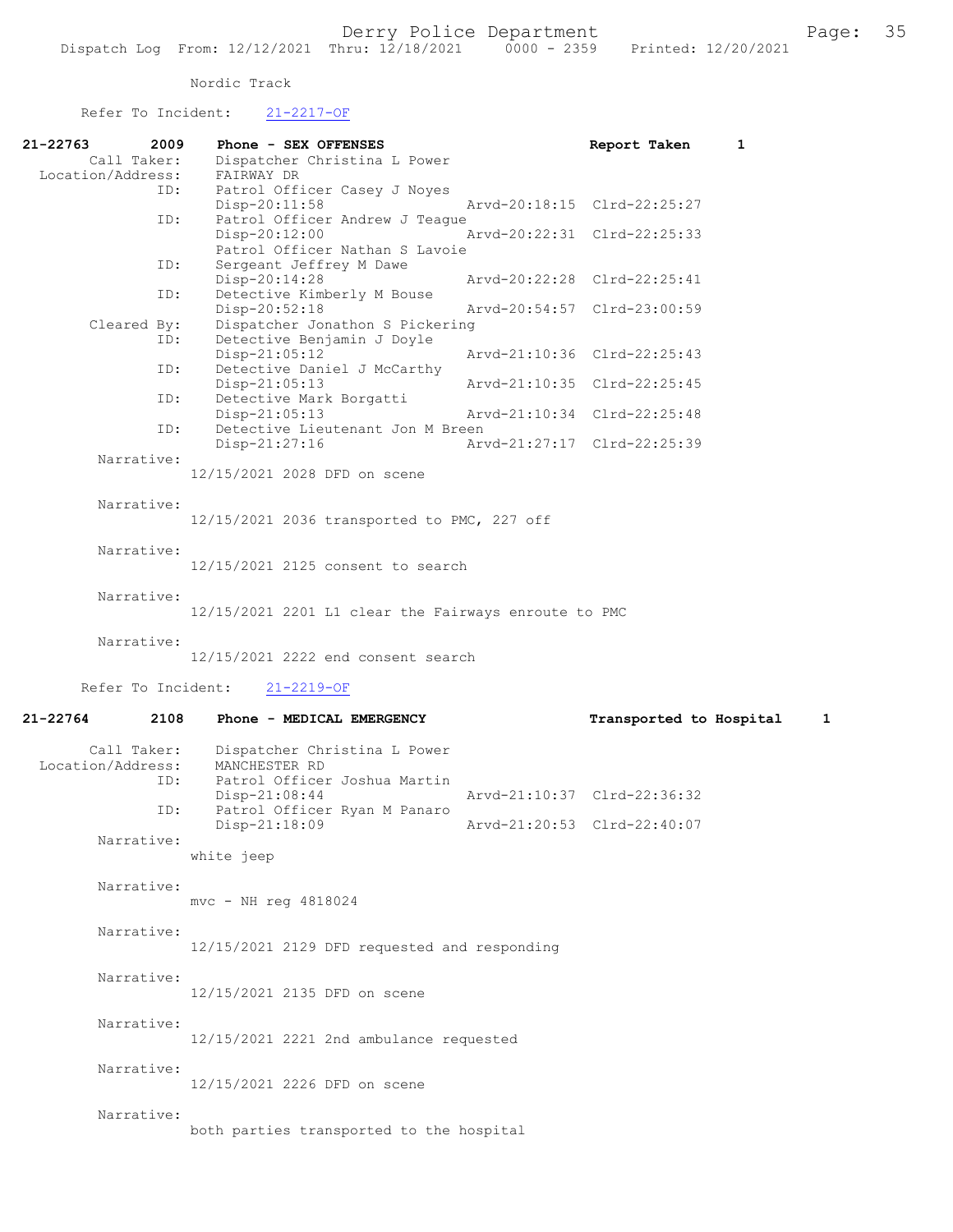Refer To Field Int: 21-4372-FI

| Keter to Field TUC:                                                                                | 21-4372-FI                                                                                                        |  |                             |   |                |
|----------------------------------------------------------------------------------------------------|-------------------------------------------------------------------------------------------------------------------|--|-----------------------------|---|----------------|
| 21-22765<br>2133<br>Phone - ATTEMPTED PAPER SERVICE<br>Call Taker:<br>Dispatcher Christina L Power |                                                                                                                   |  | Cleared                     | 2 |                |
| Location/Address:<br>ID:                                                                           | PARKLAND DR<br>Patrol Officer Melissa M Houde<br>Disp-21:33:57                                                    |  | Arvd-21:35:26 Clrd-21:40:56 |   |                |
| 21-22766<br>2359                                                                                   | Initiated - PROPERTY CHECK                                                                                        |  | No Action Required          |   | 2              |
| Call Taker:<br>Location/Address:<br>ID:                                                            | Dispatcher Jonathon S Pickering<br>ROLLINS ST<br>Patrol Officer Michael Carnazzo                                  |  | Arvd-23:59:00 Clrd-23:59:36 |   |                |
|                                                                                                    | For Date: $12/16/2021$ - Thursday                                                                                 |  |                             |   |                |
| 21-22767<br>0008                                                                                   | Initiated - PROPERTY CHECK                                                                                        |  | No Action Required          |   | $\overline{2}$ |
| Call Taker:<br>ID:                                                                                 | Dispatcher Jonathon S Pickering<br>Location/Address: [DY 3681] HAMPSTEAD RD<br>Patrol Officer Jack Stafford       |  | Arvd-00:08:00 Clrd-00:15:55 |   |                |
| $21 - 22768$<br>0016                                                                               | Initiated - PROPERTY CHECK                                                                                        |  | No Action Required          |   | $\overline{2}$ |
| Call Taker:<br>Location/Address:<br>ID:                                                            | Dispatcher Jonathon S Pickering<br>PIERCE AVE<br>Patrol Officer Michael Carnazzo                                  |  | Arvd-00:16:00 Clrd-00:16:10 |   |                |
| 21-22769<br>0020<br>Call Taker:<br>Location/Address:                                               | Phone - SUSPICIOUS ACTIVITY<br>Dispatcher Jonathon S Pickering<br>LARAWAY CT                                      |  | Cleared                     | 2 |                |
| ID:<br>Cleared By:<br>ID:                                                                          | Patrol Officer Michael Carnazzo<br>Disp-00:20:44<br>Lieutenant Shawn P O'Donaghue<br>Patrol Officer Jack Stafford |  | Arvd-00:23:41 Clrd-01:04:13 |   |                |
| Cleared By:<br>Narrative:                                                                          | Disp-00:20:47<br>Lieutenant Shawn P O'Donaghue                                                                    |  | Arvd-00:28:30 Clrd-01:04:11 |   |                |
|                                                                                                    | 12/16/2021 0025 suspicious MV in lot, off with NH 4503460                                                         |  |                             |   |                |
| 21-22770<br>0124<br>Call Taker:<br>Location/Address:<br>ID:                                        | Phone - WARRANT ARREST<br>Dispatcher Jonathon S Pickering<br>[MHT] CHESTNUT ST<br>Patrol Officer Nikita Tomnyuk   |  | Arrest(s) Made              | 2 |                |
| Narrative:                                                                                         | Disp-01:24:54<br>12/16/2021 0124 Manchester PD has a subject on a Derry<br>warrant                                |  | Aryd-01:48:50 Clrd-03:35:56 |   |                |
| Narrative:                                                                                         | 12/16/2021 0236 232 has one in custody, transporting to<br>DPDHQ s/m: 59825.1                                     |  |                             |   |                |
| Narrative:                                                                                         | 12/16/2021 0254 232 off at DPDHQ e/m: 59835.8                                                                     |  |                             |   |                |
| Narrative:                                                                                         | 12/16/2021 0325 Subject Info:<br>Theresa Copello<br>3 Coles Grove Rd<br>Derry, NH DOB: 4/4/94                     |  |                             |   |                |

Arrested on a warrant for Driving After Suspension and

Unregistered Vehicle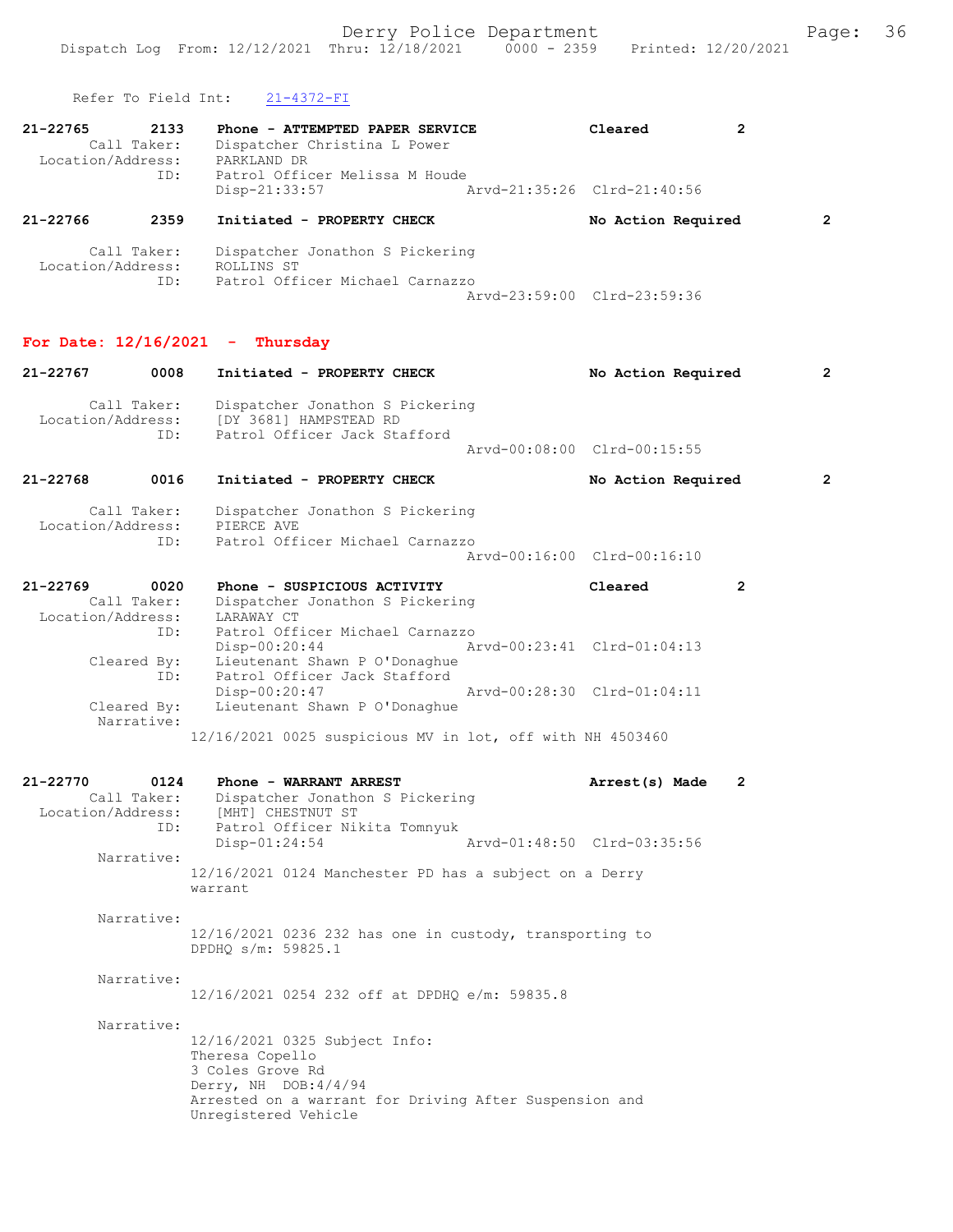Derry Police Department<br>
Page: 37<br>
Printed: 12/20/2021<br>
Printed: 12/20/2021 Dispatch Log From: 12/12/2021 Thru: 12/18/2021 Narrative: 12/16/2021 0323 released on a summons, court date 3/10/22 Refer To Arrest: 21-1203-AR 21-22771 0212 Phone - FOLLOW-UP PLACED IN EVIDENCE 2 Call Taker: Dispatcher Jonathon S Pickering<br>Location/Address: [DY 997] PARKLAND DR [DY 997] PARKLAND DR ID: Patrol Officer Michael Carnazzo Disp-02:16:37 Arvd-02:16:38 Clrd-03:08:49 21-22772 0308 Initiated - MV STOP No Action Required 3 Call Taker: Dispatcher Jonathon S Pickering<br>ion/Address: PINKERTON ST Location/Address:<br>ID: Patrol Officer Jack Stafford Arvd-03:08:00 Clrd-03:10:22 21-22773 0409 Phone - DELIVER A MESSAGE No Action Required 1 Call Taker: Dispatcher Jonathon S Pickering<br>.on/Address: BERRY RD Location/Address:<br>ID: Patrol Officer Michael Carnazzo Disp-04:10:44 Clrd-04:11:32 ID: Patrol Officer Nikita Tomnyuk Disp-04:11:31 Arvd-04:30:21 Clrd-04:30:21 21-22774 0438 Initiated - MV CHECK Vehicle checked 1<br>Call Taker: Dispatcher Jonathon S Pickering Dispatcher Jonathon S Pickering<br>ASHLEIGH DR Location/Address:<br>ID: Patrol Officer Michael Carnazzo Arvd-04:38:00 Clrd-04:43:39 21-22775 0714 Initiated - FOLLOW-UP No Action Required 2 Call Taker: Dispatcher Jess W Arcand<br>.on/Address: FRANKLIN ST Location/Address:<br>ID: Patrol Officer Blake A Martineau Arvd-07:14:00 Clrd-07:34:47 21-22776 0721 Initiated - SUBPOENA DELIVERY Served 1<br>Call Taker: Dispatcher Jess W Arcand Dispatcher Jess W Arcand<br>PINKERTON ST Location/Address:<br>ID: Patrol Officer James M McClafferty Arvd-07:21:00 Clrd-07:21:59 21-22777 0743 Initiated - MV STOP 1988 1989 Warning Issued 3<br>Call Taker: Dispatcher Jess W Arcand Call Taker: Dispatcher Jess W Arcand<br>Location/Address: WINDHAM RD + BERRY RD WINDHAM RD + BERRY RD ID: Patrol Officer Timothy J Underhill Arvd-07:43:00 Clrd-07:46:41<br>21-5387-CN Refer To Citation: 21-22778 0753 Initiated - FOLLOW-UP No Action Required 2 Call Taker: Dispatcher Jess W Arcand<br>.on/Address: COURTHOUSE LN Location/Address:<br>TD: Patrol Officer Blake A Martineau Arvd-07:53:00 Clrd-08:06:07<br>Cleared By: Lieutenant Robert F Smith Lieutenant Robert F Smith 21-22779 0757 Initiated - MV STOP 1988 1989 Warning Issued 3<br>Call Taker: Dispatcher Jess W Arcand Dispatcher Jess W Arcand<br>WINDHAM RD Location/Address: ID: Patrol Officer Timothy J Underhill Arvd-07:57:00 Clrd-08:00:09 Lieutenant Robert F Smith<br>21-5388-CN Cleared By:<br>Refer To Citation: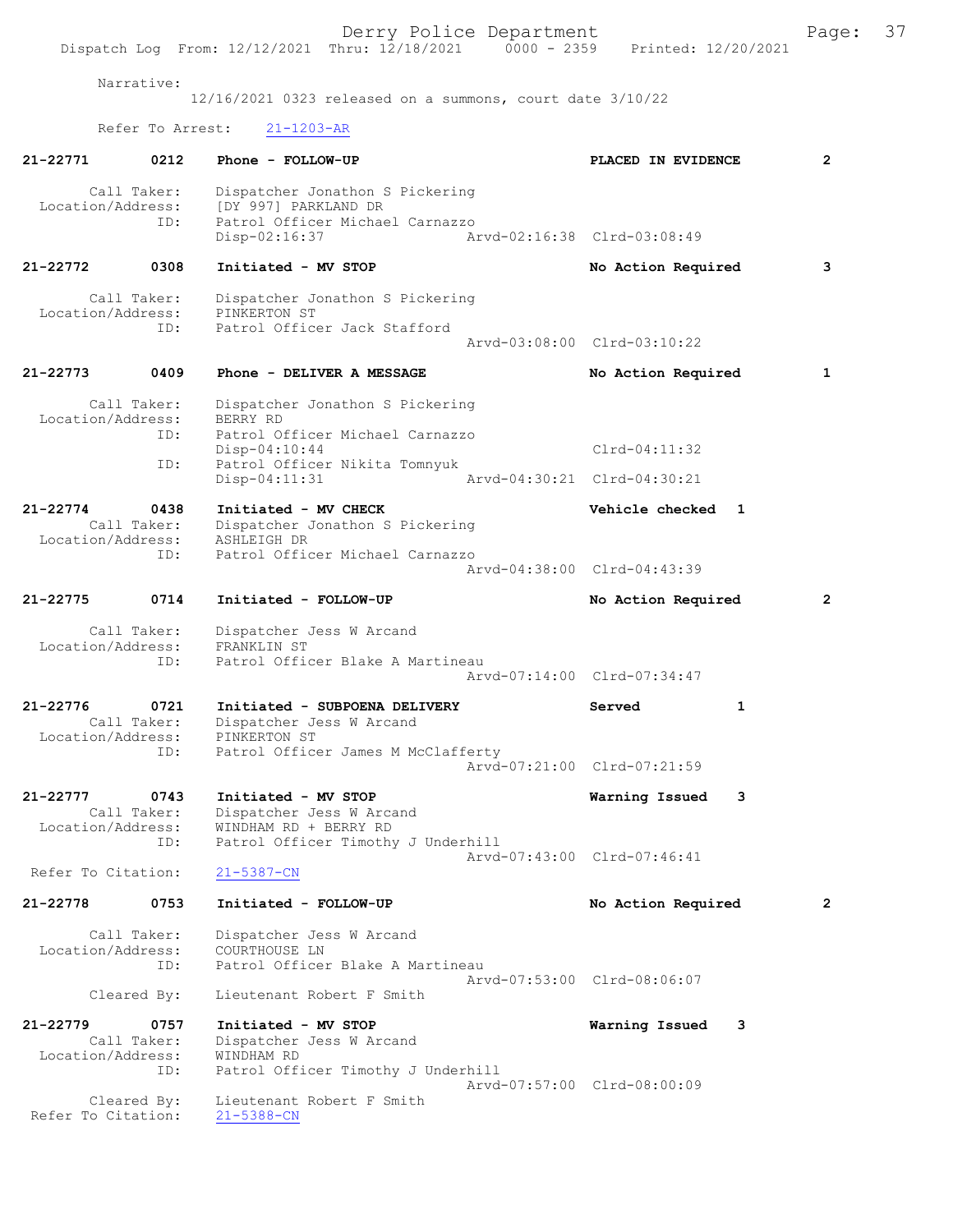| 21-22780<br>Call Taker:<br>Location/Address: | 0839 | Phone - ANIMAL COMPLAINT<br>Dispatcher Christina L Power<br>LARAWAY CT | Services Rendered 1         |                |
|----------------------------------------------|------|------------------------------------------------------------------------|-----------------------------|----------------|
| Narrative:                                   | ID:  | Civilian Robin Bordonaro<br>Disp-08:40:32<br>cat bite                  | Arvd-08:40:34 Clrd-08:40:45 |                |
| Refer To Incident:                           |      | $21 - 2220 - OF$                                                       |                             |                |
|                                              |      |                                                                        |                             |                |
| 21-22781<br>Call Taker:                      | 0850 | Radio - WELFARE CHECK<br>Dispatcher Christina L Power                  | Services Rendered 2         |                |
| Location/Address:                            | ID:  | PINKERTON ST<br>Patrol Officer James M McClafferty                     |                             |                |
|                                              |      | $Disp-08:51:43$                                                        | Arvd-08:52:00 Clrd-09:12:11 |                |
|                                              | ID:  | Patrol Officer Cody Johnson<br>Disp-08:51:58                           | Arvd-08:51:59 Clrd-09:12:08 |                |
| 21-22782                                     | 0909 | Walk-In - PAPER SERVICE                                                | Summons Issued              | 3              |
| Call Taker:<br>Location/Address:             |      | Dispatcher Christina L Power<br>MUNICIPAL DR                           |                             |                |
|                                              | ID:  | Patrol Officer Sara R Joyce                                            |                             |                |
| Refer To Summons:                            |      | Disp-09:09:32<br>$21 - 1204 - AR$                                      | Arvd-09:11:21 Clrd-09:11:33 |                |
| 21-22783                                     | 0919 | Initiated - ATTEMPTED PAPER SERVICE                                    | Not Served                  | 2              |
| Call Taker:<br>Location/Address:             |      | Dispatcher Christina L Power                                           |                             |                |
|                                              | ID:  | CORWIN DR<br>Patrol Officer Sara R Joyce                               |                             |                |
|                                              |      |                                                                        | Arvd-09:19:00 Clrd-09:23:36 |                |
| 21-22784                                     | 0930 | Initiated - SUBPOENA DELIVERY                                          | Not Served                  | 1              |
| Call Taker:<br>Location/Address:             |      | Dispatcher Christina L Power<br>FAIRWAY DR                             |                             |                |
|                                              | ID:  | Patrol Officer Sara R Joyce                                            | Arvd-09:30:00 Clrd-09:34:58 |                |
|                                              |      |                                                                        |                             |                |
| 21-22785<br>Call Taker:                      | 0931 | Initiated - MV STOP<br>Dispatcher Christina L Power                    | Summons Issued              | 3              |
| Location/Address:                            | ID:  | ROCKINGHAM RD<br>Patrol Officer Blake A Martineau                      |                             |                |
|                                              |      |                                                                        | Arvd-09:31:00 Clrd-09:34:47 |                |
|                                              | ID:  | Patrol Officer Blake A Martineau<br>Disp-09:34:54                      | Arvd-09:34:55 Clrd-10:04:23 |                |
| Cleared By:                                  |      | Dispatcher Jess W Arcand                                               |                             |                |
|                                              | ID:  | Patrol Officer Timothy J Underhill<br>Disp-09:35:43                    | Arvd-09:35:44 Clrd-10:04:25 |                |
| Cleared By:<br>Refer To Summons:             |      | Dispatcher Jess W Arcand<br>$21 - 1205 - AR$                           |                             |                |
| 21-22786                                     | 0939 | Initiated - SUBPOENA DELIVERY                                          | Served                      | 1              |
| Call Taker:<br>Location/Address:             |      | Dispatcher Christina L Power<br>PINKERTON ST                           |                             |                |
|                                              | ID:  | Patrol Officer James M McClafferty                                     | Arvd-09:39:00 Clrd-10:36:31 |                |
| Cleared By:                                  |      | Dispatcher Jess W Arcand                                               |                             |                |
| 21-22787                                     | 0939 | Initiated - FOLLOW-UP                                                  | Cleared                     | $\overline{2}$ |
| Call Taker:<br>Location/Address:             |      | Dispatcher Christina L Power<br>COLE RD                                |                             |                |
|                                              | ID:  | Patrol Officer Brendan S Holden                                        |                             |                |
|                                              |      |                                                                        | Arvd-09:39:00 Clrd-09:48:34 |                |
| 21-22788<br>Call Taker:                      | 1001 | Initiated - SUBPOENA DELIVERY<br>Dispatcher Jess W Arcand              | Not Served                  | 1              |
| Location/Address:                            |      | RICHARDSON DR                                                          |                             |                |
|                                              | ID:  | Patrol Officer Brendan S Holden                                        | Arvd-10:01:00 Clrd-10:09:00 |                |
| 21-22789                                     | 1001 | Initiated - SUBPOENA DELIVERY                                          | Not Served                  | 1              |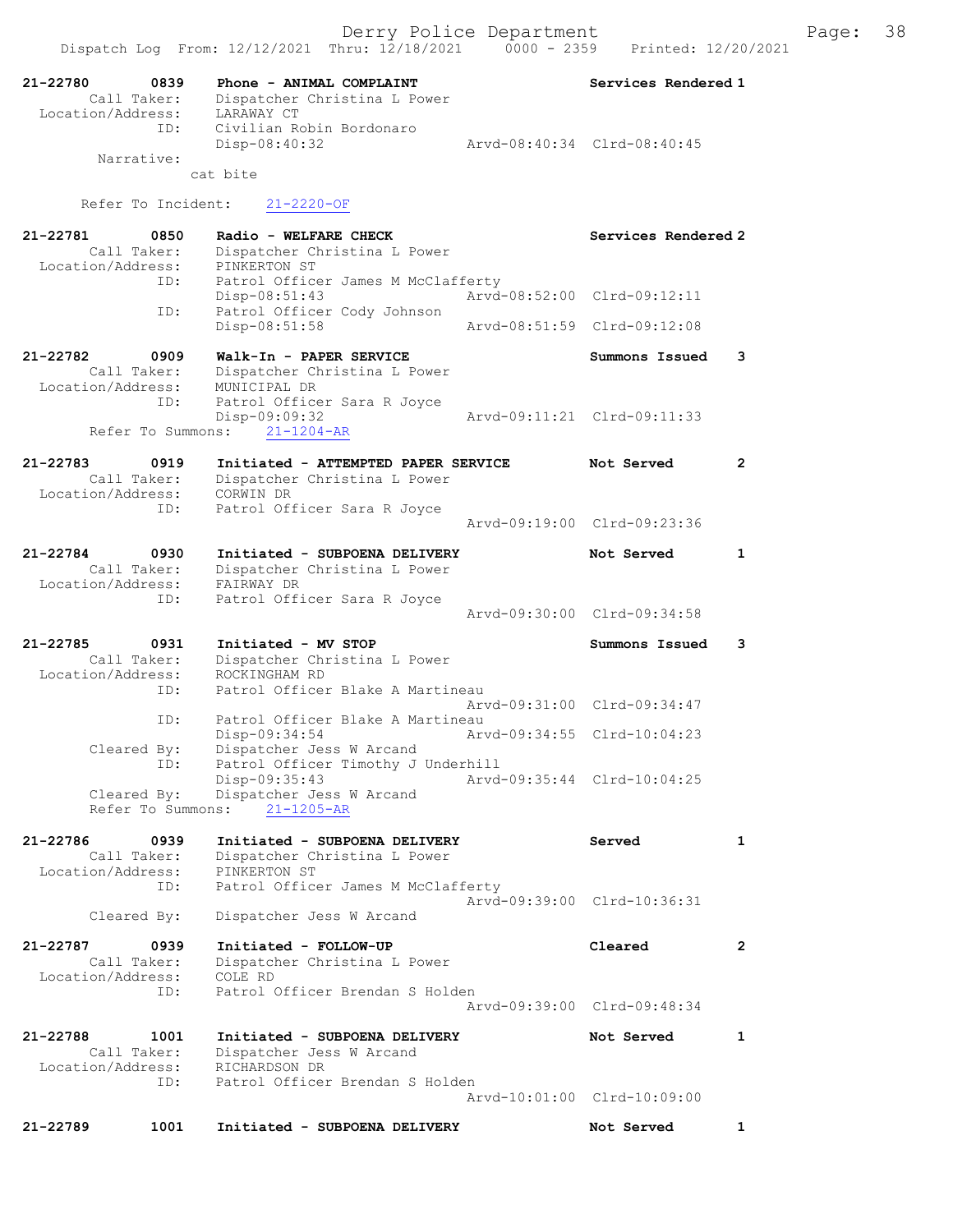|                                              |             | Dispatch Log From: 12/12/2021 Thru: 12/18/2021 0000 - 2359 Printed: 12/20/2021                                    | Derry Police Department |                             |   | Page:          | 39 |
|----------------------------------------------|-------------|-------------------------------------------------------------------------------------------------------------------|-------------------------|-----------------------------|---|----------------|----|
| Call Taker:                                  |             | Dispatcher Jess W Arcand                                                                                          |                         |                             |   |                |    |
| Location/Address: FAIRWAY DR                 |             |                                                                                                                   |                         |                             |   |                |    |
|                                              | ID:         | Patrol Officer Sara R Joyce                                                                                       |                         | Arvd-10:01:00 Clrd-10:07:08 |   |                |    |
| 21-22790<br>Call Taker:                      | 1007        | Phone - WELFARE CHECK<br>Dispatcher Jess W Arcand                                                                 |                         | Report Taken                | 2 |                |    |
| Location/Address:                            |             | GRANDVIEW AVE                                                                                                     |                         |                             |   |                |    |
|                                              | ID:         | Patrol Officer Blake A Martineau<br>$Disp-10:08:51$                                                               |                         | Arvd-10:19:51 Clrd-10:36:20 |   |                |    |
|                                              | ID:<br>ID:  | Patrol Officer Brendan S Holden<br>Disp-10:09:11<br>Detective Sergeant Ryan O'Rourke                              |                         | Arvd-10:18:15 Clrd-10:36:22 |   |                |    |
|                                              |             | Disp-10:19:24<br>Refer To Incident: 21-2221-OF                                                                    |                         | Arvd-10:19:53 Clrd-10:36:18 |   |                |    |
| 21-22791                                     | 1009        | Initiated - FOLLOW-UP                                                                                             |                         | No Action Required          |   | $\overline{2}$ |    |
| Call Taker:                                  |             | Dispatcher Jess W Arcand                                                                                          |                         |                             |   |                |    |
| Location/Address:                            | ID:         | MUNICIPAL DR<br>Patrol Officer Timothy J Underhill                                                                |                         |                             |   |                |    |
|                                              |             |                                                                                                                   |                         | Arvd-10:09:00 Clrd-10:44:55 |   |                |    |
| 21-22792<br>Call Taker:                      | 1036        | 911 - SUSPICIOUS ACTIVITY<br>Dispatcher Jess W Arcand                                                             |                         | Services Rendered 2         |   |                |    |
| Location/Address:                            |             | ALADDIN CIR                                                                                                       |                         |                             |   |                |    |
|                                              | ID:<br>ID:  | Patrol Officer Blake A Martineau<br>$Disp-10:37:00$<br>Patrol Officer Sara R Joyce                                |                         | Arvd-10:45:05 Clrd-11:01:24 |   |                |    |
|                                              |             | $Disp-10:37:04$                                                                                                   |                         | Arvd-10:42:20 Clrd-11:01:26 |   |                |    |
|                                              | ID:         | Detective Sergeant Ryan O'Rourke<br>Disp-10:45:13                                                                 |                         | Arvd-10:53:16 Clrd-11:01:32 |   |                |    |
| 21-22793<br>Call Taker:<br>Location/Address: | 1055        | Phone - ANIMAL COMPLAINT<br>Dispatcher Jess W Arcand<br>PEABODY RD ANX                                            |                         | Services Rendered 1         |   |                |    |
|                                              | ID:         | Civilian Robin Bordonaro<br>$Disp-13:06:02$                                                                       |                         | Arvd-13:17:59 Clrd-13:25:22 |   |                |    |
| 21-22794<br>Call Taker:<br>Location/Address: | 1057        | Initiated - SUBPOENA DELIVERY<br>Dispatcher Jess W Arcand<br>EDGEWOOD ST                                          |                         | Not Served                  | 1 |                |    |
| ID:                                          |             | Patrol Officer Timothy J Underhill                                                                                |                         | Arvd-10:57:00 Clrd-11:00:48 |   |                |    |
| 21-22795<br>Call Taker:<br>Location/Address: | 1107<br>ID: | Initiated - SUBPOENA DELIVERY<br>Dispatcher Jess W Arcand<br>ISLAND POND RD<br>Patrol Officer Timothy J Underhill |                         | Served                      | 1 |                |    |
|                                              |             |                                                                                                                   |                         | Arvd-11:07:00 Clrd-11:22:57 |   |                |    |
| 21-22796<br>Call Taker:<br>Location/Address: | 1115<br>ID: | Initiated - SUBPOENA DELIVERY<br>Dispatcher Jess W Arcand<br>PEMBROKE DR<br>Patrol Officer Brendan S Holden       |                         | Served                      | 1 |                |    |
|                                              |             |                                                                                                                   |                         | Arvd-11:15:00 Clrd-11:25:32 |   |                |    |
| 21-22797<br>Call Taker:<br>Location/Address: | 1120        | Initiated - SUBPOENA DELIVERY<br>Dispatcher Jess W Arcand<br>SCOBIE POND RD                                       |                         | Served                      | 1 |                |    |
|                                              | ID:         | Patrol Officer Sara R Joyce                                                                                       |                         | Arvd-11:20:00 Clrd-11:24:06 |   |                |    |
| 21-22798<br>Call Taker:<br>Location/Address: | 1129<br>ID: | Initiated - MV STOP<br>Dispatcher Jess W Arcand<br>MANCHESTER RD<br>Patrol Officer Sara R Joyce                   |                         | Warning Issued              | 3 |                |    |
| Refer To Citation:                           |             | $21 - 5389 - CN$                                                                                                  |                         | Arvd-11:29:00 Clrd-11:34:07 |   |                |    |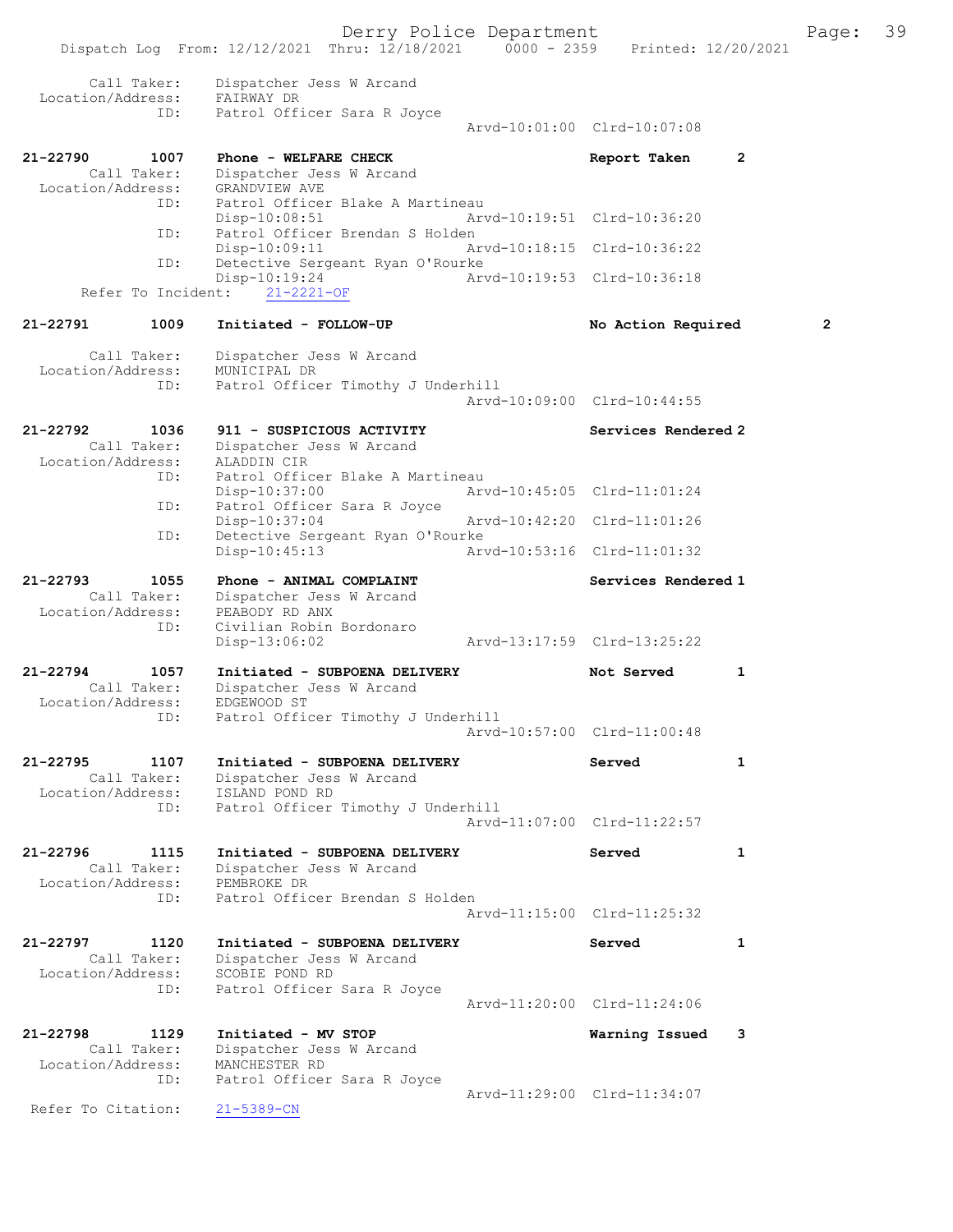Derry Police Department Fage: 40

|                                                                  | Dispatch Log From: 12/12/2021 Thru: 12/18/2021<br>$0000 - 2359$                                                   | Printed: 12/20/2021          |                |
|------------------------------------------------------------------|-------------------------------------------------------------------------------------------------------------------|------------------------------|----------------|
| $21 - 22799$<br>1136                                             | Initiated - FOLLOW-UP                                                                                             | No Action Required           | $\overline{2}$ |
| Call Taker:<br>Location/Address:<br>ID:                          | Dispatcher Jess W Arcand<br>MUNICIPAL DR<br>Patrol Officer Brendan S Holden                                       | Arvd-11:36:00 Clrd-12:07:21  |                |
|                                                                  |                                                                                                                   |                              |                |
| 21-22800<br>1136                                                 | Initiated - FOLLOW-UP                                                                                             | No Action Required           | $\overline{2}$ |
| Call Taker:<br>Location/Address:<br>ID:                          | Dispatcher Jess W Arcand<br>MUNICIPAL DR<br>Patrol Officer Blake A Martineau                                      |                              |                |
|                                                                  |                                                                                                                   | Arvd-11:36:00 Clrd-11:45:57  |                |
| 21-22801<br>1146<br>Call Taker:<br>Location/Address: PARKLAND DR | Phone - ASSIST CITIZEN<br>Dispatcher Jess W Arcand                                                                | 3<br><b>ADVICE GIVEN</b>     |                |
| ID:                                                              | Patrol Officer Blake A Martineau<br>$Disp-11:47:05$                                                               | Arvd-11:52:05 Clrd-12:05:26  |                |
| 21-22802<br>1157<br>Call Taker:                                  | Initiated - SUBPOENA DELIVERY<br>Dispatcher Jess W Arcand                                                         | 1<br>Served                  |                |
| Location/Address: PINKERTON ST<br>ID: Patrol Office              | Patrol Officer James M McClafferty                                                                                | Arvd-11:57:00 Clrd-11:57:40  |                |
| 21-22803<br>1203<br>Call Taker:<br>Location/Address:             | 911 - Dog Bite Complaint<br>Dispatcher Jess W Arcand<br>HUBBARD HILL RD                                           | 2<br>Arrest(s) Made          |                |
| ID:                                                              | Patrol Officer Timothy J Underhill<br>$Disp-12:05:16$                                                             | Arvd-12:11:16 Clrd-12:59:10  |                |
| ID:                                                              | Patrol Officer Blake A Martineau<br>$Disp-12:06:01$<br>Arvd-12:12:22 Clrd-12:59:12                                |                              |                |
| ID:                                                              | Civilian Robin Bordonaro<br>$Disp-12:41:41$<br>Arvd-12:41:43 Clrd-12:57:24                                        |                              |                |
| Narrative:                                                       | 12/16/2021 1229 ONE IN CUSTODY ON A SALEM WARRANT                                                                 |                              |                |
| Narrative:                                                       | 12/16/2021 1235 SALEM PD NOTIFIED AND RESPONDING TO SCENE                                                         |                              |                |
| Narrative:                                                       | 12/16/2021 1253 SALEM PD ON SCENE                                                                                 |                              |                |
| Narrative:                                                       | 12/16/2021 1254 IDENTIFIED AS:                                                                                    |                              |                |
|                                                                  | ERIC POULIOT<br>146 WARNER HILL RD<br>DERRY NH<br>DOB 1/11/96                                                     |                              |                |
| Narrative:                                                       | 12/16/2021 1258 RELEASED TO SALEM PD ON SCENE                                                                     |                              |                |
| Refer To Arrest:<br>Refer To Incident:                           | $21 - 1206 - AR$<br>$21 - 2222 - OF$                                                                              |                              |                |
| 21-22804<br>1208<br>Location/Address:                            | Phone - SUSPICIOUS ACTIVITY<br>Call Taker: Dispatcher Jess W Arcand<br>S MAIN ST                                  | Services Rendered 2          |                |
| ID:                                                              | Patrol Officer Sara R Joyce<br>Disp-12:08:32                                                                      | Arvd-12:13:12 Clrd-12:27:58  |                |
| ID:                                                              | Patrol Officer Brendan S Holden<br>Disp-12:08:35                                                                  | Arvd-12:13:14 Clrd-12:28:00  |                |
|                                                                  | Refer To Field Int: 21-4377-FI                                                                                    |                              |                |
| 21-22805<br>1222                                                 | Phone - SUSPICIOUS ACTIVITY<br>Call Taker: Patrol Officer Scott M Beegan<br>Location/Address: [DY 2] MUNICIPAL DR | $\mathbf{2}$<br>ADVICE GIVEN |                |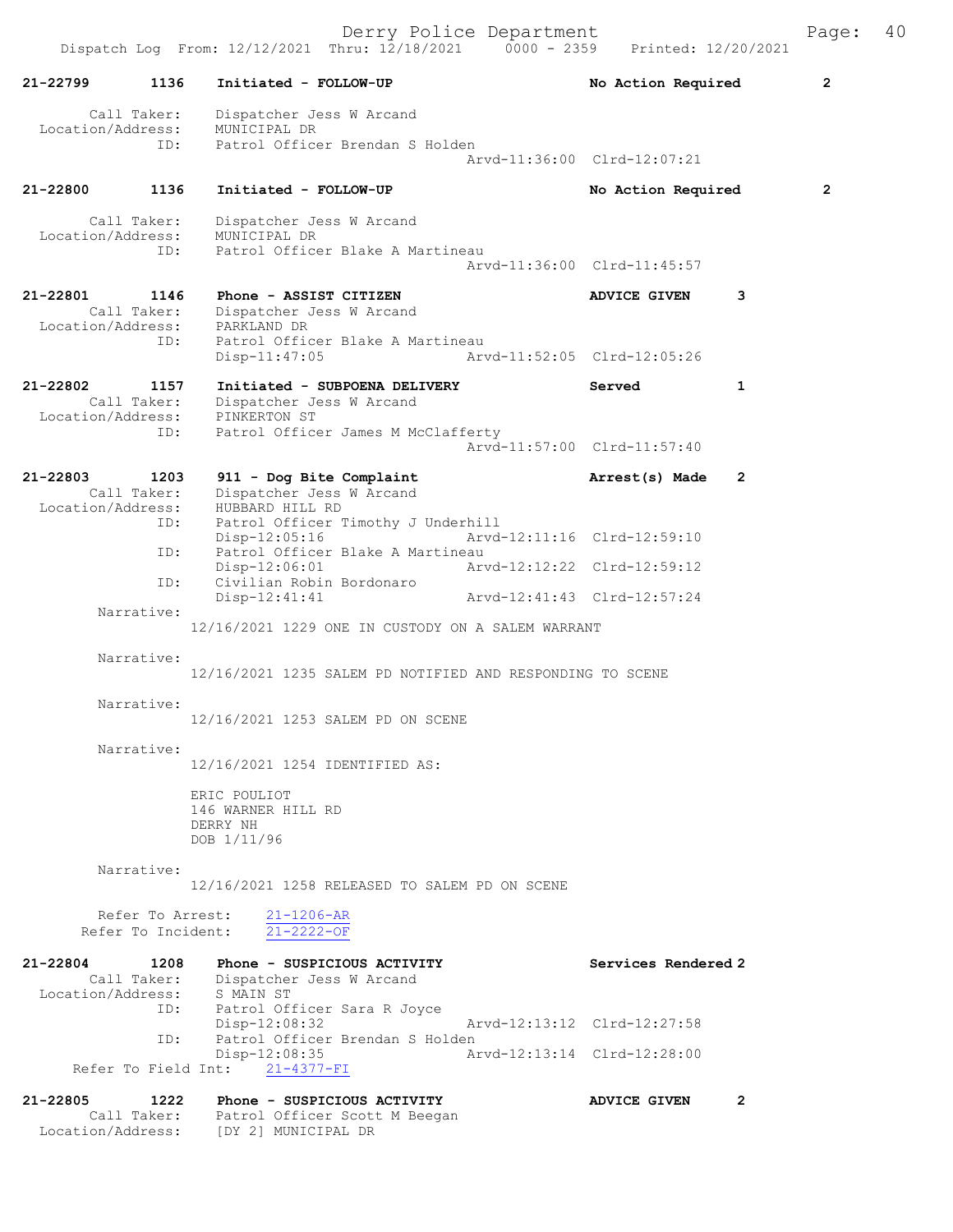Derry Police Department Fage: 41 Dispatch Log From: 12/12/2021 Thru: 12/18/2021 0000 - 2359 Printed: 12/20/2021 ID: Patrol Officer Scott M Beegan Disp-12:23:28 Arvd-12:23:30 Clrd-12:45:45 Refer To Field Int: 21-4376-FI 21-22806 1231 Phone - ATTEMPT TO LOCATE Could Not Locate 2 Call Taker: Dispatcher Jess W Arcand Location/Address: DERRY WAY ID: Patrol Officer Sara R Joyce Disp-13:06:12 Arvd-13:14:54 Clrd-13:38:34 ID: Patrol Officer Brendan S Holden Disp-13:13:23 Arvd-13:18:01 Clrd-13:38:51 ID: Detective Sergeant Ryan O'Rourke<br>Disp-13:13:26 Arvd-13:15:23 Clrd-13:38:30 Disp-13:13:26 Narrative: 12/16/2021 1231 ATTEMPT TO LOCATE A SUBJECT FOR MANCHESTER

POLICE DEPARTMENT

#### 21-22807 1237 Initiated - FOLLOW-UP No Action Required 2

| Call Taker:<br>Location/Address: | Dispatcher Jess W Arcand<br>MANNING ST |  |
|----------------------------------|----------------------------------------|--|
| TD:                              | Patrol Officer Brendan S Holden        |  |
|                                  | Aryd-12:37:00 Clrd-13:05:08            |  |

### 21-22808 1305 Phone - MV ACCIDENT Report Taken 1 Call Taker: Dispatcher Jess W Arcand

 Location/Address: JEFFERSON ST ID: Patrol Officer Blake A Martineau Disp-13:06:08 Arvd-13:13:17 Clrd-14:08:30 Refer To Citation: 21-5390-CN Narrative: 12/16/2021 1314 OFF WITH NH 3844803 AND NH 4691881

Narrative:

12/16/2021 1331 NEXT ON LIST SPACETOWN AUTO NOTIFIED AND RESPONDING FOR NH 4691881

Narrative:

12/16/2021 1405 REPORTABLE. McKenney v. Foster

Refer To Accident: 21-618-AC

# 21-22809 1306 Phone - WELFARE CHECK Transported to Hospital 2

 Call Taker: Dispatcher Jess W Arcand Location/Address: DERRY WAY ID: Patrol Officer Brendan S Holden<br>Disp-13:39:01 Ar Disp-13:39:01 Arvd-13:41:11 Clrd-13:53:29 ID: Patrol Officer Sara R Joyce Disp-13:39:04 Arvd-13:41:09 Clrd-14:08:04 ID: Detective Sergeant Ryan O'Rourke<br>Disp-13:39:07 Art Disp-13:39:07 Arvd-13:42:15 Clrd-13:53:27 Narrative: 12/16/2021 1350 ONE IN CUSTODY ON AN IEA

Narrative:

12/16/2021 1353 438 TRANSPORTING ONE TO PMC SM 44270.0

Narrative:

12/16/2021 1357 438 OFF AT PMC EM 44271.8

| 21-22810          | 1345        | Initiated - SUBPOENA DELIVERY      | Served                      |  |
|-------------------|-------------|------------------------------------|-----------------------------|--|
|                   | Call Taker: | Dispatcher Jess W Arcand           |                             |  |
| Location/Address: |             | EDGEWOOD ST                        |                             |  |
|                   | ID:         | Patrol Officer Timothy J Underhill |                             |  |
|                   |             |                                    | Arvd-13:45:00 Clrd-13:52:13 |  |

21-22811 1426 Initiated - DELIVER A MESSAGE Services Rendered 1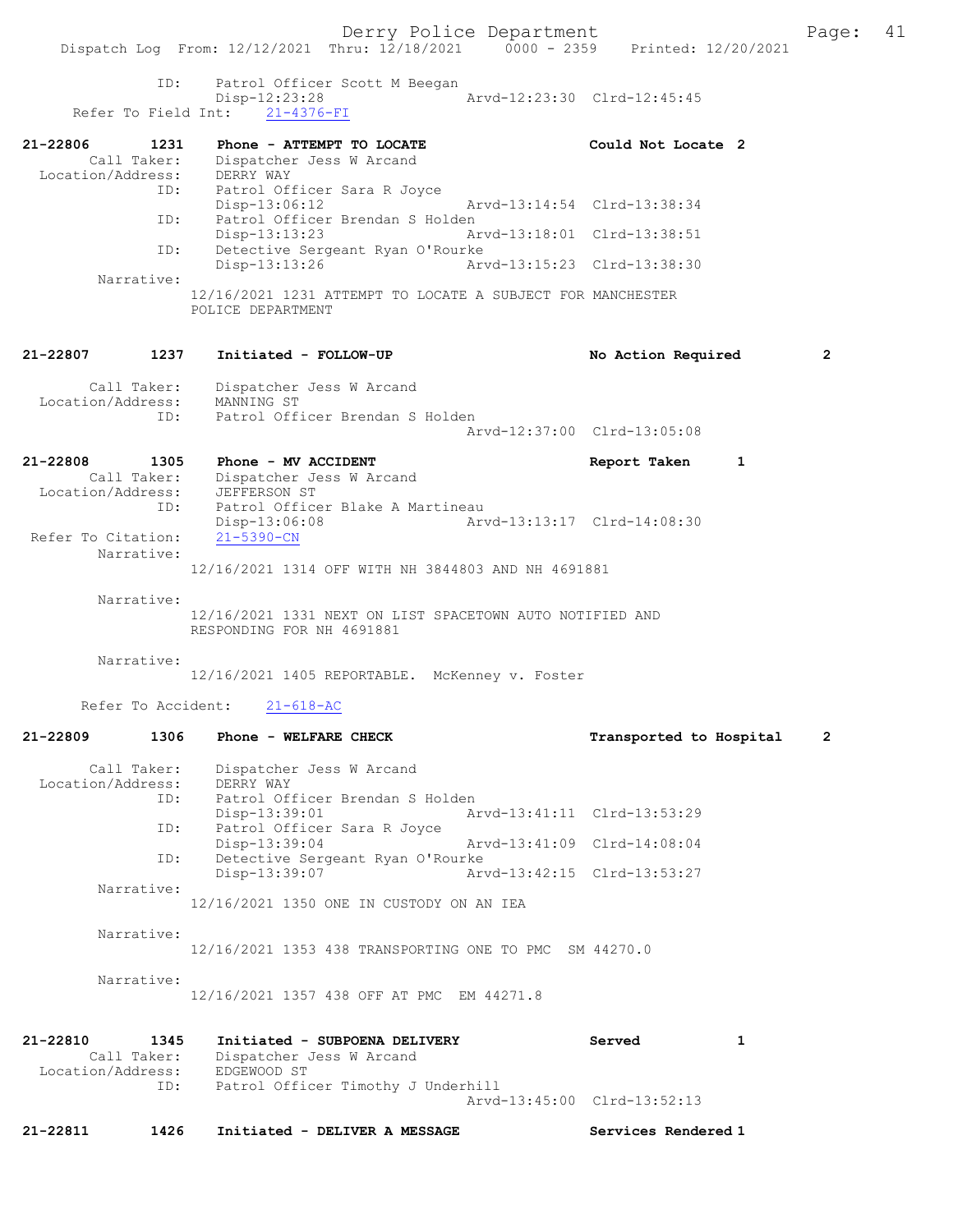Derry Police Department Fage: 42 Dispatch Log From: 12/12/2021 Thru: 12/18/2021 0000 - 2359 Printed: 12/20/2021 Call Taker: Dispatcher Jess W Arcand Location/Address: CRYSTAL AVE ID: Patrol Officer Sara R Joyce Arvd-14:26:00 Clrd-14:29:18 21-22812 1437 Phone - SUSPICIOUS ACTIVITY ADVICE GIVEN 2 Call Taker: Patrol Officer Scott M Beegan Location/Address: [DY 2] MUNICIPAL DR ess: [DI Z] MONICIPAL DK<br>ID: Patrol Officer Scott M Beegan<br>Disp-14:37:38 Disp-14:37:38 Arvd-14:37:40 Clrd-14:37:53 Refer To Field Int: 21-4380-FI 21-22813 1514 Phone - PARKING COMPLAINT Vehicle checked 1 Call Taker: Dispatcher Christina L Power Location/Address: CHESTER RD ID: Patrol Officer Andrew J Teague Disp-15:15:50 Arvd-15:18:26 Clrd-15:38:24 Patrol Officer Melissa M Houde Narrative: determined to be legally parked 21-22814 1530 Initiated - MV STOP Warning Issued 3 Call Taker: Dispatcher Christina L Power Location/Address: CRYSTAL AVE ID: Patrol Officer Michael Carnazzo Arvd-15:30:00 Clrd-15:39:24<br>21-5397-CN Refer To Citation: 21-22815 1533 Phone - ALARM, BURGLAR Cancelled Prior to Arrival 1 Call Taker: Dispatcher Christina L Power Location/Address: [DY 3759] MEADOWBROOK RD 21-22816 1544 Initiated - MV STOP Warning Issued 3 Call Taker: Dispatcher Christina L Power Location/Address: S MAIN ST ID: Patrol Officer Jeffrey R Pike Arvd-15:44:00 Clrd-15:49:51<br>21-5398-CN Refer To Citation: 21-22817 1548 Initiated - SERVE RESTRAINING ORDER Not Served 2 Call Taker: Dispatcher Christina L Power Location/Address: PINGREE HILL RD ID: Patrol Officer Andrew J Teague Arvd-15:48:00 Clrd-15:54:13 Patrol Officer Melissa M Houde 21-22818 1555 Initiated - FOLLOW-UP Cleared 2 Call Taker: Dispatcher Christina L Power Location/Address: WHITTEMORE DR ID: Detective Benjamin J Doyle Arvd-15:55:00 Clrd-15:58:31<br>ID: Detective Daniel J McCarthy Detective Daniel J McCarthy<br>Disp-15:55:55 Disp-15:55:55 Arvd-15:55:56 Clrd-15:58:29 21-22819 1605 Phone - JUVENILE OFFENSES TRANSPORTED 2 Call Taker: Dispatcher Christina L Power Location/Address: KENDALL POND RD<br>ID: Patrol Officer C Patrol Officer Casey J Noyes Disp-16:06:17 Arvd-16:10:09 Clrd-16:31:38 ID: Patrol Officer Michael Carnazzo Arvd-16:13:16 Clrd-16:18:33 Narrative: student left the bus Narrative: 12/16/2021 1619 courtesy transport to 6 Perly s/m 39939.4 Narrative: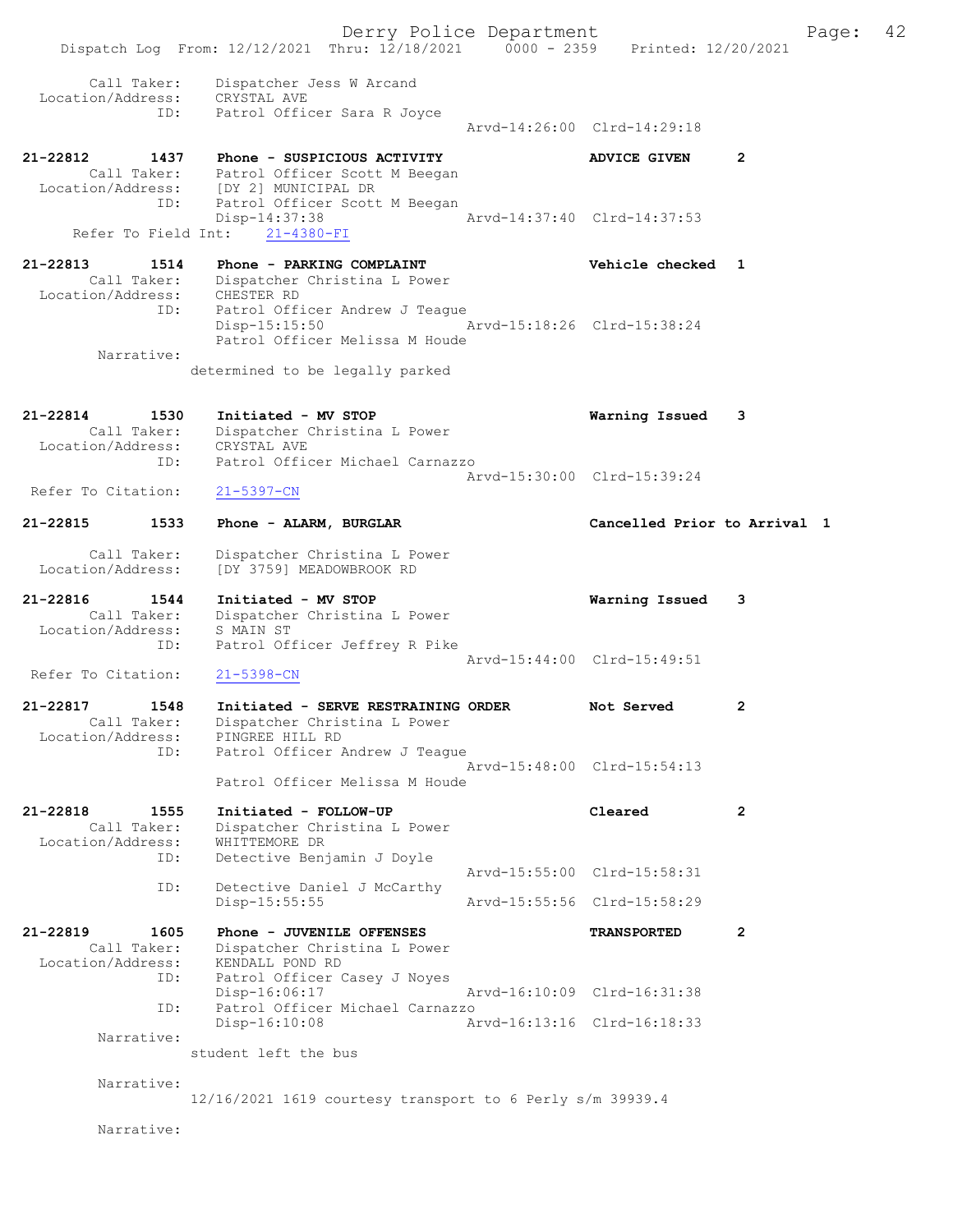12/16/2021 1628 e/m 39942.0

Refer To Field Int: 21-4381-FI

| 21-22820<br>1606<br>Call Taker:<br>Location/Address:        | Initiated - MV STOP<br>Dispatcher Christina L Power<br>RT 28                                                 | Warning Issued                                             | 3            |
|-------------------------------------------------------------|--------------------------------------------------------------------------------------------------------------|------------------------------------------------------------|--------------|
| ID:<br>Refer To Citation:                                   | Patrol Officer Jeffrey R Pike<br>$21 - 5399 - CN$                                                            | Arvd-16:06:00 Clrd-16:13:11                                |              |
| 21-22821<br>1614<br>Call Taker:<br>Location/Address:<br>ID: | Initiated - MV STOP<br>Dispatcher Christina L Power<br>BYPASS 28<br>Patrol Officer Andrew J Teaque           | Warning Issued                                             | 3            |
| Refer To Citation:                                          | Patrol Officer Melissa M Houde<br>$21 - 5400 - CN$                                                           | Arvd-16:14:00 Clrd-16:23:14                                |              |
| 21-22822<br>1633<br>Call Taker:<br>Location/Address:        | Initiated - PAPER SERVICE<br>Lieutenant Michael T Muncey<br>E BROADWAY                                       | Served                                                     | 3            |
| ID:<br>Cleared By:                                          | Patrol Officer Casey J Noyes<br>Dispatcher Christina L Power                                                 | Arvd-16:33:00 Clrd-16:38:41                                |              |
| 21-22823<br>1637<br>Call Taker:<br>Location/Address:        | Initiated - SUBPOENA DELIVERY<br>Dispatcher Christina L Power<br>COLE RD                                     | Not Served                                                 | $\mathbf 1$  |
| ID:                                                         | Patrol Officer Andrew J Teague<br>Patrol Officer Melissa M Houde                                             | Arvd-16:37:00 Clrd-16:47:07                                |              |
| 21-22824<br>1640<br>Call Taker:<br>Location/Address:        | Initiated - MV STOP<br>Dispatcher Christina L Power<br>FOLSOM RD                                             | Warning Issued                                             | 3            |
| ID:<br>Refer To Citation:                                   | Patrol Officer Michael Carnazzo<br>$21 - 5401 - CN$                                                          | Arvd-16:40:00 Clrd-16:47:13                                |              |
| 21-22825<br>1653<br>Call Taker:<br>Location/Address:<br>ID: | Initiated - SUBPOENA DELIVERY<br>Dispatcher Christina L Power<br>LINLEW DR<br>Patrol Officer Andrew J Teaque | Served                                                     | 1            |
|                                                             | Patrol Officer Melissa M Houde                                                                               | Arvd-16:53:00 Clrd-17:01:53                                |              |
| 21-22826<br>1707<br>Call Taker:<br>Location/Address:        | Phone - ATTEMPTED PAPER SERVICE<br>Dispatcher Christina L Power<br>DERRY WAY                                 | Arrest(s) Made                                             | $\mathbf{2}$ |
| ID:<br>ID:                                                  | Patrol Officer Jeffrey R Pike<br>Disp-17:07:43<br>Patrol Officer Michael Carnazzo<br>Disp-17:07:45           | Arvd-17:09:33 Clrd-17:29:28<br>Arvd-17:09:34 Clrd-17:59:44 |              |
| Narrative:                                                  | 12/16/2021 1720 one in custody for violation of a<br>restraining order out of MPD                            |                                                            |              |
| Narrative:                                                  | 12/16/2021 1728 enroute to hq's s/m 44298                                                                    |                                                            |              |
| Narrative:                                                  | 12/16/2021 1736 off at hq's e/m 44300.4 with;<br>Schlander, Jason<br>3 Derry Way<br>Derry, NH dob 110681     |                                                            |              |
| Narrative:                                                  | 12/16/2021 1816 released to MPD                                                                              |                                                            |              |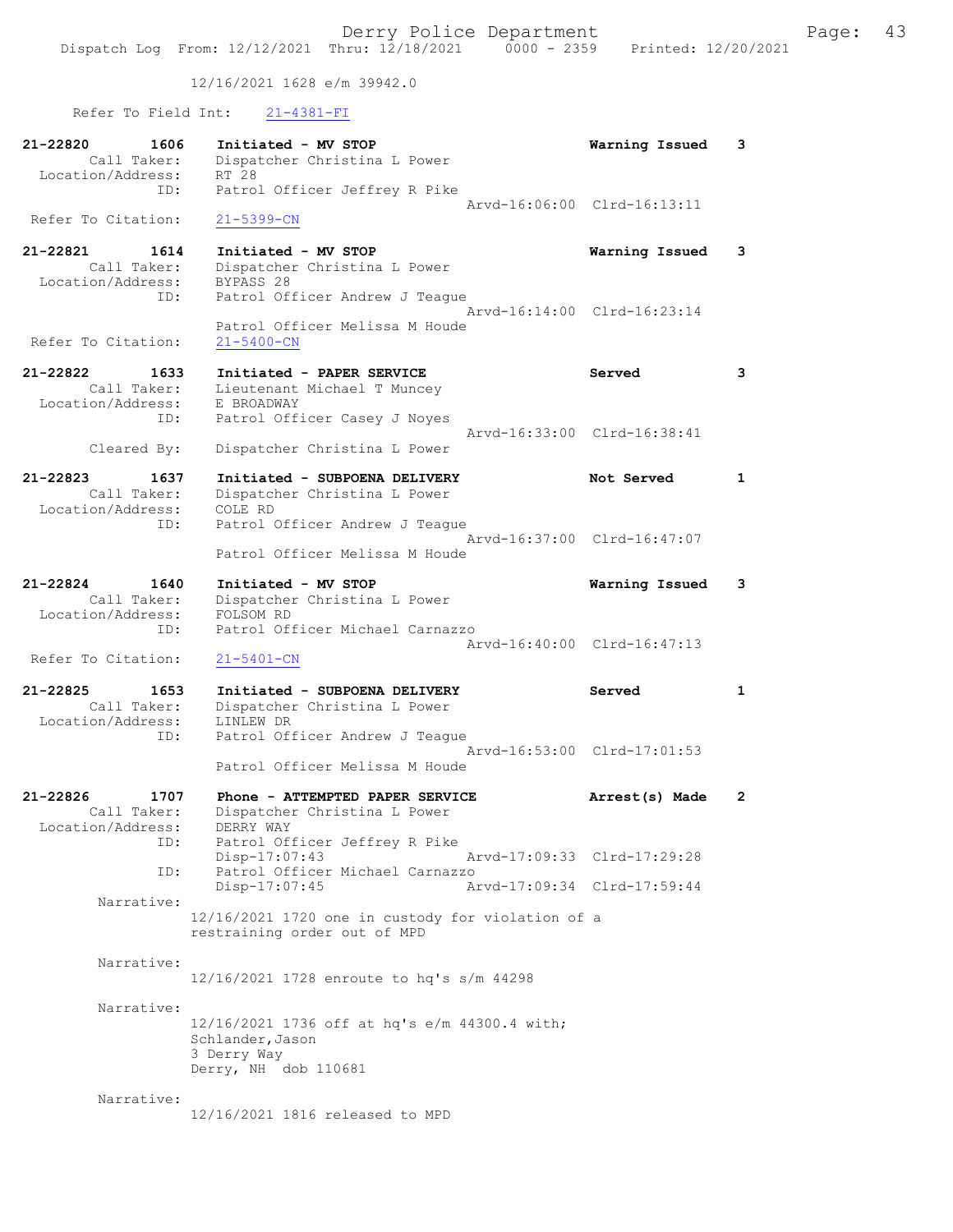Refer To Arrest: 21-1207-AR

Location/Address: E DERRY RD

| 21-22827<br>1707<br>Call Taker:<br>Location/Address:        | Initiated - SERVE RESTRAINING ORDER<br>Dispatcher Christina L Power<br>E BROADWAY                      | Served                      | 2                    |
|-------------------------------------------------------------|--------------------------------------------------------------------------------------------------------|-----------------------------|----------------------|
| ID:                                                         | Patrol Officer Casey J Noyes                                                                           | Arvd-17:07:00 Clrd-17:23:47 |                      |
| 21-22828<br>1714<br>Call Taker:<br>Location/Address:<br>ID: | Phone - THEFT<br>Patrol Officer Scott M Beegan<br>[DY 2] MUNICIPAL DR<br>Patrol Officer Scott M Beegan | Cleared                     | $\mathbf{2}^{\circ}$ |
|                                                             | $Disp-17:15:14$                                                                                        | Arvd-17:15:16 Clrd-17:20:56 |                      |
| 21-22829<br>1719<br>Call Taker:<br>Location/Address:<br>ID: | Initiated - MV STOP<br>Dispatcher Christina L Power<br>MANCHESTER RD<br>Patrol Officer Andrew J Teague | Warning Issued              | 3                    |
|                                                             | Patrol Officer Melissa M Houde                                                                         | Arvd-17:19:00 Clrd-17:26:30 |                      |
| Refer To Citation:                                          | $21 - 5402 - CN$                                                                                       |                             |                      |
| 21-22830<br>1721<br>Call Taker:<br>Location/Address:        | Phone - WELFARE CHECK<br>Dispatcher Christina L Power<br>E BROADWAY                                    | Services Rendered 2         |                      |
| ID:<br>ID:                                                  | Patrol Officer Casey J Noyes<br>$Disp-17:23:57$<br>Patrol Officer Brendan S Holden                     | Arvd-17:24:35 Clrd-17:37:58 |                      |
| Narrative:                                                  | Disp-17:24:33                                                                                          | Arvd-17:29:38 Clrd-17:37:57 |                      |
|                                                             | small child outside                                                                                    |                             |                      |
| Narrative:                                                  | parents located and detemined to be playing outside                                                    |                             |                      |
|                                                             |                                                                                                        |                             |                      |
| 21-22831<br>1732<br>Call Taker:                             | Initiated - MV STOP<br>Dispatcher Christina L Power                                                    | Warning Issued              | 3                    |
| Location/Address:<br>ID:                                    | PINKERTON ST<br>Patrol Officer Andrew J Teague                                                         | Arvd-17:32:00 Clrd-17:40:17 |                      |
| Refer To Citation:                                          | Patrol Officer Melissa M Houde<br>$21 - 5403 - CN$                                                     |                             |                      |
| 21-22832<br>1741<br>Call Taker:<br>Location/Address:        | Initiated - TRAFFIC CONTROL<br>Dispatcher Christina L Power<br>ROCKINGHAM RD                           | Services Rendered 3         |                      |
| ID:<br>Cleared By:                                          | Patrol Officer Jeffrey R Pike<br>Patrol Officer Jeffrey R Pike                                         | Arvd-17:41:00 Clrd-17:52:58 |                      |
| $21 - 22833$<br>1741                                        | Initiated - SUBPOENA DELIVERY                                                                          | Served                      | 1                    |
| Call Taker:<br>Location/Address:                            | Dispatcher Christina L Power<br>E BROADWAY                                                             |                             |                      |
| ID:                                                         | Patrol Officer Casey J Noyes                                                                           | Arvd-17:41:00 Clrd-17:49:09 |                      |
| 21-22834<br>1745<br>Call Taker:                             | Initiated - MV CHECK<br>Dispatcher Christina L Power                                                   | Gone on Arrival             | 1                    |
| Location/Address:<br>ID:                                    | MANCHESTER RD<br>Patrol Officer Andrew J Teaque                                                        | Arvd-17:45:00 Clrd-17:50:20 |                      |
| Narrative:                                                  | Patrol Officer Melissa M Houde                                                                         |                             |                      |
|                                                             | possible dmv                                                                                           |                             |                      |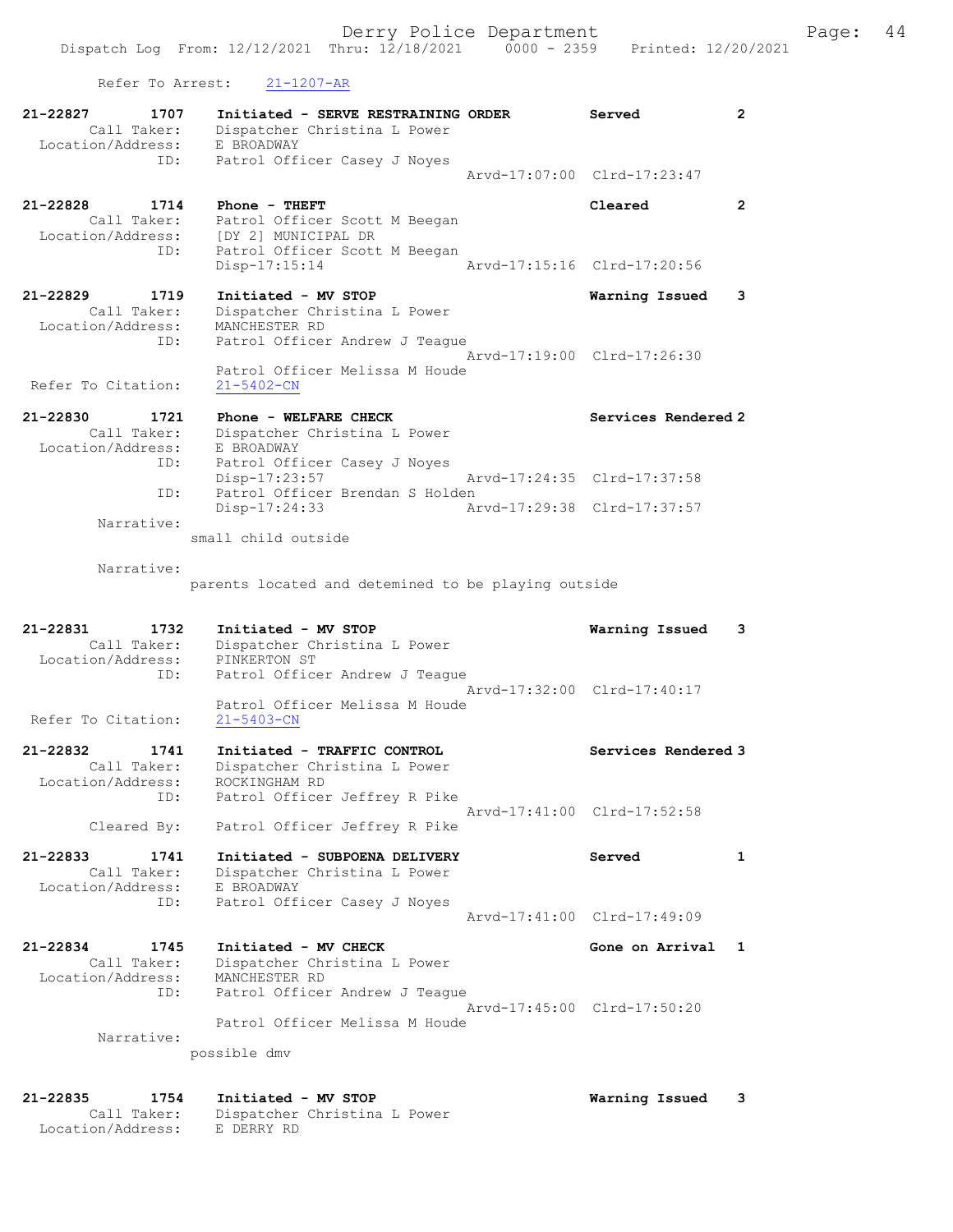|                                              |             | Dispatch Log From: 12/12/2021 Thru: 12/18/2021 0000 - 2359                                                                        | Derry Police Department     | Printed: 12/20/2021         |   | Page: | 45 |
|----------------------------------------------|-------------|-----------------------------------------------------------------------------------------------------------------------------------|-----------------------------|-----------------------------|---|-------|----|
|                                              | ID:         | Patrol Officer Andrew J Teague                                                                                                    |                             |                             |   |       |    |
| Refer To Citation:                           |             | Patrol Officer Melissa M Houde<br>$21 - 5404 - CN$                                                                                |                             | Arvd-17:54:00 Clrd-18:04:12 |   |       |    |
| 21-22836                                     | 1757        | Initiated - MV STOP                                                                                                               |                             | No Action Required          |   | 3     |    |
| Call Taker:<br>Location/Address:             | ID:         | Dispatcher Christina L Power<br>FOLSOM RD<br>Patrol Officer Jeffrey R Pike                                                        |                             |                             |   |       |    |
|                                              |             |                                                                                                                                   |                             | Arvd-17:57:00 Clrd-17:59:50 |   |       |    |
| 21-22837<br>Call Taker:<br>Location/Address: | 1759<br>ID: | Initiated - ATTEMPTED PAPER SERVICE<br>Dispatcher Christina L Power<br>[DY 1401] INDEPENDENCE AVE<br>Patrol Officer Casey J Noyes |                             | Not Served                  | 2 |       |    |
|                                              |             |                                                                                                                                   |                             | Arvd-17:59:00 Clrd-18:05:23 |   |       |    |
| 21-22838<br>Call Taker:<br>Location/Address: | 1808        | Initiated - SUBPOENA DELIVERY<br>Dispatcher Christina L Power<br>RICHARDSON DR                                                    |                             | Served                      | 1 |       |    |
|                                              | ID:         | Patrol Officer Andrew J Teague<br>Patrol Officer Melissa M Houde                                                                  |                             | Arvd-18:08:00 Clrd-18:16:34 |   |       |    |
| Narrative:                                   | 1/4         |                                                                                                                                   |                             |                             |   |       |    |
|                                              |             |                                                                                                                                   |                             |                             |   |       |    |
| 21-22839<br>Call Taker:<br>Location/Address: | 1820        | Phone - ALARM (OTHER)<br>Patrol Officer Joshua Martin<br>[DY 231] TSIENNETO RD                                                    |                             | Services Rendered 2         |   |       |    |
|                                              | ID:         | Patrol Officer Michael Carnazzo                                                                                                   |                             |                             |   |       |    |
| Arrived By:<br>Cleared By:                   |             | $Disp-18:21:59$<br>Dispatcher Christina L Power<br>Dispatcher Christina L Power                                                   | Arvd-18:23:25 Clrd-18:35:09 |                             |   |       |    |
|                                              | ID:         | Patrol Officer Jeffrey R Pike<br>Disp-18:22:00                                                                                    |                             | Arvd-18:23:24 Clrd-18:35:07 |   |       |    |
| Dispatched By:<br>Arrived By:<br>Cleared By: |             | Dispatcher Christina L Power<br>Dispatcher Christina L Power<br>Dispatcher Christina L Power                                      |                             |                             |   |       |    |
|                                              | ID:         | Patrol Officer Andrew J Teaque<br>Disp-18:22:02<br>Patrol Officer Melissa M Houde                                                 |                             | Clrd-18:23:23               |   |       |    |
| Dispatched By:<br>Cleared By:                | ID:         | Dispatcher Christina L Power<br>Dispatcher Christina L Power<br>Patrol Officer Michael Carnazzo                                   |                             |                             |   |       |    |
| Dispatched By:<br>Arrived By:                |             | Disp-18:35:56<br>Dispatcher Christina L Power<br>Dispatcher Christina L Power                                                     |                             | Aryd-18:36:02 Clrd-18:50:38 |   |       |    |
| Cleared By:                                  | ID:         | Dispatcher Christina L Power<br>Patrol Officer Jeffrey R Pike<br>Disp-18:36:00                                                    |                             | Aryd-18:36:01 Clrd-18:48:11 |   |       |    |
| Dispatched By:<br>Arrived By:                |             | Dispatcher Christina L Power<br>Dispatcher Christina L Power                                                                      |                             |                             |   |       |    |
| Cleared By:<br>Narrative:                    |             | Dispatcher Christina L Power<br>patient left the building                                                                         |                             |                             |   |       |    |
|                                              |             |                                                                                                                                   |                             |                             |   |       |    |

Narrative:

enroute to the residence

# Refer To Field Int:  $21-4382-FI$

| 21-22840          | 1828        | Phone - Barking Dog Complaint  | Services Rendered 2         |
|-------------------|-------------|--------------------------------|-----------------------------|
|                   | Call Taker: | Dispatcher Christina L Power   |                             |
| Location/Address: |             | FAITH DR                       |                             |
|                   | ID:         | Patrol Officer Andrew J Teaque |                             |
|                   |             | Disp-18:28:28                  | Arvd-18:36:03 Clrd-18:45:54 |
|                   |             | Patrol Officer Melissa M Houde |                             |
|                   | Narrative:  |                                |                             |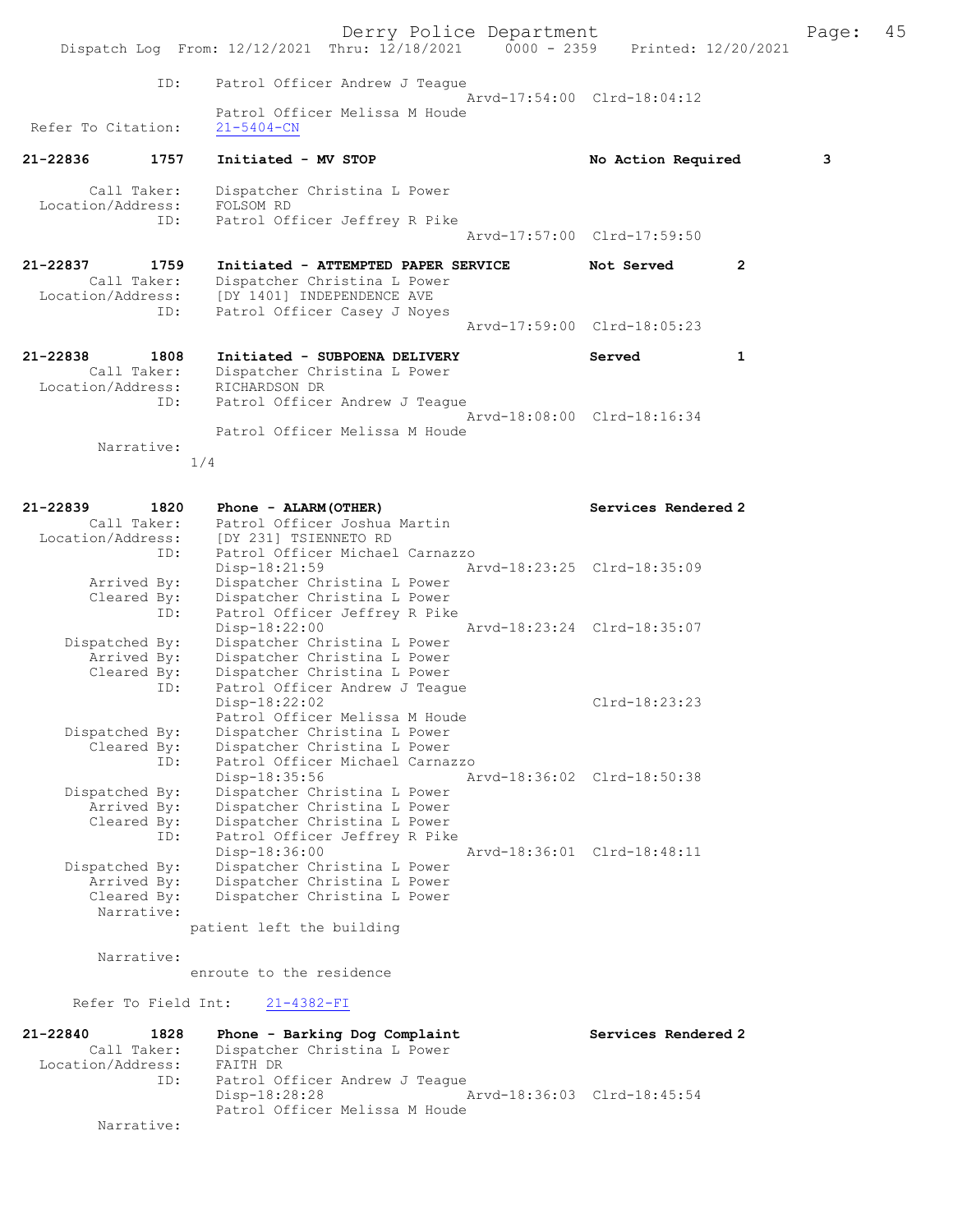# Refer To Field Int: 21-4416-FI

| 21-22841<br>1847<br>Call Taker:<br>Location/Address:            | Phone - CUSTOMER PROBLEM<br>Dispatcher Christina L Power<br>ASHLEIGH DR                                 | SENT ON THEIR WAY 2         |                      |
|-----------------------------------------------------------------|---------------------------------------------------------------------------------------------------------|-----------------------------|----------------------|
| ID:                                                             | Patrol Officer Andrew J Teague<br>Disp-18:48:15<br>Patrol Officer Melissa M Houde                       | Arvd-18:55:32 Clrd-19:08:22 |                      |
| ID:                                                             | Patrol Officer Brendan S Holden<br>Disp-18:48:19                                                        | Arvd-18:51:24 Clrd-19:08:20 |                      |
| 21-22842<br>1906<br>Call Taker:<br>Location/Address:            | Initiated - MV STOP<br>Dispatcher Christina L Power<br>RT 28                                            | Warning Issued              | 3                    |
| ID:                                                             | Patrol Officer Jeffrey R Pike                                                                           | Aryd-19:06:00 Clrd-19:08:48 |                      |
| ID:<br>Refer To Citation:                                       | Patrol Officer Jeffrey R Pike<br>Disp-19:08:51<br>$21 - 5405 - CN$                                      | Arvd-19:08:54 Clrd-19:17:28 |                      |
| 21-22843<br>1920<br>Call Taker:<br>Location/Address:            | Initiated - MV STOP<br>Dispatcher Christina L Power<br>RT 28                                            | Warning Issued              | 3                    |
| ID:<br>Cleared By:                                              | Patrol Officer Jeffrey R Pike<br>Patrol Officer Joshua Martin                                           | Arvd-19:20:00 Clrd-19:32:33 |                      |
| Refer To Citation:                                              | 21-816-001070                                                                                           |                             |                      |
| $21 - 22844$<br>1932<br>Call Taker:<br>Location/Address:        | Radio - MV STOP<br>Patrol Officer Joshua Martin<br>[DY 1001] ROCKINGHAM RD                              | Warning Issued              | 3                    |
| ID:<br>Cleared By:                                              | Patrol Officer Jeffrey R Pike<br>Disp-19:33:31<br>Dispatcher Christina L Power                          | Arvd-19:33:34 Clrd-19:38:56 |                      |
| Refer To Citation:                                              | 21-5406-CN                                                                                              |                             |                      |
|                                                                 |                                                                                                         |                             |                      |
| 21-22845<br>1938<br>Call Taker:<br>Location/Address:<br>ID:     | Initiated - FOLLOW-UP<br>Dispatcher Christina L Power<br>MUNICIPAL DR<br>Patrol Officer Andrew J Teague | Cleared                     | $\mathbf{2}^{\circ}$ |
|                                                                 | Patrol Officer Melissa M Houde                                                                          | Arvd-19:38:00 Clrd-20:15:53 |                      |
| $21 - 22846$<br>1955<br>Call Taker:<br>Location/Address:<br>ID: | Initiated - SUBPOENA DELIVERY<br>Dispatcher Christina L Power<br>PARKLAND DR                            | Served                      | $\mathbf{1}$         |
|                                                                 | Patrol Officer Casey J Noyes                                                                            | Arvd-19:55:00 Clrd-20:09:06 |                      |
| 1957<br>21-22847<br>Call Taker:<br>Location/Address:            | Phone - KEEP THE PEACE<br>Dispatcher Christina L Power<br>PERLEY RD                                     | Services Rendered 2         |                      |
| ID:<br>ID:                                                      | Patrol Officer Jeffrey R Pike<br>Disp-19:58:37<br>Patrol Officer Brendan S Holden                       | Arvd-20:01:58 Clrd-20:08:49 |                      |
| Cleared By:                                                     | Disp-19:58:42<br>Patrol Officer Joshua Martin                                                           | Arvd-20:01:59 Clrd-20:31:08 |                      |
| ID:<br>Cleared By:                                              | Patrol Officer Jeffrey R Pike<br>Disp-20:09:00<br>Patrol Officer Joshua Martin                          | Arvd-20:09:03 Clrd-20:30:36 |                      |
| 21-22848<br>2005                                                | Phone - NEIGHBORHOOD DISPUTE                                                                            | Matter Mediated             | $\overline{2}$       |
| Call Taker:<br>Location/Address:<br>ID:                         | Patrol Officer Joshua Martin<br>LINLEW DR<br>Patrol Officer Andrew J Teague<br>Disp-20:16:00            | Arvd-20:20:12 Clrd-20:34:16 |                      |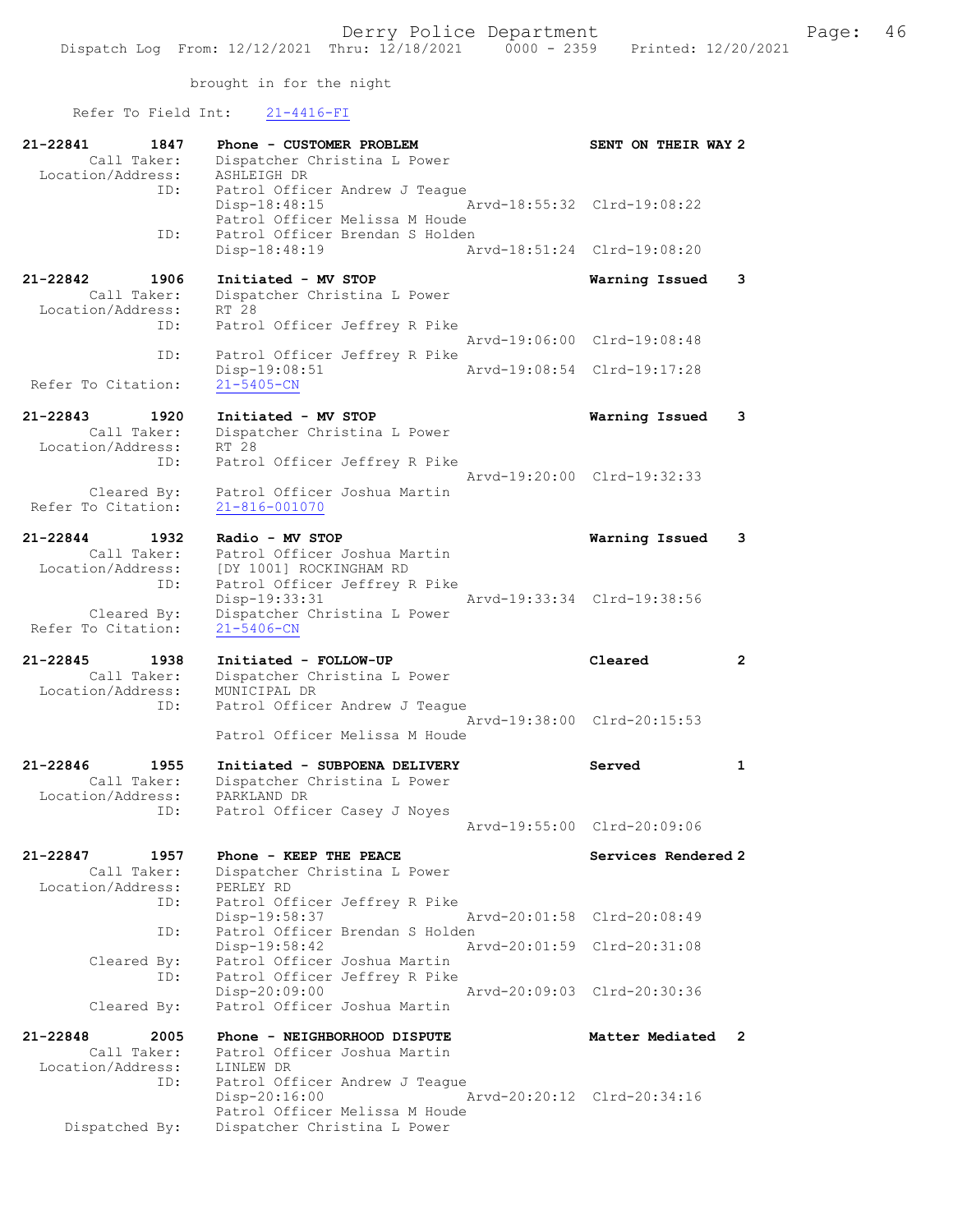Derry Police Department Fage: 47 Dispatch Log From: 12/12/2021 Thru: 12/18/2021 0000 - 2359 Printed: 12/20/2021 Arrived By: Dispatcher Christina L Power Cleared By: Dispatcher Christina L Power ID: Patrol Officer Casey J Noyes Disp-20:16:03 Arvd-20:20:03 Clrd-20:34:17 Dispatched By: Dispatcher Christina L Power<br>Cleared By: Dispatcher Christina L Power Dispatcher Christina L Power Narrative: Complaining about neighbor stomping and vaccuming Refer To Field Int: 21-4383-FI 21-22849 2028 911 - DOMESTIC DISTURBANCE No Action Required 1 Call Taker: Patrol Officer Joshua Martin Location/Address: DEXTER ST ID: Patrol Officer Jeffrey R Pike Disp-20:30:45 Clrd-20:32:01 Cleared By: Dispatcher Christina L Power Narrative: duplicate call 21-22850 2029 Phone - DOMESTIC DISTURBANCE Verbal in Nature 1 Call Taker: Dispatcher Christina L Power Location/Address: DEXTER ST ID: Patrol Officer Brendan S Holden Disp-20:31:49 Arvd-20:36:34 Clrd-21:00:15 Cleared By: Patrol Officer Joshua Martin ID: Patrol Officer Jeffrey R Pike Disp-20:32:23 Arvd-20:36:33 Clrd-21:00:11<br>Cleared By: Patrol Officer Joshua Martin Patrol Officer Joshua Martin 21-22851 2049 Initiated - MV STOP No Action Required 3 Call Taker: Dispatcher Christina L Power Location/Address: TSIENNETO RD ID: Patrol Officer Michael Carnazzo Arvd-20:49:00 Clrd-20:52:40 21-22852 2100 Radio - MV STOP Warning Issued 3 Call Taker: Patrol Officer Joshua Martin Location/Address: RT 28 ID: Patrol Officer Jeffrey R Pike Disp-21:00:58 Arvd-21:01:03 Clrd-21:07:14 Cleared By: Dispatcher Christina L Power Refer To Citation: 21-5407-CN 21-22853 2103 Initiated - MV STOP Warning Issued 3 Call Taker: Dispatcher Christina L Power Location/Address: E BROADWAY ID: Patrol Officer Brendan S Holden Arvd-21:03:00 Clrd-21:12:32 Refer To Citation: 21-22854 2110 Initiated - MV STOP Warning Issued 3 Call Taker: Dispatcher Christina L Power Location/Address: CRYSTAL AVE ID: Patrol Officer Michael Carnazzo Arvd-21:10:00 Clrd-21:20:10 Refer To Citation: 21-5409-CN 21-22855 2126 Initiated - MV STOP **Arrest(s)** Made 3 Call Taker: Dispatcher Christina L Power Location/Address: CRYSTAL AVE ID: Patrol Officer Jeffrey R Pike Arvd-21:26:00 Clrd-22:04:53<br>ID: Patrol Officer Brendan S Holden Patrol Officer Brendan S Holden Disp-21:31:40 Arvd-21:31:41 Clrd-22:00:08 Refer To Citation:

Narrative: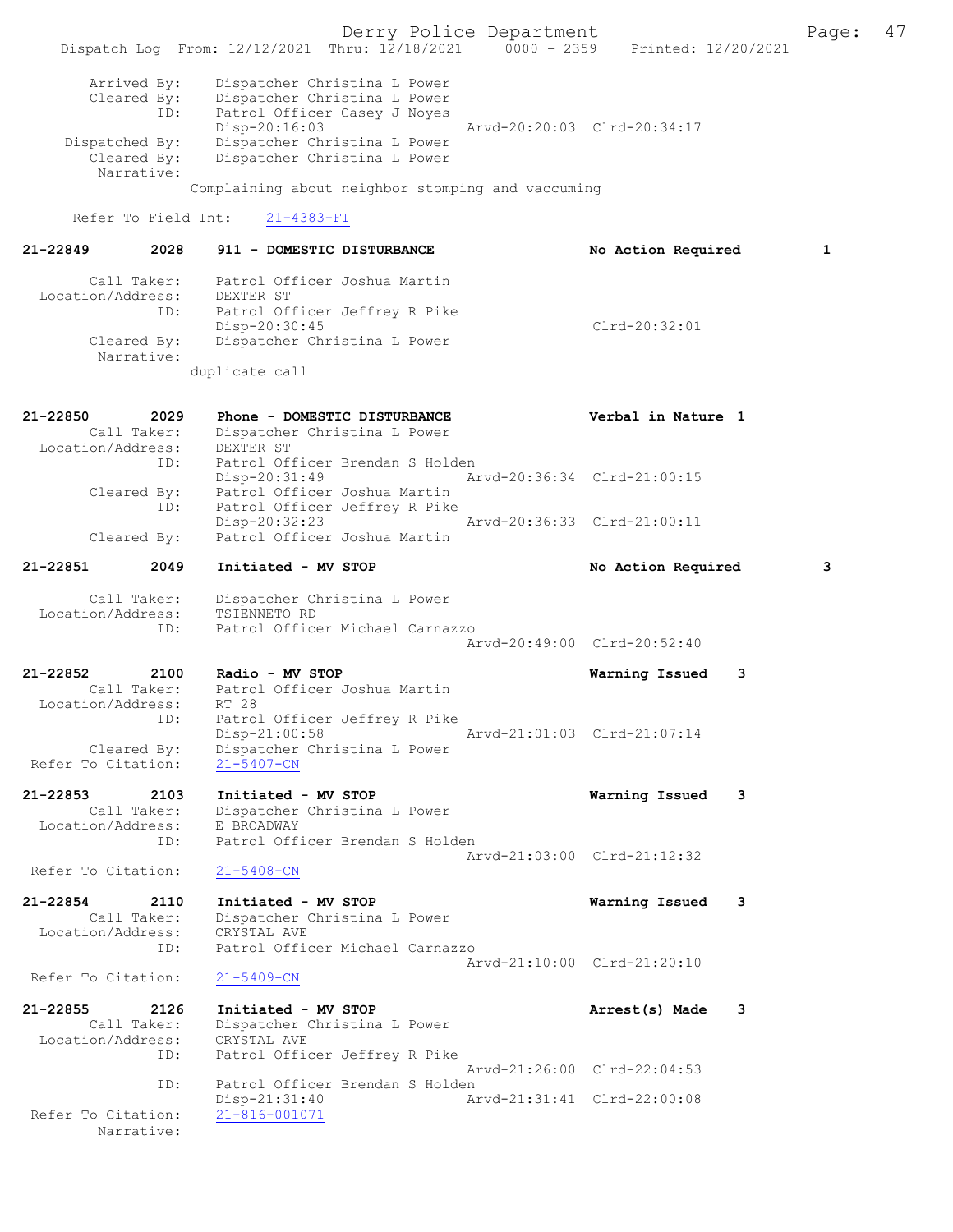Derry Police Department<br>
Page: 48<br>
Printed: 12/20/2021<br>
Printed: 12/20/2021 Dispatch Log From: 12/12/2021 Thru: 12/18/2021 12/16/2021 2137 next on the list requested, LBP assigned Narrative: 12/16/2021 2138 one in custody on an EBW for NAC Narrative: 12/16/2021 2141 enroute to hq's s/m 59963.6 Narrative: 12/16/2021 2142 off at hq's e/m 59963.8 with: Jewell,Katra 498 Abbot Hill Rd Wilton, NH dob 050785 Narrative: 12/16/2021 2155 wrecker on scene Narrative: 12/16/2021 2311 Subject released on \$200cash w/ Merrimack court date as per b/c Mencis Refer To Arrest: 21-1208-AR 21-22856 2215 Initiated - MV STOP Warning Issued 3 Call Taker: Dispatcher Christina L Power Location/Address: BIRCH ST ID: Patrol Officer Michael Carnazzo Arvd-22:15:00 Clrd-22:23:36<br>21-5412-CN Refer To Citation: 21-22857 2228 Initiated - MV CHECK SENT ON THEIR WAY 1 Call Taker: Dispatcher Christina L Power Location/Address: ASHLEIGH DR<br>TD: Patrol Offic Patrol Officer Michael Carnazzo Arvd-22:28:00 Clrd-22:33:08 ID: Patrol Officer Brendan S Holden<br>Disp-22:30:03 Ar Disp-22:30:03 Arvd-22:30:04 Clrd-22:33:10 21-22858 2243 Phone - ALARM, BURGLAR False Alarm 1 Call Taker: Dispatcher Christina L Power<br>ion/Address: [DY 8] MANNING ST Location/Address: ID: Patrol Officer Michael Carnazzo Disp-22:43:31 Arvd-22:46:35 Clrd-22:49:11<br>TD: Patrol Officer Brendan S Holden Patrol Officer Brendan S Holden Disp-22:43:35 Cleared By: Patrol Officer Robert Corwin Patrol Officer Robert Corwin 21-22859 2246 Phone - SUSPICIOUS ACTIVITY Report Taken 2 Call Taker: Dispatcher Christina L Power Location/Address: SANBORN RD ID: Patrol Officer Michael Carnazzo Disp-22:50:07 Arvd-23:02:15 Clrd-12/17/2021 @ 00:18:46 Arrived By: Dispatcher Christine D Carlson Cleared By: Dispatcher Christine D Carlson ID: Patrol Officer Joshua Martin<br>Disp-22:50:45 Disp-22:50:45 Arvd-23:06:10 Clrd-23:54:50<br>Dispatched By: Patrol Officer Robert Corwin patched By: Patrol Officer Robert Corwin<br>Arrived By: Dispatcher Christine D Carlso Arrived By: Dispatcher Christine D Carlson Cleared By: Dispatcher Christine D Carlson Narrative: 12/16/2021 2345 436 transporting one to 30 Kendall Pond, s/m: 44,350.9 Narrative: 12/16/2021 2358 436 off on Kendall Pond, e/m: 44,358.1

Services Rendered 2

Refer To Incident: 21-2223-OF

| 21-22860 | 2302        | Phone - FOLLOW-UP              |
|----------|-------------|--------------------------------|
|          | Call Taker: | Dispatcher Christine D Carlson |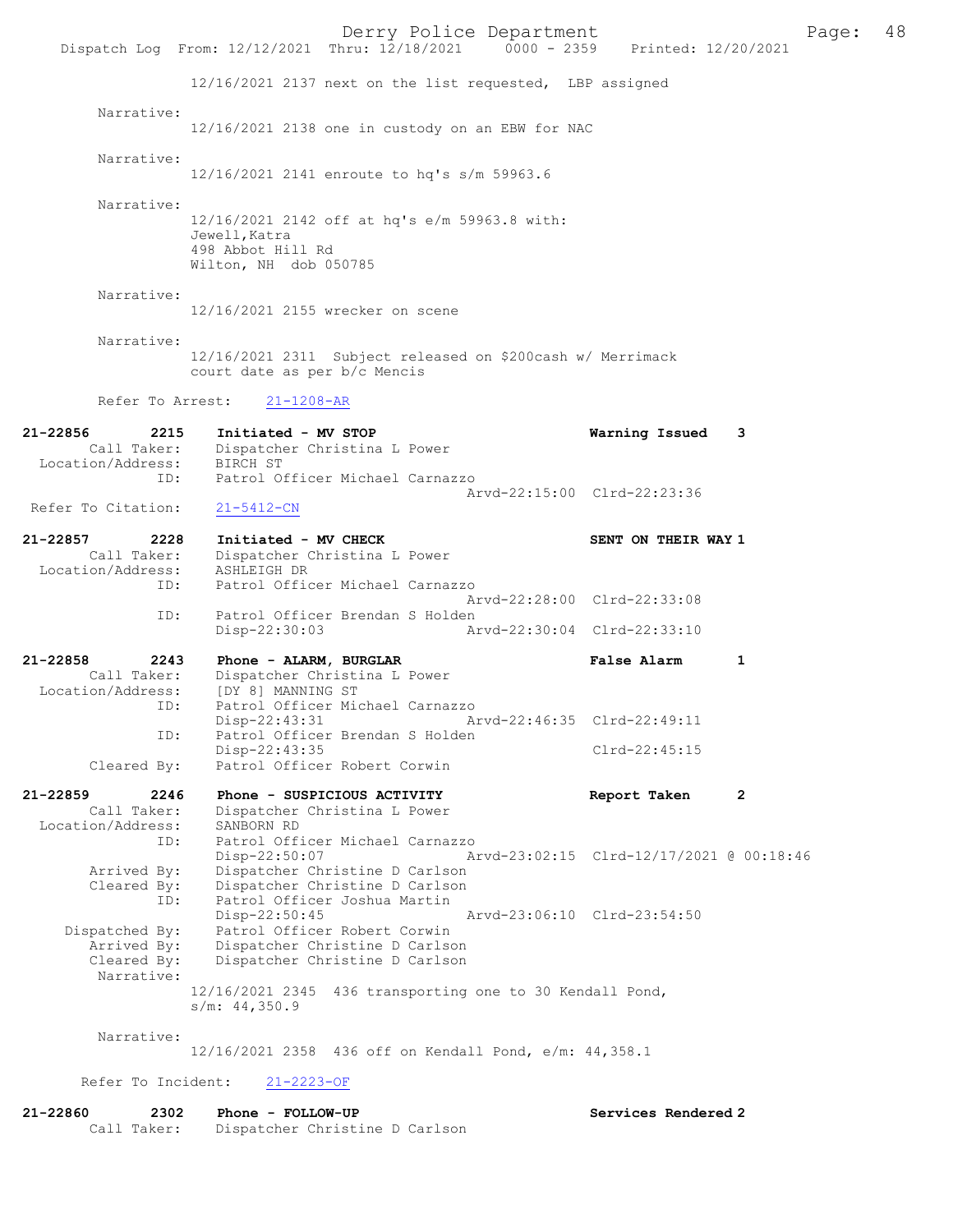Derry Police Department The Page: 49 Dispatch Log From: 12/12/2021 Thru: 12/18/2021 0000 - 2359 Printed: 12/20/2021 Location/Address: KENDALL POND RD ID: Patrol Officer Nikita Tomnyuk Disp-23:02:42 Arvd-23:07:45 Clrd-23:17:36 21-22861 2308 Initiated - MV STOP Warning Issued 3 Call Taker: Dispatcher Christine D Carlson Location/Address: N MAIN ST Call Taker: Urbyaconor Sharpsons:<br>
Location/Address: N MAIN ST<br>
ID: Patrol Officer Jack Stafford Arvd-23:08:00 Clrd-23:14:13 Refer To Citation: 21-5413-CN 21-22862 2314 Phone - ABANDONED 911 Arrest(s) Made 1 Call Taker: Dispatcher Christine D Carlson<br>ion/Address: PINE ISLE DR Location/Address: ID: Patrol Officer Awess Abdulkadir Disp-23:15:11 Arvd-23:17:07 Clrd-12/17/2021 @ 00:30:42<br>ID: Patrol Officer Jack Stafford Patrol Officer Jack Stafford<br>Disp-23:17:24 Disp-23:17:24 Arvd-23:17:25 Clrd-12/17/2021 @ 00:06:09<br>ID: Patrol Officer Nikita Tomnyuk Patrol Officer Nikita Tomnyuk<br>Disp-23:26:57 Disp-23:26:57 Arvd-23:26:59 Clrd-23:45:55 Narrative: 12/16/2021 2320 130 off w/ subject on E.Derry by Boys Club Narrative: 12/16/2021 2321 435 off at 3B Pine Isle Narrative: 12/16/2021 2338 232 advising one in custody at this time Narrative: 12/16/2021 2345 130 transporting one to HQ, s/m: 59,494.7 Narrative: 12/16/2021 2349 130 off at HQ, e/m: 59,496.6 Narrative: 12/16/2021 2351 Subject information (dv-crim mischief x3) Cayley Lord 55 Page Ln Hampstead NH DOB: 7/12/91 Narrative: 12/17/2021 0026 Subject placed in cell 2 Narrative: 12/17/2021 0046 Subject released to sober party at this time on PR w/ court date of 03/10/22 as per b/c Mencis Refer To Arrest: 21-1209-AR 21-22863 2354 Phone - DOMESTIC DISTURBANCE Verbal in Nature 1 Call Taker: Lieutenant Shawn P O'Donaghue Location/Address: GOODHUE RD ID: Patrol Officer Nikita Tomnyuk Disp-23:55:32 Arvd-00:03:18 Clrd-12/17/2021 @ 00:40:26<br>Arrived By: Dispatcher Christine D Carlson Dispatcher Christine D Carlson Cleared By: Dispatcher Christine D Carlson ID: Patrol Officer Joshua Martin Disp-23:55:37 Arvd-00:12:54 Clrd-12/17/2021 @ 00:40:01<br>Arrived By: Dispatcher Christine D Carlson Arrived By: Dispatcher Christine D Carlson<br>Cleared By: Dispatcher Christine D Carlson Dispatcher Christine D Carlson Narrative: Female Yelling Refer To Field Int: 21-4384-FI

For Date: 12/17/2021 - Friday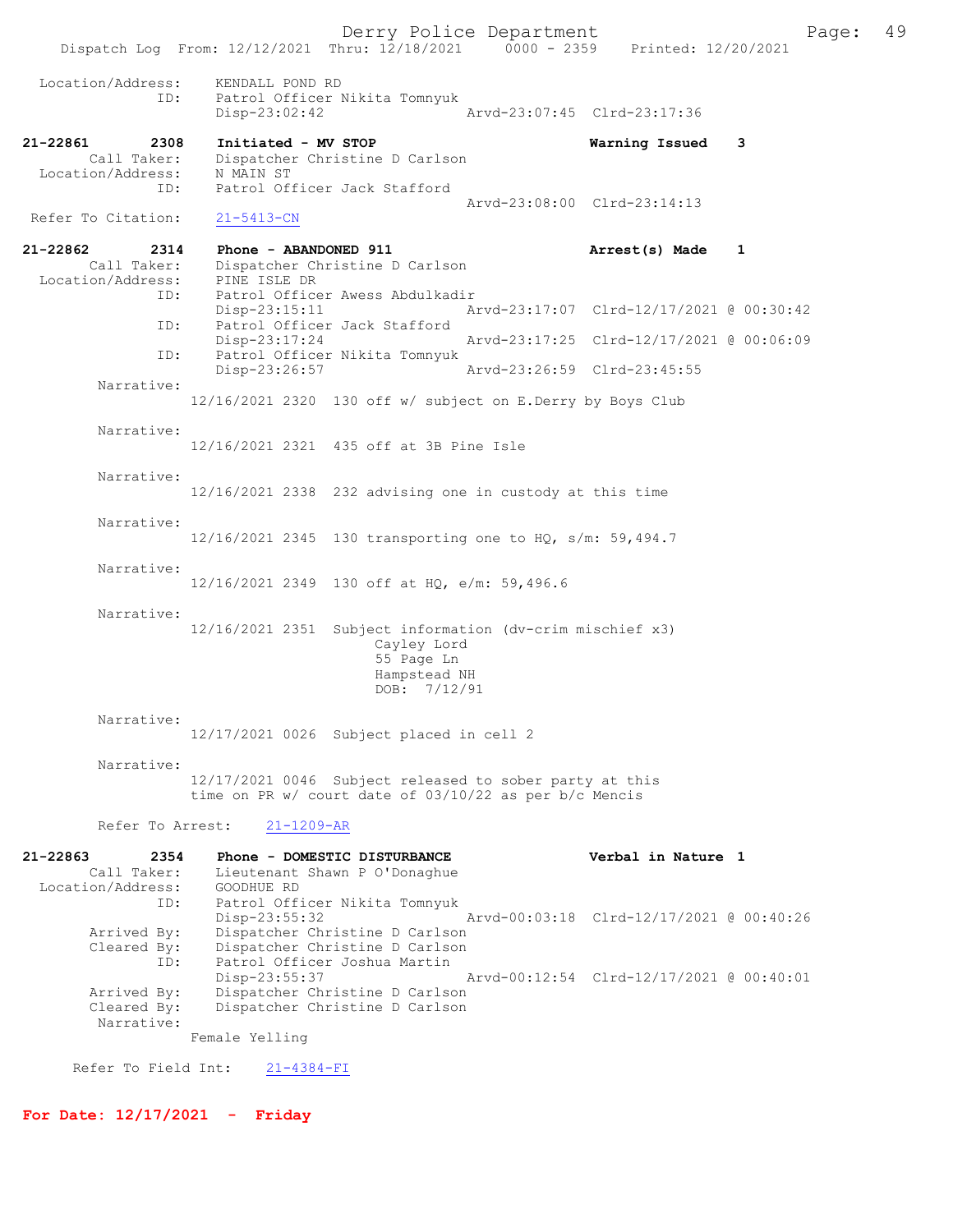Dispatch Log From: 12/12/2021 Thru: 12/18/2021 0000 - 2359 Printed: 12/20/2021 21-22864 0054 Initiated - FOLLOW-UP Services Rendered 2 Call Taker: Dispatcher Christine D Carlson -22864<br>Call Taker: Dispatener Call Taker: DERRYFIELD RD<br>Location/Address: DERRYFIELD RD ID: Patrol Officer Michael Carnazzo Arvd-00:54:00 Clrd-01:10:02 ID: Patrol Officer Jack Stafford<br>Disp-00:54:19 Disp-00:54:19 Arvd-00:54:20 Clrd-01:10:00 21-22865 0157 Phone - MEDICAL EMERGENCY Transported to Hospital 1

 Call Taker: Dispatcher Christine D Carlson Location/Address: TSIENNETO RD ID: Patrol Officer Awess Abdulkadir Disp-01:58:08 Arvd-01:59:42 Clrd-02:33:00 ID: Patrol Officer Jack Stafford Disp-01:58:09 Arvd-01:58:48 Clrd-02:32:58 Refer To Incident:  $\frac{21-2224-OF}{21-4385-FI}$ Refer To Field Int:

#### 21-22866 0406 Initiated - Parking Enforcement Services Rendered 1 Call Taker: Dispatcher Christine D Carlson Location/Address: DAMREN RD ID: Patrol Officer Jack Stafford Arvd-04:06:00 Clrd-04:06:59

# 21-22867 0410 Phone - ANIMAL COMPLAINT Services Rendered 1 Call Taker: Dispatcher Christine D Carlson Location/Address: CEMETERY RD ID: Patrol Officer Nikita Tomnyuk Disp-04:10:16 <br>
Disp-04:10:16 <br>
Disp-04:10:16 <br>
Disp-04:10:16 <br>
Disp-04:10:16 <br>
Disp-04:10:16 <br>
Disp-04:10:16 <br>
Displaces Jack Stafford Patrol Officer Jack Stafford<br>Disp-04:17:07 Disp-04:17:07 Arvd-04:17:08 Clrd-04:39:53 21-22868 0606 Initiated - MV STOP Warning Issued 3

### Call Taker: Dispatcher Christine D Carlson Location/Address: S MAIN ST ID: Patrol Officer Nikita Tomnyuk Arvd-06:06:00 Clrd-06:13:43<br>
21-5414-CN Refer To Citation:

21-22869 0645 Phone - ALARM, BURGLAR False Alarm 1 Call Taker: Dispatcher Christine D Carlson Location/Address: [DY 2860] FIELD RD ID: Patrol Officer Timothy J Underhill Disp-07:00:45 Arvd-07:07:12 Clrd-07:28:31 Dispatched By: Dispatcher Jonathon S Pickering Arrived By: Dispatcher Jonathon S Pickering Cleared By: Dispatcher Jonathon S Pickering ID: Patrol Officer Charles L Doherty Disp-07:00:45 Arvd-07:11:49 Clrd-07:28:31 Dispatched By: Dispatcher Jonathon S Pickering Arrived By: Dispatcher Jonathon S Pickering<br>Cleared By: Dispatcher Jonathon S Pickering Dispatcher Jonathon S Pickering Narrative: 12/17/2021 0645 General

Refer To Field Int: 21-4413-FI

| 21-22870          | 0718        | Phone - ROAD HAZARD              | Removed Hazard              | $\overline{2}$ |
|-------------------|-------------|----------------------------------|-----------------------------|----------------|
|                   | Call Taker: | Dispatcher Jonathon S Pickering  |                             |                |
| Location/Address: |             | FOLSOM RD                        |                             |                |
|                   | ID:         | Patrol Officer Blake A Martineau |                             |                |
|                   |             | Disp-07:20:57                    | Arvd-07:20:59 Clrd-07:43:50 |                |
|                   | ID:         | Patrol Officer Charles L Doherty |                             |                |
|                   |             | Disp-07:29:30                    | Arvd-07:29:32 Clrd-07:43:49 |                |
| 21-22871          | 0725        | Phone - Community Relations      | Services Rendered 2         |                |
|                   | Call Taker: | Dispatcher Jonathon S Pickering  |                             |                |

# Location/Address: [DY 250] PINKERTON ST ID: Sergeant James M Belanger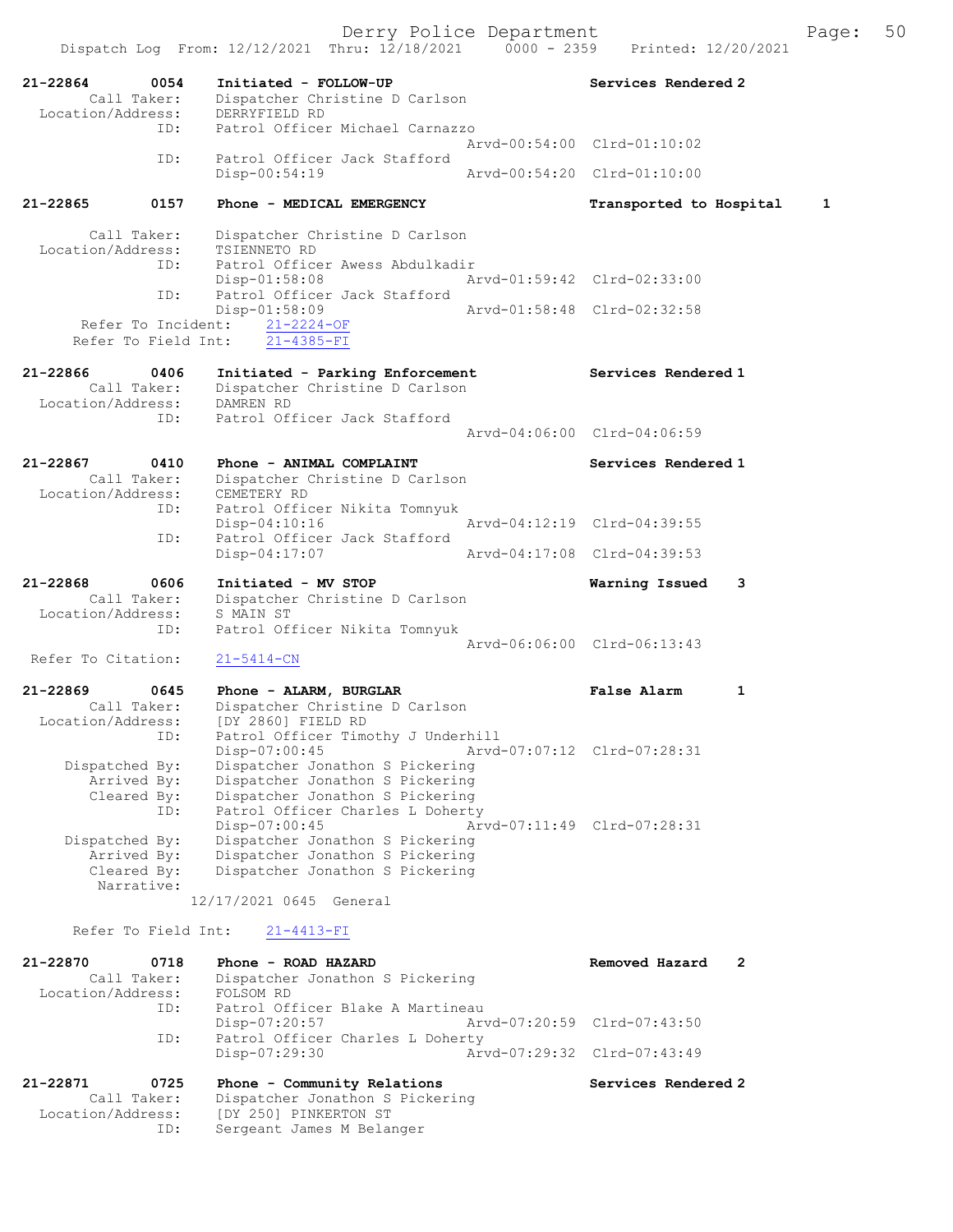|                                                             | Dispatch Log From: 12/12/2021 Thru: 12/18/2021                                                                                                                               | $0000 - 2359$ | Printed: 12/20/2021                                        |              |
|-------------------------------------------------------------|------------------------------------------------------------------------------------------------------------------------------------------------------------------------------|---------------|------------------------------------------------------------|--------------|
|                                                             | Disp-07:28:22                                                                                                                                                                |               | Arvd-07:28:24 Clrd-08:00:08                                |              |
| 21-22872<br>0744<br>Call Taker:<br>ID:                      | Initiated - SUBPOENA DELIVERY<br>Dispatcher Jonathon S Pickering<br>Location/Address: [DY 2] MUNICIPAL DR<br>Patrol Officer Blake A Martineau                                |               | Served<br>Arvd-07:44:00 Clrd-07:49:15                      | $\mathbf{1}$ |
| 21-22873<br>0744                                            | Phone - ALARM, BURGLAR                                                                                                                                                       |               | False Alarm                                                | $\mathbf{1}$ |
| Call Taker:<br>Location/Address:<br>ID:<br>ID:              | Dispatcher Jonathon S Pickering<br>[DY 1176] ROCKINGHAM RD<br>Patrol Officer Timothy J Underhill<br>Disp-07:45:00<br>Patrol Officer Cody Johnson<br>Disp-07:45:04            |               | Arvd-07:49:07 Clrd-07:52:18<br>$Clrd-07:52:20$             |              |
| Narrative:                                                  | 12/17/2021 0749 showroom door alarm                                                                                                                                          |               |                                                            |              |
| Narrative:                                                  | 12/17/2021 0752 false by employee                                                                                                                                            |               |                                                            |              |
| Refer To Field Int:                                         | $21 - 4412 - FI$                                                                                                                                                             |               |                                                            |              |
| 21-22874<br>0751<br>Call Taker:<br>Location/Address:        | Initiated - Community Relations<br>Dispatcher Jonathon S Pickering<br>[DY 277] HOOD RD                                                                                       |               | Services Rendered 2                                        |              |
| ID:                                                         | Patrol Officer Charles L Doherty                                                                                                                                             |               | Arvd-07:51:00 Clrd-08:05:33                                |              |
| 21-22875<br>0757<br>Call Taker:<br>Location/Address:<br>ID: | Phone - MV ACCIDENT<br>Dispatcher Jonathon S Pickering<br>N MAIN ST<br>Patrol Officer Cody Johnson                                                                           |               | Arrest(s) Made                                             | 1            |
| ID:                                                         | Disp-07:58:38<br>Patrol Officer Blake A Martineau<br>Disp-07:58:40                                                                                                           |               | Arvd-07:58:41 Clrd-10:01:54<br>Arvd-08:00:07 Clrd-08:11:03 |              |
| ID:                                                         | Sergeant James M Belanger<br>Disp-08:00:12                                                                                                                                   |               | Arvd-08:00:13 Clrd-09:00:04                                |              |
| Narrative:                                                  | 12/17/2021 0758 off with NH 4628626 and NH 4831551                                                                                                                           |               |                                                            |              |
| Narrative:                                                  | 12/17/2021 0836 S4 reports one in custody                                                                                                                                    |               |                                                            |              |
| Narrative:                                                  | 12/17/2021 0836 next on the list requested for NH 4831551                                                                                                                    |               |                                                            |              |
| Narrative:                                                  | 12/17/2021 0853 115 transporting to DPDHQ s/m: 13293.6                                                                                                                       |               |                                                            |              |
| Narrative:                                                  | 12/17/2021 0857 115 off at DPDHQ e/m: 13294.7                                                                                                                                |               |                                                            |              |
| Narrative:                                                  | 12/17/2021 0859 wrecker clear with vehicle                                                                                                                                   |               |                                                            |              |
| Narrative:                                                  | 12/17/2021 0901 Subject Info:<br>William Jennings<br>7 Balsam Ln<br>Sandown, NH DOB:8/14/02<br>Arrested for Minor Transporting Alcohol and Unlawful<br>Possession of Alcohol |               |                                                            |              |
| Narrative:                                                  | 12/17/2021 0932 located in cell #3                                                                                                                                           |               |                                                            |              |
| Narrative:                                                  | 12/17/2021 1009 released on PR bail, court date 3/10/22 per<br>BC Mencis                                                                                                     |               |                                                            |              |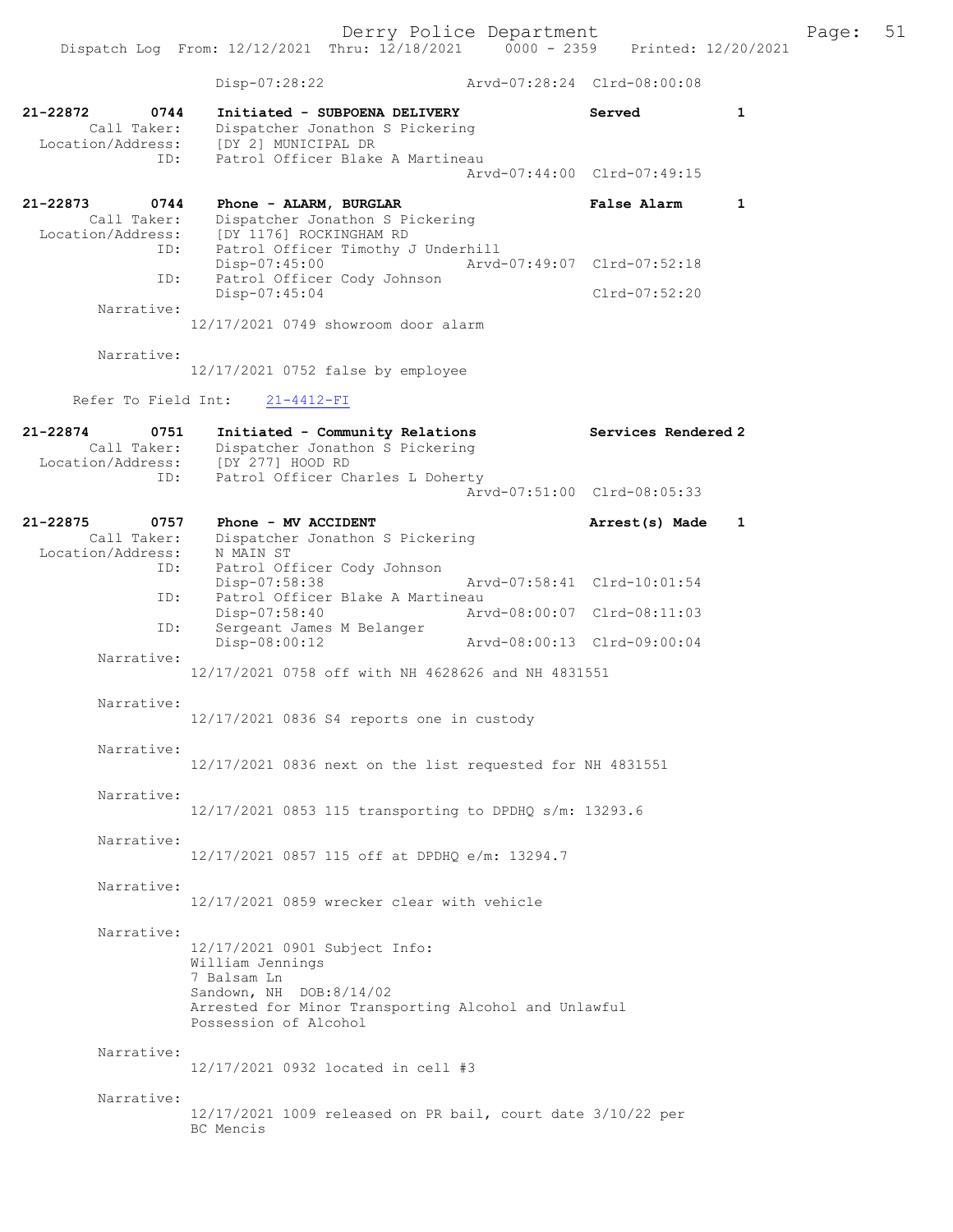Refer To Arrest: 21-1210-AR Refer To Accident: 21-619-AC 21-22876 0805 Initiated - Community Relations Services Rendered 2 Call Taker: Dispatcher Jonathon S Pickering Location/Address: [DY 749] W RUNNING BROOK LN ID: Patrol Officer Timothy J Underhill Arvd-08:05:00 Clrd-08:27:48 21-22877 0810 Phone - DEPARTMENT INFO Report Taken 3 Call Taker: Dispatcher Jonathon S Pickering Location/Address: [DY 1278] EASTGATE RD ID: Patrol Officer Blake A Martineau<br>Disp-08:11:08 Arw Disp-08:11:08 Arvd-08:17:56 Clrd-09:01:04<br>ID: Captain Vernon L Thomas Captain Vernon L Thomas<br>Disp-08:13:37 L Thomas<br>Arvd-08:17:54 Clrd-09:00:40 Refer To Incident: 21-2225-OF 21-22878 0822 Phone - ASSIST CITIZEN ADVICE GIVEN 3 Call Taker: Dispatcher Jonathon S Pickering Location/Address: N SHORE (IP) RD + DREW RD ID: Patrol Officer Timothy J Underhill Disp-08:42:54 Arvd-08:48:13 Clrd-09:00:15 Narrative: 12/17/2021 0900 advice given over past tense accident Refer To Field Int: 21-4399-FI 21-22879 0831 Initiated - ANIMAL COMPLAINT Could Not Locate 1 Call Taker: Dispatcher Jonathon S Pickering Location/Address: DAMREN RD ID: Patrol Officer Timothy J Underhill Arvd-08:31:00 Clrd-08:32:32 ID: Patrol Officer Charles L Doherty<br>Disp-08:32:35 Art Disp-08:32:35 Arvd-08:44:19 Clrd-09:00:08 21-22880 0832 Initiated - Community Relations Services Rendered 2 Call Taker: Dispatcher Jonathon S Pickering Location/Address: DUBEAU DR ID: Patrol Officer Timothy J Underhill Arvd-08:32:00 Clrd-08:42:40 21-22881 0904 Initiated - MV STOP Warning Issued 3 Call Taker: Dispatcher Jonathon S Pickering Location/Address: BEAVER RD ID: Sergeant James M Belanger Arvd-09:04:00 Clrd-09:10:30 Refer To Citation: 21-5415-CN 21-22882 0915 Initiated - Community Relations Services Rendered 2 Call Taker: Dispatcher Jonathon S Pickering Location/Address: GRINNELL RD ID: Patrol Officer Blake A Martineau Arvd-09:15:00 Clrd-09:43:47 21-22883 0930 Phone - VANDALISM Report Taken 3 Call Taker: Dispatcher Jonathon S Pickering Location/Address: GOODHUE RD ID: Patrol Officer Timothy J Underhill Disp-09:31:06 Arvd-09:42:57 Clrd-10:01:48 Narrative: 12/17/2021 0931 damaged mailbox

Refer To Incident: 21-2226-OF

| 21-22884<br>0947  | Initiated - ANIMAL COMPLAINT    | Services Rendered 1 |
|-------------------|---------------------------------|---------------------|
| Call Taker:       | Dispatcher Jonathon S Pickering |                     |
| Location/Address: | BRADFORD ST                     |                     |
| ID:               | Dispatcher Jonathon S Pickering |                     |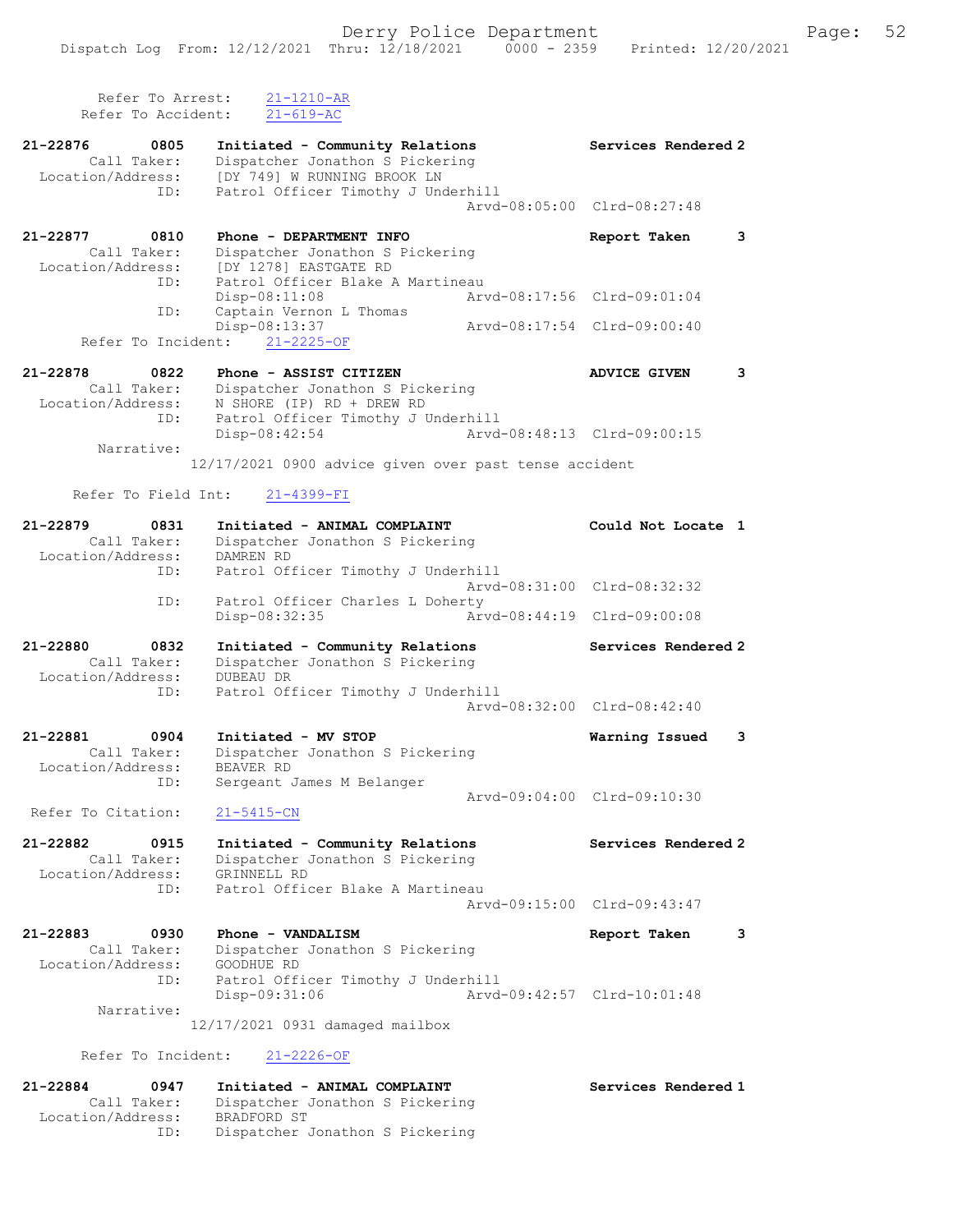Dispatch Log From: 12/12/2021 Thru: 12/18/2021 0000 - 2359 Printed: 12/20/2021 Arvd-09:47:00 Clrd-09:48:06 Narrative: 12/17/2021 0947 dead opossum, ticket entered for DPW 21-22885 1004 Phone - DELIVER A MESSAGE Message Delivered 1 Call Taker: Dispatcher Jonathon S Pickering Location/Address: FOREST RIDGE RD ID: Patrol Officer Charles L Doherty Disp-10:05:40 Arvd-10:11:19 Clrd-10:31:16 ID: Sergeant James M Belanger ID: Sergeant James M Belanger<br>Disp-10:05:44 Arvd-10:11:00 Clrd-10:31:14 Narrative: 12/17/2021 1031 for Hooksett PD 21-22886 1030 Initiated - MV STOP Warning Issued 3 Call Taker: Dispatcher Jonathon S Pickering Location/Address: W BROADWAY ID: Patrol Officer Scott M Beegan Arvd-10:30:00 Clrd-10:35:14 Refer To Citation: 21-5416-CN 21-22887 1031 Initiated - WELFARE CHECK Services Rendered 2 Call Taker: Dispatcher Jonathon S Pickering Location/Address: GRANDVIEW AVE ID: Patrol Officer Cody Johnson Arvd-10:31:00 Clrd-10:40:09

21-22888 1039 Initiated - Community Relations Services Rendered 2 Call Taker: Dispatcher Jonathon S Pickering Location/Address: [DY 281] DRURY LN ID: Patrol Officer Blake A Martineau Arvd-10:39:00 Clrd-11:20:12

21-22889 1059 Initiated - ASSIST CITIZEN ADVICE GIVEN 3 Call Taker: Dispatcher Jonathon S Pickering Location/Address: [DY 2] MUNICIPAL DR ID: Patrol Officer Collin Kennedy Arvd-10:59:00 Clrd-11:19:59 Narrative:

12/17/2021 1059 advice given

## Refer To Field Int: 21-4388-FI

Location/Address: HILDA AVE

ID: Patrol Officer Cody Johnson

| $21 - 22890$      | 1104        | Phone - SUSPICIOUS ACTIVITY             | Services Rendered 2         |                |
|-------------------|-------------|-----------------------------------------|-----------------------------|----------------|
|                   | Call Taker: | Dispatcher Jonathon S Pickering         |                             |                |
| Location/Address: |             | YOUNG RD                                |                             |                |
|                   | ID:         | Patrol Officer Scott M Beegan           |                             |                |
|                   |             | $Disp-11:04:51$                         |                             |                |
|                   | ID:         | Patrol Officer Cody Johnson             |                             |                |
|                   |             | $Disp-11:04:54$                         |                             |                |
| 21-22891 1120     |             | Initiated - Community Relations         | Services Rendered 2         |                |
|                   | Call Taker: | Dispatcher Jonathon S Pickering         |                             |                |
| Location/Address: |             | [DY 278] S MAIN ST                      |                             |                |
|                   | ID:         | Patrol Officer Blake A Martineau        |                             |                |
|                   |             |                                         | Arvd-11:20:00 Clrd-11:22:56 |                |
| 21-22892          | 1124        | Initiated - SUSPICIOUS ACTIVITY         | Report Taken                | $\overline{2}$ |
|                   | Call Taker: | Dispatcher Jonathon S Pickering         |                             |                |
|                   |             | Location/Address: [DY 250] PINKERTON ST |                             |                |
|                   | ID:         | Patrol Officer Brian J Landry           |                             |                |
|                   |             |                                         | Arvd-11:24:00 Clrd-11:25:07 |                |
|                   |             | Refer To Incident: 21-2227-OF           |                             |                |
|                   |             | 21-22893 1125 Phone - FOLLOW-UP         | Could Not Locate 2          |                |
|                   | Call Taker: | Dispatcher Jonathon S Pickering         |                             |                |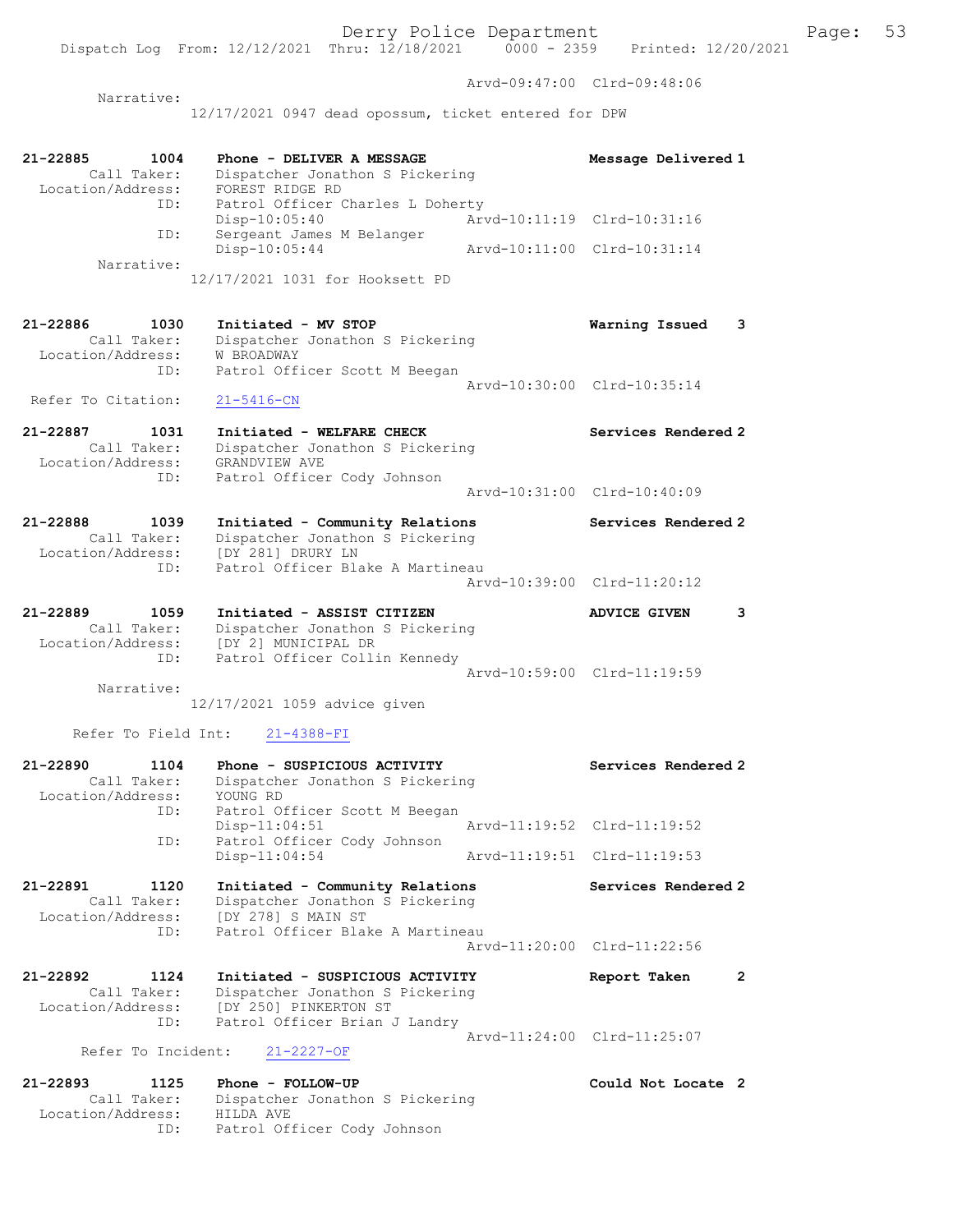Derry Police Department The Page: 54 Dispatch Log From: 12/12/2021 Thru: 12/18/2021 0000 - 2359 Printed: 12/20/2021 Disp-11:25:43 Clrd-11:35:00 ID: Patrol Officer Cody Johnson Disp-11:41:33 Arvd-11:52:43 Clrd-11:56:55<br>TD: Patrol Officer Scott M Beegan Patrol Officer Scott M Beegan<br>Disp-11:41:52 Arvd-11:52:41 Clrd-11:56:49 21-22894 1131 Phone - ROAD HAZARD 21-22894 Services Rendered 2 Call Taker: Dispatcher Jonathon S Pickering Location/Address: RT 28 + ISLAND POND RD ID: Patrol Officer Timothy J Underhill Disp-11:31:58 Arvd-11:32:00 Clrd-11:32:44 Narrative: 12/17/2021 1132 lights stuck on flash, Electric Light Company notified 21-22895 1135 Initiated - MV STOP Warning Issued 3 Call Taker: Dispatcher Jonathon S Pickering Location/Address: OLD CHESTER RD ID: Patrol Officer Cody Johnson Arvd-11:35:00 Clrd-11:41:33 Refer To Citation: 21-5417-CN 21-22896 1156 Phone - SUSPICIOUS ACTIVITY Report Taken 2 Call Taker: Dispatcher Jonathon S Pickering Location/Address: [DY 3618] MANCHESTER RD ID: Patrol Officer Charles L Doherty Disp-11:56:44 Arvd-11:59:26 Clrd-13:11:22 ID: Patrol Officer Timothy J Underhill<br>Disp-11:56:48 Arvd-Arvd-12:00:09 Clrd-12:56:34 ID: Patrol Officer Scott M Beegan<br>Disp-11:56:51 Disp-11:56:51 Arvd-12:01:30 Clrd-12:19:38<br>ID: Sergeant James M Belanger ---.<br>Sergeant James M Belanger<br>Disp-12:00:06 Disp-12:00:06 Arvd-12:00:07 Clrd-13:08:28 Narrative: 12/17/2021 1224 224 clear follow-up at Irving Narrative: 12/17/2021 1225 224 off at Quick Mart for follow-up Refer To Incident: 21-2229-OF 21-22897 1157 Phone - WARRANT ARREST Arrest(s) Made 2 Call Taker: Dispatcher Jonathon S Pickering Location/Address: [DY 2] MUNICIPAL DR ID: Patrol Officer Collin Kennedy Disp-11:58:05 Arvd-11:59:25 Clrd-12:24:30 Narrative: 12/17/2021 1219 subject turning himself in on a warrant Narrative: 12/17/2021 1219 Subject Info: Jason Kooken 44 Amherst Dr Derry, NH DOB:11/29/1986 Arrested on a warrant for Littering Narrative: 12/17/2021 1222 released on a summons, court date 3/10/22 Refer To Arrest: 21-1211-AR 21-22898 1205 Phone - FOLLOW-UP No Action Required 2 Call Taker: Dispatcher Jonathon S Pickering<br>ion/Address: E BROADWAY Location/Address:<br>TD: Patrol Officer Blake A Martineau Disp-12:05:43 Arvd-12:10:57 Clrd-13:07:08 21-22899 1214 Phone - JUVENILE OFFENSES Report Taken 2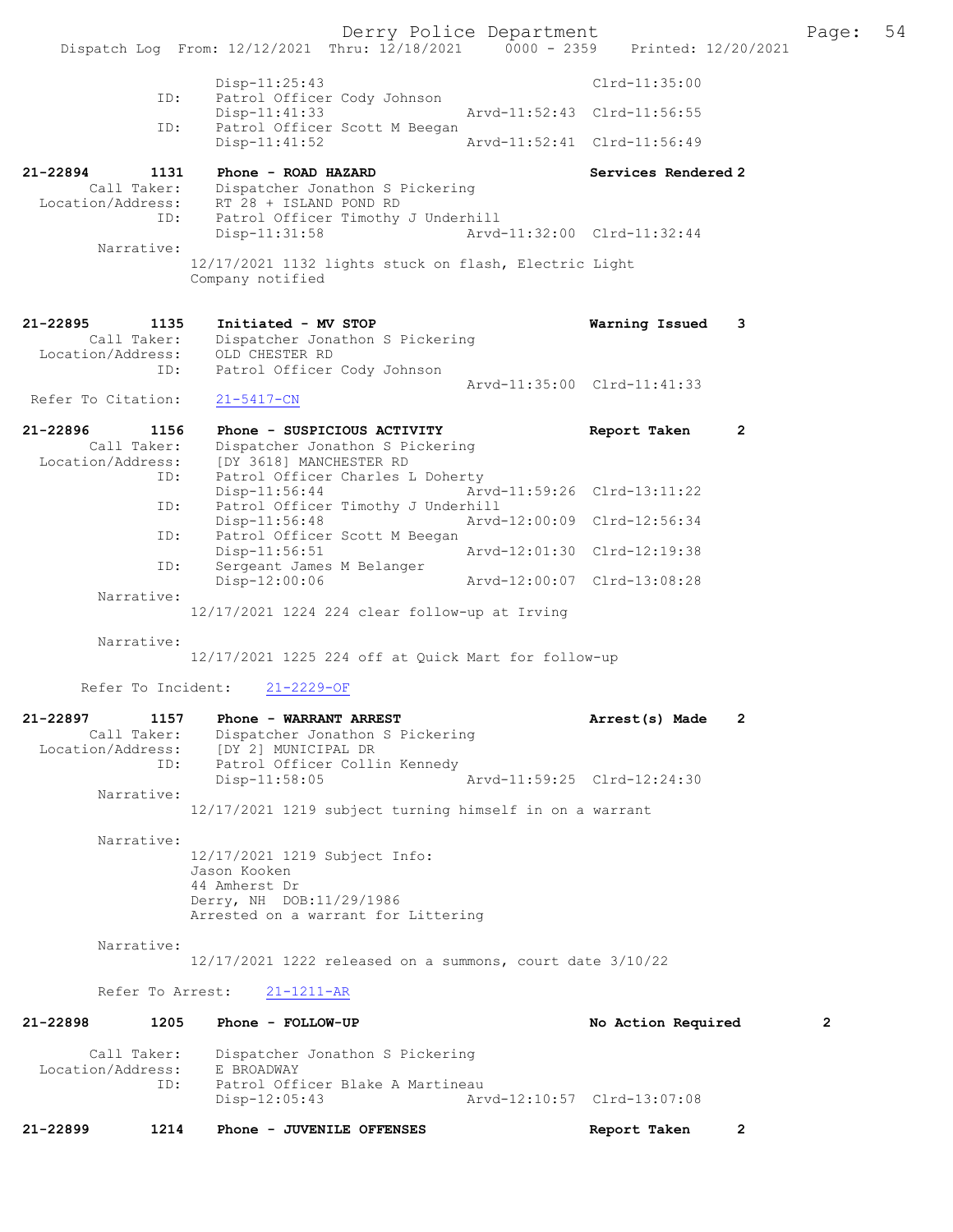Derry Police Department Fage: 55 Dispatch Log From: 12/12/2021 Thru: 12/18/2021 0000 - 2359 Printed: 12/20/2021 Call Taker: Dispatcher Jonathon S Pickering Location/Address: W RUNNING BROOK LN ID: Patrol Officer Cody Johnson Disp-12:15:19 Arvd-12:26:47 Clrd-12:56:14 Disp-12:15:19<br>Refer To Field Int: 21-4391-FI<br>Refer To Field Int: 21-4391-FI 21-22900 1228 Initiated - MV REPO Vehicle Towed 1 Call Taker: Dispatcher Jonathon S Pickering Location/Address: FAIRWAY DR ID: Dispatcher Jonathon S Pickering Arvd-12:28:00 Clrd-12:29:39 Narrative: 12/17/2021 1229 2016 Hyundai Elantra color black 21-22901 1238 Initiated - SUSPICIOUS ACTIVITY Report Taken 2 Call Taker: Dispatcher Jonathon S Pickering Location/Address: [DY 250] PINKERTON ST ID: Patrol Officer James M McClafferty Arvd-12:38:00 Clrd-12:39:38 Narrative: 12/17/2021 1238 suspicious messages, determined to not include Pinkerton Academy Refer To Field Int: 21-4390-FI 21-22902 1324 Phone - TRAFFIC CONTROL Services Rendered 3 Call Taker: Dispatcher Jonathon S Pickering Location/Address: [DY 1001] ROCKINGHAM RD ID: Patrol Officer Timothy J Underhill Disp-13:26:55 Arvd-13:26:57 Clrd-14:02:07 Narrative: divison 5 notified. stated they would contact the traffic unit out of Concord NH to subsequently respond Narrative: 12/17/2021 1345 Division 5 on scene 21-22903 1346 Initiated - FOLLOW-UP Services Rendered 2 Call Taker: Dispatcher Jonathon S Pickering Location/Address: [DY 2] MUNICIPAL DR ID: Patrol Officer Charles L Doherty Arvd-13:46:00 Clrd-14:47:20 21-22904 1354 Initiated - SUBPOENA DELIVERY Served 1 Call Taker: Dispatcher Jonathon S Pickering Location/Address: [DY 997] PARKLAND DR ID: Patrol Officer Blake A Martineau Arvd-13:54:00 Clrd-14:08:59 21-22905 1357 Phone - Dog Bite Complaint Report Taken 2 Call Taker: Dispatcher Jonathon S Pickering Location/Address: BROOKVIEW DR ID: Patrol Officer Cody Johnson  $Disp-14:01:59$ <br>Arvd-14:10:17 Clrd-14:28:51 Refer To Incident: 21-2232-OF 21-22906 1401 Phone - SUSPICIOUS ACTIVITY ADVICE GIVEN 2 Call Taker: Dispatcher Jonathon S Pickering Location/Address: KINGSBURY ST ID: Patrol Officer Scott M Beegan Disp-14:01:56 Arvd-14:06:27 Clrd-14:12:12 21-22907 1409 Phone - ERRATIC OPERATION Vehicle checked 2 Call Taker: Dispatcher Jonathon S Pickering Location/Address: [DY 997] PARKLAND DR ID: Patrol Officer Blake A Martineau Disp-14:09:51 Arvd-14:14:19 Clrd-14:29:21 Narrative: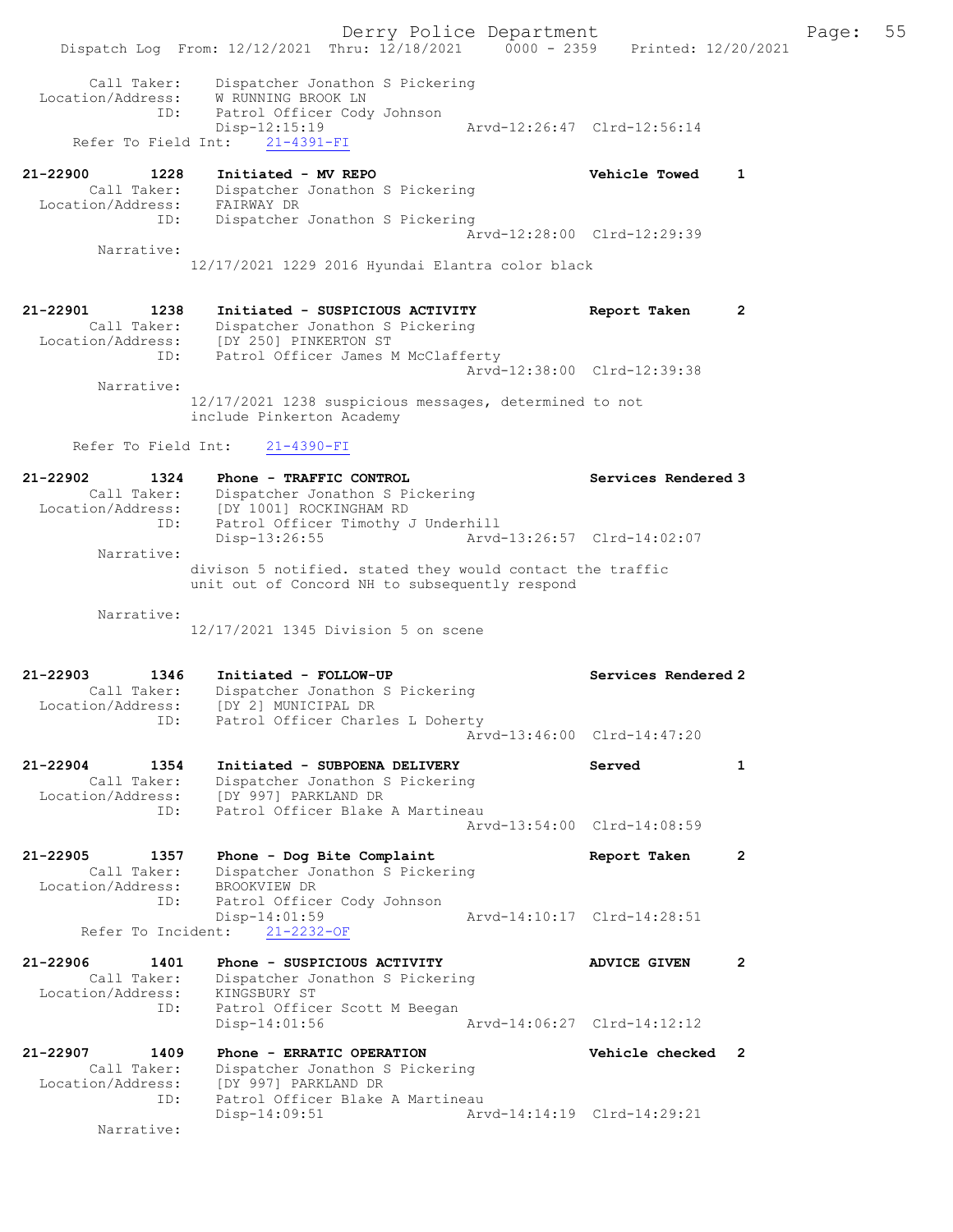12/17/2021 1429 negative DWI

Refer To Field Int: 21-4398-FI

ID: Patrol Officer Melissa M Houde

| 21-22908<br>1412<br>Call Taker:<br>Location/Address:        | Phone - ERRATIC OPERATION<br>Dispatcher Jonathon S Pickering<br>N MAIN ST                                        | Could Not Locate 2           |              |
|-------------------------------------------------------------|------------------------------------------------------------------------------------------------------------------|------------------------------|--------------|
| ID:                                                         | Patrol Officer Scott M Beegan<br>$Disp-14:12:19$                                                                 | Arvd-14:13:47 Clrd-14:18:58  |              |
| 21-22909<br>1417<br>Call Taker:<br>Location/Address:<br>ID: | Initiated - ASSAULT<br>Dispatcher Jonathon S Pickering<br>[DY 250] PINKERTON ST<br>Patrol Officer Brian J Landry | Report Taken                 | $\mathbf{1}$ |
| Refer To Incident:                                          | $21 - 2230 - OF$                                                                                                 | Arvd-14:17:00 Clrd-14:17:32  |              |
| 21-22910<br>1419<br>Call Taker:<br>Refer To Incident:       | Initiated - Drop Box Maintenance<br>Dispatcher Jonathon S Pickering<br>$21 - 2231 - OF$                          | Services Rendered 3          |              |
| 21-22911<br>1438                                            | Phone - MV ACCIDENT                                                                                              | Report Taken                 | 1            |
| Call Taker:<br>Location/Address:<br>ID:                     | Dispatcher Jonathon S Pickering<br>[DY 34] BRISTOL CT<br>Patrol Officer Scott M Beegan                           |                              |              |
| Arrived By:<br>Cleared By:<br>Refer To Citation:            | $Disp-14:41:17$<br>Patrol Officer Jeffrey R Pike<br>Patrol Officer Jeffrey R Pike<br>$21 - 5447 - CN$            | Arvd-14:54:13 Clrd-15:25:20  |              |
| Narrative:                                                  | 12/17/2021 1501 DFD REQUESTED                                                                                    |                              |              |
| Narrative:                                                  | 12/17/2021 1501 DFD ON SCENE                                                                                     |                              |              |
| Narrative:                                                  | 12/17/2021 1501 NH 4099045 NH# 4984609                                                                           |                              |              |
| Narrative:                                                  | 12/17/2021 1502<br>NEXT ON LIST REQUESTED FOR NH3 4099045                                                        |                              |              |
| Narrative:                                                  | 12/17/2021 1525 patient v fisher full report.                                                                    |                              |              |
| Refer To Accident:                                          | $21 - 620 - AC$                                                                                                  |                              |              |
| 21-22912<br>1512<br>Call Taker:<br>Location/Address:        | Initiated - FOLLOW-UP<br>Patrol Officer Jeffrey R Pike<br>HILDA AVE                                              | Cleared                      | 2            |
| ID:                                                         | Patrol Officer Melissa M Houde                                                                                   | Arvd-15:12:00 Clrd-15:15:00  |              |
| 21-22913<br>1512                                            | 911 - ROAD RAGE                                                                                                  | Cancelled Prior to Arrival 1 |              |
| Call Taker:<br>Location/Address:                            | Patrol Officer Jeffrey R Pike<br>ROLLINS ST                                                                      |                              |              |
| 21-22914<br>1517                                            | Initiated - DISABLED MV                                                                                          | No Action Required           | 3            |
| Call Taker:<br>Location/Address:<br>ID:                     | Patrol Officer Jeffrey R Pike<br>BYPASS 28 + ENGLISH RANGE RD<br>Patrol Officer Melissa M Houde                  | Arvd-15:17:00 Clrd-15:18:43  |              |
| $21 - 22915$<br>1527<br>Call Taker:<br>Location/Address:    | Initiated - MV STOP<br>Patrol Officer Jeffrey R Pike<br>E DERRY RD                                               | Warning Issued               | 3            |

Arvd-15:27:00 Clrd-15:34:18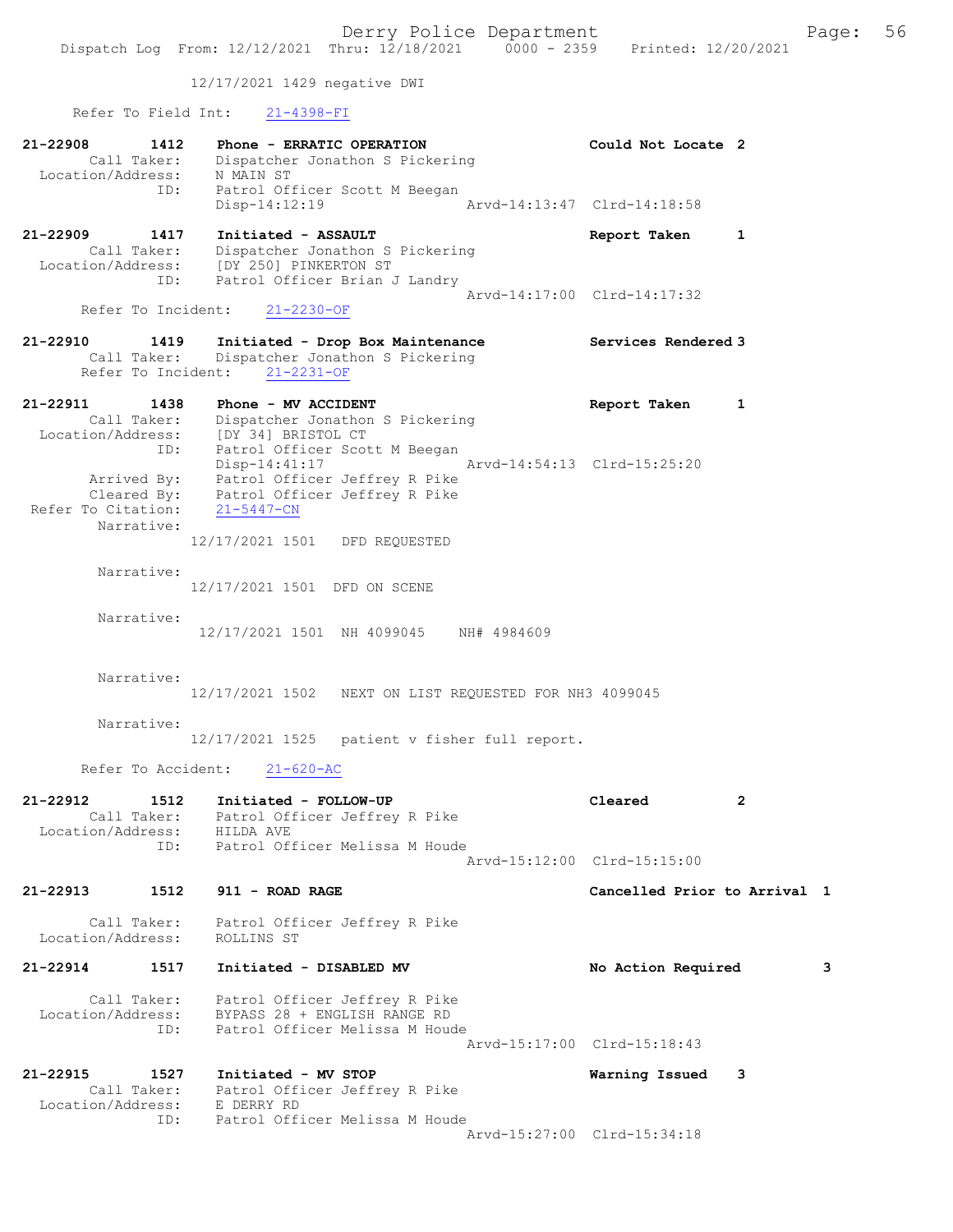| Refer To Citation:                                              | $21 - 5418 - CN$                                                                                                          |                                       |              |
|-----------------------------------------------------------------|---------------------------------------------------------------------------------------------------------------------------|---------------------------------------|--------------|
| 21-22916<br>1541<br>Call Taker:                                 | Phone - JUVENILE OFFENSES<br>Patrol Officer Jeffrey R Pike                                                                | SENT ON THEIR WAY 2                   |              |
| Location/Address:<br>ID:                                        | CRYSTAL AVE<br>Patrol Officer Casey J Noyes<br>$Disp-15:42:35$                                                            | Arvd-15:47:07 Clrd-15:54:18           |              |
| Arrived By:<br>ID:                                              | Patrol Officer Michael P Accorto<br>Patrol Officer Samuel J Troy<br>Disp-15:42:36                                         | Arvd-15:45:05 Clrd-15:54:19           |              |
| ID:                                                             | Sergeant Jared Knox<br>Disp-15:44:02                                                                                      | Arvd-15:44:04 Clrd-15:54:21           |              |
| Narrative:                                                      | REPORT JUVENILES SMASHING THINGS BEHIND BUILDING                                                                          |                                       |              |
| Refer To Field Int:                                             | $21 - 4405 - FI$                                                                                                          |                                       |              |
| 21-22917<br>1548<br>Location/Address:                           | Initiated - MV STOP<br>Call Taker: Patrol Officer Jeffrey R Pike<br>.on/Address: CHESTER RD                               | Summons Issued                        | 3            |
| ID:                                                             | Patrol Officer Melissa M Houde                                                                                            | Arvd-15:48:00 Clrd-15:53:37           |              |
| Refer To Citation:                                              | $21 - 816 - 000067$                                                                                                       |                                       |              |
| $21 - 22918$<br>1554<br>Call Taker:<br>Location/Address:        | 911 - ABANDONED 911<br>Patrol Officer Jeffrey R Pike<br>[DY 1278] EASTGATE RD                                             | Cleared                               | $\mathbf{1}$ |
| ID:<br>ID:                                                      | Patrol Officer Melissa M Houde<br>Disp-15:55:40<br>Patrol Officer Casey J Noyes                                           | Arvd-15:59:56 Clrd-16:11:11           |              |
|                                                                 | Disp-15:55:41                                                                                                             | Arvd-16:00:03 Clrd-16:11:13           |              |
| 21-22919<br>1615<br>Call Taker:<br>Location/Address:<br>ID:     | Initiated - PAPER SERVICE<br>Patrol Officer Jeffrey R Pike<br>BRENDA DR<br>Patrol Officer Melissa M Houde                 | Served<br>Arvd-16:15:00 Clrd-16:21:10 | 3            |
|                                                                 |                                                                                                                           |                                       |              |
| 21-22920<br>1626<br>Call Taker:<br>Location/Address:<br>ID:     | Phone - TRAFFIC CONTROL<br>Patrol Officer Jeffrey R Pike<br>RT 28<br>Patrol Officer Jeffrey R Pike                        | Message Delivered 3                   |              |
| Narrative:                                                      | Disp-16:28:39                                                                                                             | Arvd-16:28:40 Clrd-16:28:41           |              |
|                                                                 | CALLER REPORTS LIGHTS ON FLASH AGAIN. STATE TMC NOTIFIED                                                                  |                                       |              |
| 21-22921<br>1629<br>Call Taker:<br>Location/Address:            | Phone - ASSIST OTHER AGENCY<br>Patrol Officer Jeffrey R Pike<br>FAIRWAY DR                                                | Report Taken                          | 3            |
| ID:<br>ID:                                                      | Patrol Officer Samuel J Troy<br>Disp-16:30:40<br>Patrol Officer Bryan R Hanson                                            | Arvd-16:31:35 Clrd-17:56:59           |              |
| ID:                                                             | Patrol Officer Scott M Beegan<br>Disp-16:30:59<br>Sergeant Jared Knox                                                     | Arvd-16:38:25 Clrd-17:22:24           |              |
| Narrative:                                                      | Disp-16:39:08                                                                                                             | Arvd-16:39:10 Clrd-17:57:01           |              |
|                                                                 | ASSISTING DCYF                                                                                                            |                                       |              |
| Refer To Incident:                                              | $21 - 2233 - OF$                                                                                                          |                                       |              |
| $21 - 22922$<br>1637<br>Call Taker:<br>Location/Address:<br>ID: | Phone - TRAFFIC CONTROL<br>Patrol Officer Jeffrey R Pike<br>MANCHESTER RD + ASHLEIGH DR<br>Patrol Officer Melissa M Houde | Cleared                               | 3            |

Narrative:

REPORT CROSSWALK LIGHTS MALFUNTIONING

Disp-16:42:47 Arvd-16:42:49 Clrd-16:42:51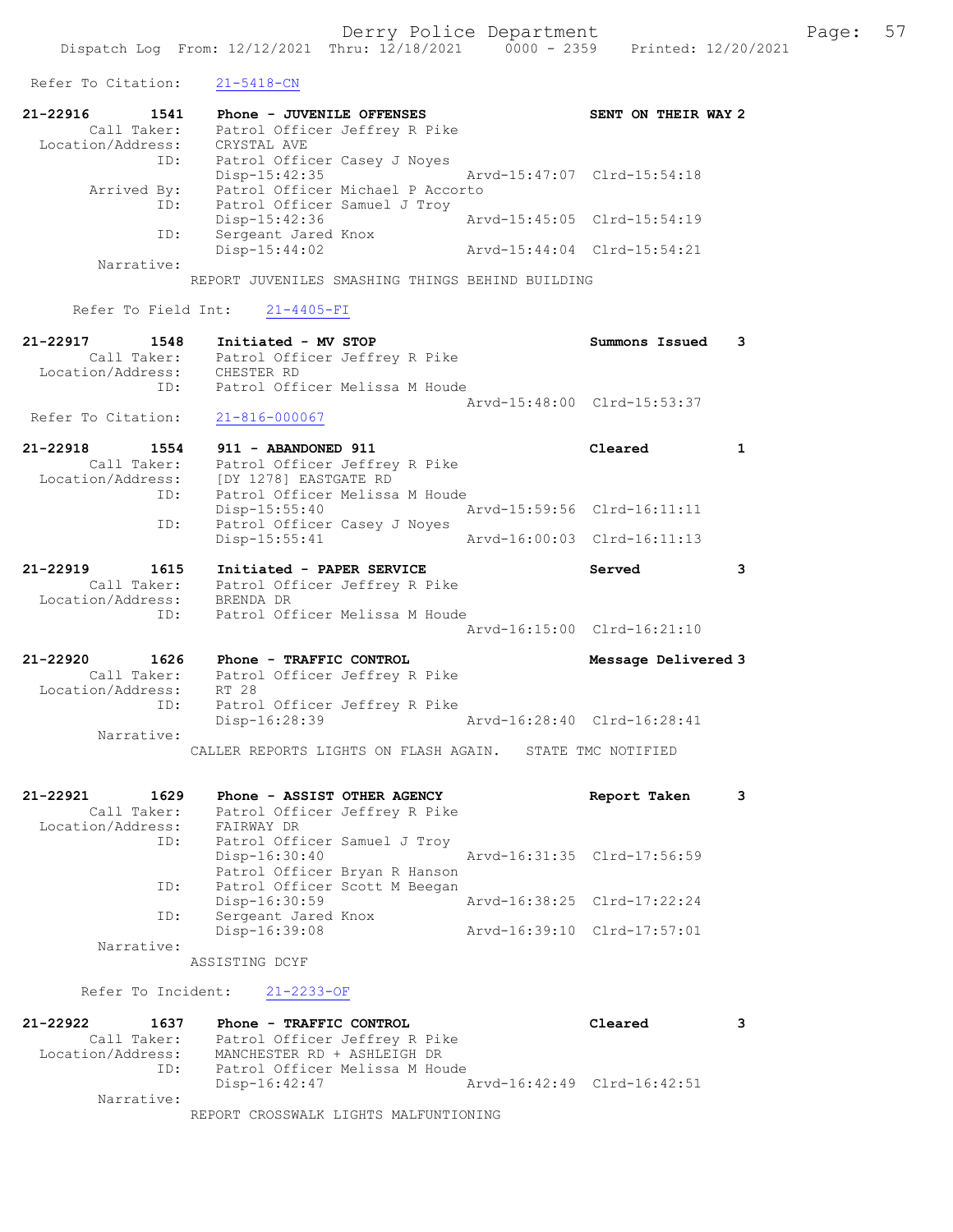Narrative:

12/17/2021 1643 The button on the corner of manchester rd and ashleigh dr is not operational

Narrative:

12/17/2021 1643 CONDITION REPORTED TO STATE TMC

21-22923 1645 Phone - SUSPICIOUS ACTIVITY Gone on Arrival 2 Call Taker: Patrol Officer Jeffrey R Pike Location/Address: PEMBROKE DR ID: Patrol Officer Melissa M Houde<br>Disp-16:48:57 Arvd-16:50:28 Clrd-16:56:25 Narrative: WHITE VAN LAST 4 "2241"

| $21 - 22924$      | 1656        | Phone - ALARM (OTHER)          |                             | False Alarm | $\overline{2}$ |
|-------------------|-------------|--------------------------------|-----------------------------|-------------|----------------|
|                   | Call Taker: | Patrol Officer Jeffrey R Pike  |                             |             |                |
| Location/Address: |             | [DY 3606] FROST RD             |                             |             |                |
|                   | ID:         | Patrol Officer Casey J Noyes   |                             |             |                |
|                   |             | $Disp-17:02:09$                | Arvd-17:02:10 Clrd-17:13:31 |             |                |
|                   | ID:         | Patrol Officer Melissa M Houde |                             |             |                |
|                   |             | $Disp-17:02:23$                | Arvd-17:02:58 Clrd-17:13:30 |             |                |
|                   | Narrative:  |                                |                             |             |                |

PANIC ALARM

Refer To Field Int: 21-4407-FI

| 21-22925          | 1709        | Walk-In - TRAFFIC OFFENSES    | Cleared                     |  |
|-------------------|-------------|-------------------------------|-----------------------------|--|
|                   | Call Taker: | Patrol Officer Collin Kennedy |                             |  |
| Location/Address: |             | [DY 1060] MANCHESTER RD       |                             |  |
|                   | ID:         | Patrol Officer Collin Kennedy |                             |  |
|                   |             | Disp-17:11:10                 | Arvd-17:11:12 Clrd-17:37:37 |  |
|                   | Cleared By: | Patrol Officer Jeffrey R Pike |                             |  |

| 21-22926          | 1736        | Phone - ALARM, BURGLAR                   |                             | False Alarm                 |  |
|-------------------|-------------|------------------------------------------|-----------------------------|-----------------------------|--|
|                   | Call Taker: | Patrol Officer Jeffrey R Pike            |                             |                             |  |
| Location/Address: |             | [DY 3370] LINLEW DR                      |                             |                             |  |
|                   | ID:         | Patrol Officer Michael P Accorto         |                             |                             |  |
|                   |             | Disp-17:37:20                            | Arvd-17:37:22 Clrd-17:38:06 |                             |  |
|                   | ID:         | Patrol Officer Melissa M Houde           |                             |                             |  |
|                   |             | Disp-17:38:02                            |                             | Arvd-17:40:04 Clrd-17:50:55 |  |
|                   | ID:         | Patrol Officer Casey J Noves             |                             |                             |  |
|                   |             | Disp-17:38:12                            |                             | Arvd-17:40:07 Clrd-17:59:48 |  |
|                   |             | Cleared By: Patrol Officer Joshua Martin |                             |                             |  |
|                   |             | Refer To Field Int: 21-4408-FI           |                             |                             |  |

#### 21-22927 1750 911 - NOISE COMPLAINT Quieted on Request 2

 Call Taker: Patrol Officer Jeffrey R Pike Location/Address: BIRCH ST ID: Patrol Officer Melissa M Houde<br>Disp-17:51:31 1 Disp-17:51:31 Arvd-17:53:40 Clrd-17:59:48<br>TD: Patrol Officer Michael P Accorto ID: Patrol Officer Michael P Accorto Disp-17:51:37 Arvd-17:53:16 Clrd-17:59:48 ID: Patrol Officer Kevin L Davies Disp-17:55:51 Clrd-17:57:16<br>ID: Sergeant Jared Knox Sergeant Jared Knox Disp-17:57:12 Clrd-17:59:52 Refer To Field Int: 21-4406-FI

21-22928 1809 Initiated - PED CHECK SENT ON THEIR WAY 2 Call Taker: Patrol Officer Jeffrey R Pike Location/Address: PINKERTON ST<br>ID: Patrol Office Patrol Officer Samuel J Troy Arvd-18:09:00 Clrd-18:28:41 Patrol Officer Bryan R Hanson ID: Patrol Officer Casey J Noyes Disp-18:11:36 Arvd-18:14:54 Clrd-18:28:40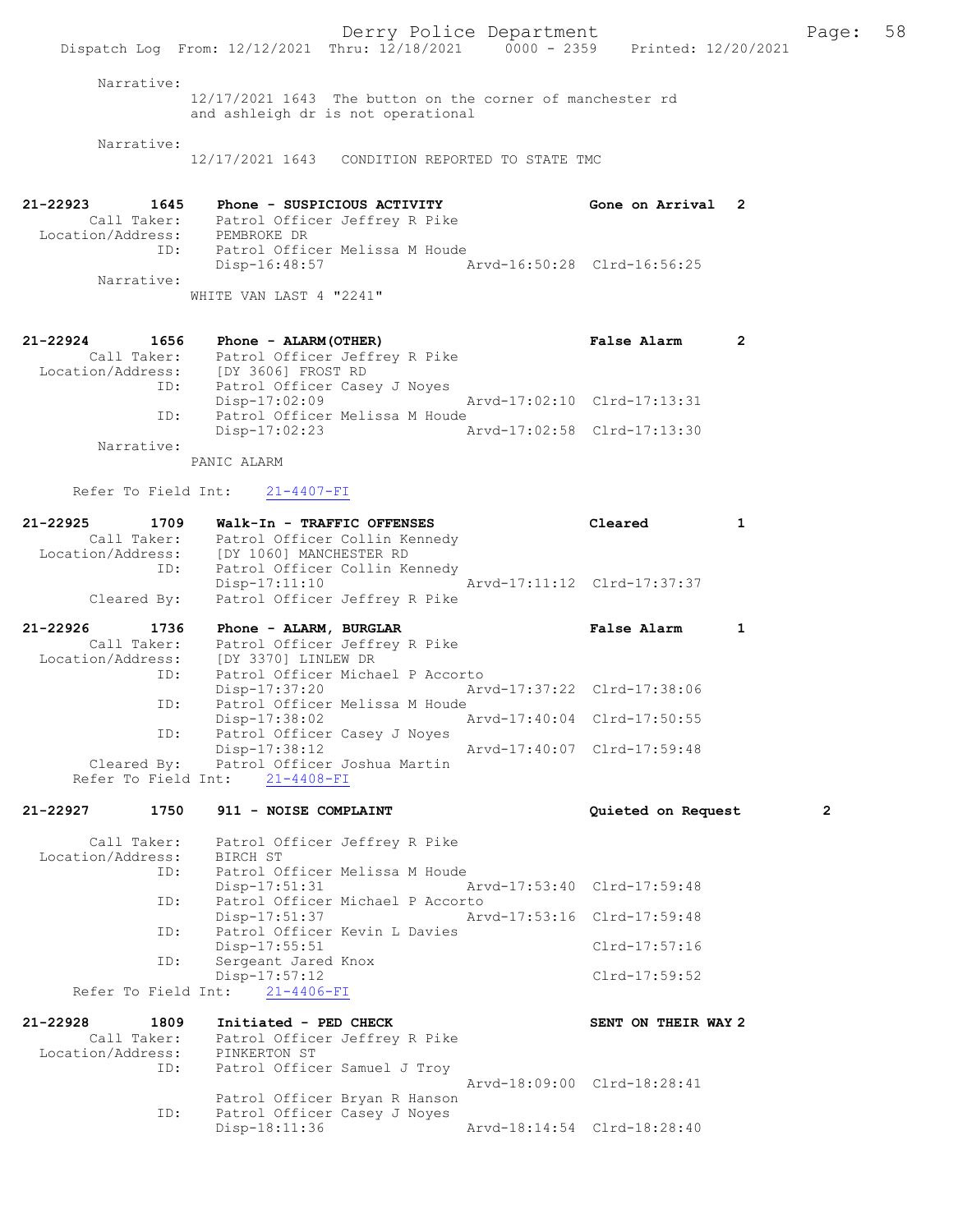Derry Police Department Fage: 59 Dispatch Log From: 12/12/2021 Thru: 12/18/2021 0000 - 2359 Printed: 12/20/2021 ID: Sergeant Jared Knox Disp-18:17:17 Arvd-18:24:01 Clrd-18:28:42 21-22929 1809 Initiated - MV STOP Warning Issued 3 Call Taker: Patrol Officer Jeffrey R Pike Location/Address: MANCHESTER RD<br>TD: Patrol Officer Patrol Officer Kevin L Davies Arvd-18:09:00 Clrd-18:13:56<br>21-5419-CN Refer To Citation: 21-22930 1826 Phone - CRIMINAL TRESPASS No Action Required 2 Call Taker: Patrol Officer Jeffrey R Pike Location/Address: LAWRENCE RD ID: Patrol Officer Michael P Accorto Disp-18:28:10 Arvd-18:31:13 Clrd-18:35:27 Cleared By: Patrol Officer Joshua Martin ID: Patrol Officer Kevin L Davies Disp-18:28:15 Clrd-18:34:26 ID: Sergeant Jared Knox Disp-18:29:19 Clrd-18:34:54 Dispatched By: Patrol Officer Joshua Martin Refer To Field Int: 21-4418-FI 21-22931 1833 911 - DRUG OVERDOSE Report Taken 2 Call Taker: Patrol Officer Jeffrey R Pike Location/Address: [DY 1759] ELM ST<br>ID: Patrol Officer Sa Patrol Officer Samuel J Troy<br>Disp-18:34:21 Disp-18:34:21 Arvd-18:36:50 Clrd-19:00:32 Patrol Officer Bryan R Hanson ID: Patrol Officer Kevin L Davies Disp-18:34:34<br>ID: Sergeant Jared Knox<br>ID: Sergeant Jared Knox -<br>Sergeant Jared Knox<br>Disp-18:35:02 Disp-18:35:02 Arvd-18:39:03 Clrd-19:00:35 ID: Patrol Officer Casey J Noyes<br>Disp-18:35:10 Disp-18:35:10 Arvd-18:35:13 Clrd-19:04:36 ID: Patrol Officer Casey J Noyes Disp-19:04:58 Arvd-19:05:00 Clrd-19:12:22 Narrative: 12/17/2021 1837 ON SCENE WITH DFD Narrative: 12/17/2021 1845 S6 ADVISES DFD PREPING FOR TRANSPORT Refer To Incident: 21-2234-OF 21-22932 1858 911 - ATTEMPTED SUICIDE Report Taken 2 Call Taker: Patrol Officer Jeffrey R Pike Location/Address: [DY 1050] W BROADWAY ID: Patrol Officer Michael P Accorto<br>Disp-19:00:41 Arv Disp-19:00:41 Arvd-19:03:59 Clrd-19:15:41 ID: Patrol Officer Samuel J Troy<br>Disp-19:00:45 Disp-19:00:45 Arvd-19:01:39 Clrd-19:39:11 Patrol Officer Bryan R Hanson Arrived By: Patrol Officer Joshua Martin Cleared By: Patrol Officer Joshua Martin ID: Sergeant Jared Knox<br>Disp-19:00:51 Disp-19:00:51 Arvd-19:04:11 Clrd-19:18:03<br>TD: Patrol Officer Kevin L Davies Patrol Officer Kevin L Davies<br>Disp-19:00:55 Disp-19:00:55 Arvd-19:04:07 Clrd-19:16:48 Narrative: 12/17/2021 1905 DFD ON SCENE Narrative: 12/17/2021 1920 OFF AT PMC

Refer To Incident: 21-2235-OF

| 21-22933 | 1914        | Phone - SUSPICIOUS ACTIVITY   | Could Not Locate 2 |
|----------|-------------|-------------------------------|--------------------|
|          | Call Taker: | Patrol Officer Jeffrey R Pike |                    |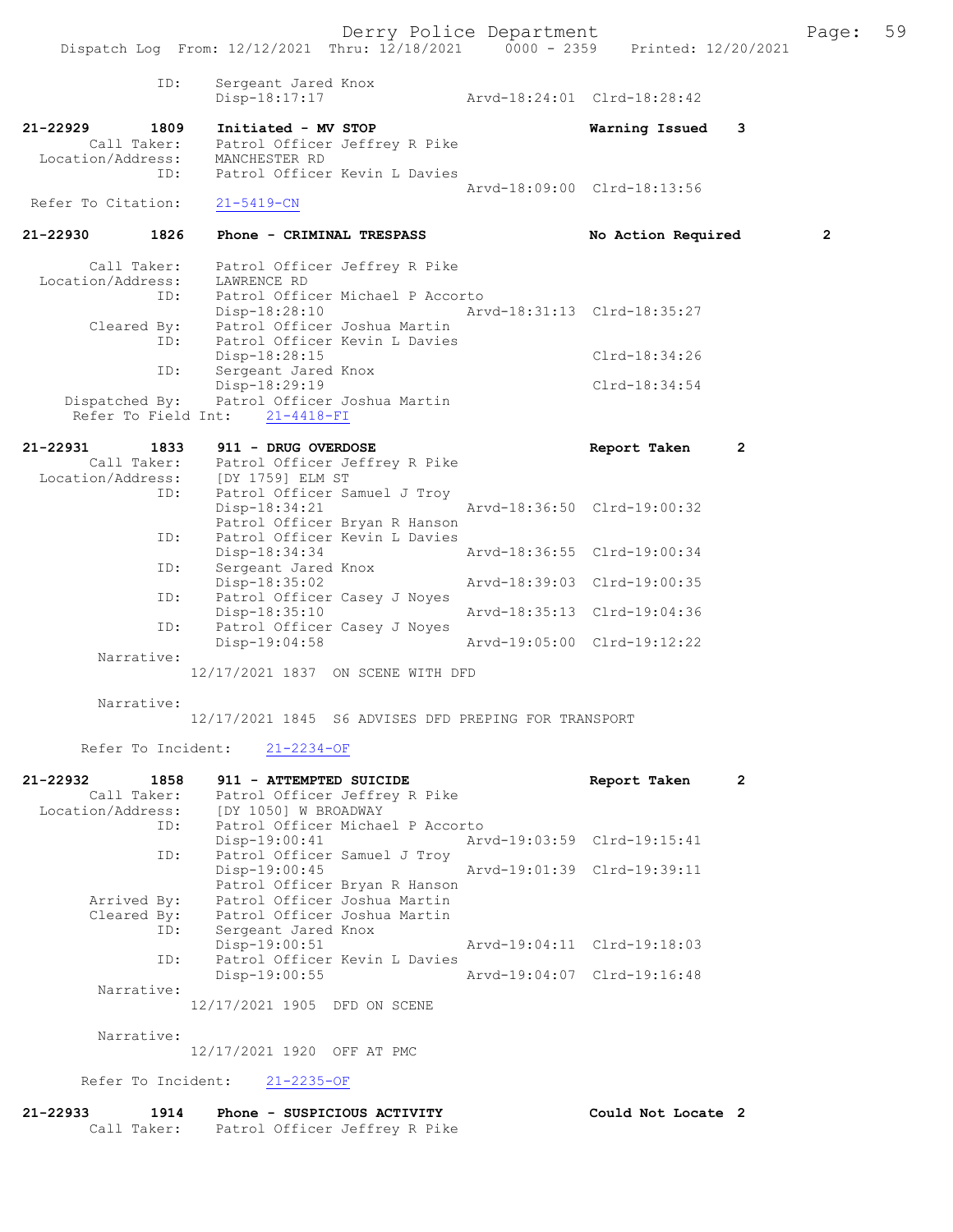Derry Police Department Fage: 60 Dispatch Log From: 12/12/2021 Thru: 12/18/2021 0000 - 2359 Printed: 12/20/2021 Location/Address: CRYSTAL AVE ID: Patrol Officer Michael P Accorto Disp-19:15:52 Arvd-19:18:23 Clrd-19:22:39 ID: Patrol Officer Casey J Noyes<br>Disp-19:15:57 Disp-19:15:57 Arvd-19:22:38 Clrd-19:22:42 21-22934 1918 Phone - ASSIST OTHER AGENCY Services Rendered 3 Call Taker: Patrol Officer Jeffrey R Pike Location/Address: RT 28 + ISLAND POND RD ID: Patrol Officer Kevin L Davies Disp-19:19:43 Arvd-19:23:25 Clrd-19:30:46 Narrative: ASSIST DOT WITH LIGHTS 21-22935 1936 Phone - FOLLOW-UP Investigated 2 Call Taker: Patrol Officer Jeffrey R Pike Location/Address: [MRR] BELMONT DR ID: Detective Mark Borgatti Disp-19:37:27 Arvd-19:37:35 Clrd-20:57:00 ID: Detective Kimberly M Bouse Disp-19:37:31 Arvd-19:37:36 Clrd-20:56:59 Narrative: 12/17/2021 1937 SEARCH WARRANT START Narrative: 12/17/2021 2024 SEARCH WARRANT END 21-22936 1957 Initiated - FOLLOW-UP Cleared 2 Call Taker: Patrol Officer Jeffrey R Pike Location/Address: HILDA AVE ID: Patrol Officer Melissa M Houde Arvd-19:57:00 Clrd-19:59:14 21-22937 2017 Initiated - MV STOP Warning Issued 3 Call Taker: Patrol Officer Jeffrey R Pike Location/Address: FOLSOM RD ID: Patrol Officer Scott M Beegan Arvd-20:17:00 Clrd-20:23:31<br>21-5420-CN Refer To Citation: 21-22938 2042 Initiated - MV STOP Warning Issued 3 Call Taker: Patrol Officer Jeffrey R Pike Location/Address: E DERRY RD ID: Patrol Officer Scott M Beegan Arvd-20:42:00 Clrd-20:47:06 Refer To Citation: 21-5421-CN 21-22939 2044 Initiated - MV STOP Warning Issued 3 Call Taker: Patrol Officer Jeffrey R Pike Location/Address: WINDHAM RD ID: Patrol Officer Michael P Accorto Arvd-20:44:00 Clrd-20:49:59<br>21-5422-CN Refer To Citation: 21-22940 2055 Initiated - MV STOP Summons Issued 3 Call Taker: Patrol Officer Jeffrey R Pike Location/Address: TSIENNETO RD ID: Patrol Officer Scott M Beegan Arvd-20:55:00 Clrd-21:30:55 ID: Patrol Officer Kevin L Davies Disp-21:01:49 Arvd-21:01:51 Clrd-21:24:23 Narrative: 12/17/2021 2103 SUSPENDED REGISTRATION. NEXT ON LIST REQUESTED

12/17/2021 2105 LBP CONTACTED AND ENROUTE

Narrative: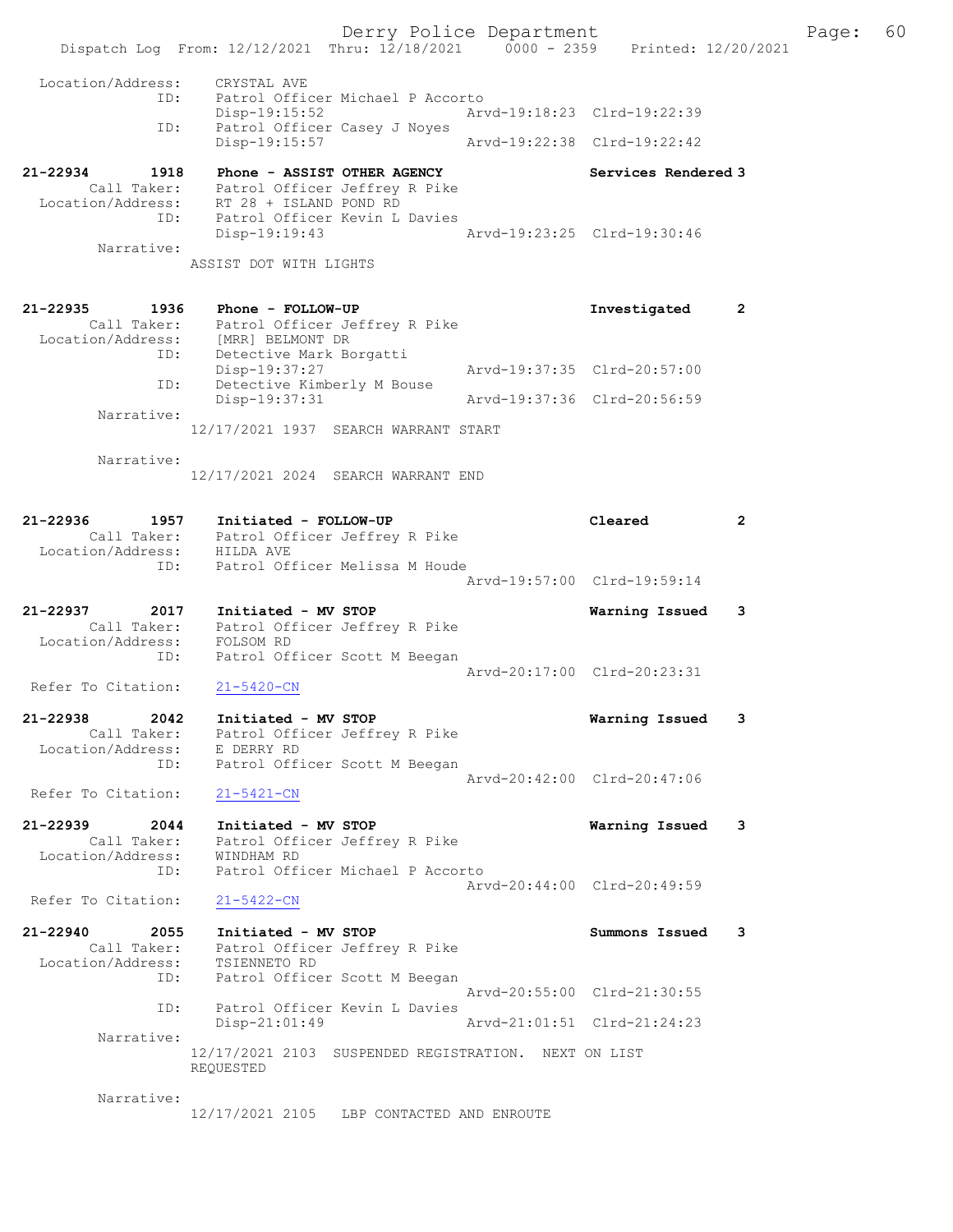Narrative:

12/17/2021 2124 LBP TOWING

Refer To Summons: 21-1212-AR

| 21-22941<br>2059<br>Call Taker:<br>Location/Address:            | Phone - UNWANTED SUBJECT<br>Patrol Officer Jeffrey R Pike<br>[DY 1050] W BROADWAY                                               | Gone on Arrival                               | 2                    |
|-----------------------------------------------------------------|---------------------------------------------------------------------------------------------------------------------------------|-----------------------------------------------|----------------------|
| ID:                                                             | Patrol Officer Michael P Accorto<br>$Disp-21:02:34$                                                                             | Arvd-21:08:22 Clrd-21:12:14                   |                      |
| ID:                                                             | Patrol Officer Casey J Noyes<br>Disp-21:02:40                                                                                   | Arvd-21:07:25 Clrd-21:12:13                   |                      |
| $21 - 22942$<br>2110<br>Call Taker:<br>Location/Address:<br>ID: | Initiated - FOLLOW-UP<br>Patrol Officer Jeffrey R Pike<br>HILDA AVE<br>Patrol Officer Melissa M Houde                           | Cleared                                       | $\mathbf{2}^{\circ}$ |
|                                                                 |                                                                                                                                 | Aryd-21:10:00 Clrd-21:15:19                   |                      |
| 21-22943<br>2138<br>Call Taker:<br>Location/Address:            | Initiated - MV STOP<br>Patrol Officer Jeffrey R Pike<br>ROCKINGHAM RD                                                           | Warning Issued                                | 3                    |
| ID:<br>Refer To Citation:                                       | Patrol Officer Scott M Beegan<br>$21 - 5423 - CN$                                                                               | Arvd-21:38:00 Clrd-21:43:53                   |                      |
| $21 - 22944$<br>2148<br>Call Taker:<br>Location/Address:        | Initiated - MV STOP<br>Patrol Officer Jeffrey R Pike<br>BIRCH ST                                                                | Warning Issued                                | 3                    |
| ID:<br>Refer To Citation:                                       | Patrol Officer Scott M Beegan<br>$21 - 5424 - CN$                                                                               | Arvd-21:48:00 Clrd-21:53:17                   |                      |
| $21 - 22945$<br>2148<br>Call Taker:                             | Phone - VANDALISM<br>Patrol Officer Jeffrey R Pike                                                                              | Report Taken                                  | 3                    |
| Location/Address:<br>ID:<br>ID:                                 | [DY 1483] W BROADWAY<br>Patrol Officer Casey J Noyes<br>Disp-21:49:44<br>Patrol Officer Kevin L Davies                          | Arvd-21:51:56 Clrd-22:44:07                   |                      |
| Cleared By:<br>ID:                                              | Disp-21:50:02<br>Dispatcher Christine D Carlson<br>Patrol Officer Michael P Accorto                                             | Arvd-21:53:42 Clrd-22:49:02                   |                      |
| Arrived By:                                                     | Disp-21:52:55<br>Patrol Officer Joshua Martin                                                                                   | Arvd-21:54:44 Clrd-22:44:03                   |                      |
| ID:<br>Arrived By:<br>Cleared By:<br>Narrative:                 | Sergeant Jared Knox<br>$Disp-21:53:32$<br>Patrol Officer Joshua Martin<br>Dispatcher Christine D Carlson                        | Arvd-21:56:13 Clrd-22:49:04                   |                      |
|                                                                 | 12/17/2021 2203<br>OWNER CONTACTED AND RESPONDING                                                                               |                                               |                      |
| Narrative:                                                      | 12/17/2021 2222 OWNER ON SCENE                                                                                                  |                                               |                      |
| Narrative:                                                      | 12/17/2021 2223 CHECKING BUILDING                                                                                               |                                               |                      |
| Narrative:                                                      | 12/17/2021 2235 NO ENTRY GAINED.                                                                                                |                                               |                      |
|                                                                 | Refer To Incident: 21-2236-OF                                                                                                   |                                               |                      |
| 21-22946<br>2213<br>Call Taker:<br>ID:                          | Initiated - MV STOP<br>Patrol Officer Jeffrey R Pike<br>Location/Address: E BROADWAY + BOYD RD<br>Patrol Officer Scott M Beegan | Warning Issued<br>Arvd-22:13:00 Clrd-22:18:18 | - 3                  |
| Refer To Citation: 21-5425-CN                                   |                                                                                                                                 |                                               |                      |
| 21-22947<br>2218                                                | Initiated - MV STOP                                                                                                             | Warning Issued                                | $\mathbf{3}$         |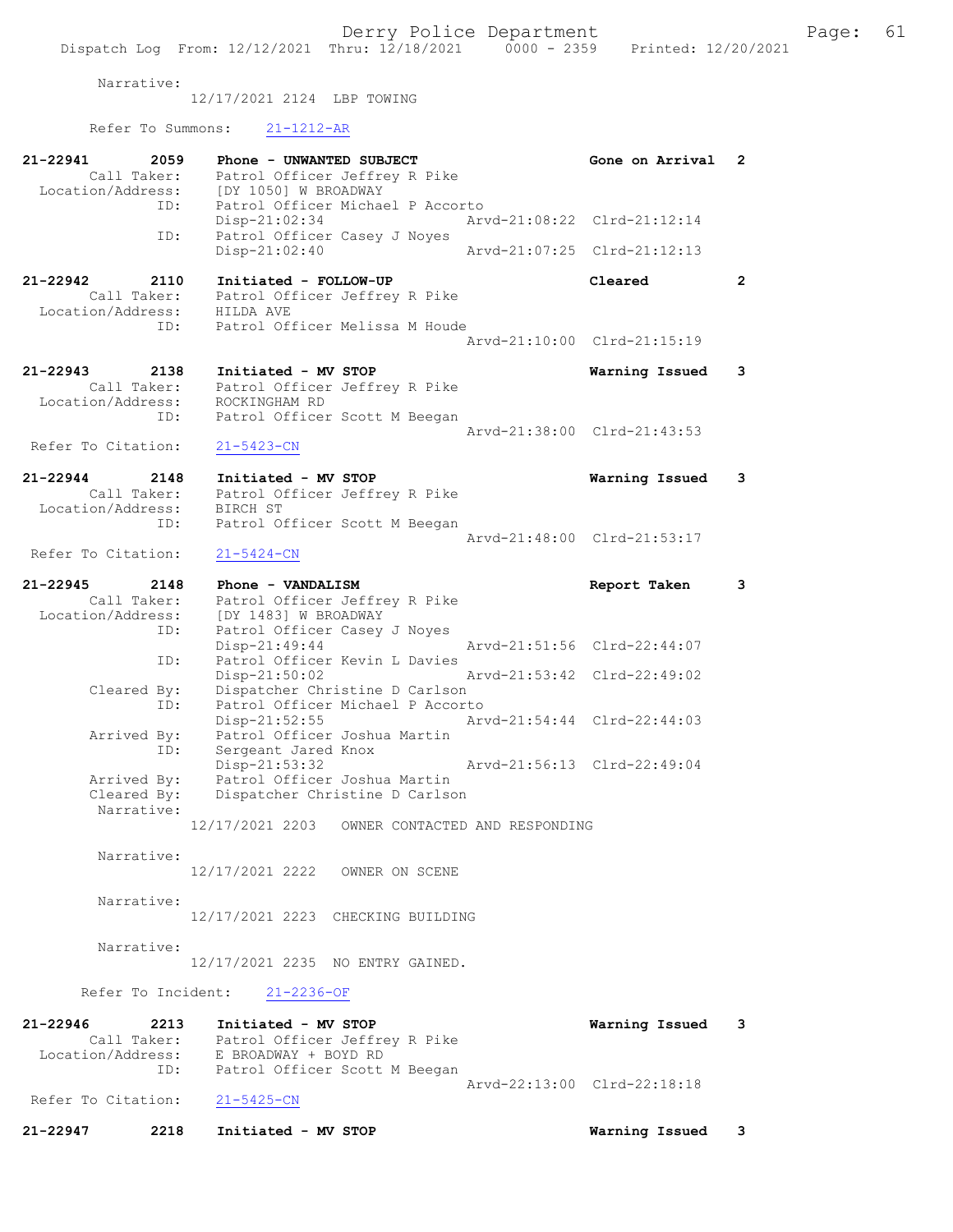|                                   | Derry Police Department<br>Dispatch Log From: 12/12/2021 Thru: 12/18/2021 0000 - 2359 Printed: 12/20/2021 |                             | Page: | 62 |
|-----------------------------------|-----------------------------------------------------------------------------------------------------------|-----------------------------|-------|----|
| Call Taker:                       | Patrol Officer Jeffrey R Pike                                                                             |                             |       |    |
| Location/Address:<br>ID:          | E BROADWAY<br>Patrol Officer Scott M Beegan                                                               |                             |       |    |
|                                   |                                                                                                           | Arvd-22:18:00 Clrd-22:25:31 |       |    |
| Cleared By:<br>Refer To Citation: | Patrol Officer Joshua Martin<br>$21 - 5426 - CN$                                                          |                             |       |    |
| 21-22948<br>2231                  | Radio - MV STOP<br>Call Taker: Patrol Officer Joshua Martin                                               | Warning Issued 3            |       |    |
| Location/Address: S MAIN ST       |                                                                                                           |                             |       |    |
| ID:                               | Patrol Officer Scott M Beegan<br>Disp-22:32:10                                                            | Arvd-22:32:13 Clrd-22:37:18 |       |    |
| Cleared By:<br>Refer To Citation: | Patrol Officer Jeffrey R Pike<br>$21 - 5427 - CN$                                                         |                             |       |    |
| 21-22949<br>2250                  | Initiated - MV STOP                                                                                       | Warning Issued 3            |       |    |
| Call Taker:                       | Dispatcher Christine D Carlson                                                                            |                             |       |    |
| Location/Address:<br>ID:          | W BROADWAY<br>Patrol Officer Scott M Beegan                                                               |                             |       |    |
|                                   |                                                                                                           | Arvd-22:50:00 Clrd-22:54:30 |       |    |
| Refer To Citation:                | $21 - 5428 - CN$                                                                                          |                             |       |    |
| 21-22950<br>2301                  | Initiated - MV STOP                                                                                       | Warning Issued 3            |       |    |
| Call Taker:                       | Dispatcher Christine D Carlson                                                                            |                             |       |    |
| Location/Address:<br>ID:          | THORNTON ST<br>Patrol Officer Scott M Beegan                                                              |                             |       |    |
|                                   |                                                                                                           | Arvd-23:01:00 Clrd-23:13:14 |       |    |
| Refer To Citation:                | $21 - 5429 - CN$                                                                                          |                             |       |    |
| 21-22951<br>2307                  | Phone - ALARM, BURGLAR                                                                                    | False Alarm<br>1            |       |    |
| Call Taker:<br>Location/Address:  | Dispatcher Christine D Carlson<br>[DY 13] SOUTH AVE                                                       |                             |       |    |
| ID:                               | Patrol Officer Andrew R Kennedy                                                                           |                             |       |    |
|                                   | $Disp-23:08:22$                                                                                           | Arvd-23:09:34 Clrd-23:12:57 |       |    |
| ID:                               | Patrol Officer Kevin L Davies<br>Disp-23:08:24                                                            | Arvd-23:12:09 Clrd-23:12:56 |       |    |
|                                   | Arrived By: Patrol Officer Joshua Martin                                                                  |                             |       |    |
| ID:                               | Sergeant Jared Knox<br>Disp-23:12:47                                                                      | Arvd-23:12:48 Clrd-23:12:54 |       |    |
|                                   | Refer To Field Int: 21-4409-FI                                                                            |                             |       |    |
| 21-22952<br>2312<br>Call Taker:   | Initiated - MV STOP<br>Dispatcher Christine D Carlson                                                     | Warning Issued<br>3         |       |    |
| Location/Address:                 | ISLAND POND RD                                                                                            |                             |       |    |
| ID:                               | Patrol Officer Jack Stafford                                                                              |                             |       |    |
| Refer To Citation:                | $21 - 5430 - CN$                                                                                          | Arvd-23:12:00 Clrd-23:16:03 |       |    |
|                                   |                                                                                                           |                             |       |    |
| 21-22953<br>2321<br>Call Taker:   | Phone - DISTURBANCE<br>Patrol Officer Joshua Martin                                                       | Services Rendered 1         |       |    |
| Location/Address:                 | W BROADWAY                                                                                                |                             |       |    |
| ID:                               | Patrol Officer Andrew R Kennedy                                                                           |                             |       |    |
| Arrived By:                       | Disp-23:22:11<br>Dispatcher Christine D Carlson                                                           | Arvd-23:23:18 Clrd-23:36:56 |       |    |
| Cleared By:                       | Dispatcher Christine D Carlson                                                                            |                             |       |    |
| ID:                               | Patrol Officer Nikita Tomnyuk                                                                             |                             |       |    |
|                                   | Disp-23:22:19                                                                                             | Arvd-23:23:12 Clrd-23:36:55 |       |    |
| Arrived By:                       | Dispatcher Christine D Carlson                                                                            |                             |       |    |
| Cleared By:<br>ID:                | Dispatcher Christine D Carlson<br>Patrol Officer Kevin L Davies                                           |                             |       |    |
|                                   | Disp-23:22:30                                                                                             | Arvd-23:23:31 Clrd-23:36:43 |       |    |
| Arrived By:                       | Dispatcher Christine D Carlson                                                                            |                             |       |    |
| Cleared By:                       | Dispatcher Christine D Carlson                                                                            |                             |       |    |
| ID:                               | Sergeant Jared Knox<br>$Disp-23:22:40$                                                                    | Arvd-23:24:07 Clrd-23:25:00 |       |    |
| Dispatched By:                    | Dispatcher Christine D Carlson                                                                            |                             |       |    |
| Arrived By:                       | Dispatcher Christine D Carlson                                                                            |                             |       |    |
| Cleared By:                       | Dispatcher Christine D Carlson                                                                            |                             |       |    |
| ID:                               | Sergeant Jared Knox<br>Disp-23:26:06                                                                      | Arvd-23:26:13 Clrd-23:36:40 |       |    |
|                                   |                                                                                                           |                             |       |    |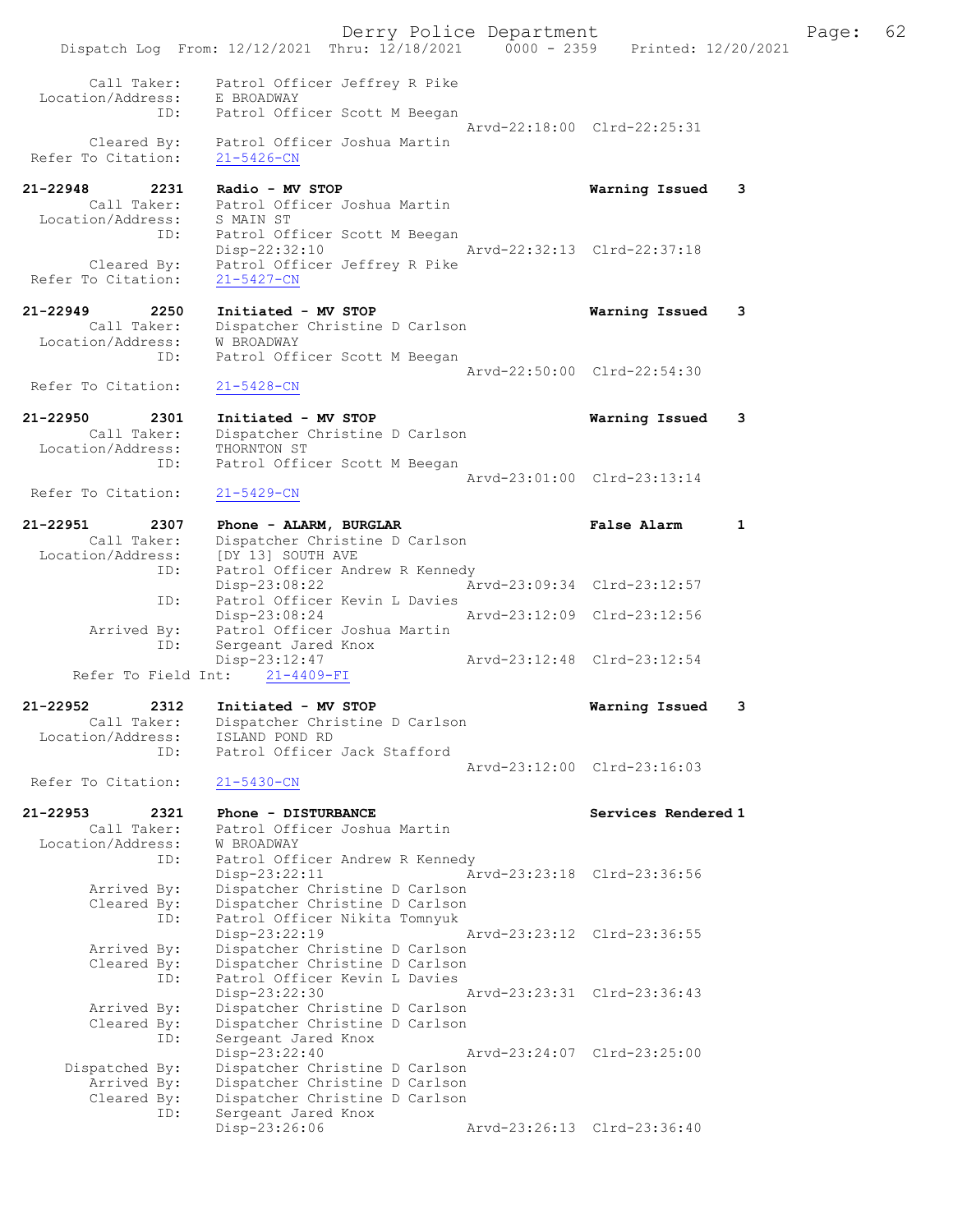Derry Police Department Fage: 63 Dispatch Log From: 12/12/2021 Thru: 12/18/2021 0000 - 2359 Printed: 12/20/2021 Dispatched By: Dispatcher Christine D Carlson Arrived By: Dispatcher Christine D Carlson Cleared By: Dispatcher Christine D Carlson Refer To Field Int: 21-4392-FI 21-22954 2325 Initiated - MV CHECK Vehicle checked 1 Call Taker: Dispatcher Christine D Carlson Location/Address: W BROADWAY ID: Sergeant Jared Knox Arvd-23:25:00 Clrd-23:26:06 21-22955 2326 Initiated - MV STOP Warning Issued 3 Call Taker: Dispatcher Christine D Carlson Location/Address: E BROADWAY + CRESCENT ST ID: Patrol Officer Scott M Beegan Arvd-23:26:00 Clrd-23:32:09<br>21-5431-CN Refer To Citation: 21-22956 2336 Initiated - MV STOP Warning Issued 3 Call Taker: Dispatcher Christine D Carlson Location/Address: CRYSTAL AVE ID: Patrol Officer Scott M Beegan Arvd-23:36:00 Clrd-23:42:06 Refer To Citation: 21-5432-CN 21-22957 2353 Phone - SUSPICIOUS ACTIVITY Report Taken 2 Call Taker: Dispatcher Christine D Carlson Location/Address: FAIRWAY DR ID: Patrol Officer Samuel J Troy Disp-23:54:02 Arvd-23:58:33 Clrd-12/18/2021 @ 00:39:46 ID: Patrol Officer Jack Stafford<br>Disp-23:54:03 Disp-23:54:03 Arvd-00:02:21 Clrd-12/18/2021 @ 00:39:40 ID: Sergeant Jared Knox<br>Disp-23:54:04 Disp-23:54:04 Arvd-00:02:50 Clrd-12/18/2021 @ 00:39:44 ID: Patrol Officer Kevin L Davies Disp-00:04:49 Arvd-00:07:32 Clrd-12/18/2021 @ 00:39:43 Arrived By: Patrol Officer Joshua Martin Narrative: 12/18/2021 0014 Off w/ subject at unit 24

Refer To Incident: 21-2237-OF

#### For Date: 12/18/2021 - Saturday

| Arvd-00:15:00 Clrd-00:26:20 |
|-----------------------------|
|                             |
| Arvd-00:16:33 Clrd-00:26:18 |
| 3<br>No Action Required     |
|                             |
|                             |
| Arvd-00:40:00 Clrd-00:42:21 |
|                             |
| SENT ON THEIR WAY 1         |
|                             |
|                             |
|                             |
| Arvd-01:29:00 Clrd-01:37:02 |
|                             |
| Arvd-01:32:36 Clrd-01:36:59 |
|                             |
| Arvd-01:31:02 Clrd-01:37:00 |
|                             |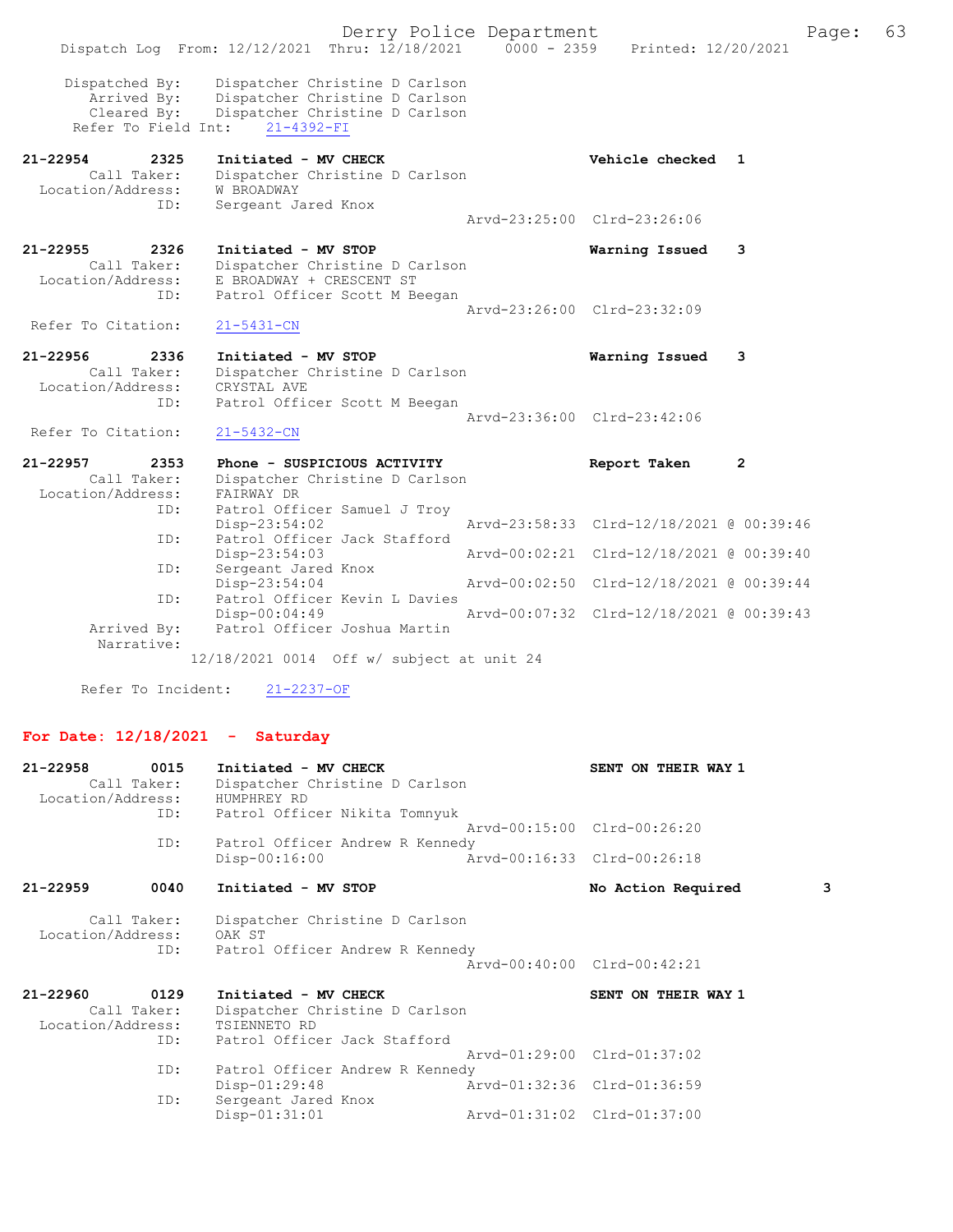|                                                      | Dispatch Log From: 12/12/2021 Thru: 12/18/2021                                    | $0000 - 2359$ | Printed: 12/20/2021         |   |
|------------------------------------------------------|-----------------------------------------------------------------------------------|---------------|-----------------------------|---|
| 21-22961<br>0203<br>Call Taker:<br>Location/Address: | Initiated - Parking Enforcement<br>Dispatcher Christine D Carlson<br>LANE RD      |               | Services Rendered 1         |   |
| ID:                                                  | Patrol Officer Nikita Tomnyuk                                                     |               |                             |   |
|                                                      |                                                                                   |               | Arvd-02:03:00 Clrd-02:03:50 |   |
| 21-22962<br>0249<br>Call Taker:                      | Initiated - Parking Enforcement<br>Dispatcher Christine D Carlson                 |               | Services Rendered 1         |   |
| Location/Address:<br>ID:                             | WENTWORTH LN<br>Patrol Officer Jack Stafford                                      |               |                             |   |
|                                                      |                                                                                   |               | Arvd-02:49:00 Clrd-02:49:24 |   |
| 21-22963<br>0314<br>Call Taker:                      | Initiated - Parking Enforcement<br>Dispatcher Christine D Carlson                 |               | Services Rendered 1         |   |
| Location/Address:                                    | GREGOIRE ST                                                                       |               |                             |   |
| ID:                                                  | Patrol Officer Jack Stafford                                                      |               | Arvd-03:14:00 Clrd-03:14:23 |   |
| 21-22964<br>0324                                     | Initiated - Parking Enforcement                                                   |               | Services Rendered 1         |   |
| Call Taker:<br>Location/Address:                     | Dispatcher Christine D Carlson<br>OLDE COACH RD                                   |               |                             |   |
| ID:                                                  | Patrol Officer Jack Stafford                                                      |               | Arvd-03:24:00 Clrd-03:24:47 |   |
|                                                      |                                                                                   |               |                             |   |
| 21-22965<br>0329<br>Call Taker:<br>Location/Address: | Initiated - Parking Enforcement<br>Dispatcher Christine D Carlson<br>HIGHLAND AVE |               | Services Rendered 1         |   |
| ID:                                                  | Patrol Officer Andrew R Kennedy                                                   |               | Arvd-03:29:00 Clrd-03:30:03 |   |
| 21-22966<br>0437                                     | Phone - DISTURBANCE                                                               |               | Verbal in Nature 1          |   |
| Call Taker:<br>Location/Address:                     | Dispatcher Christine D Carlson<br>HILDA AVE                                       |               |                             |   |
| ID:                                                  | Patrol Officer Nikita Tomnyuk<br>Disp-04:39:10                                    |               | Arvd-04:45:09 Clrd-04:53:31 |   |
| ID:                                                  | Patrol Officer Andrew R Kennedy<br>Disp-04:39:11                                  |               | Arvd-04:46:21 Clrd-04:53:00 |   |
| ID:                                                  | Sergeant Jared Knox<br>Disp-04:42:55                                              |               | Arvd-04:45:06 Clrd-04:53:29 |   |
| Refer To Field Int:                                  | $21 - 4393 - FI$                                                                  |               |                             |   |
| 21-22967<br>0453<br>Call Taker:                      | Initiated - PED CHECK<br>Dispatcher Christine D Carlson                           |               | Services Rendered 2         |   |
| Location/Address:                                    | COVE DR                                                                           |               |                             |   |
| ID:                                                  | Patrol Officer Andrew R Kennedy                                                   |               | Arvd-04:53:00 Clrd-04:57:19 |   |
| ID:                                                  | Sergeant Jared Knox<br>$Disp-04:54:15$                                            |               | Arvd-04:54:16 Clrd-04:57:15 |   |
| ID:                                                  | Patrol Officer Nikita Tomnyuk                                                     |               | Arvd-04:56:25 Clrd-04:57:17 |   |
|                                                      | Disp-04:56:24                                                                     |               |                             |   |
| 21-22968<br>0525<br>Call Taker:<br>Location/Address: | Initiated - MV STOP<br>Dispatcher Christine D Carlson<br>W BROADWAY               |               | Warning Issued              | 3 |
| ID:                                                  | Patrol Officer Andrew R Kennedy                                                   |               | Arvd-05:25:00 Clrd-05:32:14 |   |
| Refer To Citation:                                   | $21 - 5433 - CN$                                                                  |               |                             |   |
| 21-22969<br>0600<br>Call Taker:                      | Initiated - MV STOP                                                               |               | Summons Issued              | 3 |
| Location/Address:                                    | Dispatcher Christine D Carlson<br>CRYSTAL AVE                                     |               |                             |   |
| ID:                                                  | Patrol Officer Andrew R Kennedy                                                   |               | Arvd-06:00:00 Clrd-06:22:25 |   |
| ID:                                                  | Patrol Officer Nikita Tomnyuk<br>$Disp-06:07:02$                                  |               | Arvd-06:08:10 Clrd-06:22:24 |   |
| Refer To Citation:                                   | $21 - 5434 - CN$                                                                  |               |                             |   |
| Refer To Summons:                                    | $21 - 1213 - AR$                                                                  |               |                             |   |
|                                                      |                                                                                   |               |                             |   |

Derry Police Department Fage: 64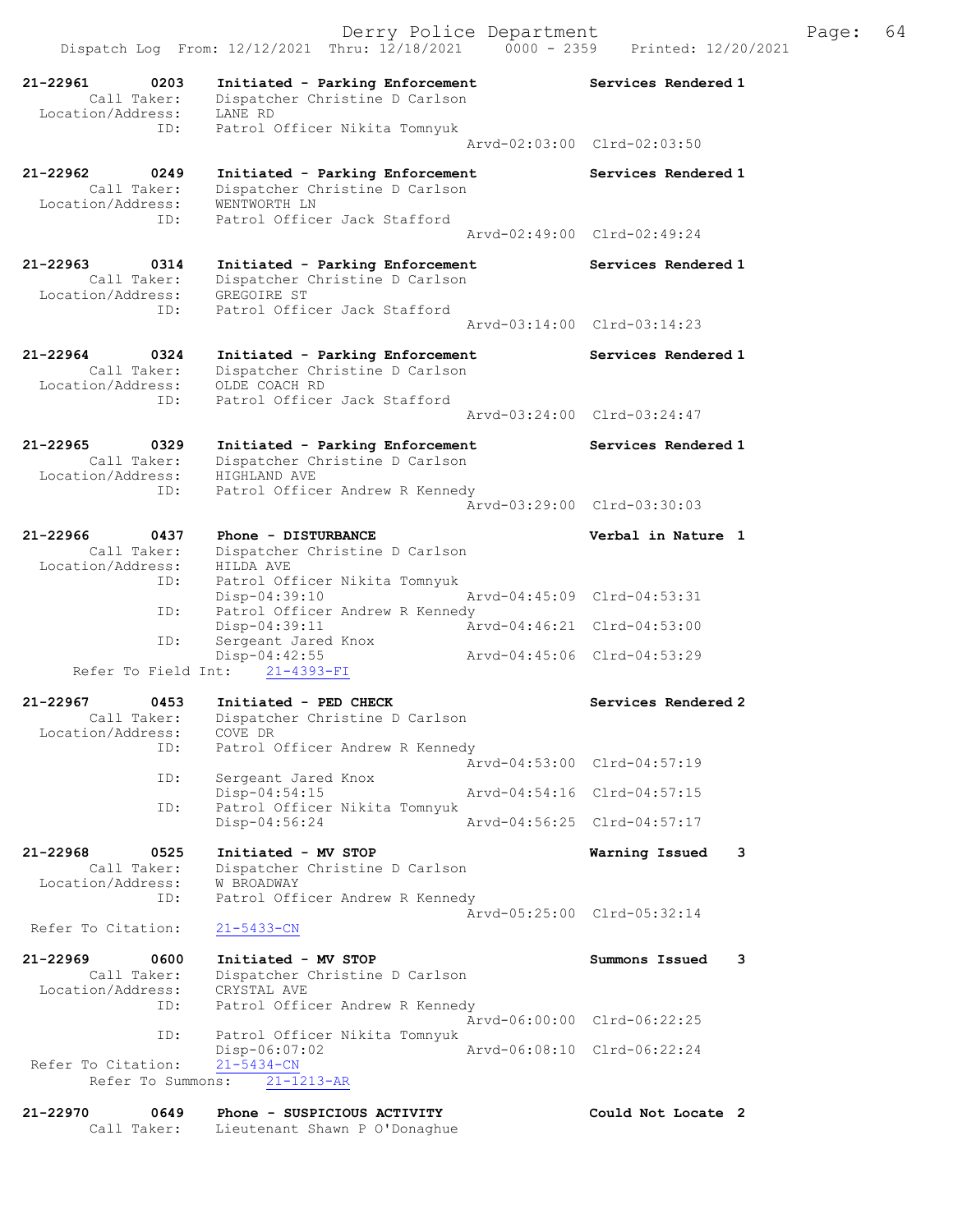Derry Police Department The Page: 65 Dispatch Log From: 12/12/2021 Thru: 12/18/2021 0000 - 2359 Printed: 12/20/2021 Location/Address: [DY 329] ROCKINGHAM RD<br>ID: Patrol Officer Tyler S Patrol Officer Tyler S Daniel<br>Disp-06:51:15<br>Rrvd-07:03:06 Clrd-07:07:28  $Disp-06:51:15$  Arrived By: Dispatcher Jonathon S Pickering Cleared By: Dispatcher Jonathon S Pickering Narrative: dark 4 door sedan 21-22971 0735 Phone - ERRATIC OPERATION Could Not Locate 2 Call Taker: Dispatcher Jonathon S Pickering Location/Address: E DERRY RD ID: Patrol Officer Nicholas M Granville<br>Disp-07:35:12 Arvd-0 Disp-07:35:12 Arvd-07:42:03 Clrd-07:42:04 21-22972 0816 Phone - UNWANTED SUBJECT SENT ON THEIR WAY 2 Call Taker: Dispatcher Jonathon S Pickering Location/Address: MANCHESTER RD ID: Patrol Officer Charles L Doherty<br>Disp-08:16:52 Art Disp-08:16:52 Arvd-08:20:53 Clrd-08:41:57 ID: Patrol Officer Cody Johnson<br>Disp-08:16:53 Disp-08:16:53 Arvd-08:20:51 Clrd-08:41:57 ID: Sergeant James M Belanger Disp-08:16:54 Arvd-08:20:54 Clrd-08:41:57 Narrative: 12/18/2021 0816 unwanted subjects in the parking lot Narrative: 12/18/2021 0842 sent on way with criminal trespass warnings Refer To Field Int: 21-4400-FI 21-22973 0854 Phone - FOUND/LOST PROPERTY Removed Hazard 3 Call Taker: Dispatcher Jonathon S Pickering Location/Address: GULF RD + KILREA RD ID: Patrol Officer Tyler S Daniel Disp-08:56:49 Arvd-09:11:37 Clrd-10:11:09<br>ID: Patrol Officer Nicholas M Granville Patrol Officer Nicholas M Granville<br>Disp-09:11:34 Arvd-09:11:37 Clrd-09:23:03 Disp-09:11:34 Narrative: 12/18/2021 0933 multiple street signs found Refer To Incident: 21-2238-OF 21-22974 0856 Phone - WELFARE CHECK Services Rendered 2 Call Taker: Dispatcher Jonathon S Pickering<br>ion/Address: GENA AVE Location/Address:<br>TD. Patrol Officer Cody Johnson<br>Disp-09:00:26 Disp-09:00:26 Arvd-09:00:27 Clrd-09:03:52 Narrative: 12/18/2021 0900 subject located via phone, call canceled 21-22975 1011 Initiated - FOLLOW-UP No Action Required 2 Call Taker: Dispatcher Jonathon S Pickering Location/Address: MONTGOMERY FARM RD<br>ID: Patrol Officer Nich Patrol Officer Nicholas M Granville Arvd-10:11:00 Clrd-10:14:42 21-22976 1011 Initiated - FOLLOW-UP Services Rendered 2 Call Taker: Dispatcher Jonathon S Pickering Location/Address: BRADFORD ST ID: Patrol Officer Tyler S Daniel Arvd-10:11:00 Clrd-10:20:24 21-22977 1016 Phone - KEEP THE PEACE No Action Required 2 Call Taker: Dispatcher Jonathon S Pickering Location/Address: ISLAND POND RD + FEATHERBED LN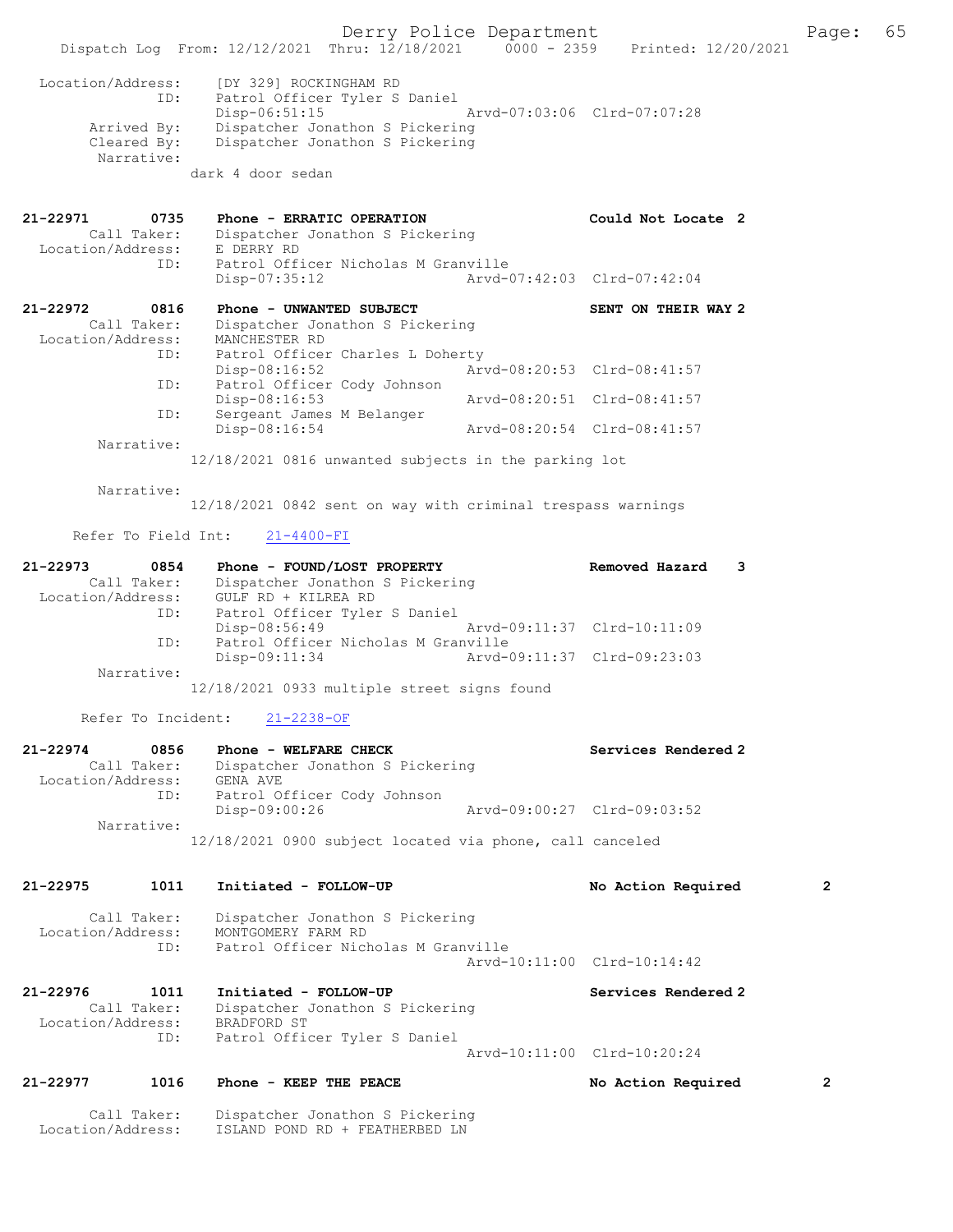Derry Police Department The Page: 66 Dispatch Log From:  $12/12/2021$  Thru:  $12/18/2021$  0000 - 2359 Printed:  $12/20/2021$  ID: Patrol Officer Scott M Beegan Disp-10:16:29 Arvd-10:23:53 Clrd-10:23:53 21-22978 1019 Phone - PARKING COMPLAINT Vehicle checked 1 Call Taker: Dispatcher Jonathon S Pickering Location/Address: FRANKLIN ST + E BROADWAY<br>TD: Patrol Officer Nicholas M Patrol Officer Nicholas M Granville<br>Disp-10:29:22 Arvd-1 Disp-10:29:22 Arvd-10:29:25 Clrd-10:38:37 21-22979 1034 Initiated - ERRATIC OPERATION No Action Required 2 Call Taker: Dispatcher Jonathon S Pickering Location/Address: E BROADWAY + MT PLEASANT ST ID: Patrol Officer Cody Johnson Arvd-10:34:00 Clrd-10:38:42 Narrative: 12/18/2021 1035 stopping NH 6280C on E Broadway 21-22980 1038 Initiated - ROAD HAZARD Removed Hazard 2 Call Taker: Dispatcher Jonathon S Pickering Location/Address: WINDHAM RD ID: Patrol Officer Tyler S Daniel Arvd-10:38:00 Clrd-10:38:23 21-22981 1042 Phone - MV ACCIDENT Report Taken 1<br>Call Taker: Dispatcher Jonathon S Pickering Call Taker: Dispatcher Jonathon S Pickering Location/Address: E BROADWAY + MARTIN ST ID: Patrol Officer Nicholas M Granville<br>Disp-10:42:57 Arvd- Disp-10:42:57 Arvd-10:43:13 Clrd-11:40:08 ID: Patrol Officer Tyler S Daniel Disp-10:42:58 Arvd-10:48:55 Clrd-11:40:04<br>ID: Patrol Officer Scott M Beegan Patrol Officer Scott M Beegan<br>Disp-10:44:26 Disp-10:44:26 Arvd-10:44:28 Clrd-11:15:02 ID: Sergeant James M Belanger Disp-10:45:28 Arvd-10:45:29 Clrd-11:40:14<br>ID: Patrol Officer Cody Johnson Patrol Officer Cody Johnson<br>Disp-10:47:09 Disp-10:47:09 Arvd-10:49:07 Clrd-11:11:31 Refer To Citation: Narrative: 12/18/2021 1045 off with NH 4532769 and MA 4BV661 Narrative: 12/18/2021 1046 E Broadway closed at Manning St Narrative: 12/18/2021 1052 Birch St requested for MA 4BV661, notified and responding Narrative: 12/18/2021 1054 next on the list for NH 4532769, Birch St assigned Narrative: 12/18/2021 1100 Birch St on scene Narrative: 12/18/2021 1101 DFD transported one to PMC Narrative: 12/18/2021 1118 Birch St on scene for second vehicle Narrative: 12/18/2021 1334 Solano v Crockett - full report Refer To Accident: 21-621-AC 21-22982 1111 Phone - ERRATIC OPERATION Vehicle checked 2

Call Taker: Dispatcher Jonathon S Pickering

Location/Address: THORNTON ST + E DERRY RD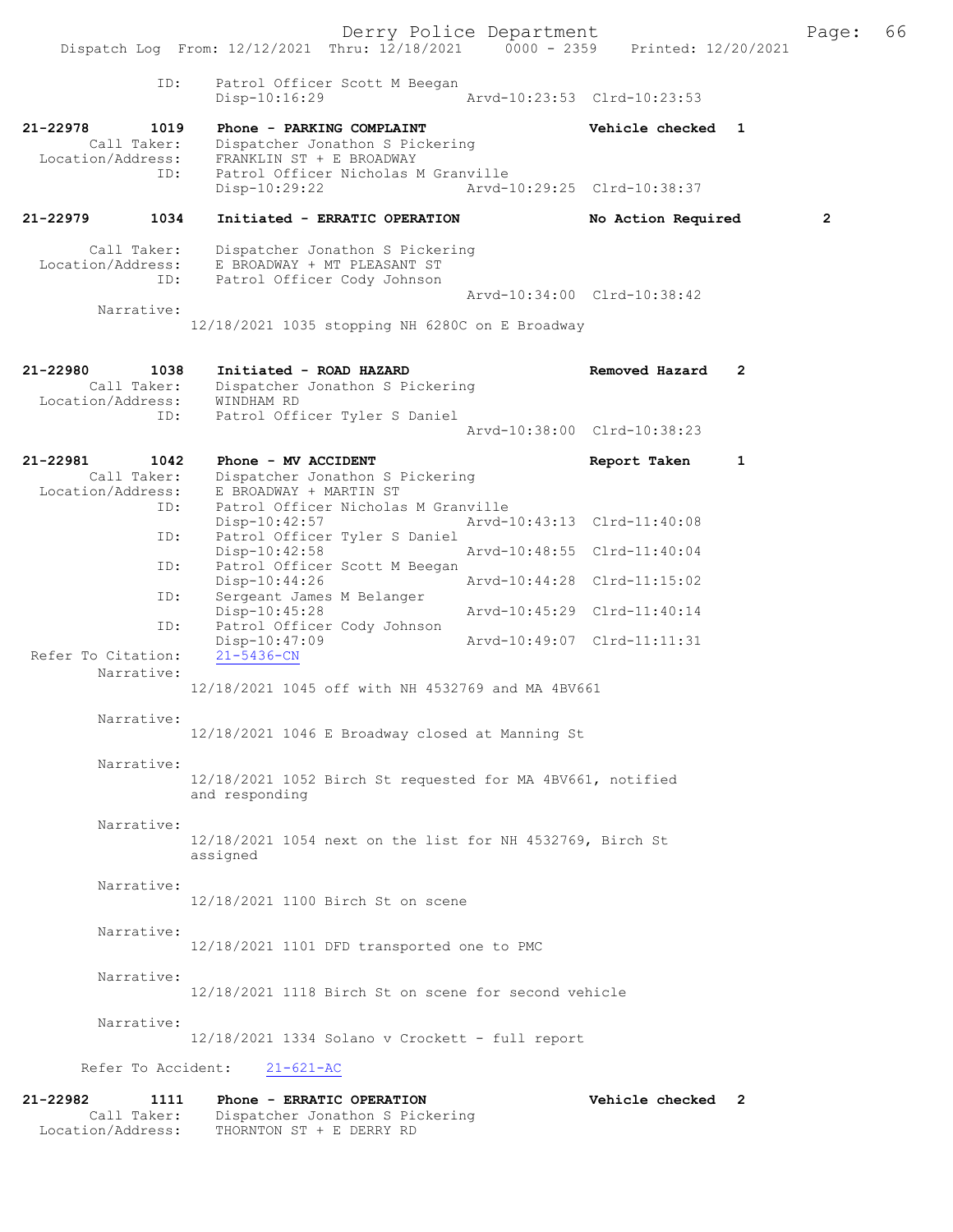Derry Police Department Fage: 67 Dispatch Log From: 12/12/2021 Thru: 12/18/2021 0000 - 2359 Printed: 12/20/2021 ID: Patrol Officer Cody Johnson Disp-11:11:49 Arvd-11:15:36 Clrd-11:45:57<br>TD: Patrol Officer Scott M Beegan Patrol Officer Scott M Beegan<br>Disp-11:15:05 Arvd-11:16:01 Clrd-11:45:56 Narrative: 12/18/2021 1115 stopping NH 4759258 on E Derry Rd Narrative: 12/18/2021 1123 second vehicle involved is NH GWUAPO Narrative: 12/18/2021 1146 handled by Auburn PD 21-22983 1140 Initiated - DEPARTMENT INFO No Action Required 3 Call Taker: Dispatcher Jonathon S Pickering Location/Address: [DY 2] MUNICIPAL DR ID: Dispatcher Jonathon S Pickering Arvd-11:40:00 Clrd-11:46:20 Narrative: 12/18/2021 1140 Highway Department notified of the start of the snowfall (FFP) 21-22984 1257 Phone - MV ACCIDENT Report Taken 1 Call Taker: Patrol Officer Collin Kennedy Location/Address: S MAIN ST + ISLAND POND RD ID: Patrol Officer Tyler S Daniel Disp-13:00:21 Arvd-13:00:22 Clrd-13:22:17 Cleared By: Dispatcher Jonathon S Pickering Refer To Citation: 21-5435-CN Narrative: 12/18/2021 1305 off with NH MEAL (VF) and NH 4813612 Narrative: 12/18/2021 1322 Victoria v Allen - full report Refer To Accident: 21-622-AC 21-22985 1353 Phone - PARKING COMPLAINT Vehicle Moved 1 Call Taker: Dispatcher Jonathon S Pickering Location/Address: A ST ID: Patrol Officer Scott M Beegan Disp-13:54:03 Arvd-14:07:19 Clrd-14:07:19 Narrative: 12/18/2021 1407 moved prior to PD arrival Refer To Field Int: 21-4397-FI 21-22986 1413 Phone - SUSPICIOUS ACTIVITY Services Rendered 2 Call Taker: Dispatcher Jonathon S Pickering Location/Address: SILVESTRI CIR ID: Patrol Officer Cody Johnson Disp-14:14:28 Arvd-14:21:26 Clrd-14:26:06 Cleared By: Patrol Officer Collin Kennedy ID: Patrol Officer Scott M Beegan Disp-14:14:29 Arvd-14:17:56 Clrd-14:26:07<br>Cleared By: Patrol Officer Collin Kennedy Patrol Officer Collin Kennedy Narrative: 12/18/2021 1417 off with MA 3KAA74 Refer To Field Int: 21-4396-FI 21-22987 1428 Phone - FIRE, AUTO Services Rendered 1 Call Taker: Patrol Officer Collin Kennedy Location/Address: S MAIN ST ID: Patrol Officer Scott M Beegan Disp-14:30:31 Arvd-14:30:32 Clrd-14:31:22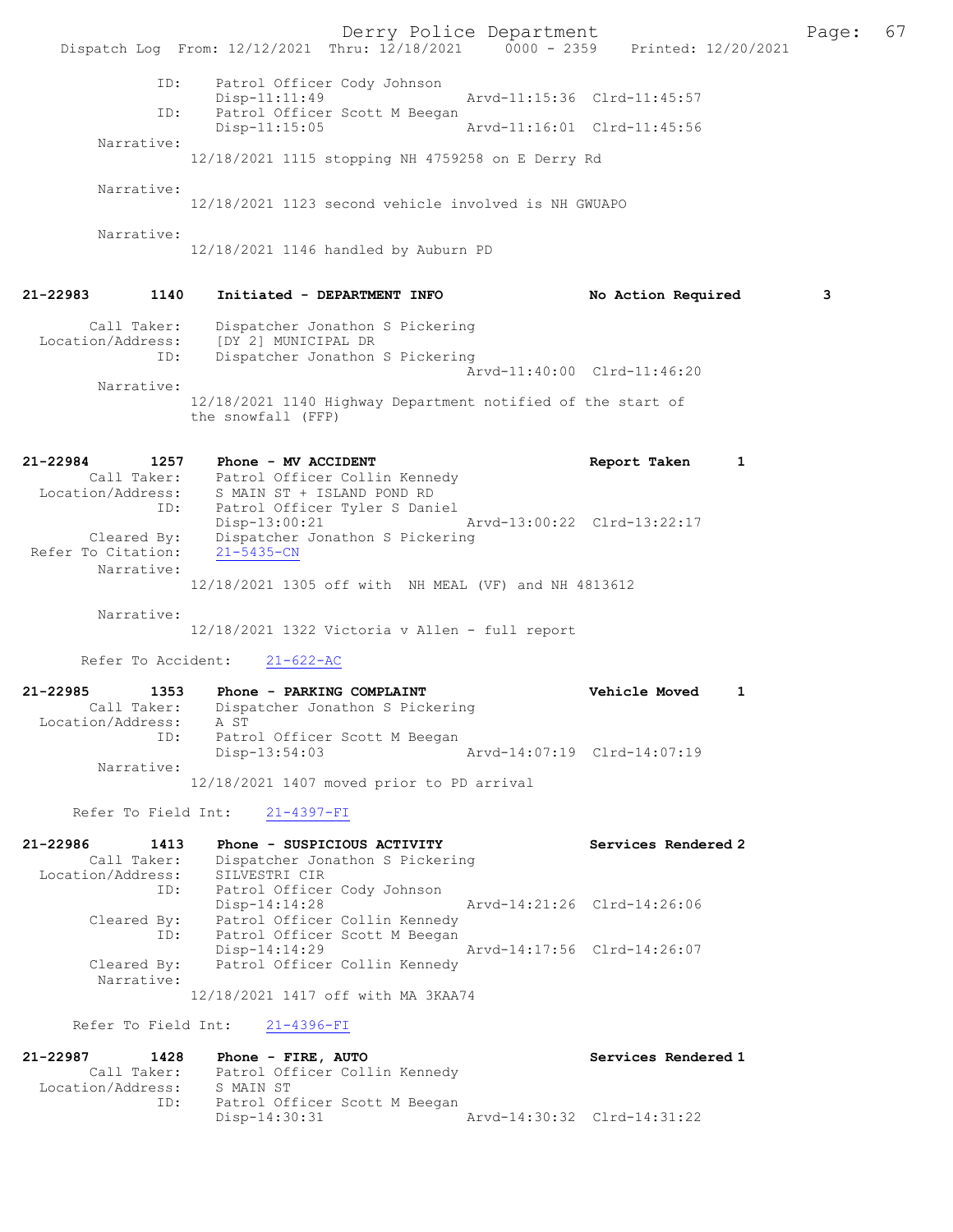| aqe: |  | 68 |  |
|------|--|----|--|
|      |  |    |  |

|                                           |                                          | Dispatch Log From: 12/12/2021 Thru: 12/18/2021                                                                                                         |                             |                |
|-------------------------------------------|------------------------------------------|--------------------------------------------------------------------------------------------------------------------------------------------------------|-----------------------------|----------------|
| 21-22988                                  | 1502<br>Call Taker:                      | Initiated - FOLLOW-UP<br>Patrol Officer Jeffrey R Pike<br>Location/Address: [DY 2697] MONTGOMERY FARM RD                                               | Cleared                     | $\mathbf{2}$   |
|                                           | ID:                                      | Patrol Officer Scott M Beegan                                                                                                                          | Aryd-15:02:00 Clrd-15:22:56 |                |
| 21-22989                                  | 1519                                     | 911 - ASSIST CITIZEN                                                                                                                                   | No Action Required          | 3              |
| Location/Address:                         | Call Taker:<br>ID:                       | Patrol Officer Jeffrey R Pike<br>[DY 3316] KENDALL POND RD<br>Patrol Officer Michael P Accorto<br>$Disp-15:20:18$                                      | Arvd-15:26:14 Clrd-15:38:31 |                |
|                                           | ID:                                      | Patrol Officer Ryan M Panaro<br>Disp-15:20:22                                                                                                          | Arvd-15:23:37 Clrd-15:38:43 |                |
| 21-22990<br>Location/Address:             | 1520<br>Call Taker:                      | Initiated - SUBPOENA DELIVERY<br>Patrol Officer Jeffrey R Pike<br>KRISTIN DR                                                                           | Not Served                  | 1              |
|                                           | ID:                                      | Patrol Officer Melissa M Houde                                                                                                                         | Arvd-15:20:00 Clrd-15:24:15 |                |
| 21-22991<br>Location/Address:             | 1533<br>Call Taker:                      | Phone - Dog Bite Complaint<br>Patrol Officer Jeffrey R Pike<br>[WND] LIBBEY RD                                                                         | Report Taken                | 2              |
|                                           | ID:                                      | Patrol Officer Bryan R Hanson<br>Disp-15:35:30<br>Patrol Officer Samuel J Troy                                                                         | Arvd-15:49:00 Clrd-16:40:32 |                |
|                                           |                                          | Refer To Incident:<br>$21 - 2240 - OF$                                                                                                                 |                             |                |
| 21-22992                                  | 1535                                     | Initiated - SUBPOENA DELIVERY<br>Call Taker: Patrol Officer Jeffrey R Pike<br>Location/Address: TWILIGHT PATH                                          | Not Served                  | 1              |
|                                           | ID:                                      | Patrol Officer Melissa M Houde                                                                                                                         | Arvd-15:35:00 Clrd-15:38:01 |                |
|                                           |                                          |                                                                                                                                                        |                             |                |
| 21-22993                                  | 1536<br>Call Taker:                      | Phone - LARCENY / FORGERY / FRAUD<br>Patrol Officer Collin Kennedy<br>Location/Address: CYRIL RD                                                       | Report Taken                | $\overline{2}$ |
|                                           | ID:<br>Cleared By:<br>Refer To Incident: | Patrol Officer Michael P Accorto<br>Disp-15:38:37<br>Dispatched By: Patrol Officer Jeffrey R Pike<br>Patrol Officer Jeffrey R Pike<br>$21 - 2239 - OF$ | Arvd-15:52:03 Clrd-16:11:25 |                |
| 21-22994<br>Location/Address:             | 1544<br>Call Taker:                      | 911 - ABANDONED 911<br>Patrol Officer Jeffrey R Pike<br>ISLAND POND RD                                                                                 | Could Not Locate 1          |                |
|                                           | ID:                                      | Patrol Officer Ryan M Panaro<br>Disp-15:48:29                                                                                                          | Arvd-16:03:40 Clrd-16:09:50 |                |
| $21 - 22995$<br>Location/Address: LANE RD | 1551<br>Call Taker:                      | 911 - ROAD HAZARD<br>Patrol Officer Jeffrey R Pike                                                                                                     | Cleared                     | 2              |
|                                           | ID:<br>Narrative:                        | Patrol Officer Melissa M Houde<br>$Disp-15:52:48$                                                                                                      | Arvd-15:55:53 Clrd-15:57:03 |                |
|                                           |                                          | WHITE VEHICLE IN MIDDLE OF ROAD                                                                                                                        |                             |                |
|                                           | Narrative:                               | 12/18/2021 1556 NH3 4691747                                                                                                                            |                             |                |
| 21-22996                                  | 1641                                     | Phone - SUSPICIOUS ACTIVITY                                                                                                                            | No Action Required          | 2              |
| Location/Address:                         | Call Taker:<br>ID:                       | Patrol Officer Jeffrey R Pike<br>SHEPARD RD<br>Patrol Officer Melissa M Houde                                                                          |                             |                |
|                                           | ID:                                      | Disp-16:43:02<br>Patrol Officer Scott M Beegan<br>Disp-16:43:16                                                                                        | Arvd-16:48:34 Clrd-17:19:08 |                |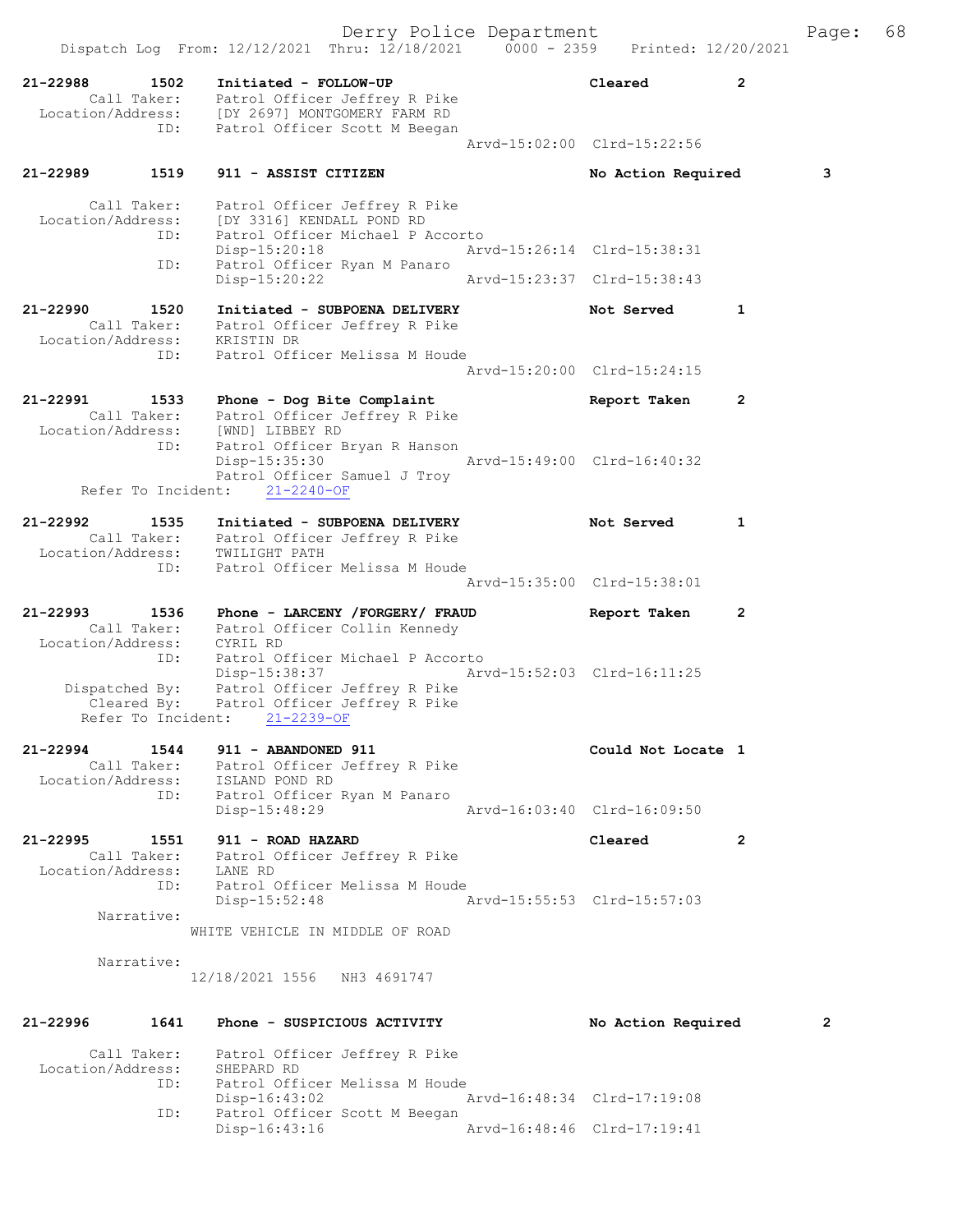| 21-22997<br>1645                    | 911 - NOISE COMPLAINT                                     | Could Not Locate 2          |                |
|-------------------------------------|-----------------------------------------------------------|-----------------------------|----------------|
| Call Taker:                         | Patrol Officer Jeffrey R Pike                             |                             |                |
| Location/Address:                   | REDFIELD CIR                                              |                             |                |
| ID:                                 | Patrol Officer Michael P Accorto                          |                             |                |
|                                     | $Disp-16:46:28$                                           | Arvd-16:54:14 Clrd-17:00:00 |                |
| 21-22998<br>1745                    | Walk-In - HIT AND RUN                                     |                             | $\overline{2}$ |
| Call Taker:                         | Patrol Officer Jeffrey R Pike                             | Report Taken                |                |
| Location/Address:                   | MANCHESTER RD                                             |                             |                |
| ID:                                 | Patrol Officer Collin Kennedy                             |                             |                |
|                                     | Disp-17:46:34                                             | Arvd-17:46:37 Clrd-18:40:58 |                |
| Refer To Incident:                  | $21 - 2241 - OF$                                          |                             |                |
|                                     |                                                           |                             |                |
| $21 - 22999$<br>1752<br>Call Taker: | Initiated - MV CHECK                                      | SENT ON THEIR WAY 1         |                |
| Location/Address:                   | Patrol Officer Jeffrey R Pike<br>BIRCH ST                 |                             |                |
| ID:                                 | Patrol Officer Ryan M Panaro                              |                             |                |
|                                     |                                                           | Arvd-17:52:00 Clrd-17:56:24 |                |
|                                     |                                                           |                             |                |
| 21-23000<br>1806                    | 911 - DOMESTIC DISTURBANCE                                | Report Taken                | 1              |
| Call Taker:                         | Patrol Officer Jeffrey R Pike                             |                             |                |
| Location/Address:<br>ID:            | JADE CT<br>Patrol Officer Melissa M Houde                 |                             |                |
|                                     | Disp-18:07:19                                             | Aryd-18:16:10 Clrd-18:38:14 |                |
| Dispatched By:                      | Patrol Officer Collin Kennedy                             |                             |                |
| ID:                                 | Patrol Officer Michael P Accorto                          |                             |                |
|                                     | Disp-18:07:23                                             | Arvd-18:16:09 Clrd-18:38:16 |                |
| Dispatched By:<br>ID:               | Patrol Officer Collin Kennedy                             |                             |                |
|                                     | Patrol Officer Ryan M Panaro<br>Disp-18:08:35             | Arvd-18:16:16 Clrd-18:25:53 |                |
| Dispatched By:                      | Patrol Officer Collin Kennedy                             |                             |                |
| ID:                                 | Sergeant James M Belanger                                 |                             |                |
|                                     | Disp-18:12:30                                             | Arvd-18:16:14 Clrd-18:39:02 |                |
| Refer To Incident:                  | $21 - 2242 - OF$                                          |                             |                |
|                                     |                                                           |                             |                |
|                                     |                                                           |                             |                |
| 21-23001<br>1814                    | 911 - MV ACCIDENT                                         | Report Taken                | 1              |
| Location/Address:                   | Call Taker: Patrol Officer Jeffrey R Pike<br>HAMPSTEAD RD |                             |                |
| ID:                                 | Patrol Officer Bryan R Hanson                             |                             |                |
|                                     | Disp-18:16:20                                             | Arvd-18:24:29 Clrd-19:32:37 |                |
|                                     | Patrol Officer Samuel J Troy                              |                             |                |
| ID:                                 | Patrol Officer Ryan M Panaro                              | Arvd-18:44:15 Clrd-19:32:20 |                |
| Narrative:                          | Disp-18:26:39                                             |                             |                |
|                                     | 12/18/2021 1829<br>MA# 1MBH75                             |                             |                |
|                                     |                                                           |                             |                |
| Narrative:                          |                                                           |                             |                |
|                                     | 12/18/2021 1831 DIVISION 5 NOTIFIED                       |                             |                |
| Narrative:                          |                                                           |                             |                |
|                                     | 12/18/2021 1832 NEXT ON THE LIST REQUESTED                |                             |                |
|                                     |                                                           |                             |                |
| Narrative:                          |                                                           |                             |                |
|                                     | 12/18/2021 1833 SPACETOWN ENROUTE                         |                             |                |
| Narrative:                          |                                                           |                             |                |
|                                     | 12/18/2021 1855 SPACETOWN ON SCENE                        |                             |                |
|                                     |                                                           |                             |                |
| Narrative:                          |                                                           |                             |                |
|                                     | 12/18/2021 1937 reportable SANTIAGO V. Ditch              |                             |                |
|                                     | Refer To Accident: 21-624-AC                              |                             |                |
|                                     |                                                           |                             |                |
|                                     | 21-23002 1836 911 - SUSPICIOUS ACTIVITY                   | No Action Required          | 2              |
|                                     |                                                           |                             |                |
| Location/Address: DERRY WAY         | Call Taker: Patrol Officer Jeffrey R Pike                 |                             |                |

Arvd-18:46:54 Clrd-18:51:09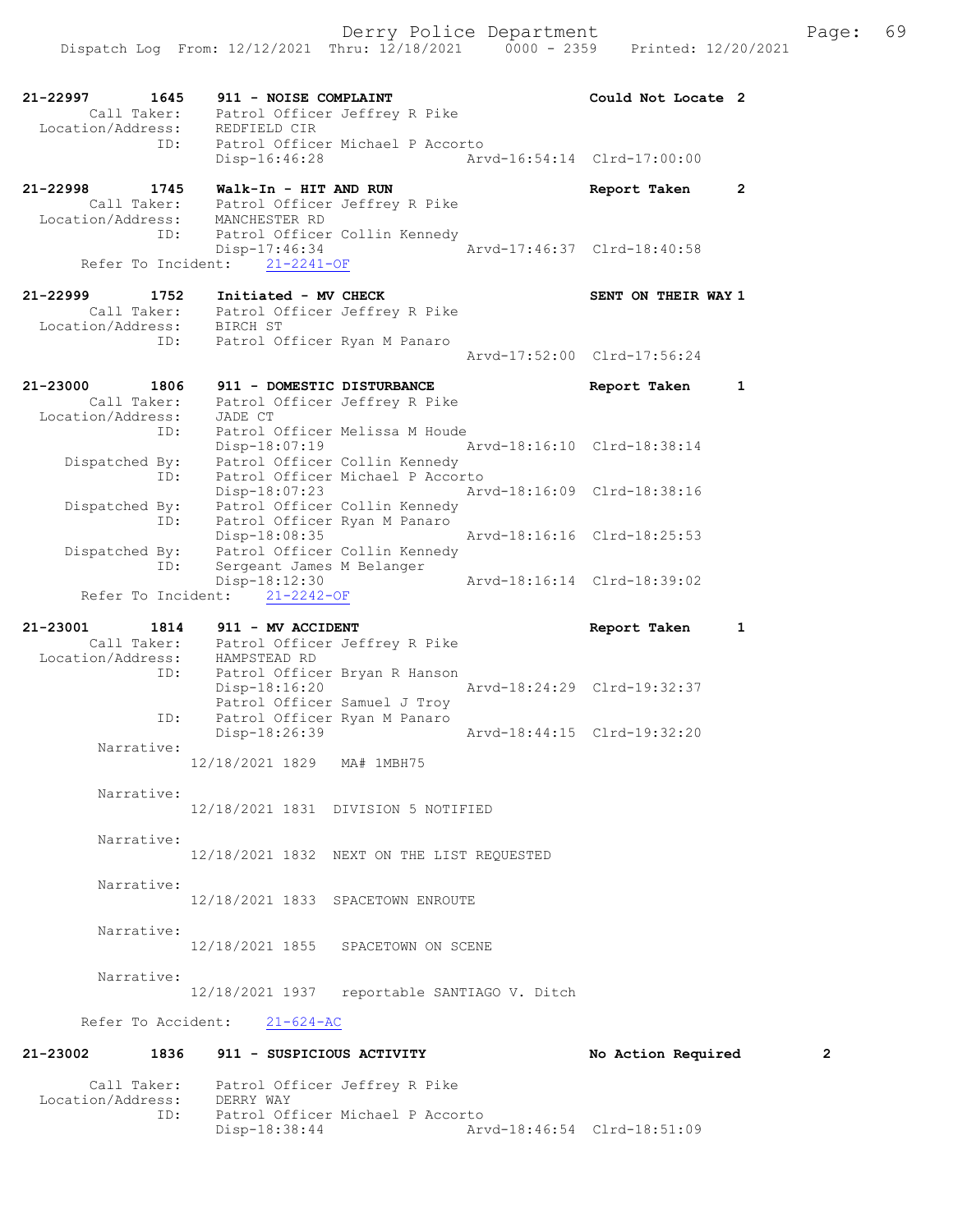ID: Patrol Officer Melissa M Houde Disp-18:39:49 Arvd-18:46:51 Clrd-18:51:08 21-23003 1842 Phone - WARRANT ARREST Arrest(s) Made 2 Call Taker: Patrol Officer Jeffrey R Pike Location/Address: [NSH] PANTHER DR ID: Patrol Officer Collin Kennedy Disp-18:51:04 Arvd-19:30:03 Clrd-21:52:50 Narrative:<br>12/18/2021 1942 ARRESTEE: CHRISTOPHER FERRIN (7/5/93) HOMELESS WARRANT CHARGE: CONTEMPT OF COURT LITTERING Narrative: 12/18/2021 1954 ENROUTE TO DPDHQ SM: 36336.1 Narrative: 12/18/2021 2029 OFF AT DPDHQ EM: 36351.6 Narrative: 12/18/2021 2035 BC REQUESTED AND ED MENCIS RESPONDING Narrative: 12/18/2021 2052 PRISONER PLACED IN CELL 3 Narrative: 12/18/2021 2120 BC MENCIS ON SCENE Narrative: 12/18/2021 2153 CD: 3/17/22 PR BAIL Refer To Arrest: 21-1214-AR 21-23004 1858 911 - MV ACCIDENT Report Taken 1 Call Taker: Patrol Officer Jeffrey R Pike Location/Address: BYPASS 28 ID: Patrol Officer Melissa M Houde Disp-18:58:50 Arvd-19:01:40 Clrd-20:04:00<br>ID: Patrol Officer Michael P Accorto ID: Patrol Officer Michael P Accorto Disp-19:00:41 Arvd-19:06:20 Clrd-19:07:35 ID: Sergeant James M Belanger Disp-19:08:34 Arvd-19:08:36 Clrd-20:03:58 Narrative: 12/18/2021 1903 DFD ON SCENE Narrative: 12/18/2021 1906 NH# 4824058 Narrative: 12/18/2021 1910 RECOVERY SOLUTIONS REQUESTED AND RESPONDING Narrative: 12/18/2021 1925 RECOVERY ON SCENE Narrative: JOYCE V. ROADSIDE REPORTABLE Refer To Accident: 21-623-AC 21-23005 1907 911 - MV ACCIDENT Report Taken 1 Call Taker: Patrol Officer Jeffrey R Pike Location/Address: ISLAND POND RD ID: Patrol Officer Michael P Accorto Disp-19:08:26 Arvd-19:15:15 Clrd-19:35:09 ID: Patrol Officer Michael P Accorto Disp-19:35:18 Arvd-19:35:20 Clrd-19:49:30 Narrative: 12/18/2021 1915 NH# 3578337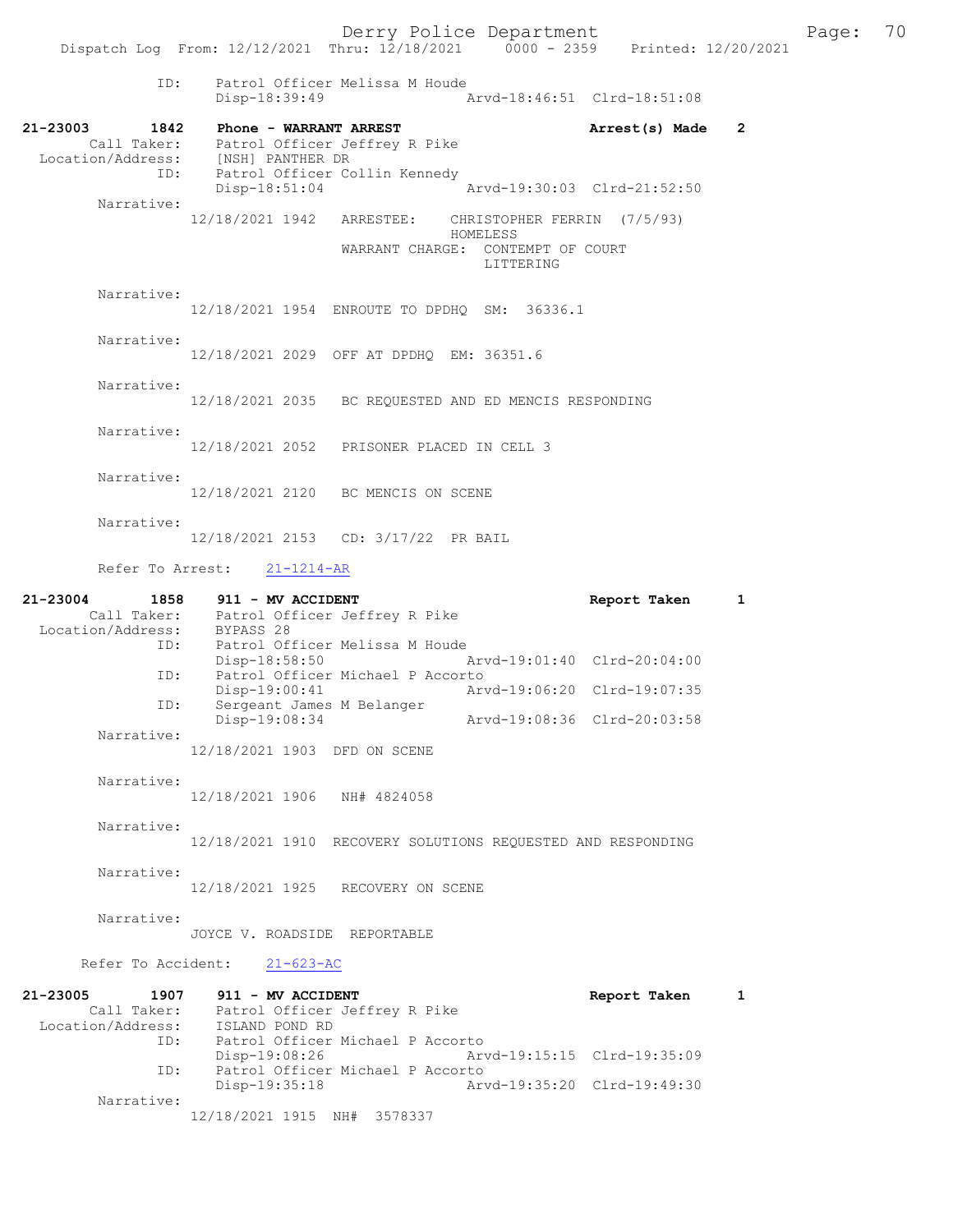Derry Police Department Form Page: 71 Dispatch Log From: 12/12/2021 Thru: 12/18/2021 0000 - 2359 Printed: 12/20/2021 Narrative: 12/18/2021 1916 NEXT OF LIST REQUESTED. LBP TOWING ASSIGNED AND RESPONDING Narrative: 12/18/2021 1935 Gallant vs. Steet Sign reportable Narrative: 12/18/2021 1935 DIVISION 5 NOTIFIED FOR DAMAGE TO SIGN POST Narrative: 12/18/2021 1939 LBP ON SCENE Refer To Accident: 21-625-AC 21-23006 1944 Phone - ERRATIC OPERATION Gone on Arrival 2 Call Taker: Patrol Officer Jeffrey R Pike Location/Address: CRYSTAL AVE ID: Patrol Officer Bryan R Hanson Disp-19:44:46 Arvd-19:45:47 Clrd-19:52:48 Patrol Officer Samuel J Troy Narrative: VEHICLES DOING DOUGHNUTS IN PARKING LOT 21-23007 1951 Phone - MV ACCIDENT Report Taken 1 Call Taker: Patrol Officer Jeffrey R Pike Location/Address: WARNER HILL RD + REUBEN RD ID: Patrol Officer Michael P Accorto Disp-19:51:58 Arvd-20:02:15 Clrd-20:48:42 Narrative: 12/18/2021 2004 NEXT ON LIST FOR NH#4946815 Narrative: 12/18/2021 2005 BIRCH STREET COLLISION REQUESTED AND RESPONDING Narrative: 12/18/2021 2036 BIRCH STREET ON SCENE Refer To Accident: 21-626-AC 21-23008 2036 911 - MV ACCIDENT Vehicle Towed 1 Call Taker: Patrol Officer Jeffrey R Pike Location/Address: BERRY RD ID: Patrol Officer Nikita Tomnyuk Disp-20:37:38 Arvd-20:43:56 Clrd-21:57:03 Cleared By: Patrol Officer Collin Kennedy Refer To Citation: 21-5439-CN Narrative: 12/18/2021 2047 NEXT ON THE LIST REQUESTED FOR NH#4889286 Narrative: 12/18/2021 2049 SPACETOWN REQUESTED AND RESPONDING Narrative: 12/18/2021 2127 SPACETOWN ON SCENE Narrative: 12/18/2021 2202 SZIDAT VS DITCH NON REPORTABLE Refer To Accident: 21-627-AC 21-23009 2045 Phone - JUVENILE OFFENSES Noted that Matter Rectified 2 Call Taker: Patrol Officer Jeffrey R Pike Location/Address: DERRY WAY ID: Patrol Officer Andrew R Kennedy Disp-20:47:15 Arvd-20:48:41 Clrd-21:15:44 Narrative: